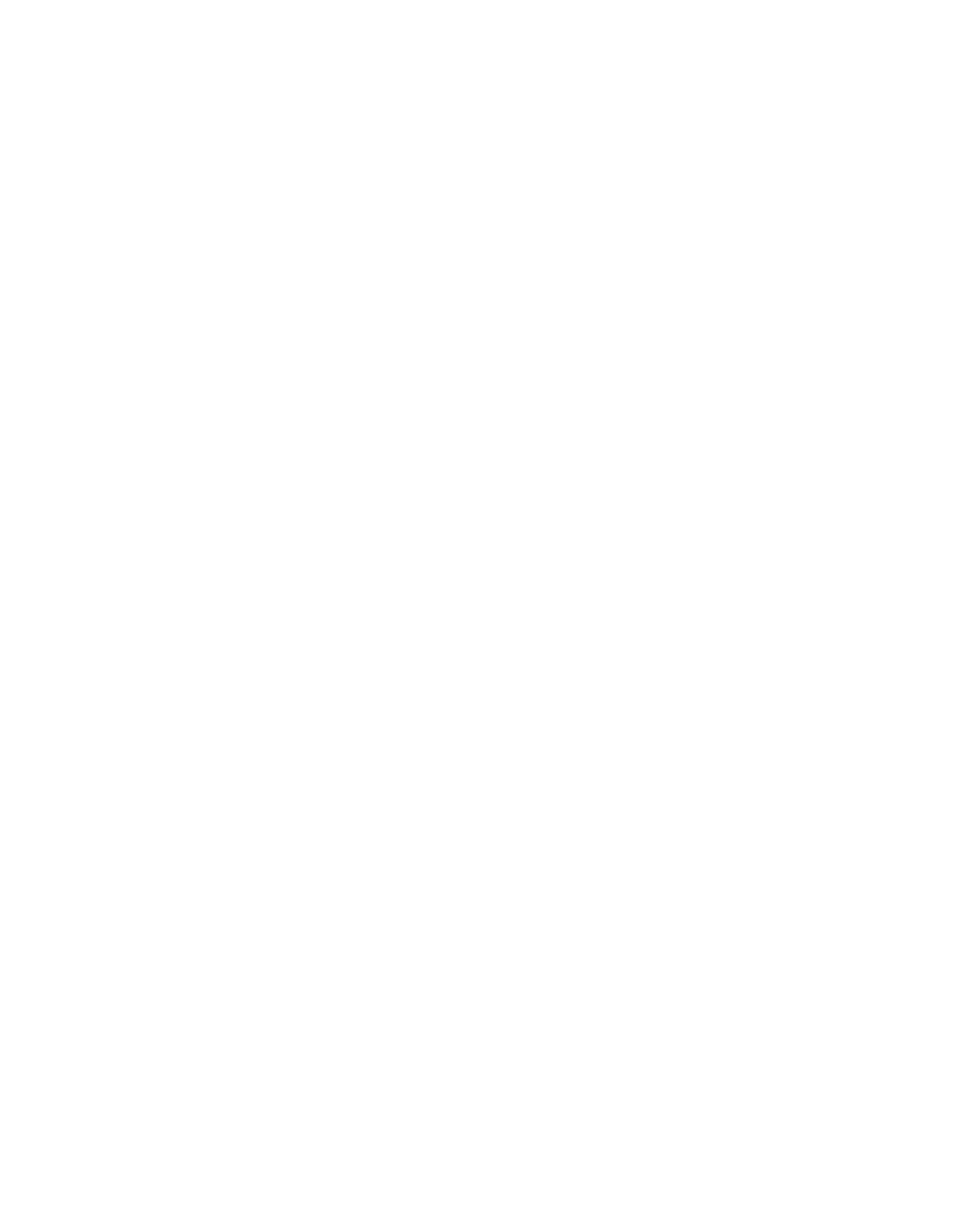# Ringraziamenti

Vorrei ringraziare il mio caro 'boss', il Prof. Antonio Restivo per tutto quello che mi ha insegnato e per la sua costante presenza. Egli è stato sempre disponibile ad ascoltare i miei dubbi, le mie perplessità anche in periodi balneari quando i controesempi venivano fuori nei momenti e luoghi meno opportuni e che con la sua ironia ha spezzato, lasciandomi qualche volta 'con le ginocchia per terra', la mia drammaticità nell'affrontare i cari 'automi ribelli alle nostre formule'.

Vorrei ringraziare 'le professeur' Pascal Weil per tutto quello che mi ha insegnato, che esso sia il francese, l'essere puntigliosa e precisa o la teoria dei gruppi rivista avec les automates. Lo vorrei ringraziare anche per la sua disponibilità e gentilezza.

Last but not least vorrei ringraziare Giuseppina Rindone, colei che mi ha sorretto e aiutato nella scrittura della tesi. Con la sua pazienza e la sua simpatia mi ha dato un supporto, fiducia in me stessa e forza per scriverla nonché notevole aiuto matematico. La ringrazio per i suggerimenti che mi ha dato che hanno portato al secondo algoritmo per trovare una base strongly Nielsen reduced di un sottogruppo fissato.

Vorrei ringraziare le colleghe e il collega della mia stanza che hanno sopportato in silenzio i miei nervosismi e mi hanno supportato con la loro allegria: Alessandra, Gaetana, Giusi, Alfonso, Daniela.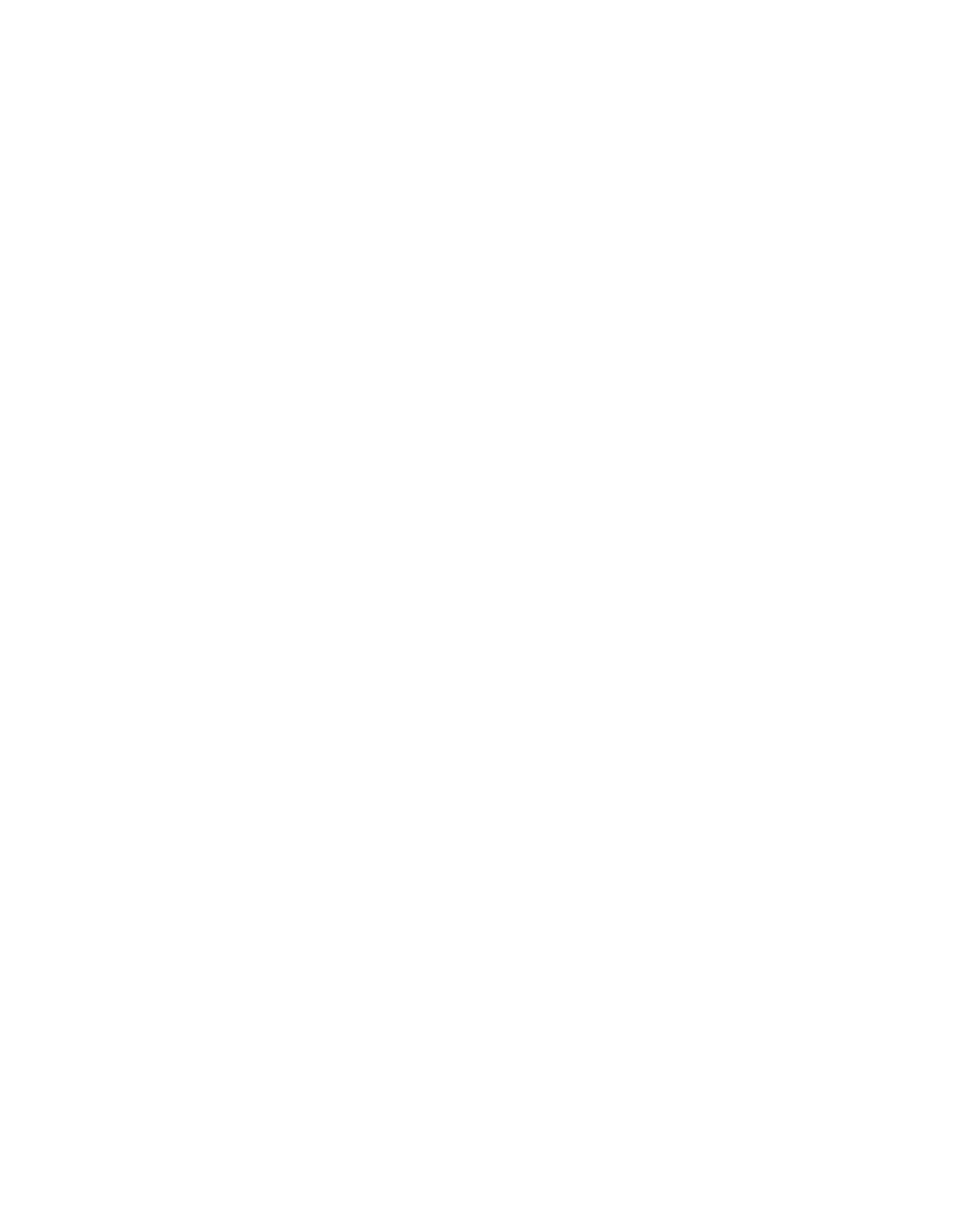# **Contents**

| Introduction   |                        |       |                                                                                   |                |  |  |
|----------------|------------------------|-------|-----------------------------------------------------------------------------------|----------------|--|--|
| $\mathbf 1$    | Preliminaries          |       |                                                                                   |                |  |  |
|                | 1.1                    |       |                                                                                   | $\mathbf{1}$   |  |  |
| 1.2<br>1.3     |                        |       |                                                                                   |                |  |  |
|                |                        |       |                                                                                   | 3<br>$\,6\,$   |  |  |
|                | 1.4                    |       |                                                                                   | $\overline{7}$ |  |  |
|                |                        | 1.4.1 |                                                                                   | $\overline{7}$ |  |  |
|                |                        | 1.4.2 | Graphs, trees: definition and properties                                          | 10             |  |  |
| $\overline{2}$ |                        |       | Automata and submonoids                                                           | 15             |  |  |
|                | 2.1                    |       | The submonoids-automata correspondence $\dots \dots \dots \dots \dots \dots$      | 17             |  |  |
|                |                        | 2.1.1 | Automata recognizing submonoids                                                   | 17             |  |  |
|                |                        | 2.1.2 | Correspondence submonoids-monoidal automata $\hfill\ldots\ldots\ldots\ldots$      | 18             |  |  |
|                | 2.2                    |       | Studying of automata with a certain number of bpi's $\dots \dots \dots$           | 23             |  |  |
|                |                        | 2.2.1 | Definition and properties about branch points of an automaton.                    | 23             |  |  |
|                |                        | 2.2.2 | Study of semiflower automata with at most one bpi $\dots \dots$                   | 26             |  |  |
|                | 2.3                    |       | The intersection of two submonoids: the prefix case $\dots \dots \dots \dots$     | 33             |  |  |
|                |                        | 2.3.1 | Intersection of two submonoids: definitions and properties of the                 |                |  |  |
|                |                        |       |                                                                                   | 34             |  |  |
|                |                        | 2.3.2 | Intersection of two submonoids finitely generated by prefix codes:                |                |  |  |
|                |                        |       | product automaton with a unique bpi $\ldots \ldots \ldots \ldots$                 | 39             |  |  |
|                |                        | 2.3.3 | Intersection of two submonoids finitely generated by prefix codes:                |                |  |  |
|                |                        |       | product automaton with more than one bpi $\dots \dots \dots$                      | 42             |  |  |
|                | 2.4                    |       | The prefix case with two generators $\dots \dots \dots \dots \dots \dots \dots$   | 44             |  |  |
| $2.5\,$        |                        |       | The intersection of two submonoids: the non-prefix case $\dots \dots \dots$       | 48             |  |  |
| $\bf{3}$       | Automata and subgroups |       |                                                                                   |                |  |  |
|                | 3.1                    |       | The subgroups-automata correspondence $\ldots \ldots \ldots \ldots \ldots \ldots$ | 50             |  |  |
|                |                        | 3.1.1 |                                                                                   | 50             |  |  |
|                |                        | 3.1.2 | The subgroups-inverse automata correspondence $\ldots \ldots \ldots$              | 56             |  |  |
|                |                        | 3.1.3 | Automata associated to subgroups and to submonoids: bases                         | 61             |  |  |
|                | 3.2                    |       | About the intersection of two subgroups: the Hanna Neumann conjecture             | 64             |  |  |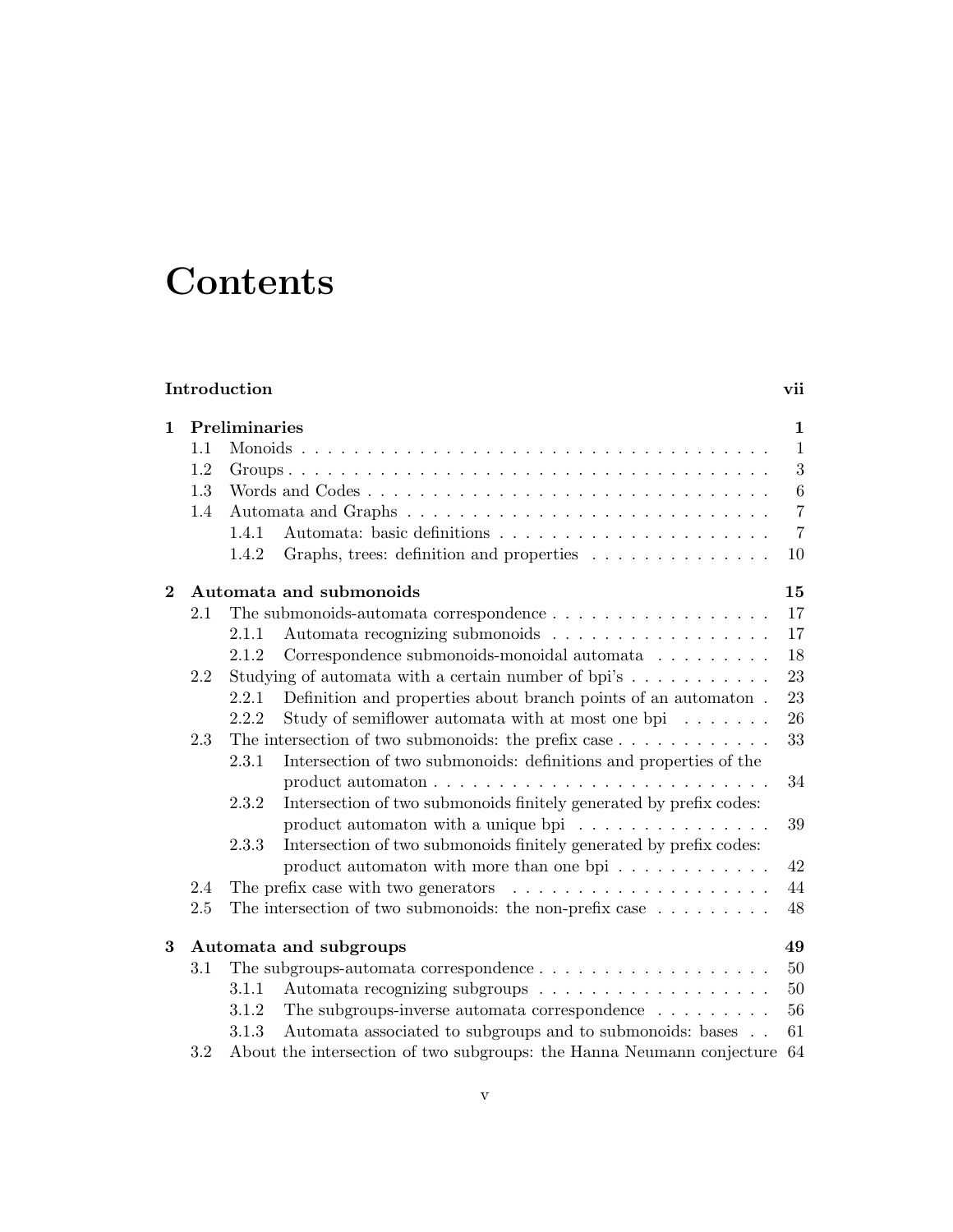|                     | 3.3 Nielsen bases and strongly Nielsen bases: characterization and properties 68 |                                                                              |  |  |  |
|---------------------|----------------------------------------------------------------------------------|------------------------------------------------------------------------------|--|--|--|
|                     | 3.4 Algorithms for finding strongly Nielsen bases using automata 71              |                                                                              |  |  |  |
|                     |                                                                                  | 3.4.1 A first algorithm for the construction of a strongly Nielsen basis 71  |  |  |  |
|                     |                                                                                  | 3.4.2 A second algorithm for the construction of a strongly Nielsen basis 85 |  |  |  |
|                     |                                                                                  | 3.4.3 Application: an algorithm for the strongly Nielsen reduction . 87      |  |  |  |
|                     |                                                                                  |                                                                              |  |  |  |
| <b>Bibliography</b> |                                                                                  |                                                                              |  |  |  |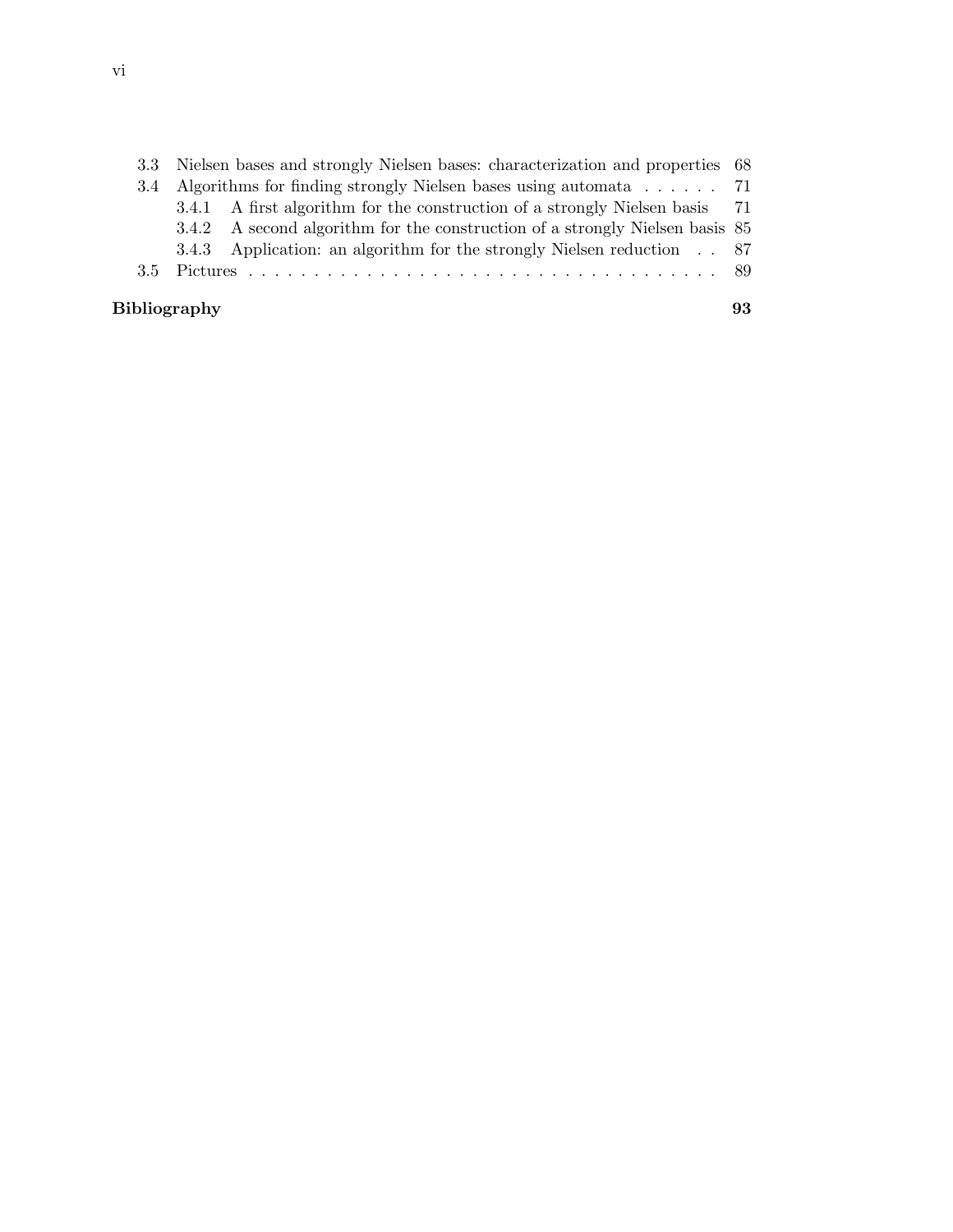# Introduction

finitely generated subgroups.

Automata-theoretic tools have been deeply utilized in literature for studying algebraic matters, in particular free monoids and free groups. In this thesis we propose to study finitely generated submonoids of free monoids and finitely generated subgroups of free groups, and their intersection.

Free monoids play an important role in combinatorics on words and in formal language theory. The study of submonoids of free monoids has been deepened with combinatorial and automata methods in the setting of the theory of variable-length codes, started by M.P. Schützenberger in  $[28]$ . A complete treatment of the theory of codes can be found in [2]. For some recent developments see chap. 6 of [19]. Syntactic properties of submonoids of a free monoid have been investigated in [29] in connection with combinatorics on words. Some recent results in this area are in [26]. Moreover the intersection of two finitely generated submonoids has been object of study since Tilson's paper in 1972  $([35])$ . It has been investigated by several authors as Karhumäki  $([16])$ , Latteux and Leguy  $([17])$  and Bruyére, Derencourt and Latteux  $([5])$ . The approach mostly used by the authors is purely combinatorial. Instead, we propose another approach that makes use of automata.

For what concerns free groups, several open problems have been solved and moreover several algorithms concerning group's problems have been optimized using automata. A graphical and powerful approach in studying free groups was introduced by Serre and Stalling in their fundamental papers of 1977 and 1983 respectively ([30], [32]). In particular, they represent subgroups of a free group  $F(A)$  using immersions in the bouquet of  $|A|$  circles. Using such representation Stallings ([32]) showed how many algorithms concerning subgroups of free group could be simplified. Such representation can also be viewed in terms of  $A-$ labelled graphs ([22]) or in terms of inverse automata. This last point of view has been introduced by Reidemister ([25]) in order to give a simple proof of the Nielsen-Schreier theorem, that states that every subgroup of a free group is free. It has been further developed in many papers  $([4], [21],$ [31] and [37]) where it was introduced a correspondence between 'inverse automata' and

Such methodology has been applied in the search of an upper bound for the rank of the intersection of two finitely generated subgroups. The intersection of two finitely generated subgroups has been studied since Howson's 1954 paper ([13]) that stated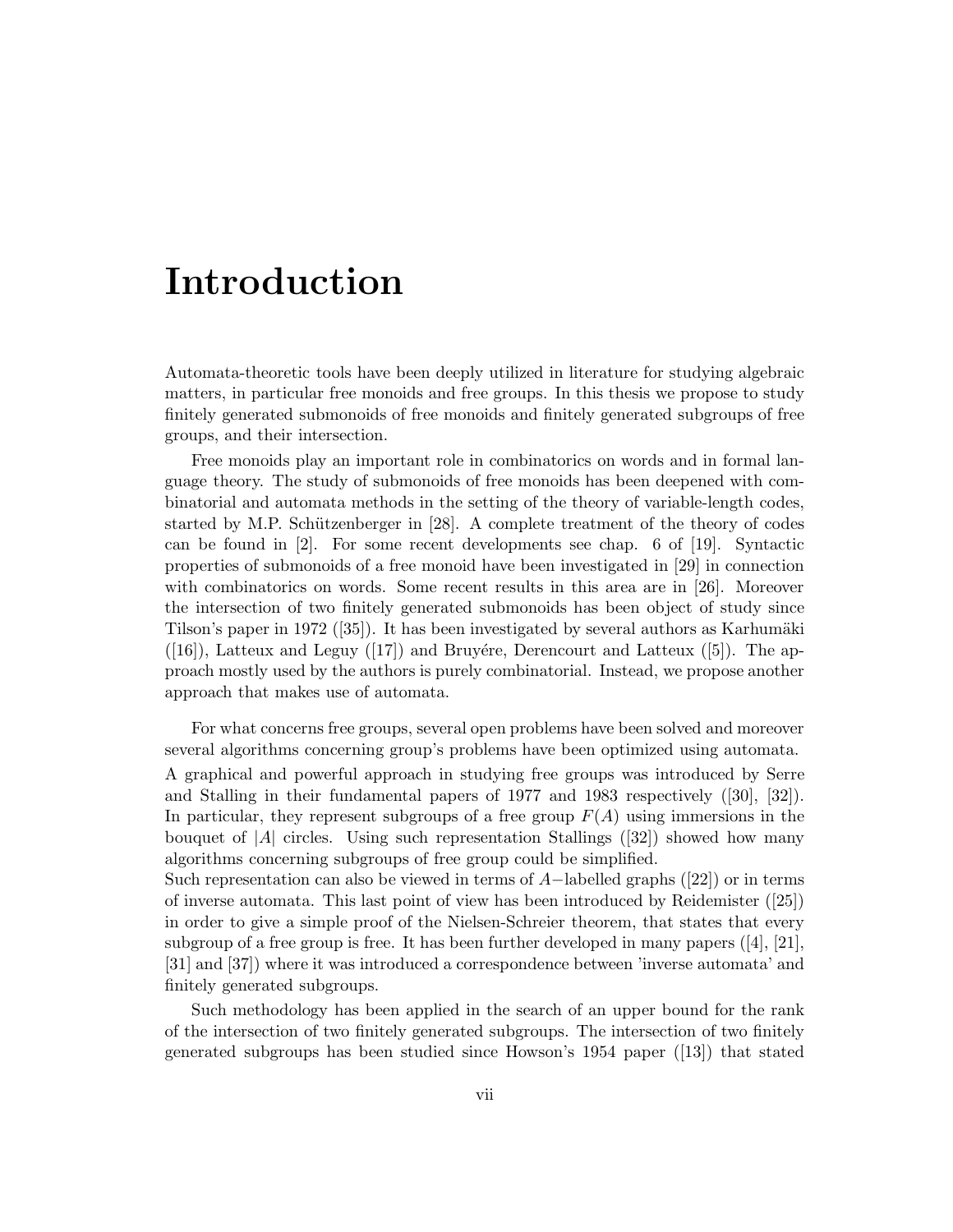that the intersection of finitely generated subgroups of a free group is finitely generated and gave an upper bound for the rank of the intersection  $H \cap K$  in terms of the ranks of  $H$  and  $K$ .

Many different inequalities were proved during the last fifty years ([23], [24], [6]). In particular, in 1956 Hanna Neumann (cf [23]) proposed a conjecture, known as Hanna Neumann conjecture, that states the following:

$$
\widetilde{rk}(H \cap K) \leq \widetilde{rk}(H)\widetilde{rk}(K)
$$

where, for each T subgroup of  $F(A)$ ,  $\widetilde{rk}(T) = max(rk(T) - 1, 0)$ . Many improvements have been done during these years (cf. [24], [33], [34], [8]) and in 2002 Meakin and Weil ([22]) proved a stronger version of such conjecture for the class of positively generated subgroups of the free group  $F(A)$  on A, finite alphabet, that are generated by words on  $A^*$ .

On the track of such results we investigate the correspondence between submonoids of a free monoid and automata and we study the intersection of two finitely generated submonoids using automata.

In particular, like in free groups, we associate to each submonoid a 'special' automaton recognizing it and to every such automaton the language recognized by it that is a submonoid. One of the main difference in the behaviour between free monoids and free groups using automata-theoretic tools, is the research of a basis, and of the cardinality of such basis, depending on the characteristics (like number of vertices and edges) of the automata associated to them. Such differences lead to different outcomes in free monoids and in free groups.

In free groups, given an automaton associated to a subgroup, there exists a plain algorithm for finding a basis of the subgroup. However there can be different bases, having the same cardinality, called the rank of the subgroup. So there is the problem of finding a 'better possible' basis. Such a rank is related to the characteristics of the graph of the automaton. On the contrary, the submonoids of a free monoid have a unique basis but there is no easy connection between their cardinality and the characteristics of the graph of the automata associated to them.

Another aim of this thesis is the research of a general formula linking the rank of a submonoid with the characteristics of the automaton associated to it and the research of a 'better' basis in an automaton associated to a subgroup.

The study of free monoids plays an important role in the combinatoric on words. Moreover the study of the intersection of two submonoids of finite rank is very interesting and not trivial at all. In fact, by a result of Latteux and Leguy  $([17])$ , every language is regular if and only if the submonoid generated by it is obtained as omomorphic image of the intersection of two finitely generated monoids: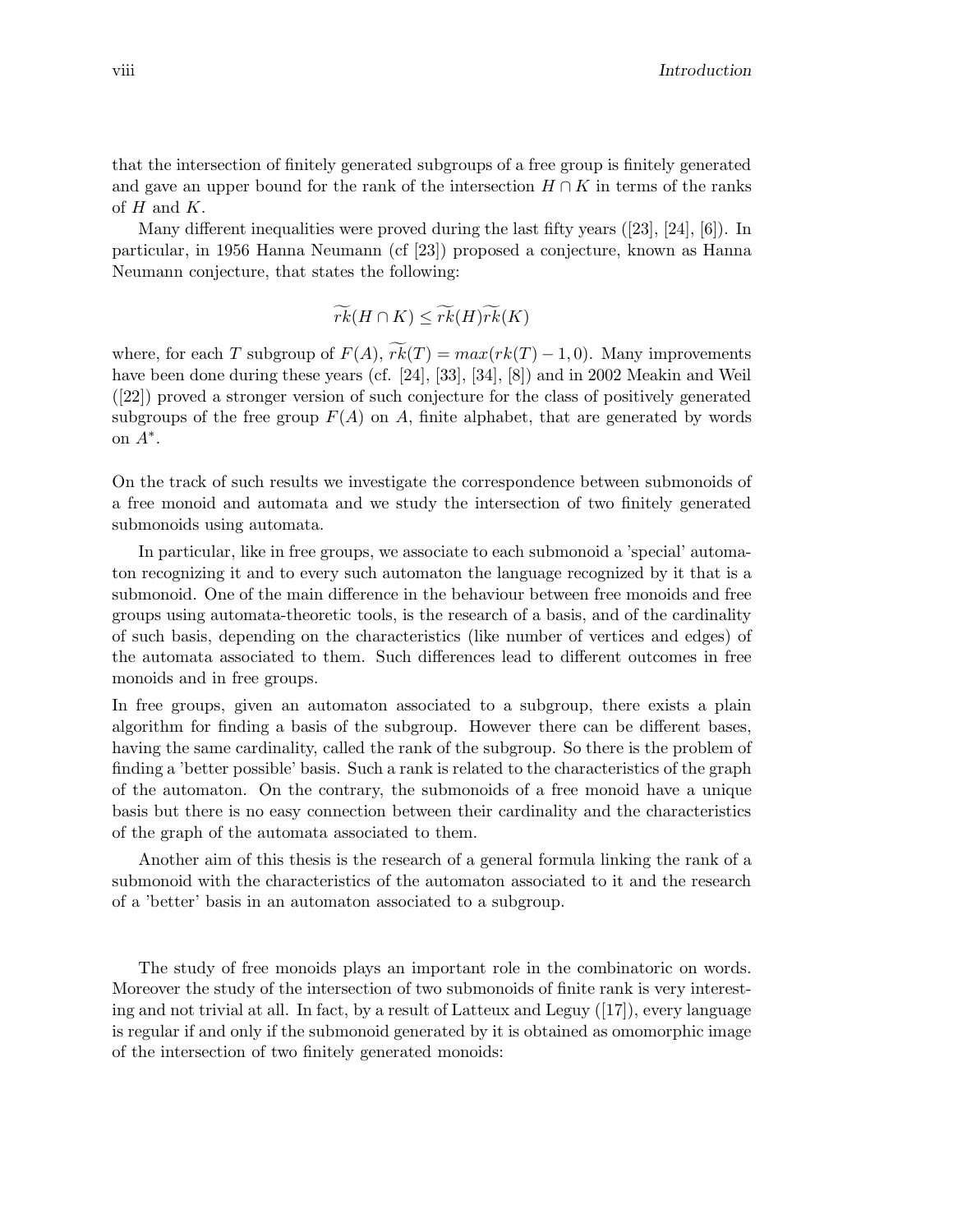Let  $A$  be an alphabet and  $R$  a language of  $A^*$ .  $R$  is a regular language if and only if there exist two finite languages  $F_1$ ,  $F_2$  and a morphism g such that  $R^* = g(F_1^* \cap F_2^*)$ 

The study of the intersection of two submonoids has been developed in many papers. It was first studied by Tilson in 1972 ([35]) who proved that the intersection of two free submonoids of  $A^*$ , the free monoid on a finite alphabet  $A$ , is free too.

Karhumäki in 1984 ( $[16]$ ) deepened the study of the intersection of two submonoids generated by two elements by giving a characterization of such an intersection. In particular he proved that given two submonoids  $H$  and  $K$  of  $A^*$ , where  $A$  is a finite alphabet, if both H and K are of rank two, then  $H \cap K$  is a submonoid generated by at most two words or by a regular language of a special form. In particular if H and K are generated by prefix (or suffix) sets of two words, and  $H \cap K$  is not finitely generated, then this intersection has the form  $(\alpha \beta^* \gamma)^*$  where  $\alpha, \beta, \gamma \in A^*$ .

Recently Bruyére, Derencourt and Latteux  $([5])$  have analyzed the meet of two rational codes X and Y, defined as the basis of the free monoid  $X^* \cap Y^*$ . They concentrate on the study of maximal rational codes such that their meet is yet a maximal rational code, showing with many examples the complex behaviour of the meet. Finally they proved that any rational code is the meet of two rational maximal codes.

One of the starting motivations of this thesis has been the paper of Karhumäki  $(16)$ that characterizes the intersection of two submonoids of the free monoid generated by two elements. The proof given by Karhumäki provides no intuition on the real nature of the result. In this thesis we prove, in particular, the result of Karhumäki in the case of two submonoids generated by prefix (or suffix) sets using automata.

There exists a lot of literature concerning automata recognizing submonoids ([2], [7]). The main example of automaton recognizing a submonoid is the flower automaton, that is in particular an automaton with a unique final state equal to a unique initial state. So we define a *monoidal automaton* as an automaton that has a unique final state equal to a unique initial state and we study the submonoids-monoidal automata correspondence.

Through the study of the product of two automata associated to two finitely generated submonoids  $H$  and  $K$ , we are able to prove that if  $H$  and  $K$  are submonoids generated by prefix sets such that the product automaton associated to  $H \cap K$  has a given special property then  $rk(H \cap K) \leq rk(H)rk(K)$ .

And in the general case we have found a family of examples such that  $rk(H \cap K)$  $2^{\log_2(rk(H))\log_2(rk(K))}$ .

Moreover if the two submonoids  $H$  and  $K$  are generated by prefix sets of two elements, then their intersection  $H \cap K$  either is of rank two, or it has the form  $(uv^*w)^*$ where  $u, v, w \in A^*$ , that is the result of Karhumäki ([16]).

For what concerns groups, given an inverse automaton corresponding to a subgroup, we associate to it a graph, called the positive state graph. We have that to every spanning tree of such a graph it corresponds a basis of the subgroup.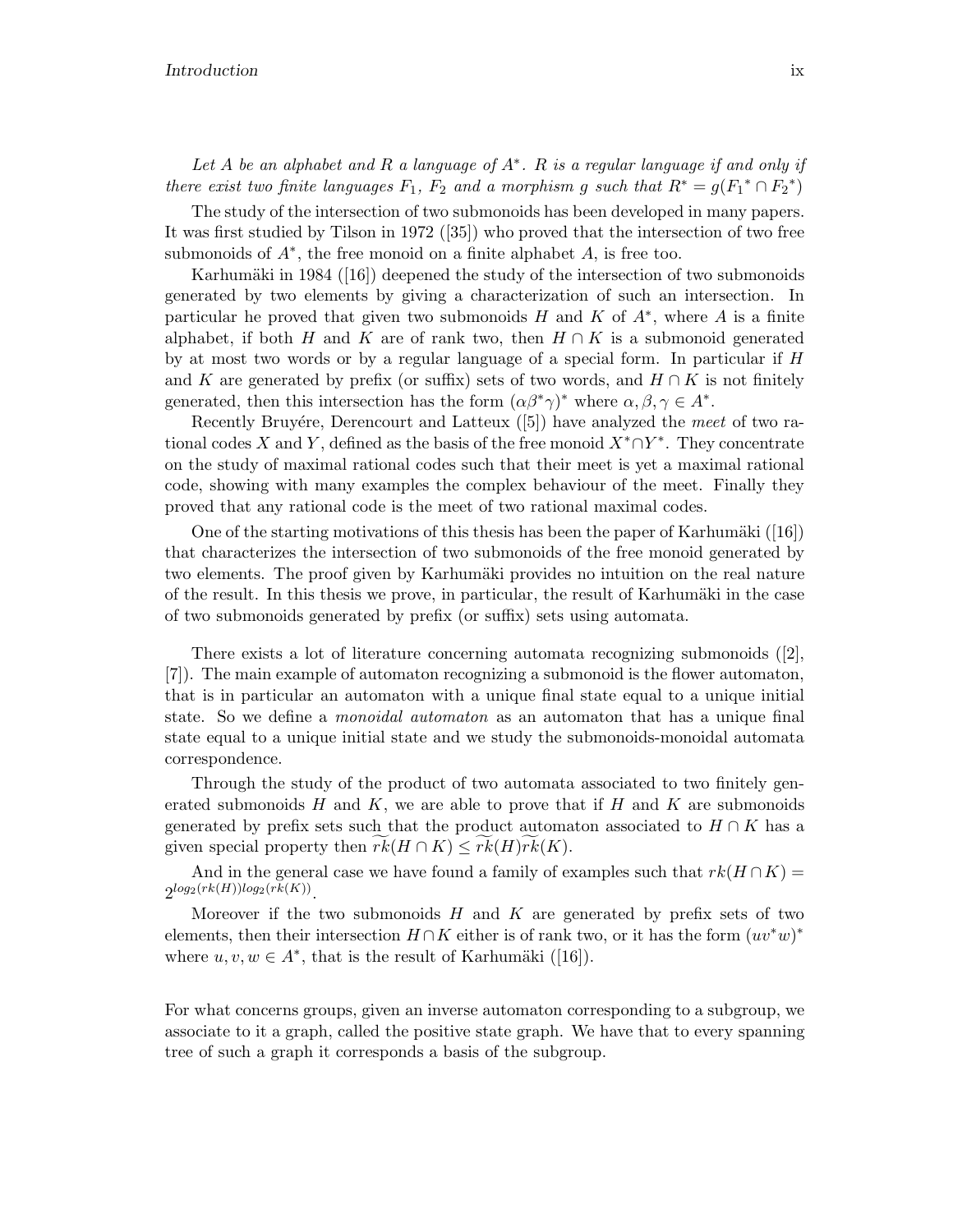One can pose the problem of choosing the spanning tree whose associated basis is the 'best possible'. In particular the bases where the cancellation of the elements in the product is reduced to the minimum: such bases are called 'strongly Nielsen reduced bases '.

Such bases are well-known in literature  $([14])$ . Several algorithms  $([14], [1])$  have been written for finding, given a finite set of words  $U$  in a free group, an equivalent set V that is a Strongly Nielsen reduced (i.e. a set generating the same subgroup of that one generated by  $U$ ). In particular, Avenhaus and Madlener in 1984 ([1]) found an algorithm that, given a finite set of  $m$  elements in a free group whose maximum length is *n*, constructs a strongly Nielsen reduced set in time  $O(m^5n^2)$ .

In particular, given a finite set of words  $U$ , we furnish two algorithms for the construction of a strongly Nielsen basis equivalent to  $U$ . The first one carries, by means of automata, a Nielsen reduced basis into a strongly Nielsen reduced basis by using techniques similar to the Nielsen transformations, usually defined on words. For the second one we prove that, given an inverse automaton, the spanning tree associated to the breadth-first search in the initial-final vertex of the graph associated to the automaton gives rise to a strongly Nielsen basis. The algorithm that constructs such tree is an algorithm for the strongly Nielsen reduction with a better complexity than that one of Avenhaus and Madlener.

In particular, given a finite set of  $m$  elements in a free group whose sum of length is l, our algorithm constructs a strongly Nielsen reduced set in time  $O(l \log^* l)$ , where  $log^*l$  is the least natural number k such that applying k times iteratively the function log we find a number less than 1.

After a first draft of the thesis we came across a paper of Kapovich and Myasnikov (cf. [15]) who found a family of spanning trees whose associated bases are strongly Nielsen and that include the breadth-first search tree.

The thesis is organized as follows:

In the first chapter we briefly give the basic tools from the settings of algebra and computer science which will be useful for the results in the following chapters. We begin by giving, in sections 1.1 and 1.2, some fundamental algebraic notions in the theory of monoids and theory of groups. Then we give the basic definitions in combinatoric of words (cf. section 1.3) and in the theory of automata (cf. section 1.4). We conclude section 1.4 with some standard definitions and properties on graphs, pointing out the breadth-first procedure for visiting a graph.

In the second chapter we consider a correspondence between submonoids of the free monoid on A and monoidal automata on A. Such a correspondence relates properties of the submonoids with those of the automata. In particular, defining a semi-flower automaton as a monoidal automaton in which all cycles visit the initial-final vertex, we get that to finitely generated submonoids correspond to semi-flower automata. In section 2.2, after introducing and investigating the notions of *branch point going out*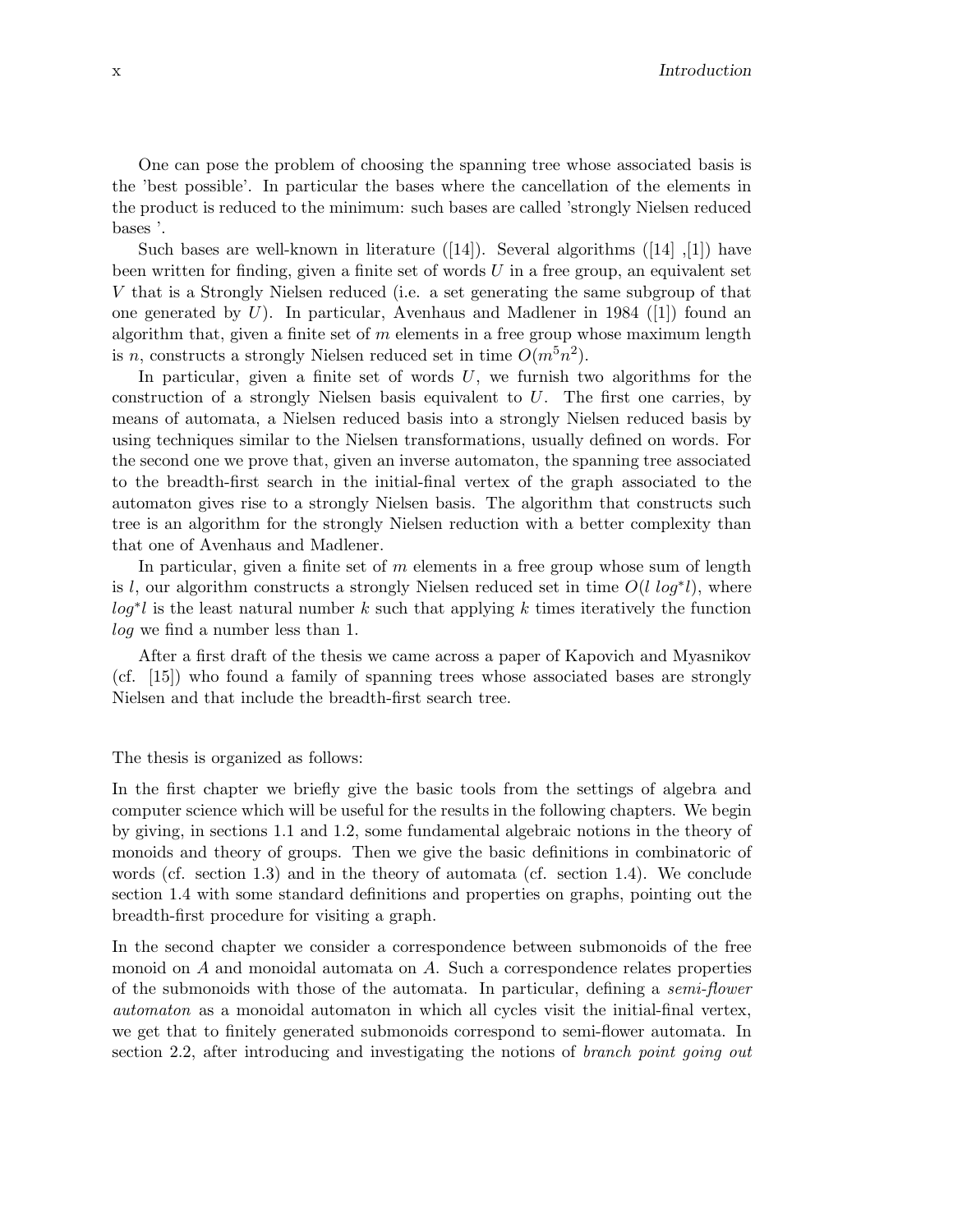and branch point going in, in short bpo and bpi, in an automaton, we study semiflower automata with a unique bpi. In this case we find a general formula for the rank of the submonoid depending on the characteristic of the automaton. This formula brings us, in section 2.3, to the proof of the Hanna Neumann inequality for product automata with a unique bpi. In 2.4 we study, by using automata, the intersection of two submonoids generated by prefix sets of two words and we obtain a new proof of the result of Karümaki. Finally, in section 2.4, we discuss possible approaches to the other cases.

In the third chapter we recall the automata-theoretic methods in studying subgroups of the free group. In section 3.1 we recall the well-known correspondence between subgroups of the free group on A and inverse automata on A. In section 3.2 we recall the arguments that lead to the Hanna Neumann inequality, underlining the difference with the free monoid's case. In section 3.3 we recall definitions and properties of Nielsen bases and strongly Nielsen bases. Finally, in section 3.4 we give two algorithms for the strongly Nielsen reduction and we discuss the complexity of the second one.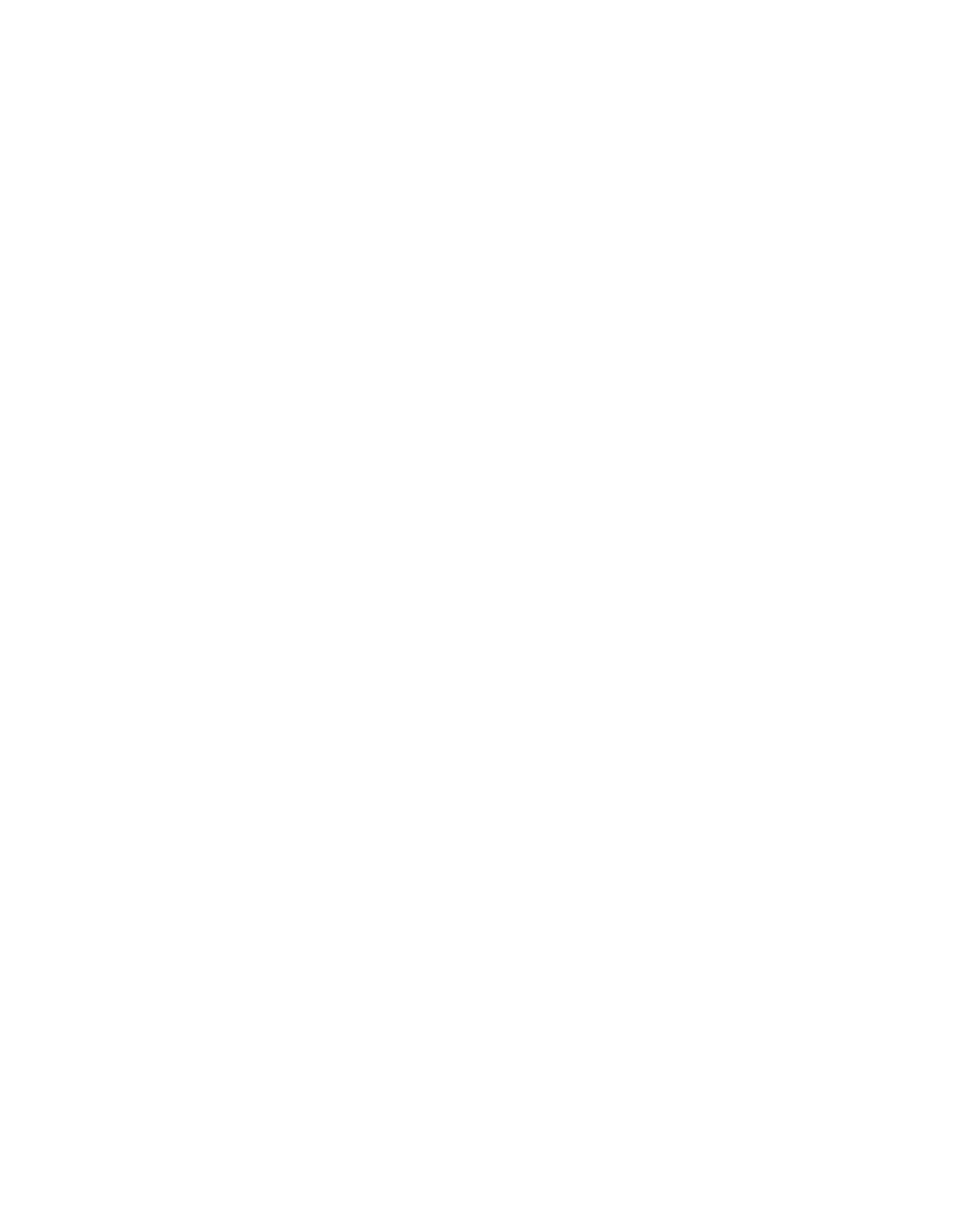# Chapter 1 Preliminaries

In this chapter we briefly give the basic tools from the setting of algebra and computer science which will be useful for the results in the following chapters. We begin by giving, in sections 1.1 and 1.2, some fundamental algebraic notions in the theory of monoids and theory of groups, underlying the different behaviour of these algebraic structures. Then we give the basic definitions in combinatoric of words (cf. section 1.3) and in the theory of automata (cf. section 1.4). We conclude in section 1.4 with some standard definitions and properties on graphs, pointing out the breadth-first procedure for visiting a graph, that will be useful for what follows.

## 1.1 Monoids

A semigroup is a non trivial set S with a binary internal operation  $\cdot : S \times S \longrightarrow S$  that is associative: for each  $a, b, c \in S$  it is  $(a \cdot b) \cdot c = a \cdot (b \cdot c)$ . For simplicity of writing we will omit to indicate the operation  $\cdot$  and we will use just the concatenation of the elements of S.

A monoid is a semigroup M equipped with a neutral element, that is an element  $1_M \in M$  such that, for each  $a \in M$ , it is  $a1_M = 1_M a = a$ . The neutral element is unique and it is usually denoted by 1 or  $1_M$ . A *submonoid* of M is a subset N which is stable under the operation and which contains the neutral element of M. So,  $N \subseteq M$ is a submonoid of M if, for each  $n, m \in N$ , it is  $nm \in N$  and if  $1_M \in N$ .

**Definition 1.1.1** Let M be a monoid. A subset of M,  $\{m_i\}_{i\in I} \subseteq M$ , is a set of generators for M if, for each  $m \in M$ , there exist  $m_1, \ldots, m_k \in \{m_i\}_{i \in I}$  such that  $m = m_1 m_2 \cdots m_k$ .

A monoid is finitely generated if it admits a finite set of generators. We say that M is the *trivial monoid* if it consists only of the neutral element,  $M = \{1\}$ . We say that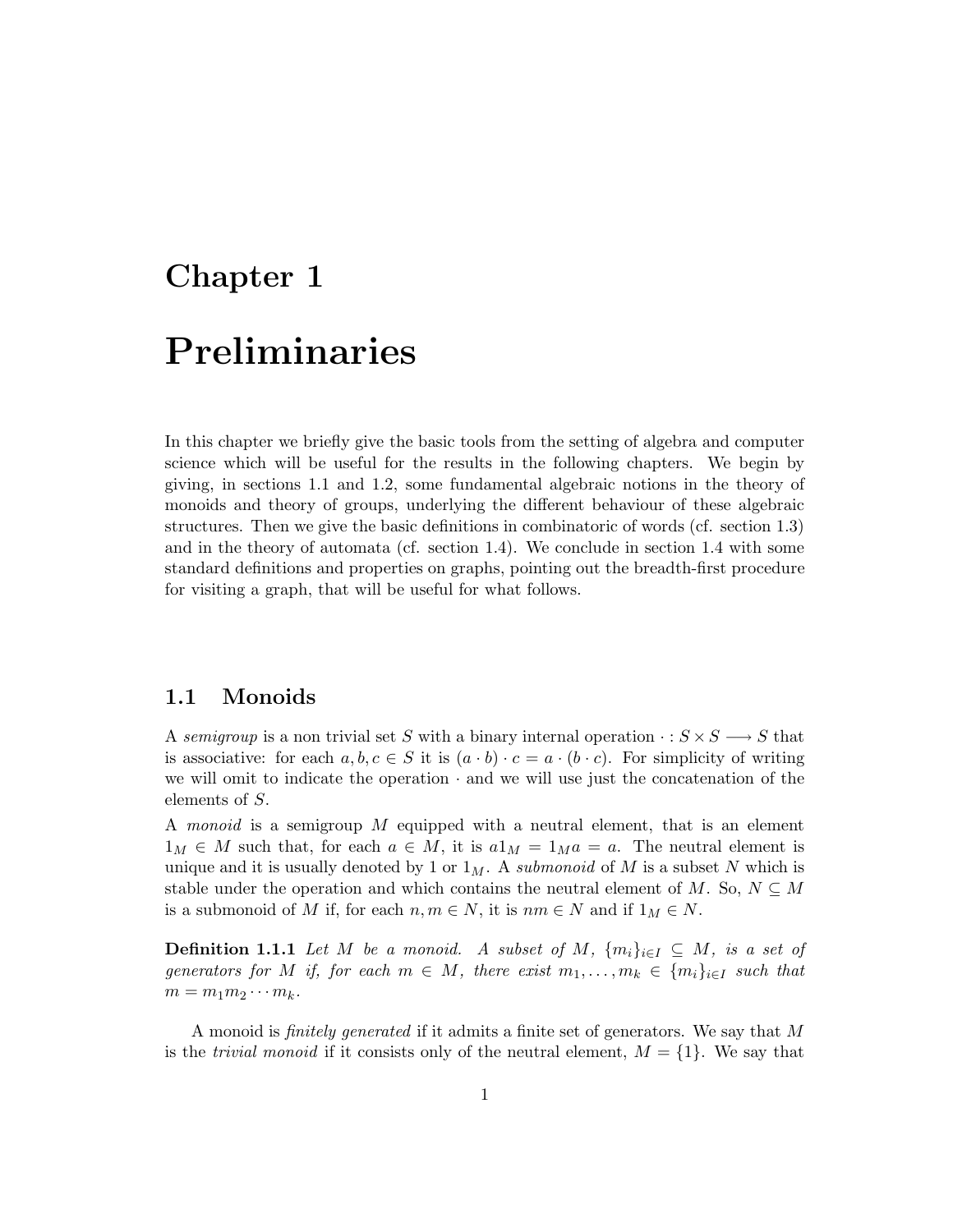a monoid  $M$  is a *cyclic monoid* if it is generated by an element. All these definitions are extended to submonoids of a monoid M.

Let M and M' be two monoids and let  $\varphi : M \longrightarrow M'$  be a map. We say that  $\varphi$  is a morphism of monoids if, for each  $m_1, m_2 \in M$  it results  $\varphi(m_1m_2) = \varphi(m_1)\varphi(m_2)$  and if  $\varphi(1_M) = 1_{M'}$ . If  $\varphi$  is a bijection then we say that  $\varphi$  is an isomorphism.

We introduce now an important class of monoids: the free monoids. We will define it by means of a universal property. Let A be a finite non-empty set that we call alphabet.

**Definition 1.1.2** Let A be an alphabet and M a monoid. Then M is free on A if A is a subset of M and, for every mapping  $\varphi: A \longrightarrow N$  into a monoid N, there exists a unique morphism of monoids  $\varphi^*: M \longrightarrow N$  which extends  $\varphi$ .

In this case we say that M is free and A is a basis of M.

It is equivalent to say that  $M$  is a free monoid with basis  $A$  if, and only if, every  $m \in M$  can be written in a unique way in product of elements of A. It is proved that any free monoid admits only one basis. So, the cardinality of the basis  $A$  is called the rank of M and it is denoted by  $rk(M)$ .

The universal property of free monoids defines a unique free monoid on a given set A:

**Proposition 1.1.3** Let  $M$  and  $M'$  be free monoids on the alphabet  $A$ . Then  $M$  and M′ are isomorphic.

Given an alphabet A, we define now the monoid  $A^*$  of words on A.

Let  $A$  be an alphabet. The elements of  $A$  are called *letters*. A *word*  $w$  on the alphabet  $A$  is a finite sequence of elements of  $A$ 

$$
w = (a_1, a_2, \cdots, a_n), \quad a_i \in A
$$

The set of all words on the alphabet A is denoted by  $A^*$  and is equipped with the associative operation defined by the concatenation of two sequences

$$
(a_1, a_2, \cdots, a_n)(b_1, b_2, \ldots, b_m) = (a_1, a_2, \cdots, a_n, b_1, b_2, \ldots, b_m)
$$

This operation is associative. This allow us to write

$$
w = a_1 a_2 \dots a_n
$$

instead of  $w = (a_1, a_2, \dots, a_n)$ . The empty sequence is called the *empty word* and is denoted by  $\varepsilon$ . It is the neutral element for concatenation. Thus the set  $A^*$  of words is equipped with the structure of a monoid. Since every word can be written as product of letters of A in a unique way, it follows that  $A^*$  is free with basis A. The monoid  $A^*$ is called the free monoid on  $A$ . This is a good denomination since every free monoid on A is isomorphic to  $A^*$ , so  $A^*$  is, in such a way, representative of the free monoids on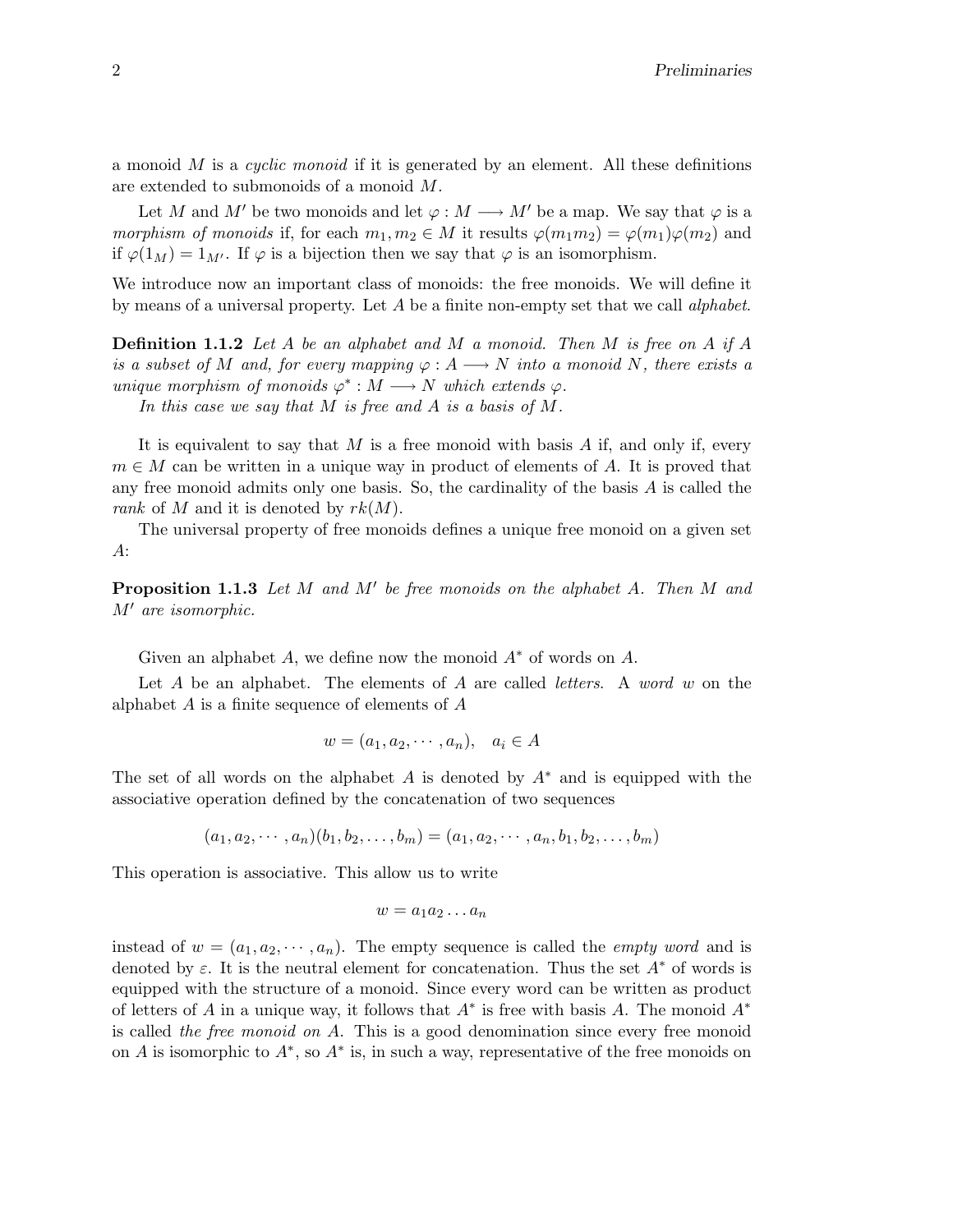A. The set of non-empty words of  $A^*$  is denoted by  $A^+$ . The length  $(w)$  of the word  $w = a_1 \dots a_n$  with  $a_i \in A$  is the number n of letters of w. Clearly  $(\varepsilon) = 0$ .

Let us consider, from now on, the free monoid on a finite alphabet  $A$ . Every submonoid of  $A^*$  is not necessarily a free submonoid, as we can see in the following example.

**Example 1.1.4** Let  $A = \{a, b\}$  and let  $X = \{ab, ba, a\}$ . The submonoid  $X^*$  of  $A^*$  is not free on X because there exists  $w = aba = a(ba) = (ab)a$ .

On the contrary we will see that every subgroup of a free group is free. If  $M$  is a free submonoid on X of  $A^*$  then we have defined the basis of M as X. In all cases, to every submonoid M of  $A^*$  we can associate a unique minimal set of generators, that is a set of generators not containing properly another set of generators.

**Proposition 1.1.5** Let A be an alphabet. Any submonoid M of  $A^*$  has a unique minimal set of generators  $X = (M - \varepsilon) - (M - \varepsilon)^2$ .

We can so define the *rank* of a submonoid M of  $A^*$  as the cardinality of the minimal set of generators, it is denoted by  $rk(M)$ . If M is free, then the basis of M is also the minimal set of generators. If M is trivial then  $rk(M) = 0$ . We also define the *reduced* rank of a submonoid M as  $rk(M) = max(rk(M) - 1, 0)$ . So, if M is not trivial then  $rk(M) = rk(M) - 1$  and if M is trivial  $rk(M) = 0$ .

Let us consider now the intersection of two submonoids of A<sup>∗</sup> . The intersection of two free submonoids is still a free submonoid. The intersection of two finitely generated submonoids it can be finitely generated or not.

**Example 1.1.6** Let  $A = \{a, b\}$ . Let  $H = \{aab, aba\}^*$  and  $K = \{a, baaba\}^*$ . One has  $H \cap K = \{a(abaaba)^*baaba\}^*$  that is not finitely generated.

Let  $H' = \{aba, bb\}^*$  and  $K' = \{a, baaba\}^*$ . One has  $H \cap K = \{abaaba\}^*$  that is finitely generated.

## 1.2 Groups

A group is a monoid G such that every element admits an inverse, that is for each  $g \in G$ there exists an element  $\overline{g} \in G$  such that  $g\overline{g} = 1_G = \overline{g}g$ . The inverse of each element g is unique and it is usually denoted by  $g^{-1}$ .

A subgroup of G is a submonoid of G which contains the inverse of each element. Another way to say is that  $H \subseteq G$  is a subgroup of G if, for each  $h,g \in H$ , it is  $hg^{-1} \in H$ .

Many definitions we have given for monoids can be given also for groups, as the notion of free group on an alphabet: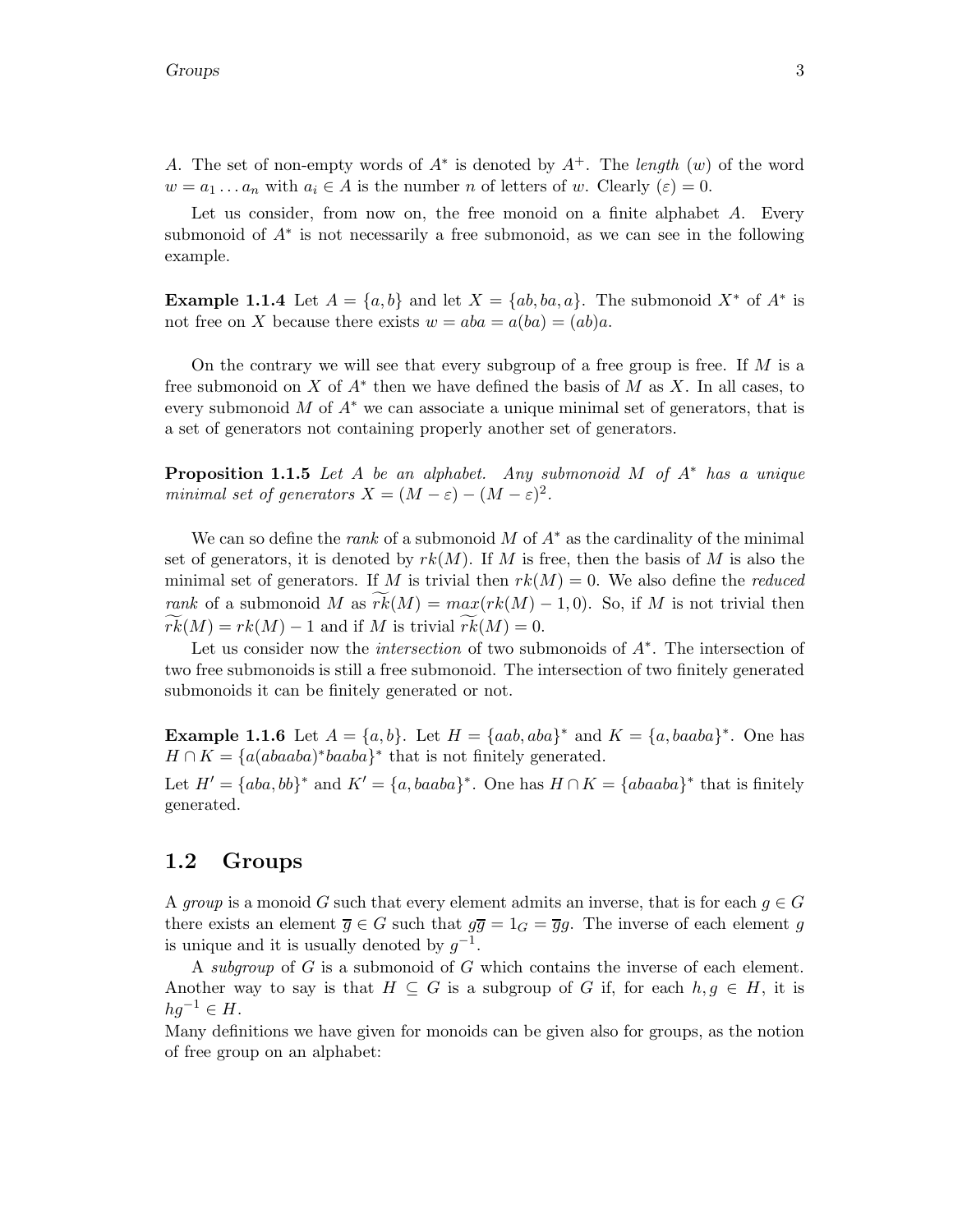**Definition 1.2.1** Let A be an alphabet and F a group. Then F is free on A if A is a subset of F and, for every mapping  $\varphi: A \longrightarrow G$  into a group G, there exists a unique morphism of groups  $\varphi^*: F \longrightarrow G$  which extends  $\varphi$ .

In this case we say that  $F$  is free and  $A$  is a basis of  $F$ .

Free groups exist in each alphabet, and are uniquely defined:

**Proposition 1.2.2** Let  $F$  and  $F'$  be free groups on the alphabet  $A$ . Then  $F$  and  $F'$ are isomorphic.

Let us now define  $F(A)$  the free group on A alphabet. Let  $\overline{A} = {\overline{a} \mid a \in A}$  be a disjoint copy of A and let us extend the map  $- : A \cup \overline{A} \longrightarrow A \cup \overline{A}$  to an involution of  $A \cup \overline{A}$  by letting  $\overline{a} = a$ , for each  $a \in A$ .

We say that the word u reduces to the word v by an elementary reduction,  $u \stackrel{1}{\longrightarrow} v$ , if  $u = xa\overline{a}y$  and  $v = xy$ , for some  $x, y \in (A \cup \overline{A})^*$  and  $a \in (A \cup \overline{A})$ . If  $k \geq 1$ , we say that u reduces to v in  $k+1$  steps,  $u \stackrel{k+1}{\longrightarrow} v$ , if there exists a word w such that  $u \stackrel{k}{\longrightarrow} w$ and  $w \stackrel{1}{\longrightarrow} v$ . We also say that u reduces to v in 0 steps if  $u = v$ . Finally, we say that u reduces to v,  $u \rightarrow v$ , if u reduces to v in k steps, with  $k \geq 0$ .

A reduced word is a word that cannot be reduced anymore, that is a word which does not contain a factor of the form  $a\overline{a}$ , for each  $a \in (A \cup A)$ .

We define  $F(A)$  as the set of reduced words over the alphabet A. It is proved that  $F(A)$  is a free group with basis A.

We have that every word  $u \in (A \cup \overline{A})^*$  reduces to a unique reduced word, we denote it by  $red(u)$ . We denote by |u| the length of  $red(u)$ . We instead denote by  $(u)$  the length of the word u.

From here to the following, we will denote by  $A^{-1}$  the set  $\overline{A}$  and, for each  $a \in (A\cup\overline{A})$ , by  $a^{-1}$  the element  $\overline{a}$ .

Let us recall now some properties of free groups. Differently from what happens in monoids, any subgroup of a free group is free. Moreover the intersection of two finitely generated subgroups is finitely generated.

In definition 1.2.1 we have defined a basis of a free group. Differently from what happens in the free monoid on  $A$ , where  $A$  is the unique basis, a free group on  $A$  can have different bases.

For instance  $A^{-1}$  is another basis of  $F(A)$ . Moreover, for each non-trivial automorphism  $\varphi$  of  $F(A)$  (that is an isomorphism from  $F(A)$  to  $F(A)$ ),  $\varphi(A)$  is a basis of  $F(A)$ . Anyway all bases of a free group  $F$  have the same cardinality so we can define the rank of a free group F as the cardinality of a basis of F, it is denoted by  $rk(F)$ . One can moreover define the *reduced rank* of a free group F as  $rk(F) = max(rk(F) - 1, 0)$ . Since, every subgroup of a free group is free, then one can defined the rank and the reduced rank of a subgroup of a free group.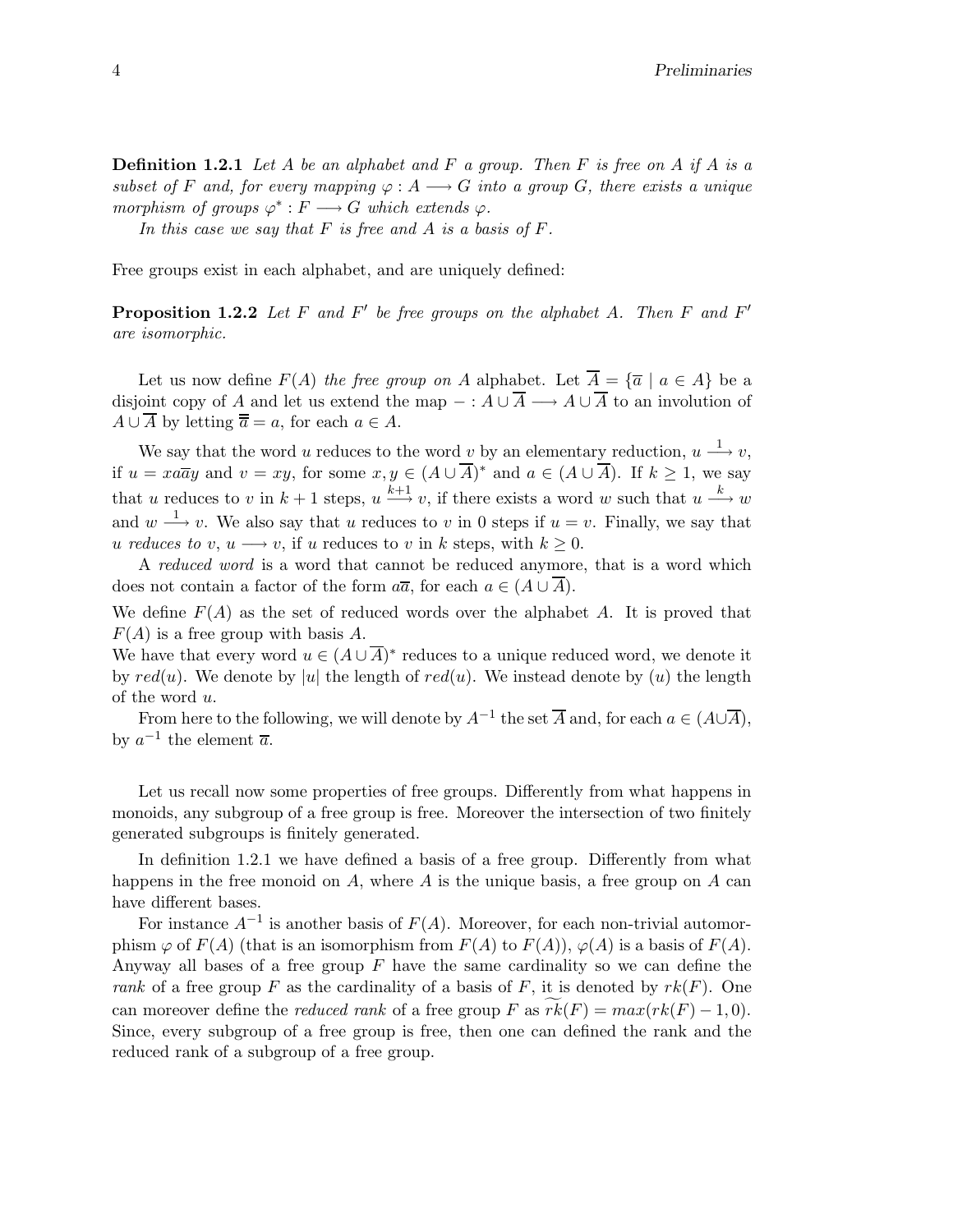There exist interesting bases in  $F(A)$  that are bases in which the *cancellation* in the products of words of such bases is reduced to the minimum. These bases are called Nielsen reduced bases and strongly Nielsen reduced bases. For definitions and properties of such bases we refer to [?].

Let  $F(A)$  be a free group. Every element u of  $F(A)$  is a reduced word in  $(A \cup A^{-1})^*$ . Every element in  $F(A)$  can be seen as a word in  $(A \cup A^{-1})^*$  or as an algebraic element in  $F(A)$ . The point of view will be understandable by the context.

In general, given  $u, v \in F(A)$ , there exist unique  $u_1, v_1, u_2 \in F$  such that  $u = u_1u_2$ ,  $v = u_2^{-1}v_1$  and the word  $u_1v_1$  is reduced. We say that the parts  $u_2$  of u and  $u_2^{-1}$  of v have been cancelled.

**Proposition 1.2.3** Let  $u, v \in F(A)$ . There exist unique  $u_1, v_1, u_2 \in F(A)$  such that  $u = u_1 u_2, v = u_2^{-1} v_1$  and the word  $u_1 v_1$  is reduced.

Let  $U \subseteq F(A)$  be a subset of  $F(A)$ . We define the subset  $U^{\pm}$  of  $F(A)$  as  $U^{\pm} = U \cup U^{-1}$ . Let us define now the Nielsen reduced sets.

**Definition 1.2.4**  $U \subseteq F(A)$  is a Nielsen reduced set if: 1) for each  $u \in U$ ,  $u^{-1} \notin U$ 2) for each  $u, v, w \in U^{\pm}$ ,  $uv \neq 1$  and  $vw \neq 1$ , it is  $|uvw| > |u| - |v| + |w|$ 

In particular, a Nielsen reduced set is a set in which in every product uvw, with  $uv \neq 1$  and  $vw \neq 1$ , not all of v is cancelled. Let us define now the strongly Nielsen reduced sets. These are, in particular, Nielsen reduced sets with a condition on the cancellation in the product of two words.

**Definition 1.2.5**  $U \subseteq F(A)$  is a strongly Nielsen reduced set if:

1) for each  $u \in U$ ,  $u^{-1} \notin U$ 2) for each  $u, v, w \in U^{\pm}$ ,  $uv \neq 1$  and  $vw \neq 1$ , it is  $|uvw| > |u| - |v| + |w|$ 3)for each  $u, v \in U^{\pm}$ ,  $uv \neq 1$ , it is  $|uv| \geq max(|u|, |v|)$ 

In particular, a strongly Nielsen set has the property that in every product uv it is not cancelled more than the half of u and of v. We will study such bases more in detail in chapter 3.

In the past years it was posed the problem of finding, given a finite set of elements U in a free group F, an equivalent set (i.e. a set generating the same subgroup as  $U$ ) that was a strongly Nielsen set. Such a problem is called the strongly Nielsen reduction. The algorithms known in literature work on words (see [14], [1]). In particular they utilize some transformations on words: the Nielsen transformations.

In particular, given  $U$  a finite subset of  $F$ , free group, we think of it as an ordered set:  $U = \{u_1, \ldots, u_n\}$ . We denote by  $U^{-1}$  the set of all the inverses of the elements in U, and by  $U^{\pm} = U \cup U^{-1}$ .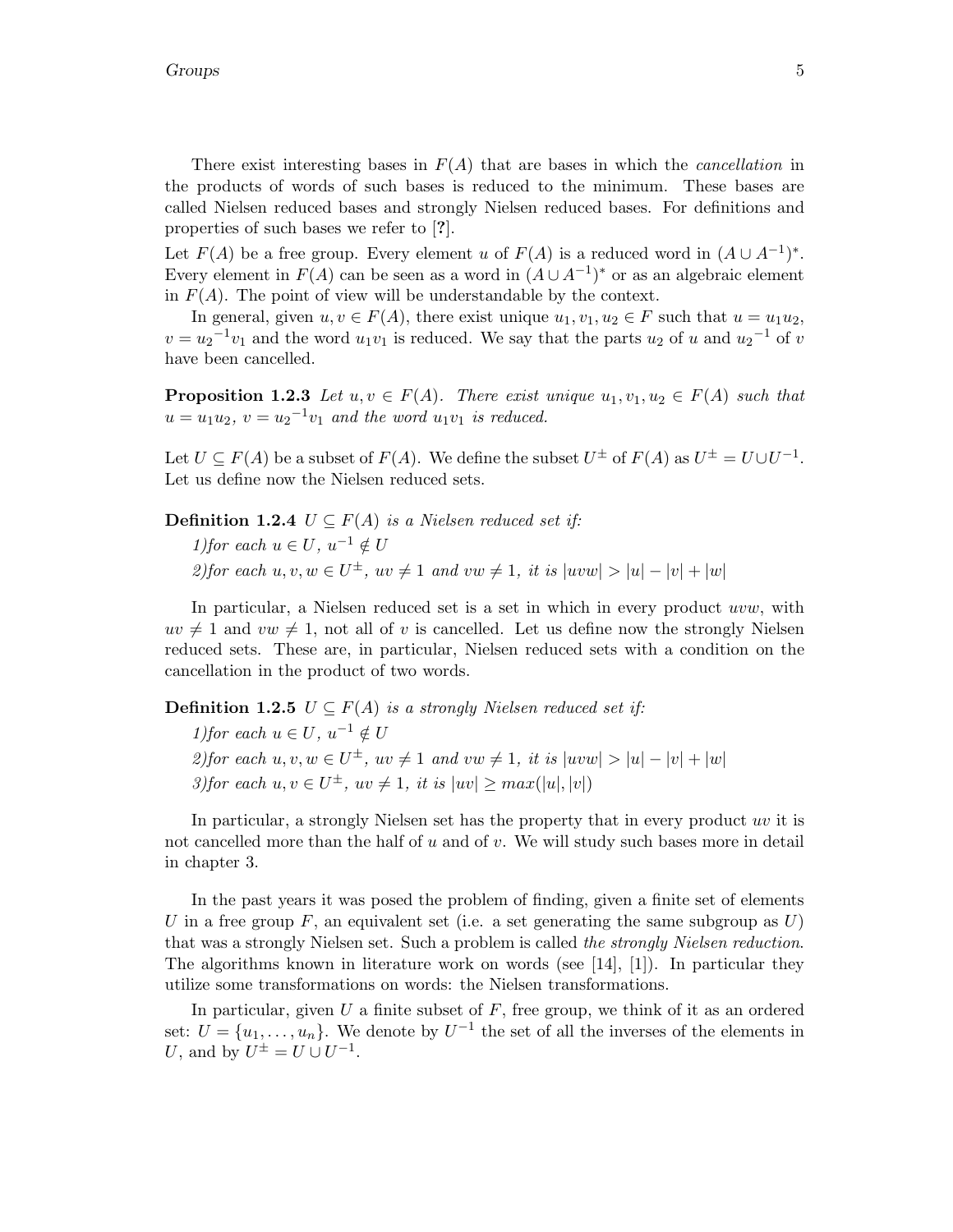The three elementary Nielsen transformations on  $U = \{u_1, \ldots, u_n\}$  are defined as follows:

- (T1) replace some  $u_i$  by  $u_i^{-1}$ ;
- (T2) replace some  $u_i$  by  $u_i u_j$  where  $j \neq i$ ;
- (T3) delete some  $u_i$  where  $u_i = 1$ .

A product of such transformations is a Nielsen transformation. One has that if U is carried into  $V$  by a Nielsen transformation then  $U$  and  $V$  are equivalent, that is they generate the same subgroup.

In [14] it has been proved the following proposition:

**Proposition 1.2.6** If  $U = \{u_1, \ldots, u_n\}$  is a finite subset of F free group, then U can be carried by a Nielsen transformation into some  $V$  such that  $V$  is strongly Nielsen reduced.

The algorithm for the strongly Nielsen reduction with the best complexity was found by Avenhaus and Madlener in 1984 (cf. [1]). In particular, they find an algorithm that, given  $U = \{u_1, \ldots, u_m\} \subseteq F(A)$  with  $|u_i| \leq n$ , constructs an equivalent strongly Nielsen set in time  $O(m^5n^2)$ .

## 1.3 Words and Codes

This section contains the definitions of codes, prefix and suffix codes and the correspondence between codes and free submonoids.

We say that a word  $u \in A^*$  is a *factor* of the word  $w \in A^*$  if there exist  $v_1, v_2 \in A^*$ such that  $w = v_1 u v_2$ . The factor u is proper if  $u \neq w$ . We say that a word  $u \in A^*$ is a prefix (resp. suffix) of the word  $w \in A^*$  if there exists  $v \in A^*$  such that  $w = uv$  $(w = vu)$ . The prefix (resp. suffix) u is proper if  $u \neq w$ . Given two words  $u, v \in A^*$  we say that w is the *greatest prefix in common between u and v* if w is a prefix of u and a prefix of  $v$  and it does not exist a prefix of  $u$  and  $v$  greater than  $w$ . Analogously one can define the greatest suffix in common between u and v.

Let A be an alphabet. A subset X of the free monoid  $A^*$  is a *code* if every word in  $X^+$  can be written in a unique way as a product of words in X.

An important class of codes is the class of prefix codes. Let  $X$  be a subset of  $A^*$ . Then X is a prefix set (resp. suffix set) if no element of X is a proper prefix (resp. suffix) of another element in X. A set X is a bifix set if it is both prefix and suffix.

**Proposition 1.3.1** Any prefix (suffix, bifix) set of words  $X \neq 1$  is a code.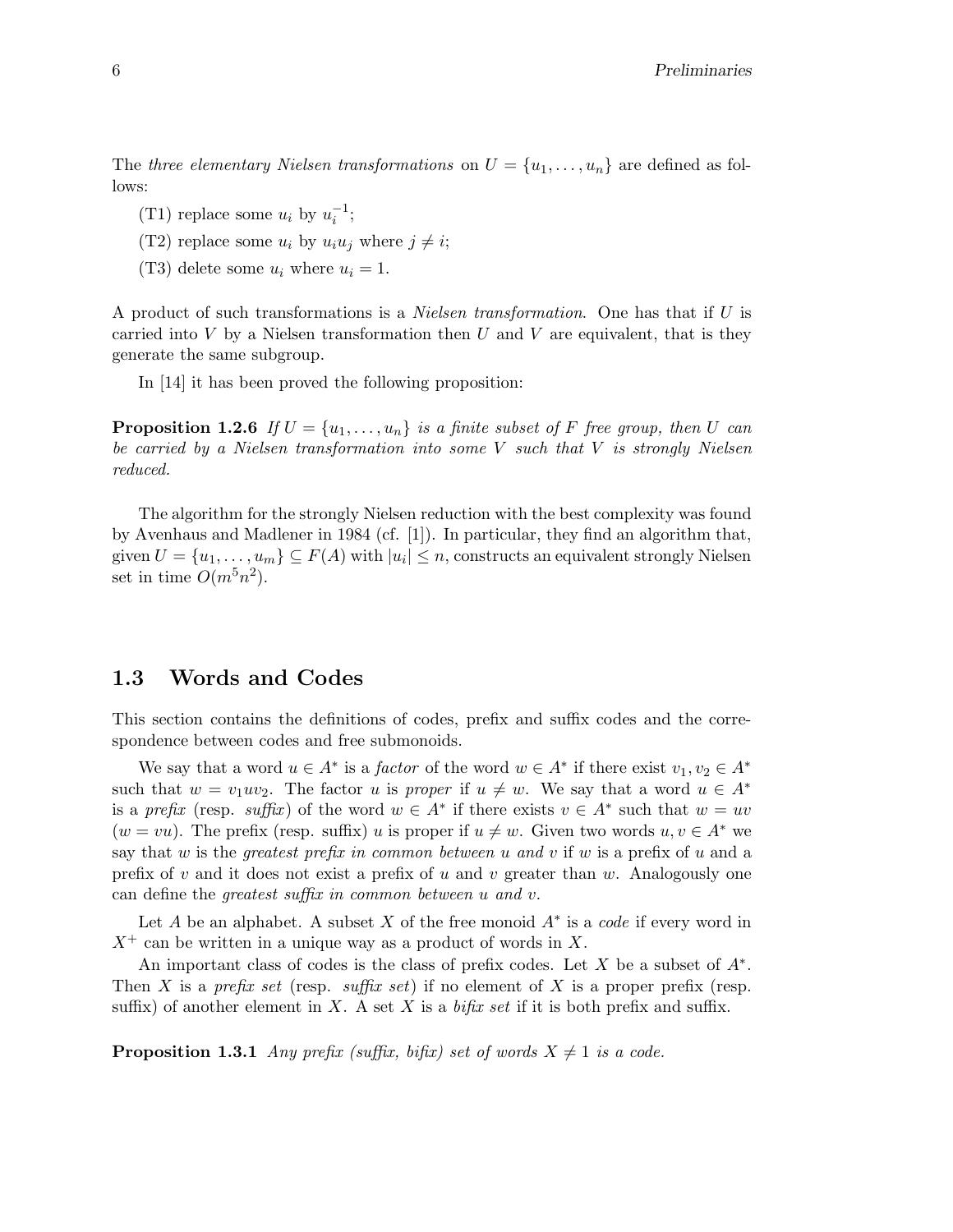The fact that X is a code is equivalent to the property that  $X^*$  is a free monoid. We have already given the proposition that states the uniqueness of the minimal set of generators for a submonoid  $H$  of  $A^*$ . If  $H$  is free it follows that the minimal set of generators of H is a code and conversely if X is a code then  $X^*$  is a free submonoid with  $X$  as minimal set of generators. The following proposition resumes this equivalence between codes and free submonoids.

**Proposition 1.3.2** If M is a free submonoid of  $A^*$ , then its minimal set of generators is a code. Conversely, if  $X \subseteq A^*$  is a code, then the submonoid  $X^*$  of  $A^*$  is free and X is its minimal set of generators.

In particular, if X is a prefix set then  $X^*$  is a free submonoid on X.

## 1.4 Automata and Graphs

#### 1.4.1 Automata: basic definitions

In this subsection we recall the basic definition of automaton. For the notation we refer to [2].

Let A be an alphabet. We consider finite states automata on an alphabet A. An automaton over A,

$$
\mathcal{A} = (Q, I, T, \mathcal{F})
$$

consists of a finite set  $Q$  of *states*, of two subsets  $I$  and  $T$  of  $Q$  called sets of *initial* and final states, respectively, and of a set

$$
\mathcal{F} \subset Q \times A \times Q
$$

whose elements are called *edges*. An edge

 $e = (x, a, y)$ 

is also denoted by

 $e: x \xrightarrow{a} y$ 

The letter a is called the *label* of the edge. We will say that either the edge e goes out from  $x$  and comes in  $y$  or  $e$  start at  $x$  and end at  $y$ .

Two edges  $e: x \stackrel{a}{\longrightarrow} y$  and  $g: x' \stackrel{b}{\longrightarrow} y'$  are consecutive if  $y = x'$ . A path in A is a finite sequence

$$
p=p_1p_2\ldots p_n
$$

of consecutive edges  $p_i : x_i \xrightarrow{a_i} x_{i+1}$ . We shall also write

$$
p: x_1 \xrightarrow{w} x_{n+1}
$$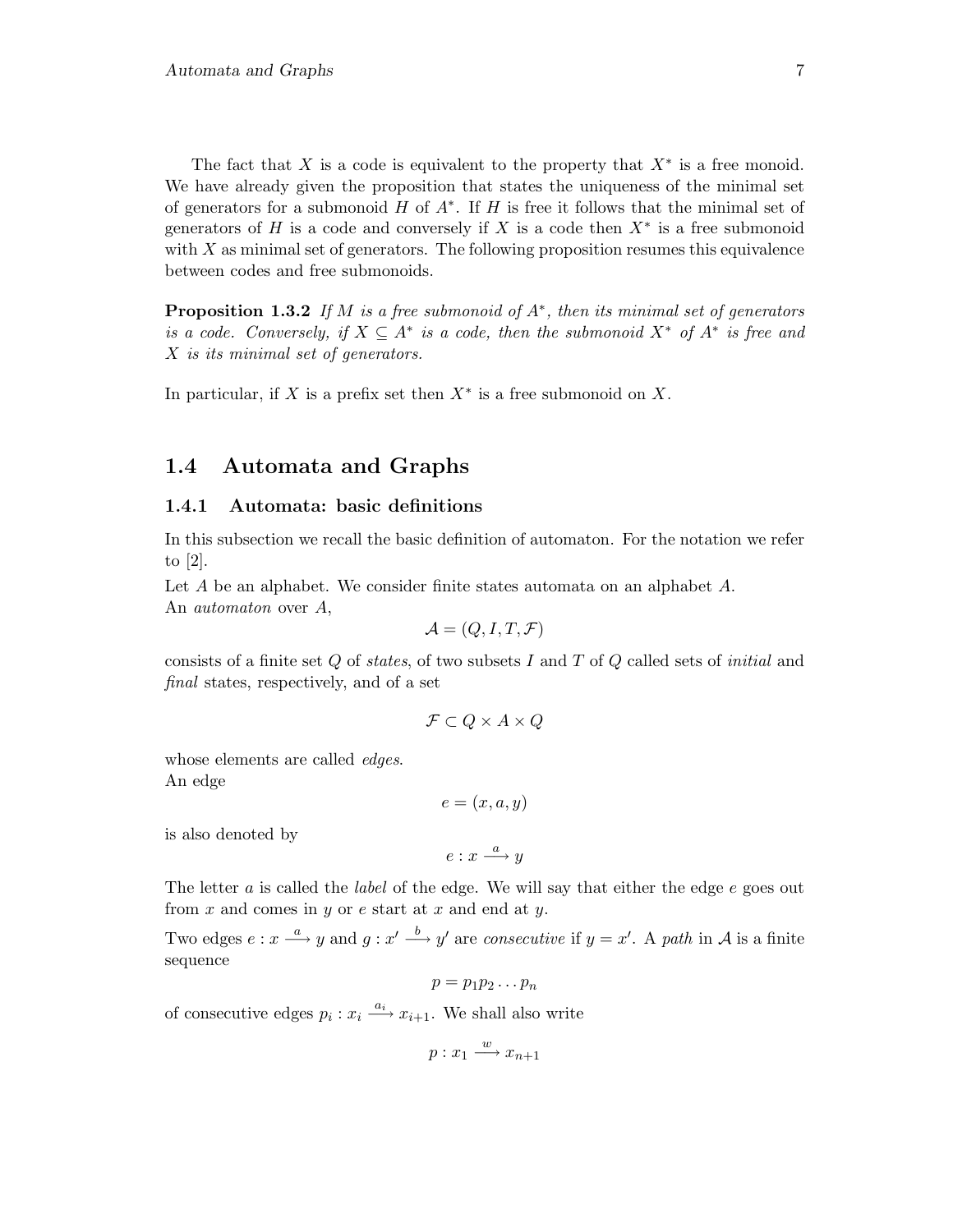where

$$
w = a_1 a_2 \dots a_n
$$

is the label of the path p. The path p is said to start at  $x_1$  and end at  $x_{n+1}$ . We indicate by  $i(p) = x_1$  the starting state and by  $f(p) = x_{n+1}$  the ending state. The length of a path is the number of edges that compose it. For each state  $x \in Q$  it is defined the *null* path starting and ending at x, denoted by  $1_x : x \longrightarrow x$ . Its length is 0 and its label is  $\varepsilon \in A^*$ .

When two paths p and q are consecutive (i.e.  $f(p) = i(q)$ ) then p and q can be concatenated and we call the resulting path  $pq$ . A subpath of a path  $p$  is a subsequence of consecutive edges. A subpath of a path  $p$  is a *prefix* of  $p$  if it starts at the same starting state of p. Given two paths p and q starting at the same state  $x$ , the longest prefix path in common between p and q is a path prefix of p and prefix of q that is the longest with this property. Analogously it can be defined, given two paths  $p$  and  $q$ ending in the same state x, the *longest suffix path in common* between p and q.

A path p is a *simple path* if all states in the path are distinct. Given two states x and y, if there exists a path from x to y then there exists also a simple path from x to y. A path  $p$  is a cycle if it is not the null path and if it starts and ends at the same state. We say that a path c is a cycle in  $x$  if it starts and ends at  $x$ . We moreover say that c is a cycle with basis x. A cycle c is a *simple cycle* if it has all the intermediate states distinct and different from the starting state.

We now introduce a new nomenclature for the cycles that do not visit the starting state in the intermediate states:

**Definition 1.4.1** Given a cycle c, we say that c is simple in x if it is a cycle in x such that no intermediate state is equal to x.

We will see that this nomenclature will be useful for the following chapter.

**Remark 1.4.2** We remark that a cycle that is simple in x is not in general a simple cycle.

**Example 1.4.3** In the automaton in figure 1.1 the cycle  $c: 1 \stackrel{a}{\longrightarrow} 2 \stackrel{a}{\longrightarrow} 2 \stackrel{b}{\longrightarrow} 1$  is a cycle simple in 1 but it is not a simple cycle. The cycle  $c' : 1 \stackrel{a}{\longrightarrow} 2 \stackrel{b}{\longrightarrow} 3 \stackrel{a}{\longrightarrow} 1$  is a simple cycle so, in particular, it is a cycle simple in 1.

Let  $\mathcal{A} = (Q, I, T, \mathcal{F})$  be an automaton. The language recognized by  $\mathcal{A}, L(\mathcal{A})$ , is the set of words that are labels of paths from an initial state to a final one. A state  $x \in Q$ is accessible (resp. coaccessible) if there is a path  $p : i \longrightarrow x$  with  $i \in I$  (resp. a path  $p: x \longrightarrow t$  with  $t \in T$ ). An automaton A is a trim automaton if all the states of the automaton are accessible and coaccessible.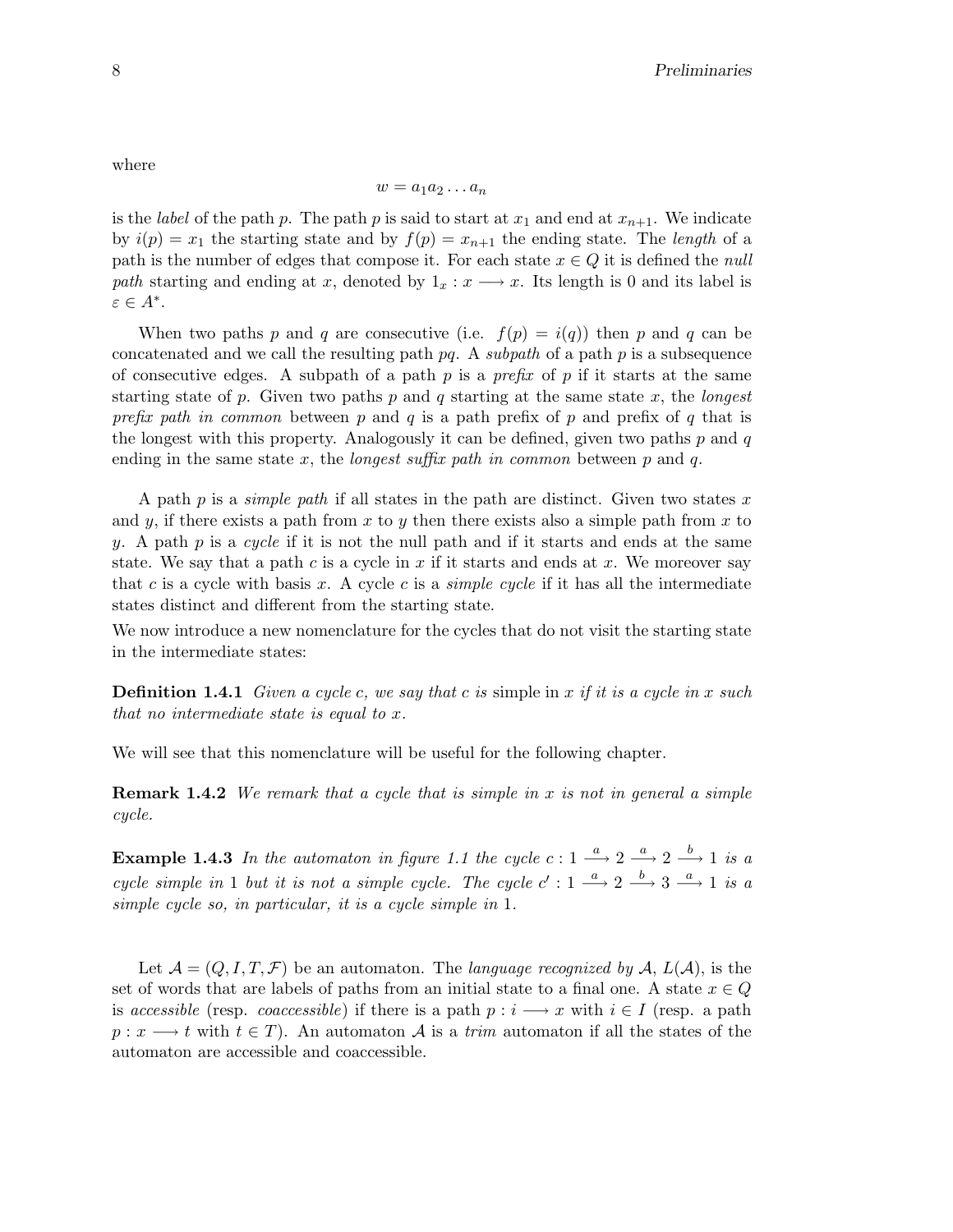

Figure 1.1:  $A$  automaton

An automaton  $\mathcal{A} = (Q, I, T, \mathcal{F})$  is unambiguous if, for each  $x, y \in Q$ , for each  $w \in A^*$ , there exists at most one path starting at x and ending at y with label w. An automaton A over A is a *deterministic automaton* if  $card(I) = 1$  and if

$$
(x, a, y), (x, a, y') \in \mathcal{F} \implies y = y'
$$

that is, for each state x and for each  $a \in A$ , there is at most one edge starting in x with label a. We will denote by i such unique initial state. Given  $\mathcal{A} = (Q, i, T, \mathcal{F})$ , a deterministic automaton, it can be defined the function

$$
\delta: Q \times A \longrightarrow Q
$$

$$
\delta(x, a) = \begin{cases} y & \text{if } (x, a, y) \in \mathcal{F}; \\ \emptyset & \text{otherwise.} \end{cases}
$$

This function  $\delta$  is extended to words in  $A^*$  by setting, for all  $x \in Q$ ,  $\delta(x,\varepsilon) = x$  and, for  $w \in A^*$  and  $a \in A$ ,  $\delta(x, wa) = \delta(\delta(x, w), a)$ . This function is called the transition function. With this notation we have

$$
L(\mathcal{A}) = \{ w \in A^* \mid \delta(i, w) \in T \}
$$

Let  $\mathcal{A} = (Q, I, T, \mathcal{F})$  be an automaton. We say that a state  $x \in Q$  is a branch point *going out* (in short *bpo*) if the number of edges going out from x is at least two. We say that  $x \in Q$  is a *branch point going in* (in short *bpi*) if the number of edges coming in  $x$  is at least two. In the automaton in figure 1.1 the state 2 is a bpo and the states 1 and 2 are bpi's.

**Remark 1.4.4** From now on we will consider automata A with non empty languages and different from the trivial language, that is  $L(\mathcal{A}) \neq \emptyset$  and  $L(\mathcal{A}) \neq \{\varepsilon\}.$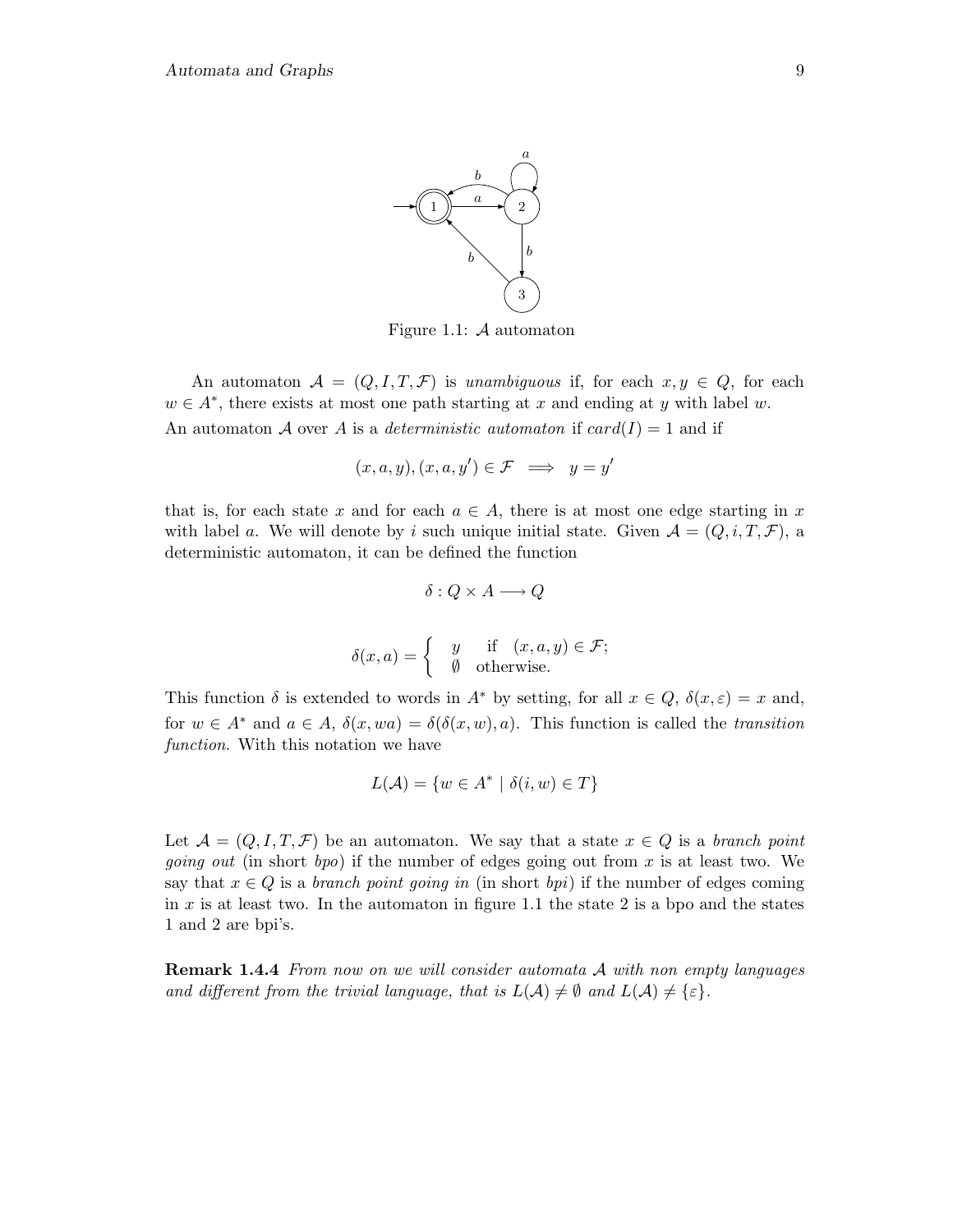#### 1.4.2 Graphs, trees: definition and properties

In this subsection we recall some definitions on graphs and multigraphs and the algorithm of the breadth-first search, procedure for visiting a graph. For definitions and notations we refer to [9].

A directed graph  $\Gamma = (V, E)$  is a pair  $(V, E)$  where V is a finite set and  $E \subseteq V \times V$ is a binary relation on V. A *directed multigraph* is like a graph but it can have more than one edge between two vertices. More formally a directed multigraph is a 4-uple  $(V, E, i, f)$  where V and E are two disjoint sets and  $i, f : E \longrightarrow V$  are maps. In particular, for each  $e \in E$ ,  $i(e)$  denotes the initial vertex of e and  $f(e)$  denotes the final vertex of e.

A directed labelled graph  $\Gamma = (V, E)$  on A alphabet is a pair  $(V, E)$  where V is a finite set and  $E \subseteq V \times A \times V$ .

An *undirected graph* is defined like a directed graph but the edges are sets of two vertices. In an undirected graph self-loops (edges from a vertex to itself) are not admitted. An undirected multigraph is like a graph but it can have more than one edge between two vertices and self-loops. More formally an undirected multigraph is a 4-uple  $(V, E, f)$  where V and E are two disjoint sets and  $f : E \longrightarrow \{ \{u, v\} \mid u, v \in V \}$ are maps. In particular, for each  $e \in E$ ,  $f(e)$  denotes the set of extremal vertices of e. We have already given the definitions of paths and cycles for automata that are in particular directed labelled graphs. Some of such definitions are a little bit different in undirected graphs and we recall here such basic definitions.

Let  $\Gamma = (V, E)$  be an undirected graph. A path of length n is a sequence of vertices  $(v_0, \ldots, v_n)$  such that, for each i,  $\{v_{i-1}, v_i\} \in E$ . Since our paths are undirected throughout we shall identify the paths  $p = (v_0, \ldots, v_n)$  and  $p^{-1} = (v_n, \ldots, v_0)$ . Since a path in  $\Gamma$  does not contain self-loops then  $v_i \neq v_{i+1}$  for each i.

Given a path  $(v_0,\ldots,v_n)$ , we say that, for each  $i=1,\ldots,n$ , the path p contains the edge  $e_i = \{v_{i-1}, v_i\}$ , and that the edges  $e_1, \ldots, e_n$  occur in p. Given  $p = (v_0, \ldots, v_n)$ and  $q = (u_0, \ldots, u_m)$  with  $v_n = u_0$ , it is defined the path pq concatenation of p and q as  $pq = (v_0, \ldots, v_n, u_1, \ldots, u_m)$ .

A path is *simple* if all vertices in the path are distinct. A cycle in  $\Gamma$  is a path of length at least 3 with the same initial and final vertices such that all the intermediate vertices are distinct. We say that a cycle visits a vertex  $x$  if  $x$  is one of its intermediate vertices. An undirected graph without cycles is said to be acyclic. Given a directed or undirected graph  $\Gamma = (V, E)$  and given  $x, z \in V$ , we say that x is reachable from z if there exists a path in Γ from z to x. The graph  $\Gamma = (V, E)$  is connected if, for each  $x, y \in V$ , there exists a path from x to y.

Example 1.4.5 Considering the graph in figure 1.2 as undirected, the path given by the sequence of vertices  $(2, 3, 4, 2)$  is a cycle while the path given by the sequence of vertices  $(1, 2, 3, 4)$  is not a cycle.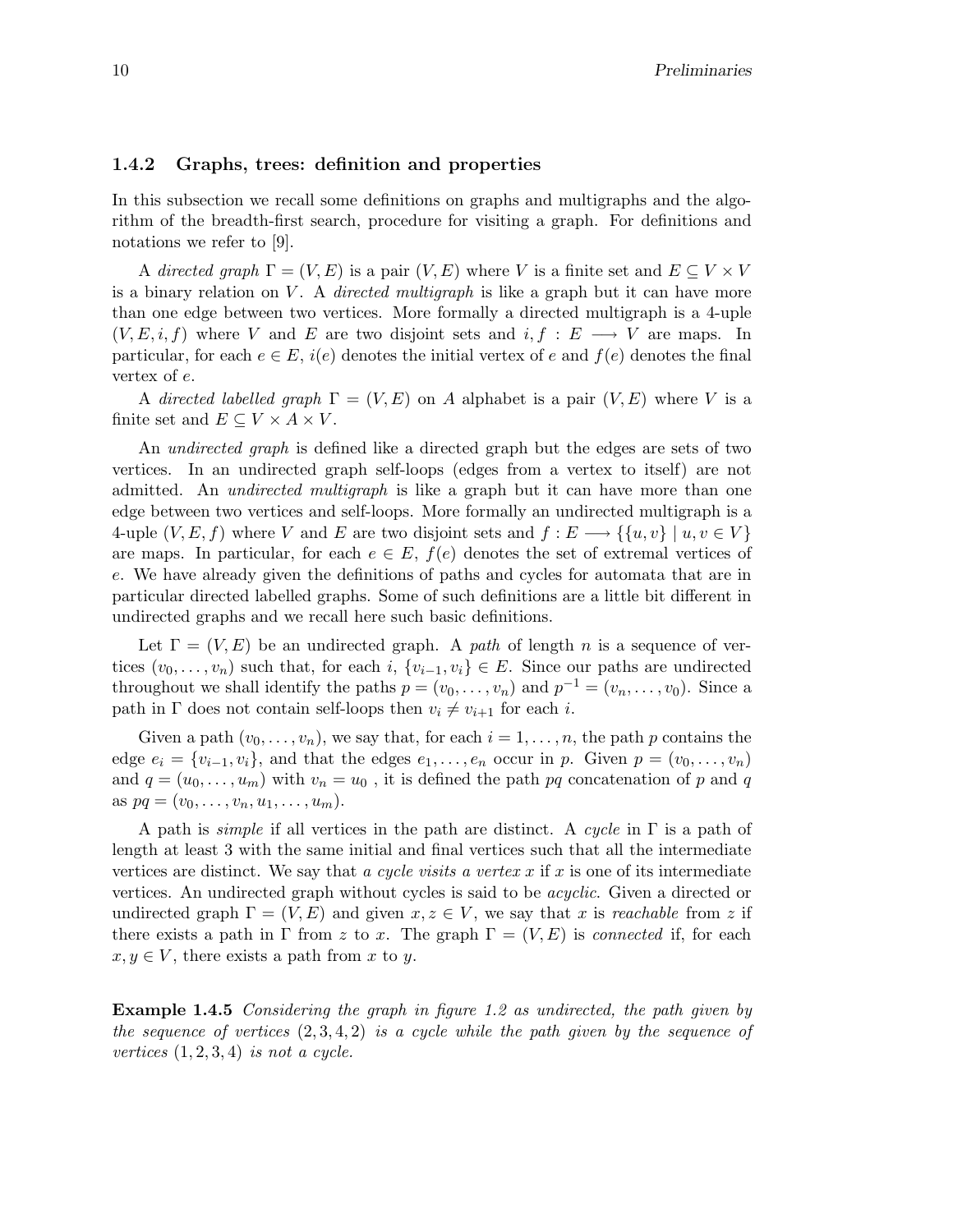

Figure 1.2:

A tree is an undirected graph which is connected and acyclic. Given  $T = (V(T), E(T))$ subgraph of Γ, we say that a path p of Γ is in T if it contains only edges of  $E(T)$ . Given a graph  $\Gamma = (V, E)$ , a spanning tree of  $\Gamma$ ,  $T = (V(T), E(T))$  is a subgraph of  $\Gamma$  which is a tree such that  $V(T) = V$ .

**Proposition 1.4.6** Let  $T = (V, E)$  be a tree. Let p be a path in T such that for each  $e \in E$ , ee does not occur in p then p is simple.

*Proof.* Let T be a tree. Let  $p = (v_0, \ldots, v_n)$  be a path in T such that for each  $e \in E$ , ee does not occur in p.

If p is not simple then there exist  $v_i, v_j$  vertices in p such that  $v_i = v_j$  and, for each  $i \leq k, l \leq j, (i,j) \neq (k,l)$ , it is  $v_k \neq v_l$ . Let  $p' = (v_i, \ldots, v_j)$  be the sub-path of p starting at  $v_i$  and ending at  $v_j$ . There exist at least two vertices in  $p'$  different from  $v_i$  since  $v_i \neq v_{i+1}$  and ee is not contained in p, for each  $e \in E$ . So p' is a path with length at least 3 and the same initial and final vertex and all the intermediate vertices distinct, and so it is a cycle in T. This is a contradiction since T is acyclic.  $\Box$ 

Example 1.4.7 Considering the tree in figure 1.3 as undirected, the path given by the sequence of vertices  $(1, 2, 3)$  does not contain any edge twice consecutively and it is a simple path. The path  $(1, 2, 1, 2, 3)$  it is not a simple path and it contains the edge  $(1, 2)$ twice consecutively.



Figure 1.3: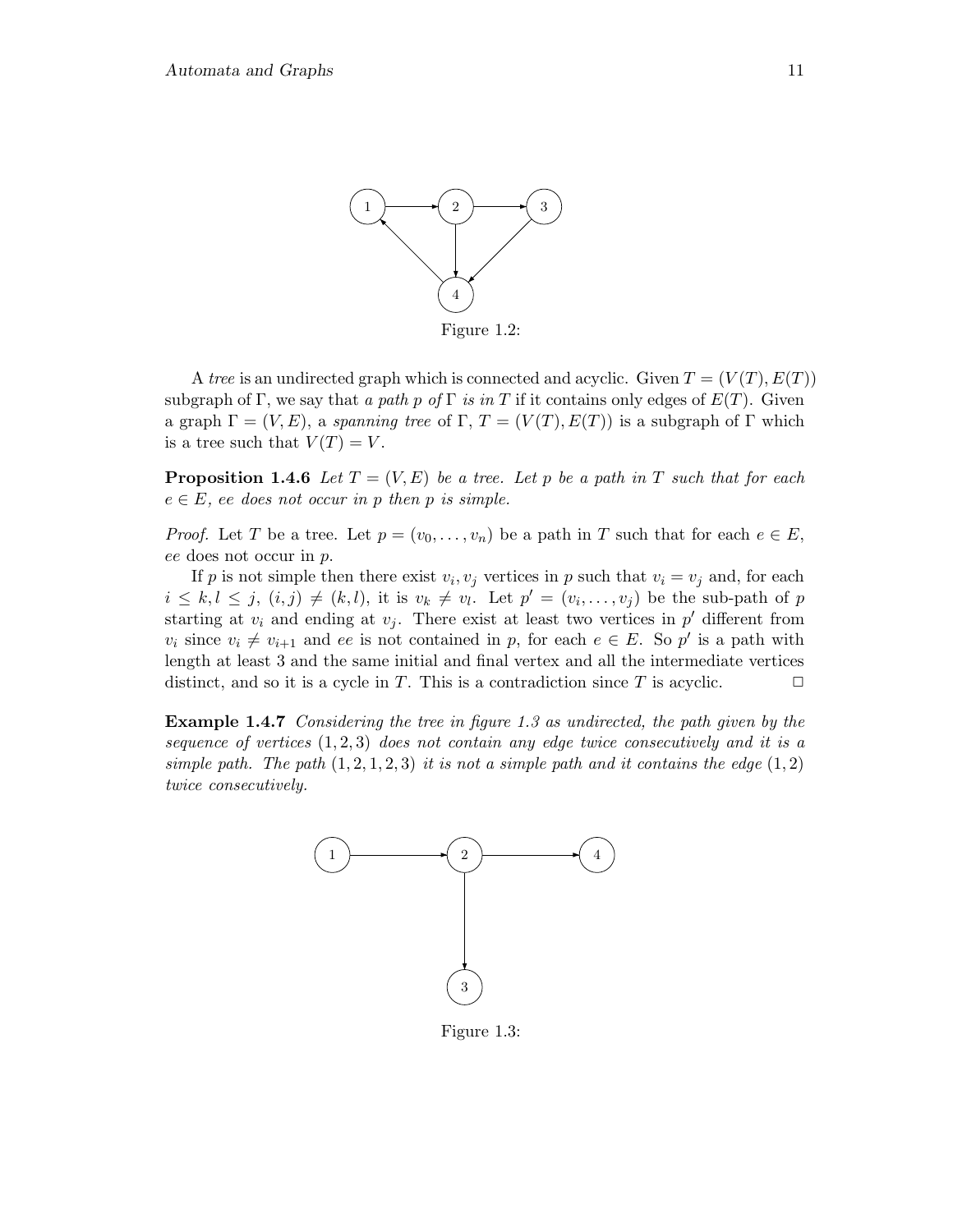#### Remark 1.4.8 In a simple path every edge occurs just once.

There exist different algorithms for searching a graph either direct of undirect. One of the simplest ones and most known is the breadth-first search (BFS in shorts). Given a directed or undirected graph  $\Gamma = (V, E)$  and a distinguished *source* vertex s, BFS systematically explores the edges of  $\Gamma$  to "discover" every vertex that is reachable from s. It also produces a tree T called breadth-first tree with root s that contains all such reachable vertices. Moreover, for each  $x$  reachable from  $s$ , there is a unique simple path from s to x in T, that is also one of the "shortest paths" from s to x in  $\Gamma$ .

Breath-first search is so called because it expands the frontier between discovered and undiscovered vertices uniformly across the breadth of the frontier.

The BFS procedure assumes that the input graph is represented using adjacency lists. The *adjacency-list representation* of a graph  $\Gamma = (V, E)$  consists of an array Adj of |V| lists, one for each vertex in V. For each  $x \in V$ , the adjacency-list  $Adj[x]$  contains pointers to all the vertices y such that there is one edge  $(x, y) \in E$ .

Let us give now a brief and informal description of the algorithm. To keep track of the progress, BFS colors each vertex white, gray and black. At the beginning all the vertices are colored white. A vertex is discovered the first time it is encountered during the search, at which time it becomes gray or black. So, gray and black vertices are already discovered, but BFS distinguish between them to make the search proceeding in a breadth-first way. If  $(x, y) \in E$  and x is black, then y is gray or black, that is y has been discovered. Instead gray vertices may have some adjacent white vertices. Gray vertices represent the frontier between discovered and undiscovered vertices.

Remark 1.4.9 The BFS procedure can be done also for either directed or undirected multigraphs.

#### Remark 1.4.10 The BFS procedure can be done also for automata.

In fact an automaton is in particular a directed multigraph and BFS procedure can be done also for directed multigraphs.

As anticipated, breadth-first search constructs a breadth-first tree, initially containing only its root, which is the source vertex  $s$ . Whenever a white vertex  $x$  is discovered, while scanning the adjacency list of a vertex y, then the vertex x and the edge  $(x, y)$ are added to the breadth-first tree.

The BFS procedure discovers every vertex just once, so in  $T = (V(T), E(T))$  there is only one edge ending at a fixed vertex and so  $E(T) = V(T) - 1$ . Since T is connected, this implies that  $T$  is a tree. We are in particular interested in the properties of this tree that are resumed in the following proposition: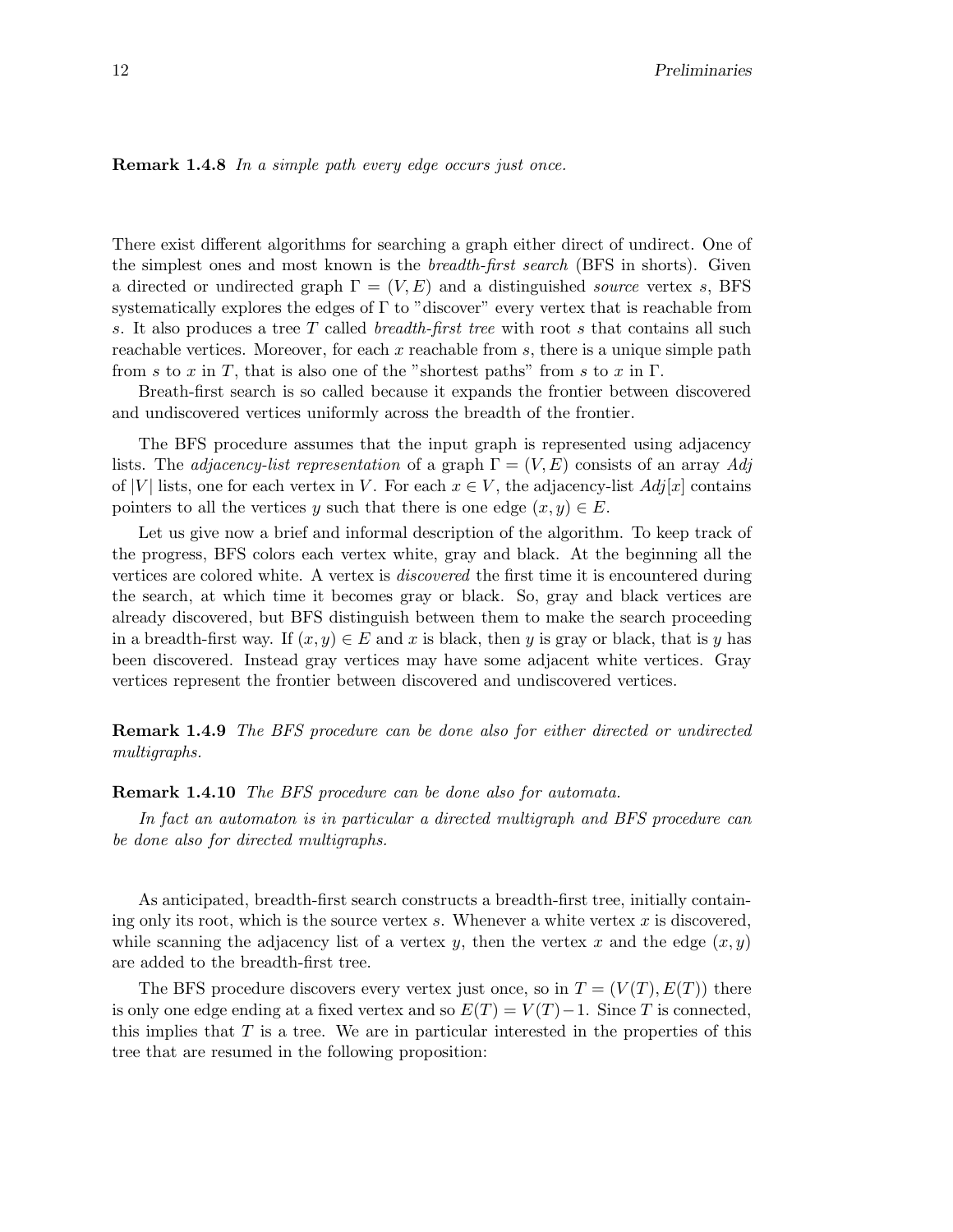**Proposition 1.4.11** Let  $\Gamma = (V, E)$  be a graph. Let  $s \in V$ . The breadth-first tree  $T = (V', E')$  of  $\Gamma$  in s, obtained applying the BFS to  $\Gamma$  in s, is such that:

 $1)$  T is a tree

2) V ′ consists of all vertices reachable from s

3) For all  $v \in V'$  there is a unique simple path from s to v in T, that is also one of the shortest paths from s to v in  $\Gamma$ .

It is well known (cf. [9]) that, if  $\Gamma = (V, E)$  and  $s \in V$ , then the total running time of the breadth-first search of  $\Gamma$  in s, and so of the construction of the BFS tree, is  $O(|V| + |E|).$ 

**Remark 1.4.12** We remark that the tree obtained applying the BFS procedure to a multigraph  $\Gamma$  with V vertices and E edges constructs a BFS tree satisfying the properties in prop. 1.4.11 in total running time  $O(|V| + |E|)$ .



Figure 1.4:  $A$  monoidal automaton.  $T$  BFS tree in 1

**Example 1.4.13** In figure 1.4 we see an example of a monoidal automaton with pointed out the edges of the breadth-first tree in 1.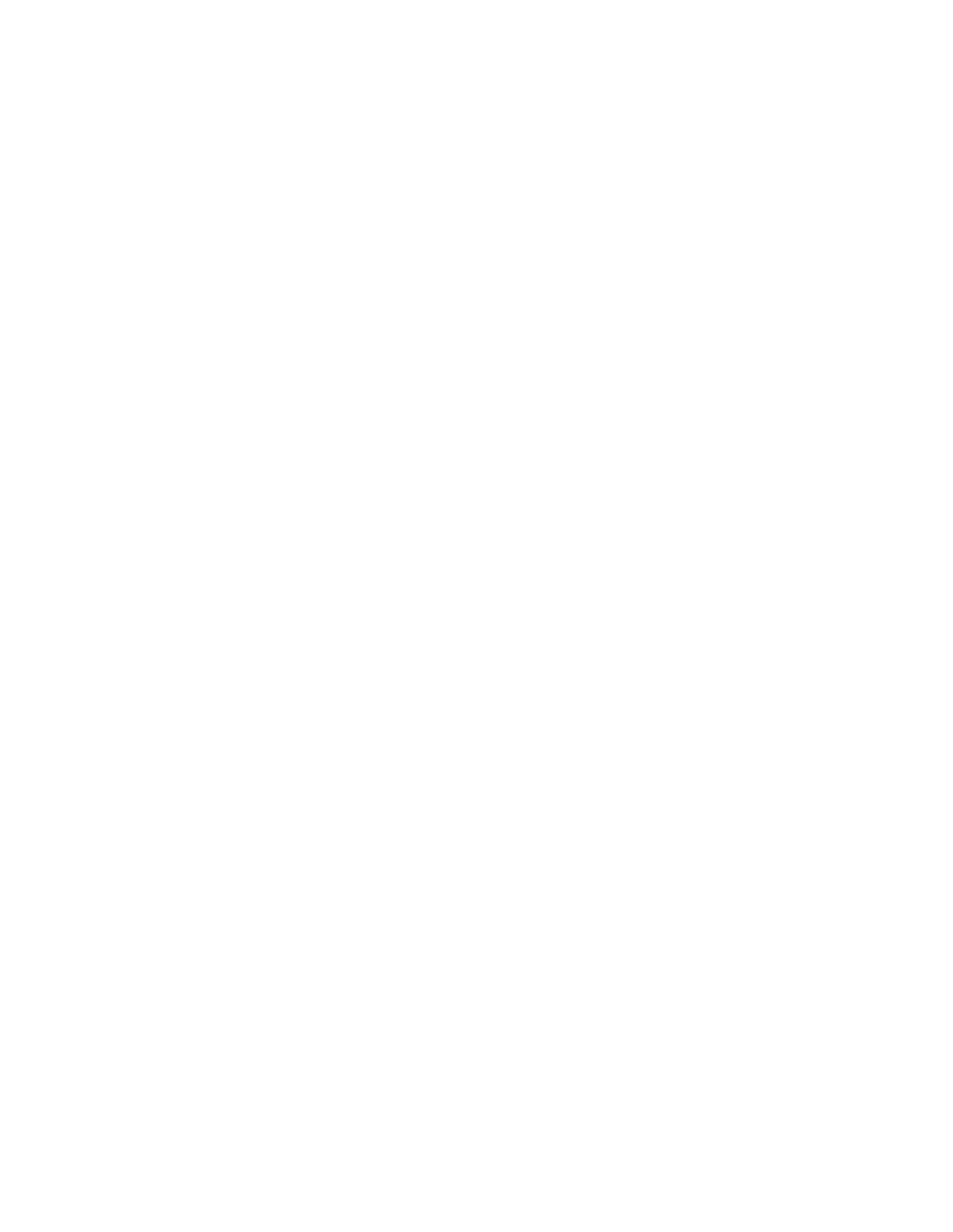# Chapter 2

# Automata and submonoids

In this chapter we consider a correspondence between submonoids of the free monoid on A and monoidal automata on A. Such automata on A are trim automata with a unique initial-final state recognizing submonoids of A<sup>∗</sup> . We will deepen the study of such correspondence examining some classes of such automata.

In particular, defining a *semi-flower automaton* as a monoidal automaton in which all cycles visit the initial-final vertex, we get that semi-flower automata correspond to finitely generated submonoids.

Our purpose is to study the intersection of two finitely generated submonoids, by studying the product of two monoidal automata recognizing such submonoids. This study is more difficult with respect to the case of free groups, since the intersection of two finitely generated submonoids can be infinitely generated and, in the case of finite rank, it is not so easy to count the number of generators of such intersection.

This last problem gives rise to a more general problem, that is:

-Given a semi-flower automaton  $\mathcal{A} = (Q, 1, 1, \mathcal{F})$  recognizing a submonoid H, how to give a general formula for the rank of H depending on the characteristics of the automaton?

We have solved the problem in the case of one bpi of  $A$ . In this case we have that

$$
rk(H) \leq |\mathcal{F}| - |Q| + 1
$$

This inequality is strictly related of the one already known in free groups. In particular, if  $A$  is an 'inverse automaton' on  $A$ , that is a special automaton recognizing a subgroup H of  $F(A)$ , and  $\Gamma_A = (Q, \mathcal{F})$  is a 'special' graph associated to A, we have that  $rk(H)$  $|\mathcal{F}| - |Q| + 1.$ 

Using such inequality and following the same arguments used in free groups, we get very interesting results in the case of prefix sets of generators and of product automata of a certain 'topology' (in particular with a unique bpi). In this case we get an upper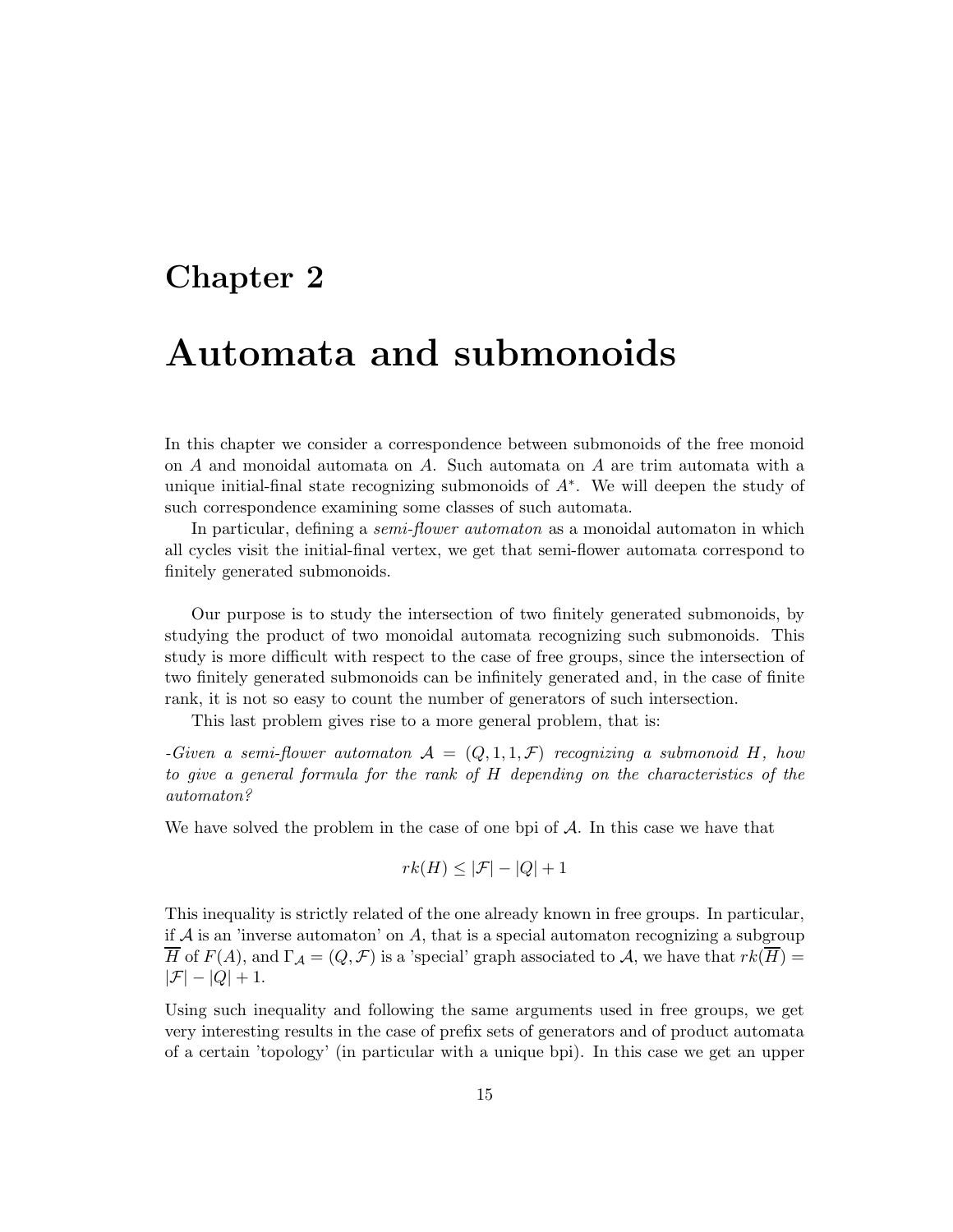bound for the intersection's rank, that is:

 $\widetilde{rk}(H \cap K) \leq \widetilde{rk}(H)\widetilde{rk}(K)$ 

When H and K satisfy this inequality we say that H and K satisfy the Hanna Neumann property. There exist in general  $H$  and  $K$  with finite intersection's rank such that this property is not true and we bring a class of examples in section 2.3.3. In the case of more bpi's in the product automaton we discuss several approaches. As an application of the obtained results we find the Karumäki's characterization of the intersection of two submonoids generated by prefix sets of two words.

In section 2.1.1, we recall the definition of some standard automata associated to submonoids of  $A^*$ : the flower automaton and the literal automaton. In section 2.1.2, we study the monoidal automata pointing out an important subclass of such automata that is the subclass of semi-flower automata. These are a generalization of the flower automata and characterize the finitely generated submonoids.

In this way we build a correspondence between monoidal automata on A and submonoids of  $A^*$ . In this correspondence to semi-flower automata it is associated the class of finitely generated submonoids. Moreover, submonoids of  $A^*$  generated by finite prefix sets correspond to deterministic semi-flower automata.

In section 2.2 we study semi-flower automata with at most one bpi. In this case we obtain a link between the rank of the submonoids recognized by such automata and the characteristics of the automata. This link will allow us to prove in section 2.3 that submonoids generated by finite prefix sets such that the product automaton is semi-flower with a unique bpi satisfy the Hanna Neumann property. If the product automaton is a semi-flower automaton with more than one bpi then there exist  $H$  and K that do not satisfy the Hanna Neumann property (see section 2.3.3).

In section 2.5, we conclude with the proof of the result of Karhumäki for submonoids generated by prefix sets of two words, that is:

**Theorem 2.0.14** Let H and K be submonoids generated by prefix sets of two elements.

- 1. If  $H \cap K$  is finitely generated then  $rk(H \cap K)$  is at most two.
- 2. If  $H \cap K$  is not finitely generated then there exist  $u, v, w \in A^*$  such that  $H \cap K = (u(v)^*w)^*.$

In the general case, the idea is to research an upper bound, near to that one of the Hanna Neumann property, for product automata with more than one bpi, searching a link for semi-flower automata with more than one bpi between the rank and the characteristics of such automata. We conclude, in section 2.5, with a discussion on the non-prefix case.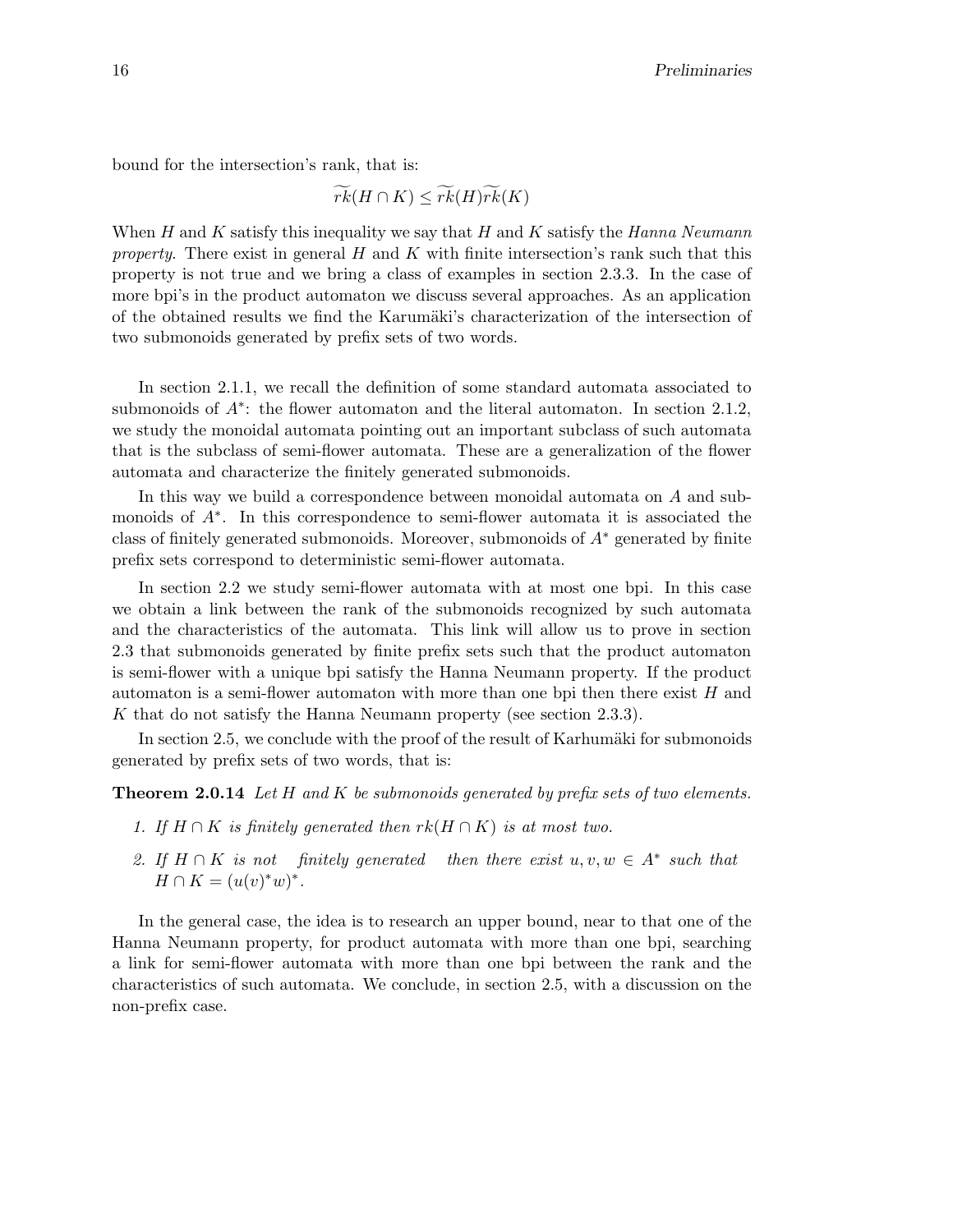## 2.1 The submonoids-automata correspondence

In this section we define the correspondence between submonoids and monoidal automata. We moreover analyze some closed classes in this correspondence.

We begin, in the following subsection, by recalling the definitions of several automata associated to finitely generated submonoids of A<sup>∗</sup> . In the subsection 2.1.2 we will made explicit such correspondence.

#### 2.1.1 Automata recognizing submonoids

Let A be an alphabet and let  $X^*$  be a finitely generated submonoid of  $A^*$ . There exist several automata recognizing  $X^*$ . The most known (cf. [2], [7]) is the flower *automaton of X.* If X is a finite prefix set there is, moreover, another well known automaton recognizing  $X^*$  that is the *literal automaton of*  $X^*$ . In the following we give the definition of such automata.

To each submonoid  $X^*$  of  $A^*$  generated by a finite set X it is associated  $\mathcal{F}_X$  the flower automaton of X (cf.  $[2],[7]$ ).

It is built in the following way. First we build  $\mathcal{S}_X$ , the solar automaton of X recognizing X, in this way: we build one automaton for each word  $x \in X$  with  $(x) + 1$ states (where  $(x)$  is the length of x) and merge all the initial states. Note that this automaton is a tree with root the initial state 1. Then we merge all the final states with the initial state 1. Doing this we obtain the flower automaton of  $X$ . Such an automaton is a trim automaton with a unique final state equal to a unique initial one recognizing  $X^*$ . Moreover it is such that all the cycles visit the unique initial-final state 1, all the cycles that are simple in 1 intersect themselves only in 1 and have as labels the words of X. See an example in figure 2.1.

Let now X be a finite prefix set of  $A^*$ . The *literal automaton of*  $X^*$  (cf. [2]) is the automaton

$$
\mathcal{A}_X = (Q, \varepsilon, \varepsilon, \delta)
$$

where  $Q = X(A^+)^{-1}$  is the set of the proper prefixes of X and where

$$
\delta(u, a) = \begin{cases} ua & \text{if } ua \in X(A^+)^{-1} \\ \varepsilon & \text{if } ua \in X \\ \emptyset & \text{otherwise} \end{cases}
$$

It is immediate that  $L(A_X) = X^*$ . See an example of literal automaton in figure 2.2.

**Remark 2.1.1** Let us note that in all figures every edge with label  $a, b$  has to be understood as two edges with labels a and b, respectively.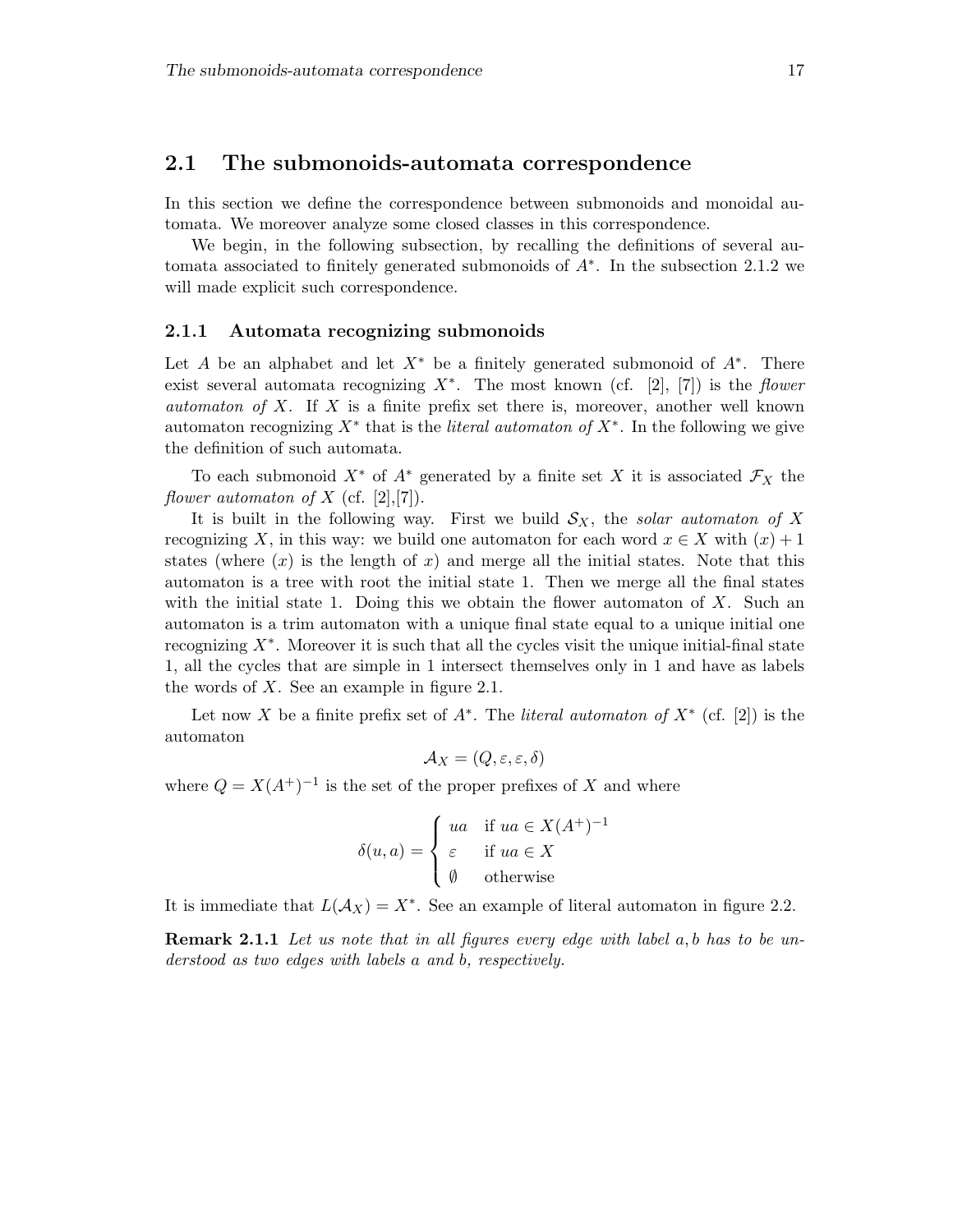

Figure 2.1:  $S_X$  the solar automaton of  $X = \{b, ba, aaa\}$  and  $\mathcal{F}_X$  the flower automaton of X



Figure 2.2:  $A_X$  literal automaton of  $X^*$ , where  $X = \{bb, aba, abb, aaa\}$ 

## 2.1.2 Correspondence submonoids-monoidal automata

Let  $A$  be an alphabet. We define now a special kind of automata on  $A$ , the 'monoidal automata'. We will see, in the following, that these automata recognize submonoids of A∗ .

**Definition 2.1.2** Let A be an automator on A. We say that A is a monoidal automaton if it is a trim automaton with a unique final state equal to a unique initial one.

If  $A$  is a monoidal automaton, we will denote by 1 the initial-final state of  $A$ . See an example of monoidal automaton in figure 2.3. Let us note that in a monoidal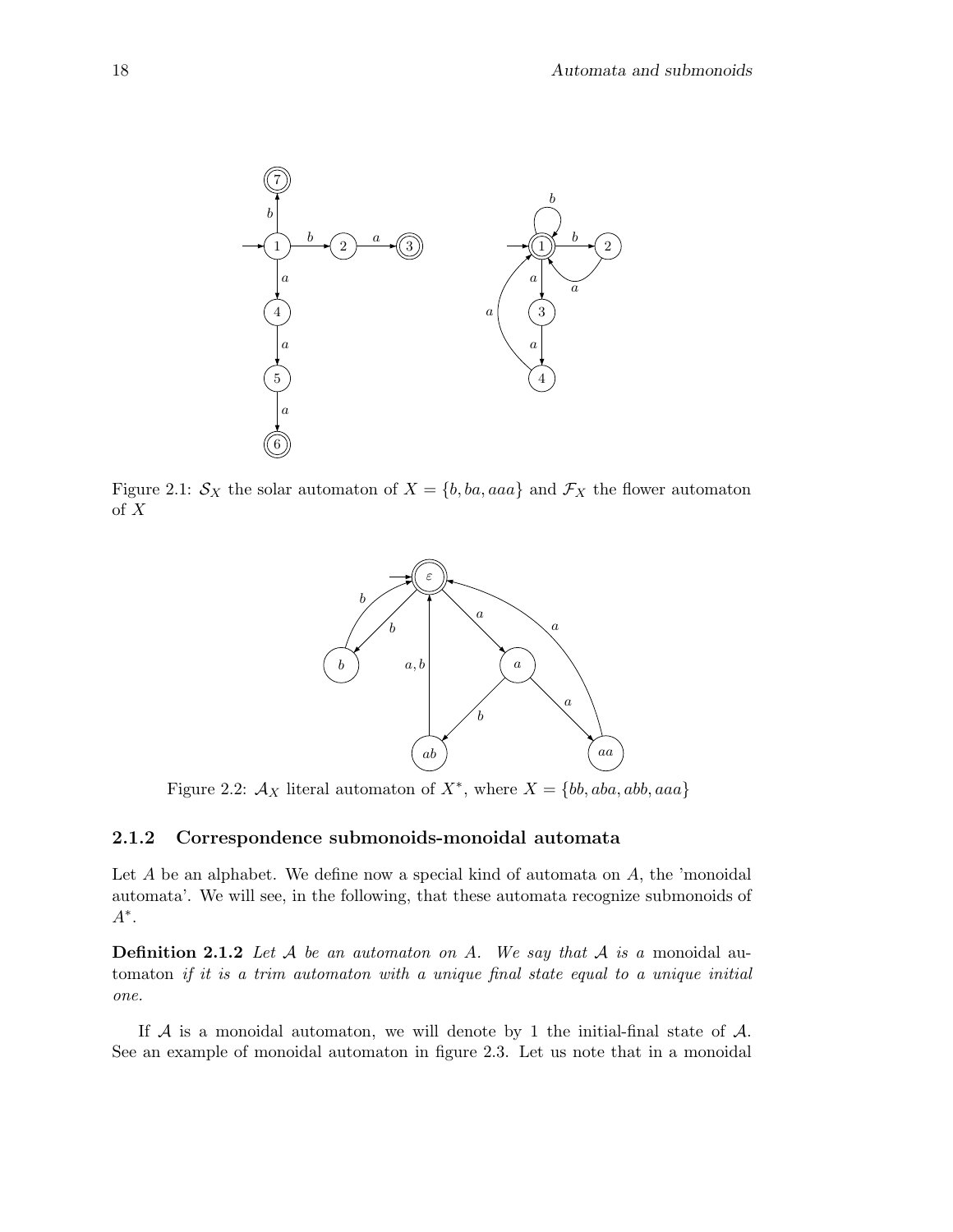automaton, for each state  $x$ , there exist a simple path from 1 to  $x$  and a simple path from  $x$  to 1.

It is easy to prove that a monoidal automaton on  $A$  recognizes a submonoid of  $A^*$ , as stated in the following (cf. [2]):

**Proposition 2.1.3** Let  $\mathcal{A} = (Q, 1, 1, \mathcal{F})$  be a monoidal automaton. Then A recognizes the submonoid generated by the set of labels of the cycles that are simple in 1.

So, the generators of a monoidal automaton are the labels of the cycles that are simple in 1. It follows that a monoidal automaton can recognize an infinitely generated submonoid, as we can see in the example in figure 2.4.



Figure 2.3: A monoidal automaton with  $L(\mathcal{A}) = \{b, aba, aaba\}^*$ 



Figure 2.4: A monoidal automaton recognizing a submonoids infinitely generated by  $Y_{\mathcal{A}} = \{aaa^*b\}.$  One has  $L(\mathcal{A}) = Y_{\mathcal{A}}^*$ 

Let  $\mathcal{A} = (Q, 1, 1, \mathcal{F})$  be a monoidal automaton. Let us denote by  $C_{\mathcal{A}}$  the set of cycles that are simple in 1 and by  $Y_A$  the set of their labels. In the example of figure 2.4  $Y_A = \{aaa^*b\}$ . As stated in prop. 2.1.3, it results  $L(\mathcal{A}) = Y_A^*$ 

In general, if  $A$  is monoidal then  $Y_A$  is not the minimal set of generators (see an example in figure 2.5). But, if we suppose that A is unambiguous then  $Y_A$  is the minimal set of generators and moreover the submonoid recognized by  $A$  is free.

**Proposition 2.1.4** Let  $A = (Q, 1, 1, \mathcal{F})$  be an unambiguous monoidal automaton. The automaton A recognizes a free submonoid with basis  $Y_A$ .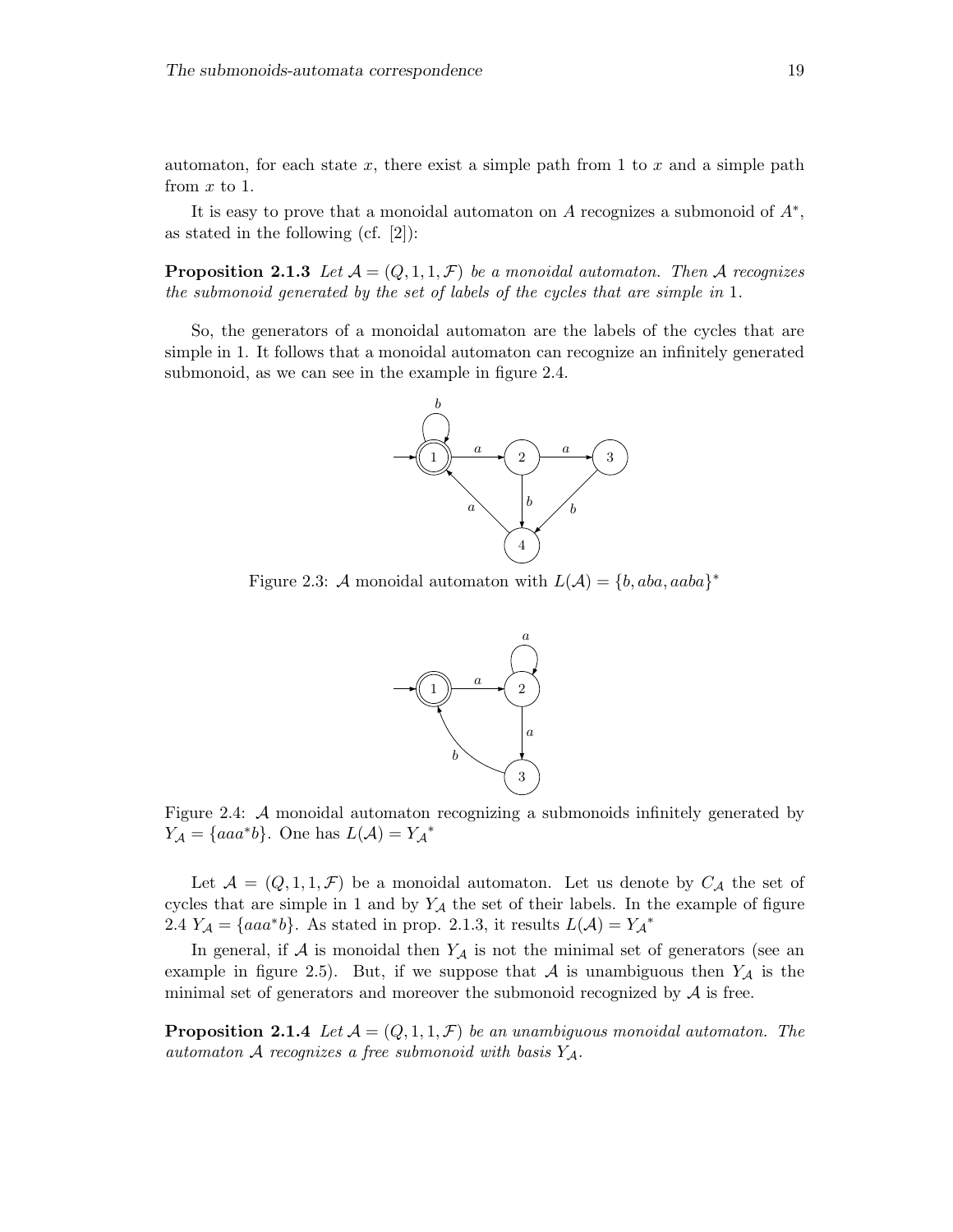

Figure 2.5: A monoidal automaton with  $Y_A = \{a, ba, aba\}$  not minimal set of generators since  $L(\mathcal{A}) = \{a, ba\}^*$ .

*Proof.* Let  $\mathcal{A} = (Q, 1, 1, \mathcal{F})$  be an unambiguous monoidal automaton. By prop. 2.1.3,  $Y_{\mathcal{A}}$ , the set of labels of cycles that are simple in 1 is a set of generators for  $L(\mathcal{A})$ . Moreover, by the unambiguity of  $\mathcal{A}$ , every element in  $L(\mathcal{A})$  can be factorized in a unique way in words of  $Y_{\mathcal{A}}$ , otherwise there would be a word in  $L(\mathcal{A})$  label of two different cycles in 1.  $\Box$ 

The converse is also true:

**Proposition 2.1.5** Let  $A$  be a monoidal automaton on  $A$  recognizing a free submonoid of  $A^*$  with basis  $Y_A$ . Then A is unambiguous.

*Proof.* Let  $\mathcal{A} = (Q, 1, 1, \mathcal{F})$  be a monoidal automaton recognizing H, a free submonoid of  $A^*$  with basis  $Y_A$ . If A is ambiguous then there exist two different paths with the same label from a state x to a state y. Since  $A$  is trim and with a unique initial-final state, considering two simple paths from 1 to x and from y to 1, we obtain two different cycles with the same label. This is not possible since  $H$  is free.  $\Box$ 

To a monoidal automaton A on A it is associated the submonoid  $H = L(A)$  of  $A^*$ . Conversely to each submonoid  $X^*$  of  $A^*$ , generated by a finite set X, it is associated  $\mathcal{F}_X$  the flower automaton of X (cf. [2], [7]). We have seen its definition in the previous subsection 2.1.1.

As we have seen, such an automaton is a monoidal automaton recognizing  $X^*$  such that all the cycles visit the unique initial-final state 1, all the cycles that are simple in 1 intersect themselves only in 1 and have as labels the words of X. In figure 2.5  $\mathcal A$  is the flower automaton associated to  $X = \{a, ba, aba\}.$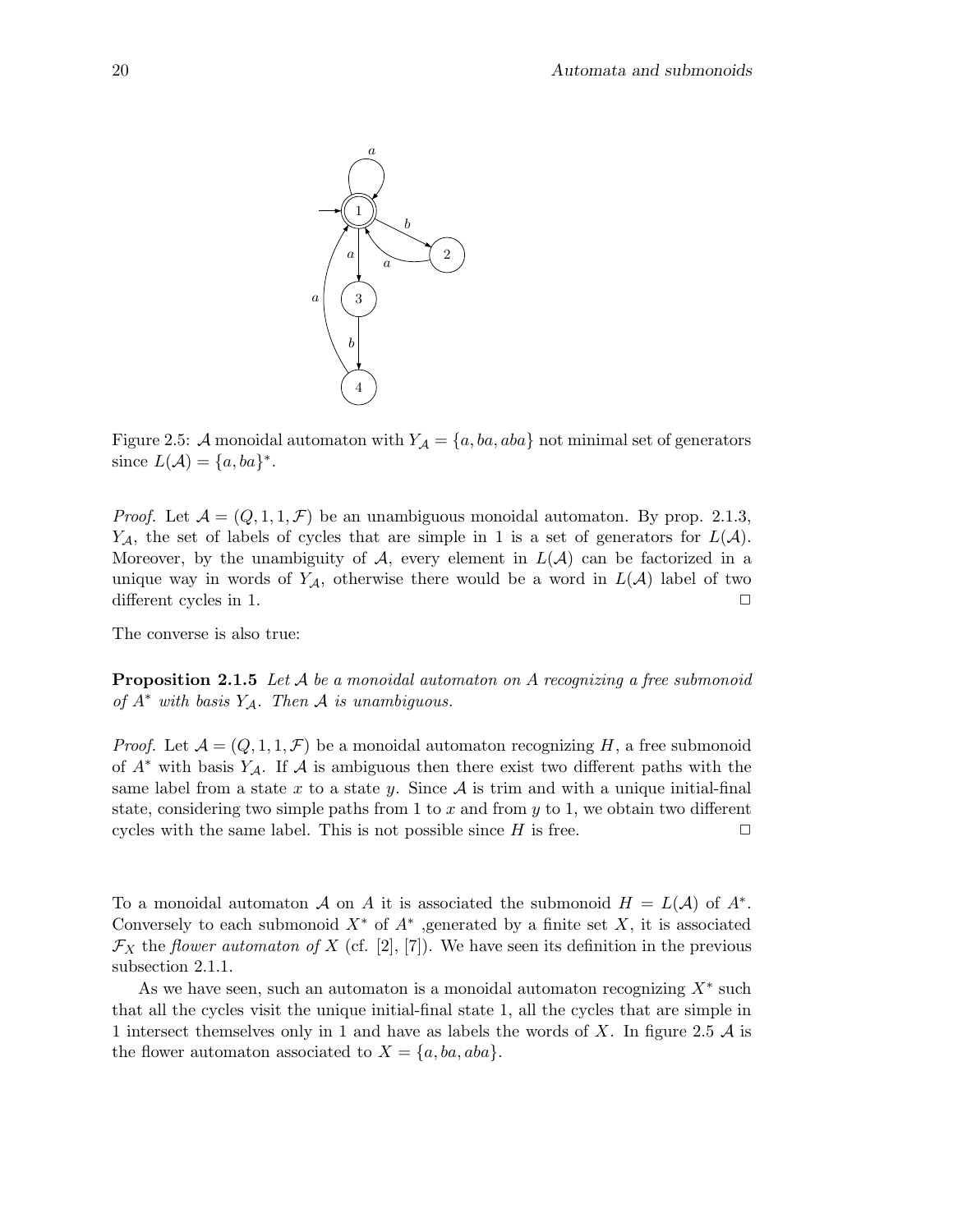Let us consider now finitely generated submonoids. The monoidal automata recognizing such submonoids have a special shape that recall that one of flower automata. Let us define now the semi-flower automata.

**Definition 2.1.6** Let  $A$  be an automaton. Then  $A$  is a semi-flower automaton if it is a monoidal automaton such that all the cycles visit the unique initial-final state.

Hence in a semi-flower automaton the cycles that are simple in 1 intersect themselves not necessarily only in 1. It follows that the flower automaton associated to  $X$ , finite set of A<sup>∗</sup> , is a semi-flower automaton in which all the cycles that are simple in 1 intersect themselves only in 1.

**Remark 2.1.7** It is interesting to observe that in a semi-flower automaton every cycle that is simple in 1 is in particular a simple cycle.

The following proposition states that semi-flower automata recognize finitely generated submonoids:

**Proposition 2.1.8** Let  $A = (Q, 1, 1, \mathcal{F})$  be a semi-flower automaton, then A recognizes a finitely generated submonoid.

*Proof.* Let A be a semi-flower automaton then, by prop. 2.1.3,  $Y_A$ , the set of labels of the cycles that are simple in 1 is a set of generators for  $L(\mathcal{A})$ . By remark 2.1.7, such cycles are simple. Finally, the number of such cycles is finite since the automaton has a finite number of states.  $\Box$ 



Figure 2.6: A semi-flower automaton. It recognizes a finitely generated submonoid:  $L(\mathcal{A}) = \{a, ab, aab, bb\}^*$ 

An example of semi-flower automaton is shown in figure 2.6.

The converse of Proposition 2.1.8 is not true in general as it is shown in the example of figure 2.7. However, with the supplementary hypothesis of unambiguity we get also the converse as stated in the following proposition:

**Proposition 2.1.9** Let A be an unambiguous monoidal automaton such that  $L(\mathcal{A}) =$ H. The submonoid H is finitely generated if, and only if  $A$  is a semi-flower automaton.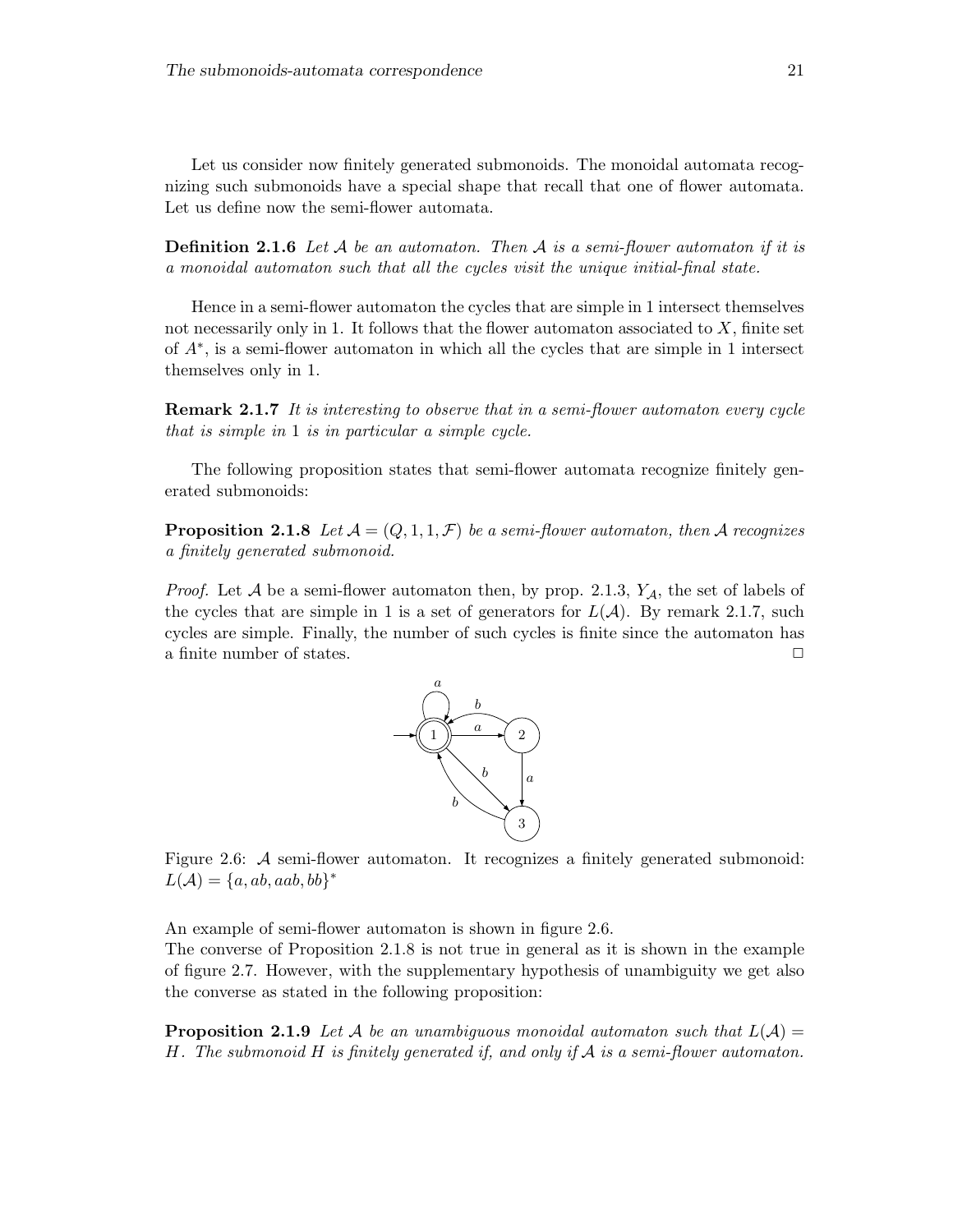

Figure 2.7: A ambiguous not semi-flower automaton that recognizes a finitely generated submonoid:  $L(\mathcal{A}) = \{ab,aaa\}^*$ 

*Proof.* Let  $\mathcal A$  be an unambiguous monoidal automaton that recognizes  $H$  finitely generated submonoid. By prop. 2.1.4, H is free with basis  $Y_A$ , the set of labels of the cycles that are simple in 1. By hypothesis,

$$
|Y_{\mathcal{A}}| = rk(H) < \infty
$$

If there exists a cycle c not visiting 1 then, since  $A$  is monoidal, there exists an infinite number of different cycles that are simple in 1, that is a contradiction. The other implication is proved in prop. 2.1.8.  $\Box$ 

Let us consider now deterministic monoidal automata. The submonoids recognized by these automata are generated by prefix sets.

**Proposition 2.1.10** Let  $\mathcal{A} = (Q, 1, 1, \mathcal{F})$  be a deterministic monoidal automaton. Then A recognizes a free submonoid generated by a prefix set.

*Proof.* Let  $\mathcal{A} = (Q, 1, 1, \mathcal{F})$  be a deterministic monoidal automaton. By prop.2.1.4 and prop.2.1.8,  $L(\mathcal{A})$  is a free submonoid with basis  $Y_{\mathcal{A}}$ . Let us prove that this is a prefix set. By contradiction, let  $u, v$  be labels of  $c_u$  and  $c_v$ , cycles that are simple in 1, such that  $v = uw$  with w not empty word. A is deterministic so  $c_v = c_u c_w$  with  $c_w$  the cycle with label w. This is a contradiction because  $c_v$  is a cycle simple in 1.  $\Box$ 

For semi-flower automata the previous proposition becomes:

**Corollary 2.1.11** Let  $\mathcal{A} = (Q, 1, 1, \mathcal{F})$  be a deterministic semi-flower automaton. A recognizes a free submonoid generated by a finite prefix set.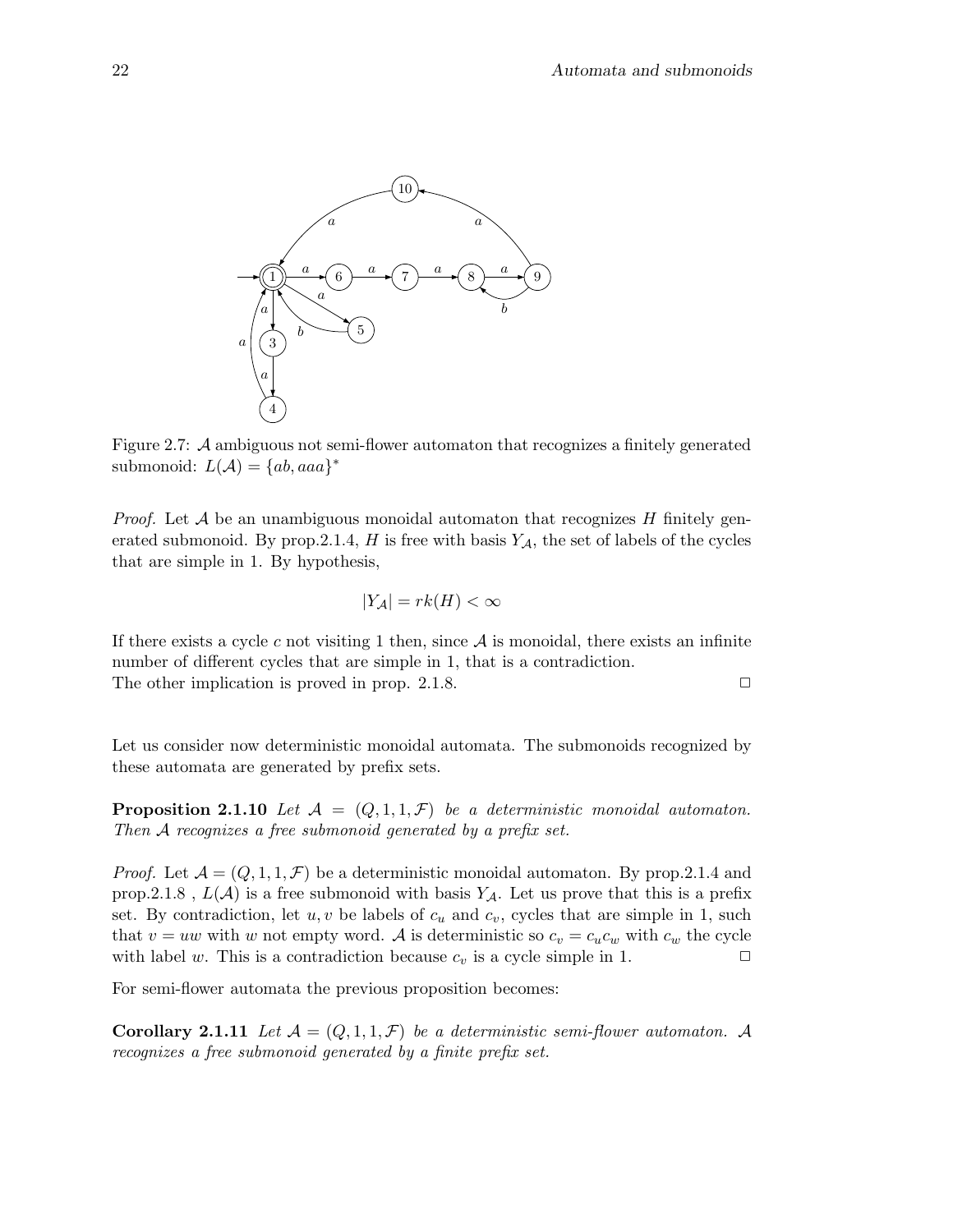As seen in the previous subsection 2.1.1, given a submonoid  $X^*$  of  $A^*$ , generated by a finite prefix set X, we can construct an automaton recognizing  $X^*$ , that is  $\mathcal{A}_X$ , the literal automaton of  $X^*$ .

We prove now that the literal automata are deterministic semi-flower automata:

**Proposition 2.1.12** Let X be a finite prefix set then  $A_X$  is a deterministic semi-flower automaton.

Proof. Let  $\mathcal{A}_X = (Q, \varepsilon, \varepsilon, \delta)$ . By construction  $\mathcal{A}_X$  is a deterministic monoidal automaton. Since  $L(\mathcal{A}_X) = X^*$ , X is finite and A is deterministic then, by prop. 2.1.9,  $\mathcal{A}_X$  is a semi-flower automaton.  $\Box$ 

We have so found that if A is a deterministic semi-flower automaton, then  $L(\mathcal{A})$  is a submonoid generated by a finite prefix set. Conversely, given a finite prefix set  $X$ , there exists a deterministic semi-flower automaton recognizing  $X^*$ , that is the literal automaton of X<sup>∗</sup> . Hence deterministic semi-flower automata recognize submonoids generated by finite prefix sets.

Let us now resume the obtained results in such correspondence.

Let  $A$  be a monoidal automaton recognizing a submonoid  $H$ , then:

-A is an unambiguos automaton if and only if H is a free submonoid with basis  $Y_A$ 

 $-If \mathcal{A}$  is deterministic then H is a free submonoid generated by a prefix set

Let  $A$  be an unambiguous monoidal automaton recognizing a submonoid  $H$ , then:

-A is a semiflower automaton if and only if H is a finitely generated submonoid

# 2.2 Studying of automata with a certain number of bpi's

In this section we consider the sets of bpo's and bpi's of a monoidal automaton and we study semi-flower automata with a certain number of bpi's.

## 2.2.1 Definition and properties about branch points of an automaton

At the end of section 1.4 we have defined a branch point going out, in short bpo, (resp. branch point going in, in short bpi) of an automaton as a state  $x$  of the automaton where the number of edges going out from  $x$  is at least two (resp. the number of edges coming in  $x$  is at least two).

In this subsection we define some subsets of bpo's and bpi's and we give some formulas useful for what follows.

Let A be an automaton. Let  $BPI(\mathcal{A})$  be the set of states of A that are bpi's and let  $BPO(\mathcal{A})$  be the set of states of  $\mathcal A$  that are bpo's.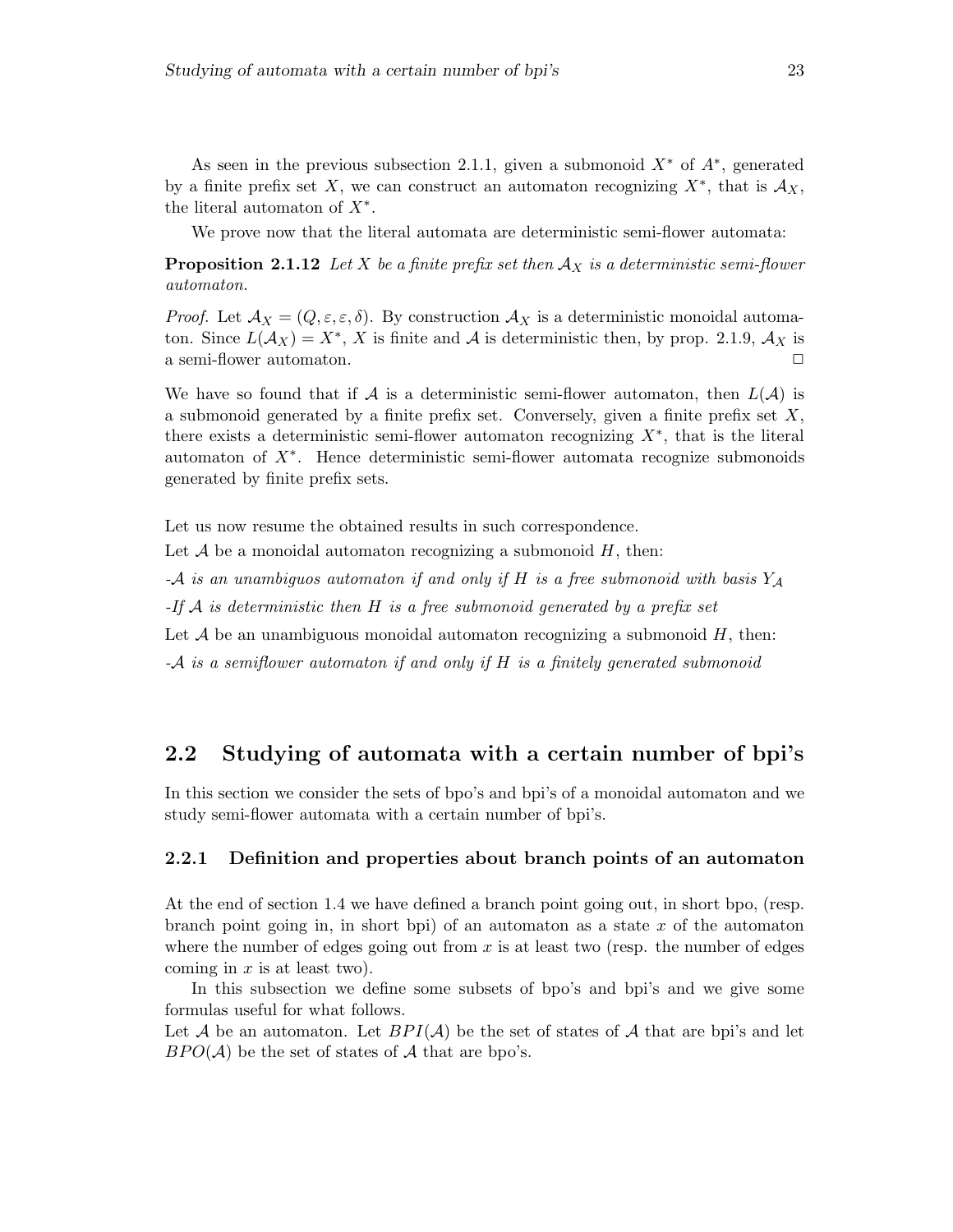**Example 2.2.1** The automaton in figure 2.8 is a monoidal automaton such that  $BPI(A) =$  ${1,3}$  and  $BPO(A) = {1,2}.$ 



Figure 2.8: A monoidal automaton

Let us consider now, for each  $i \geq 2$ , the bpo's of an automaton in which there are i different edges going out from them.

Let  $\mathcal{A} = (Q, I, F, \mathcal{F})$  be an automaton over A. For each state  $x \in Q$ , let  $m_x$  be the number of edges going out from x. It is easy to see that  $|\mathcal{F}| - |Q| = \sum_{x \in Q} (m_x - 1)$ . For each  $i \geq 2$ , let us consider the set

$$
BPO_i(\mathcal{A}) = \{x \in Q \mid m_x = i\}
$$

For simplicity of notation, we will moreover consider the sets

$$
BPO_0(\mathcal{A}) = \{x \in Q \mid m_x = 0\}, \quad BPO_1(\mathcal{A}) = \{x \in Q \mid m_x = 1\}
$$

When no confusion arises we will write  $BPO_i$  in place of  $BPO_i(\mathcal{A})$ .

**Example 2.2.2** In figure 2.9 we have A, a monoidal automaton on  $A = \{a, b, c\}$  with  $BPI(\mathcal{A}) = \{1\}$  and  $BPO(\mathcal{A}) = \{1,2\}$ . One has that  $BPO_1(\mathcal{A}) = \{3\}$ ,  $BPO_2(\mathcal{A}) =$  ${1}$  and  $BPO<sub>3</sub>(A) = {2}.$ 



Figure 2.9: A monoidal automaton on  $A = \{a, b, c\}.$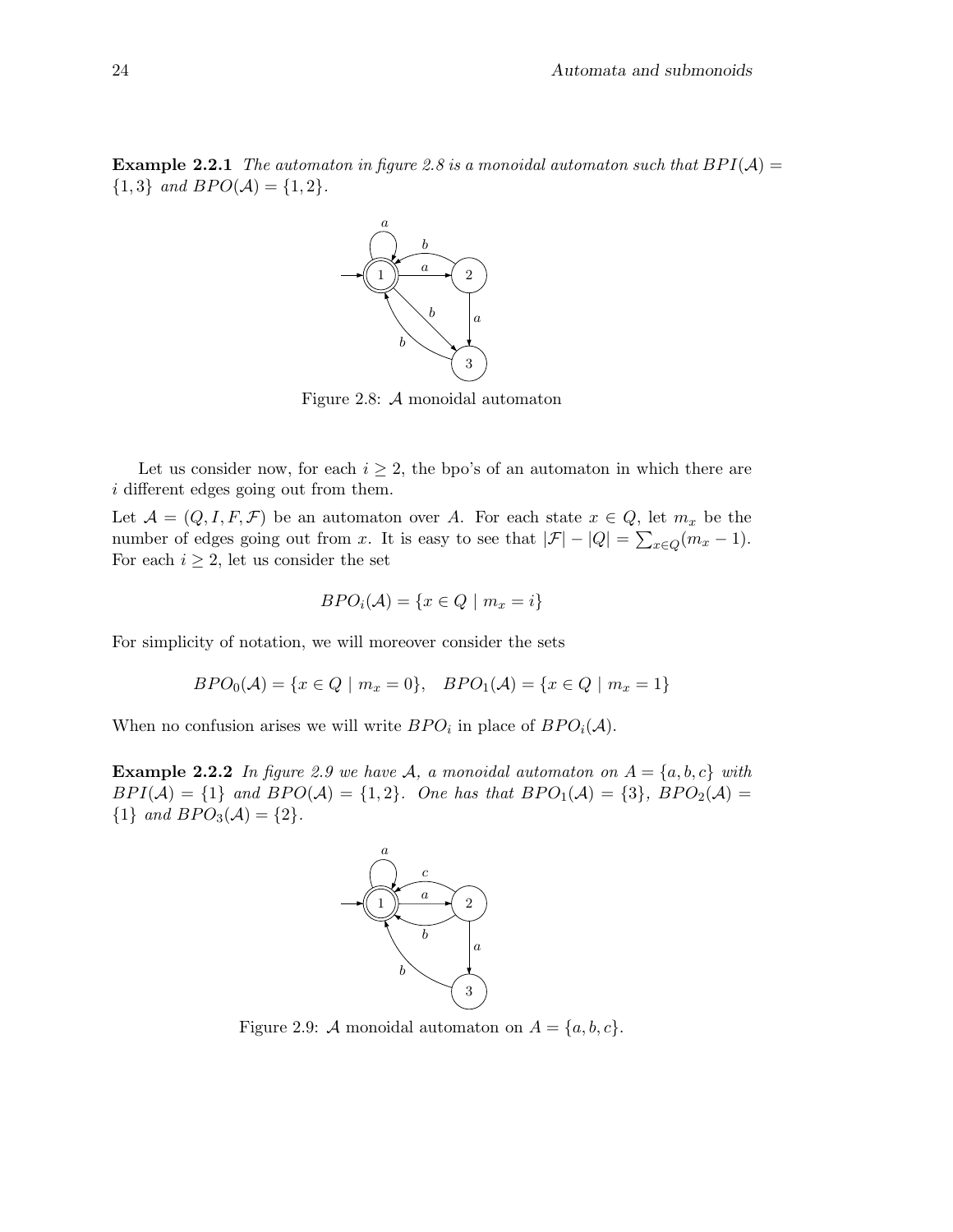Let now

$$
m_{\mathcal{A}} = max_{x \in Q} \{m_x\}
$$

be the maximum number of edges going out from states of A.

Since  $Q = \bigcup_{i \geq 0} BPO_i$  and, for each  $i \neq j$ ,  $BPO_i \cap BPO_j = \emptyset$ , then

$$
|\mathcal{F}| - |Q| = \sum_{i=0,\dots,m_A} \left(\sum_{x \in BPO_i} (m_x - 1)\right)
$$

For each  $i = 0, \ldots m_A$ , if  $x \in BPO_i$  then  $m_x - 1 = i - 1$  and we get

$$
|\mathcal{F}|-|Q|=\sum_{i=0,...,m_{\mathcal{A}}}|BPO_{i}|(i-1)
$$

If A is a monoidal automaton then  $BPO_0 = \emptyset$  as the following proposition implies:

**Proposition 2.2.3** Let  $\mathcal{A} = (Q, 1, 1, \mathcal{F})$  be a monoidal automaton. One has  $|\mathcal{F}|-|Q|=$  $\sum_{i=2,...,m_{\mathcal{A}}} |BPO_i|(i-1).$ 

*Proof.* Since, by hypothesis,  $L(\mathcal{A}) \neq {\varepsilon}$  and  $\mathcal{A}$  is trim with a unique final state equal to the initial one, then  $1 \leq m_x \leq m_{\mathcal{A}}$ .

If, moreover,  $A$  is a deterministic monoidal automaton on the alphabet  $A$  of cardinality  $n$  it trivially follows that:

**Corollary 2.2.4** Let A be an alphabet of cardinality n. Let  $A = (Q, 1, 1, \mathcal{F})$  be a deterministic monoidal automaton. One has

$$
|\mathcal{F}|-|Q|=\sum_{i=2,...,n}|BPO_{i}|(i-1)
$$

In the example in figure 2.8 we have that  $|\mathcal{F}| - |Q| = 6 - 3 = 3$  and

$$
\sum_{i=2,\dots,n} |BPO_i|(i-1) = |BPO_2| + 2|BPO_3| = 3
$$

so the equality of corollary 2.2.4 holds.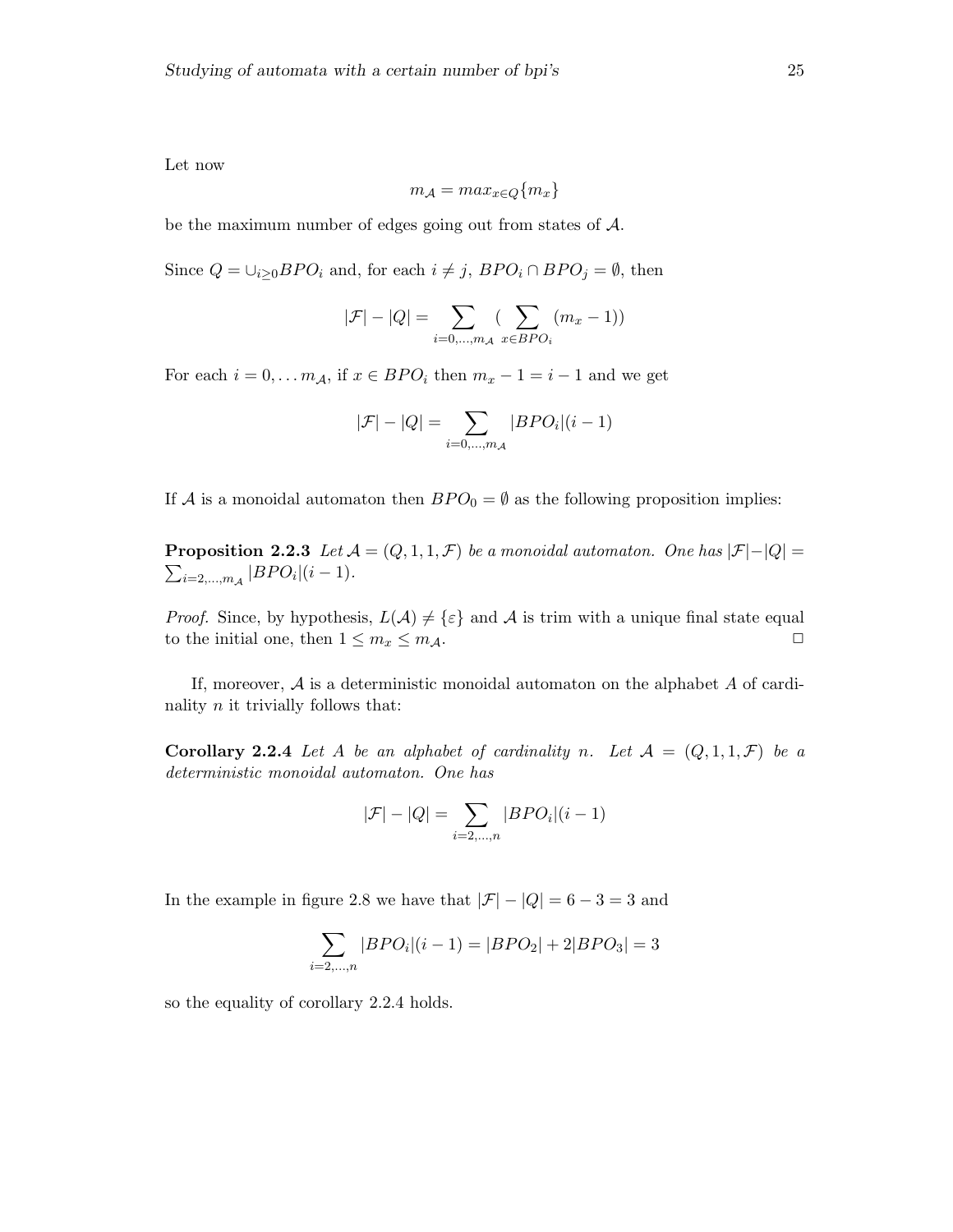### 2.2.2 Study of semiflower automata with at most one bpi

In this subsection we study semiflower automata with at most one bpi. In particular we characterize the submonoids recognized by unambiguous monoidal automata with no bpi and we find a general formula for the rank of submonoids recognized by semi-flower automata with a unique bpi depending on the characteristics of such automata.

Let us begin by giving a proposition that links, in a monoidal automaton, the existence of bpi's with the existence of bpo's.

**Proposition 2.2.5** Let A be a monoidal automaton. BPI(A) =  $\emptyset$  if and only if  $BPO(\mathcal{A})=\emptyset$ .

*Proof.* Let  $\mathcal{A} = (Q, 1, 1, \mathcal{F})$  be a monoidal automaton with  $BPO(\mathcal{A}) \neq \emptyset$ . Let so  $x \in Q$ be a bpo. Let  $e_1$  and  $e_2$  be two edges starting at x and let us consider p a simple path from  $f(e_1)$  to 1 and q a simple path from  $f(e_2)$  to 1. Let us consider r the longest suffix path in common between  $e_1p$  and  $e_2q$ . let us distinguish two cases: when  $x = 1$ and when  $x \neq 1$ .

Let  $x = 1$ . If p, q are null paths then 1 is a bpi. If p is not null and q is the null path then  $e_2$  is not a suffix of  $e_1p$  since p is simple and so  $i(r)$  is a bpi. If p is null and  $q$  is not null we find analogously a bpi. Finally if  $p$  and  $q$  are not null paths then  $e_1p$  and  $e_2q$  are not suffixes each other since p and q are simple paths ending at 1. As before  $i(r)$  is a bpi and so in all cases it results  $BPI(\mathcal{A}) \neq \emptyset$ .

Let  $x \neq 1$ . Let us prove that  $e_1p$  and  $e_2q$  are not suffixes each other. If, by contradiction,  $e_1p$  is a proper suffix of  $e_2q$  then  $e_2q = q'e_1p$ , with q' not null and  $f(q') = x$ . Let s be the simple path from 1 to x. The path s is not a suffix path of q' since q is simple and  $x \neq 1$ . Analogously q' is not a suffix path of s since s is simple. So if r is the longest suffix path in common between s and  $q'$  then  $i(r)$  is a bpi and so  $BPI(\mathcal{A}) \neq \emptyset$ .

The converse is proved in an analogue way.  $\Box$ 

Let us begin now to study the semi-flower automata with at most one bpi.

In the following theorem we have a characterization of unambiguous monoidal automata with no bpi. In particular, such automata recognize cyclic submonoids.

**Theorem 2.2.6** Let A be a monoidal automaton. If  $BPI(A) = \emptyset$  then  $L(A)$  is cyclic. Moreover, if A is unambiguous then, if  $L(A)$  is cyclic then  $BPI(A) = \emptyset$ .

*Proof.* Let  $\mathcal{A} = (Q, 1, 1, \mathcal{F})$  be a monoidal automaton such that  $BPI(\mathcal{A}) = \emptyset$  then, by prop. 2.2.5,  $BPO(\mathcal{A}) = \emptyset$ . If  $|Q| = 1$  then trivially  $L(\mathcal{A})$  is cyclic. Let  $|Q| > 1$  and let  $x \in Q$ ,  $x \neq 1$ . Let p be a simple path from 1 to x and q a simple path from x to 1 then the cycle  $pq$  is, in particular, simple in 1. It is the unique cycle that is simple in 1. In fact if there is another cycle that is simple in 1, let it be  $c$ , then considering  $r$  the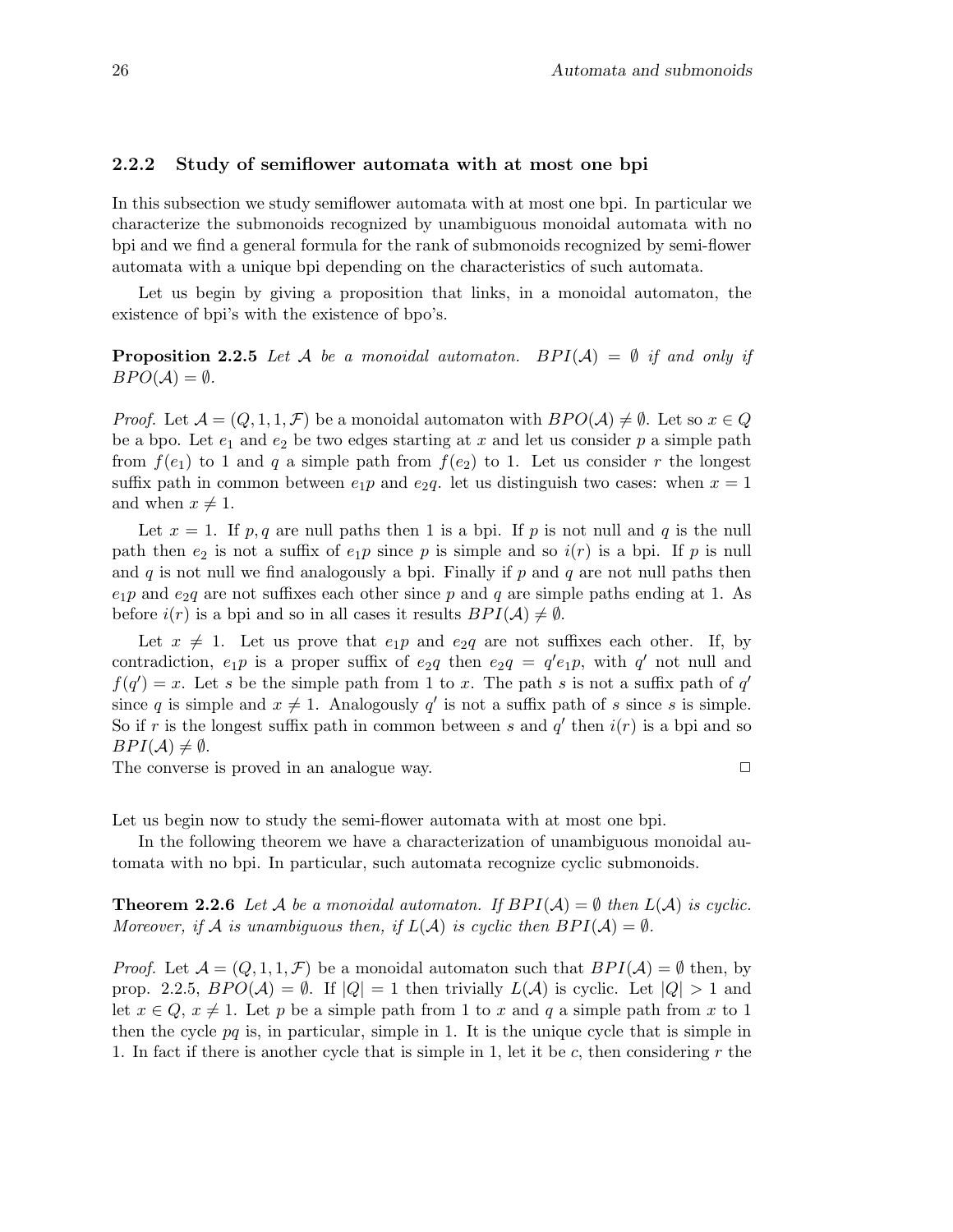Conversely let  $\mathcal{A} = (Q, 1, 1, \mathcal{F})$  be an unambiguous monoidal automaton such that  $L(\mathcal{A})$  is cyclic. Then  $\mathcal A$  is semi-flower. If  $BPI(\mathcal{A})\neq \emptyset$  then there exists  $x\in BPO(\mathcal{A})$ . It follows that there exist two different cycles that are simple in 1 and so, by the unambiguity of  $\mathcal{A}$ , two free generators for  $L(\mathcal{A})$ , that is a contradiction.



Figure 2.10: A monoidal automaton with  $BPI(\mathcal{A}) = \{1\}$  that is a semi-flower automaton

It is interesting to note that if  $A$  is a monoidal automaton with initial-final state 1 such that  $BPI(\mathcal{A}) = \{1\}$ , then  $\mathcal A$  is a semi-flower automaton, as explained in the following proposition. See, moreover, an example in figure 2.10

**Proposition 2.2.7** Let  $\mathcal{A} = (Q, 1, 1, \mathcal{F})$  be a monoidal automaton such that  $BPI(\mathcal{A}) =$  ${1}.$  It follows that A is a semi-flower automaton.

*Proof.* Let  $\mathcal{A} = (Q, 1, 1, \mathcal{F})$  be a monoidal automaton having  $BPI(\mathcal{A}) = \{1\}$ . Let c be a cycle in A. If c is a cycle in 1 then, obviously, c visits 1. So let c be a cycle in  $x \neq 1$ . Let p be a simple path from 1 to x and let r be the longest suffix path in common between p and c. If p and c are not suffix each other then  $i(r)$  is a bpi different from 1, that is a contradiction. Since p is a simple path then c cannot be a proper suffix of p, so p must be a proper suffix of c and c visits 1.  $\Box$ 

In general, if A is a monoidal automaton such that  $|BPI(\mathcal{A})|=1$  then A is not necessarily a semi-flower automaton, as we can see in the example in figure 2.11.

An important class of semi-flower automata with a unique bpi is the class of literal automata, already defined in section 2.1.1. We have proved, in section 2.1.2, that such automata are deterministic semi-flower automata. We prove now that they have as unique bpi the initial-final state.

**Proposition 2.2.8** Let X be a finite prefix set and let  $A_X$  be the literal automator of  $X^*$ ,  $\mathcal{A}_X = (Q, \varepsilon, \varepsilon, \delta)$ . Then  $\mathcal{A}_X$  is a deterministic semi-flower automaton with at most the state  $\varepsilon$  as bpi.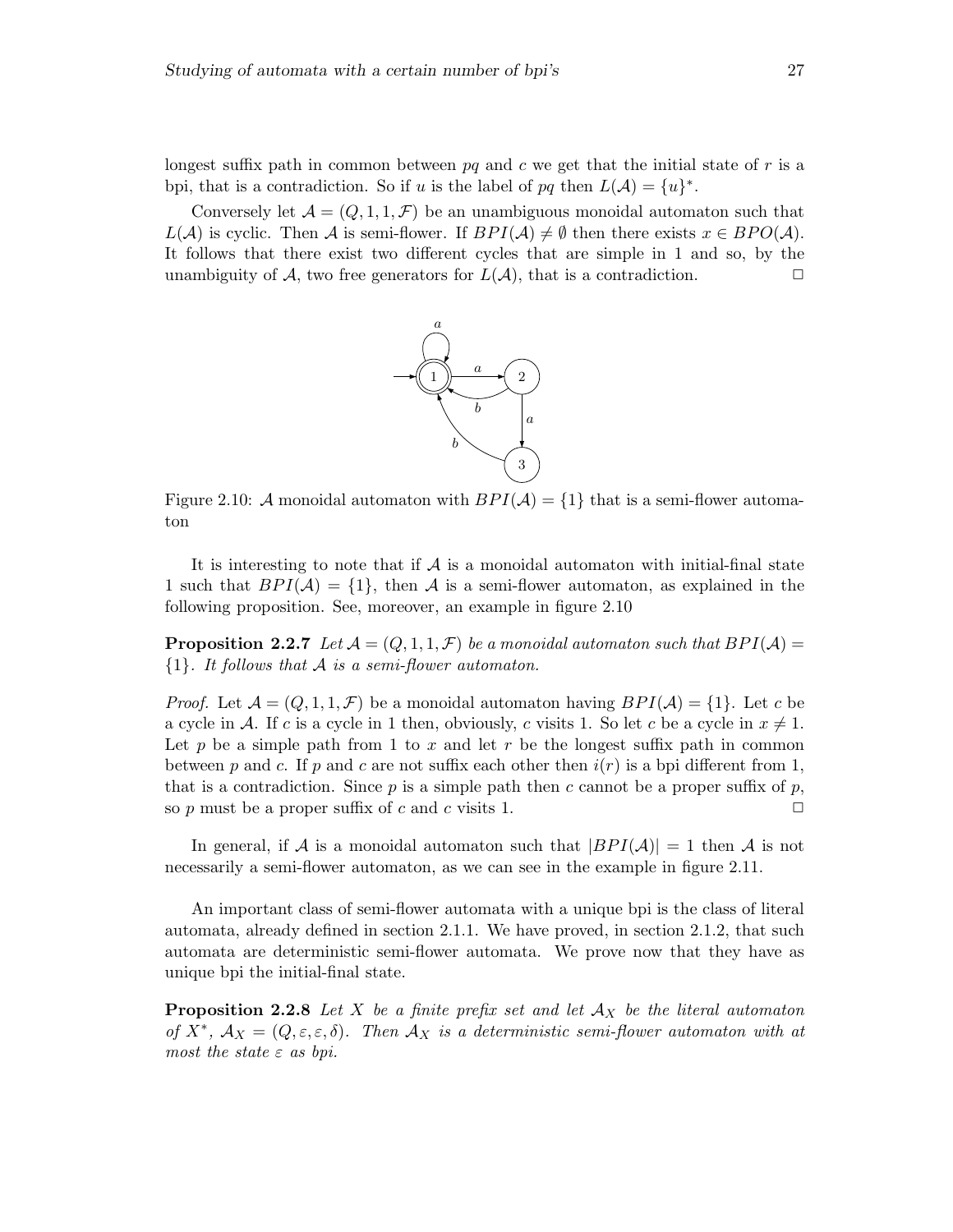

Figure 2.11: A monoidal automaton with a unique bpi that is not a semi-flower automaton

*Proof.* Let  $\mathcal{A}_X = (Q, \varepsilon, \varepsilon, \delta)$ . By prop. 2.1.12,  $\mathcal{A}_X$  is a deterministic semi-flower automaton. We have so to prove that it has at most the state  $\varepsilon$  as bpi.

If it has no bpi's then it is done. Let us suppose that there exists at least one bpi. If there exists  $u \in Q$ , bpi for  $\mathcal{A}_X$  such that  $u \neq \varepsilon$ , then in  $\mathcal{A}_X$  there exist two different edges ending at  $u$ ,

$$
e_1: v_1 \stackrel{a}{\longrightarrow} u \quad and \quad e_2: v_2 \stackrel{b}{\longrightarrow} u
$$

Since  $u \neq \varepsilon$  it is  $u = v_1 a = v_2 b$ . Since a, b are letters in A it follows that  $a = b$  then  $v_1 = v_2$  and so  $e_1 = e_2$  that is a contradiction.

Example 2.2.9 In figure 2.12,  $\mathcal{A}_X$  is the literal automaton associated to  $X^*$ , with  $X = \{bb, aba, aba, abb,aaa\}.$  It is a deterministic semi-flower automaton with  $\varepsilon$  as unique bpi.



Figure 2.12:  $\mathcal{A}_X$  literal automaton of  $X^*$ , where  $X = \{bb, aba, abb, aaa\}$ 

Let us see now, given a semi-flower automaton with exactly one bpi, how to link the rank of the submonoid recognized by it with the characteristics of the automaton. The following theorem explains such a link: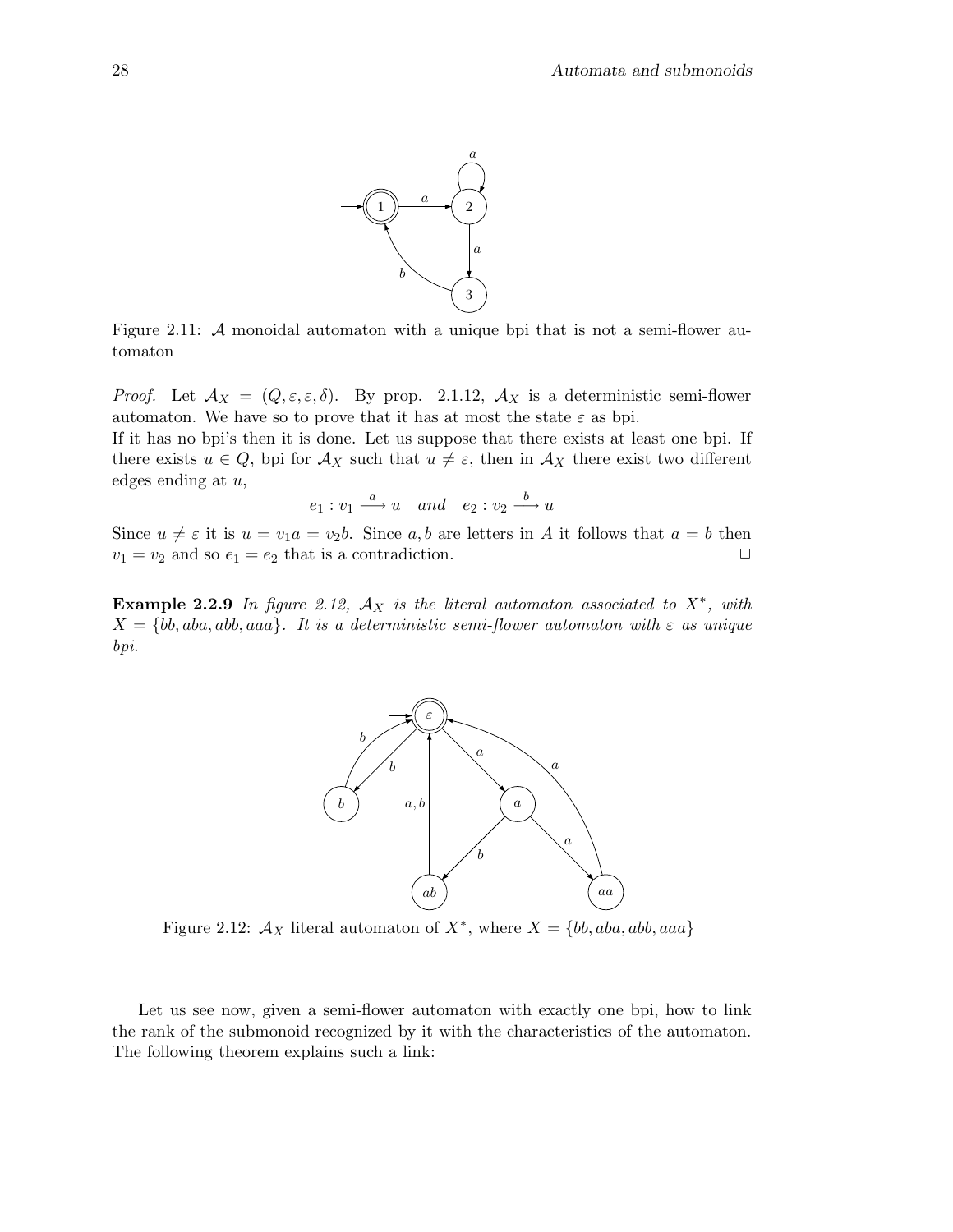*Proof.* Let  $\mathcal{A} = (Q, 1, 1, \mathcal{F})$  be a semi-flower automaton with a unique bpi. Let  $BPI(\mathcal{A}) = \{x\}.$  By prop. 2.1.3 and prop. 2.1.8, a set of generators for  $L(\mathcal{A})$  is  $Y_A$ , the finite set of labels of the cycles that are simple in 1. And by remark 2.1.7 these are simple cycles. So, we have to count the number of simple cycles with basis 1. For this purpose, let us prove that there is a bijection between  $C_A$ , the set of simple cycles in 1, and  $\mathcal{F}(x)$ , the set of edges ending at x. Then we will have  $rk(L(\mathcal{A})) \leq |Y_{\mathcal{A}}| \leq |C_{\mathcal{A}}| = |\mathcal{F}(x)|.$ 

Before making explicit such a bijection let us prove the following three points:

### **1.** If  $c \in C_A$  then c visits x.

If  $x = 1$  it is done. Let so  $x \neq 1$  and let q be a simple path in A from x to 1. If we consider r the longest suffix path in common between  $q$  and  $c$ , we get that, if  $c$  does not visit x then the state  $i(r)$  is a bpi different from x (the proof is analogous to that one of prop. 2.2.7).

**2.** There is a unique simple path in  $A$  from  $x$  to 1

$$
q:x\longrightarrow 1
$$

If  $x = 1$  then the unique simple path from 1 to 1 is the null path. Let so  $x \neq 1$ . If there exist q and q' simple paths from x to 1,  $q' \neq q$ , then q and q' cannot be suffix each other since they are simple paths with the same initial vertex. So if we consider  $t$ the longest suffix path in common between q and  $q'$  we have that  $i(t)$  is a bpi different from x, which is a contradiction.

**3.** For each edge e ending at x there exists a unique simple path

$$
p_e: 1 \longrightarrow i(e)
$$

If  $x = 1$  and e is a self-loop in 1 then  $p_e$  is the null path. So let either  $x \neq 1$  or e not a self-loop in 1.

If, by contradiction, there exists another simple path  $q_e$  from 1 to  $i(e)$  then, considering as before t the longest suffix path in common between  $p_e$  and  $q_e$ , we get that  $i(t)$ is a bpi different by x since  $p_e$  and  $q_e$  are simple paths.

Let us define now a map from  $C_A$  to  $\mathcal{F}(x)$ . Let

$$
\varphi : C_{\mathcal{A}} \longrightarrow \mathcal{F}(x)
$$

be such that

for each 
$$
c \in C_{\mathcal{A}}
$$
,  $\varphi(c) = e_c$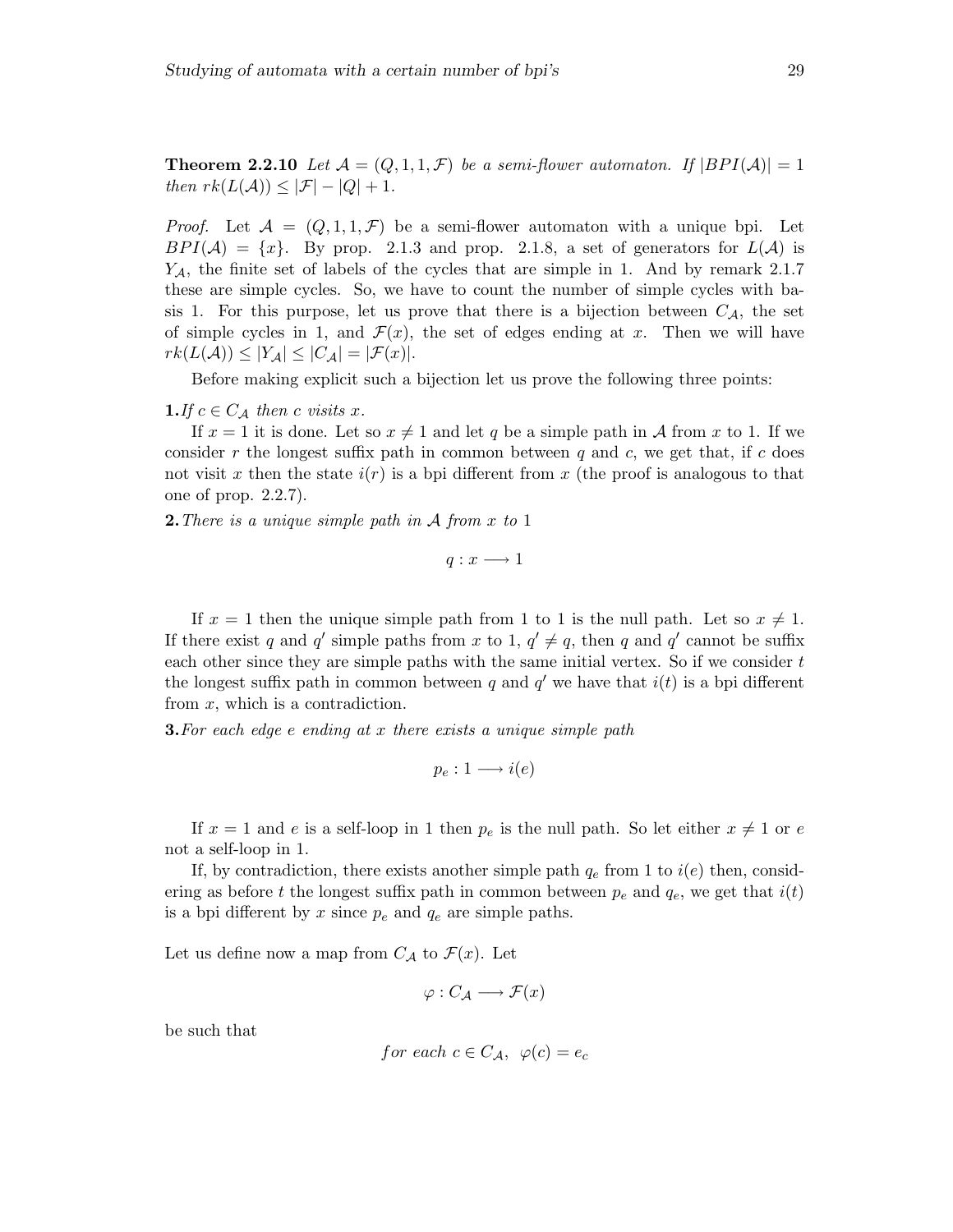where  $e_c \in \mathcal{F}$  is the unique edge in c ending at x.

 $-\varphi$  is well defined since c is a simple cycle so it visits x only once.

 $-\varphi$  is injective. It follows from points 2 and 3.

 $-\varphi$  is surjective. For each  $e \in \mathcal{F}(x)$  one has that  $p_e \in \mathcal{G}$  is a simple cycle such that  $\varphi(p_eeq) = e.$ 

Since  $\varphi$  is a bijection then:

$$
|C_{\mathcal{A}}| = |\mathcal{F}(x)|
$$

Let us consider the breadth-first search of  $A$  in 1 (see section 1.4). The BFS procedure visits each state of  $A$  reachable from 1. So, since  $A$  is monoidal, the BFS procedure visits each state of A. Such procedure produces a tree, called the breadth-first search tree,  $T = (Q, \mathcal{F}(T))$ . In the following we investigate the edges of A that are not in T.

Let us consider two cases: when the unique bpi x is equal to 1 and when  $x \neq 1$ .

 $(1)$ Let  $x = 1$ . Let us prove that

$$
\mathcal{F}\setminus \mathcal{F}(T)=\mathcal{F}(1)
$$

 $-\mathcal{F} \setminus \mathcal{F}(T) \subseteq \mathcal{F}(1).$ 

Let  $e \in \mathcal{F} \setminus \mathcal{F}(T)$ . Then either  $f(e) = 1$  or  $f(e)$  is visited by the BFS procedure by another edge of A ending at  $f(e)$ , let us call it g. Since  $g \neq e$  then  $f(e)$  is a bpi and  $e \in \mathcal{F}(1)$ .

 $-\mathcal{F}(1) \subseteq \mathcal{F} \setminus \mathcal{F}(T)$  since the BFS procedure is applied in 1. So, we have that

$$
|\mathcal{F} \setminus \mathcal{F}(T)| = |\mathcal{F}(1)|
$$

 $(2)$  Let  $x \neq 1$ .

For the BFS procedure there is a unique edge in T ending at x, let us call it  $e_x$ .

We will show now that all edges of  $A$  missing in  $T$  are those ones ending at  $x$  plus  $e_1$ , the end edge of q, minus  $e_x$ .

$$
\mathcal{F} \setminus \mathcal{F}(T) = (\mathcal{F}(x) \cup \{e_1\}) \setminus \{e_x\}
$$

 $-\{e_1\} \subseteq \mathcal{F} \setminus \mathcal{F}(T)$  since the BFS procedure is applied in 1.

 $-(\mathcal{F}(x) \setminus \{e_x\}) \subseteq \mathcal{F} \setminus \mathcal{F}(T)$ . Let  $f \in \mathcal{F}(x)$ ,  $f \neq e_x$ . As observed before,  $e_x$  is the only edge in T arriving in x and so  $f \notin \mathcal{F}(T)$ .

 $-\mathcal{F}\setminus\mathcal{F}(T)\subseteq(\mathcal{F}(x)\cup\{e_1\})\setminus\{e_x\}.$  In fact, if  $e\in\mathcal{F}\setminus\mathcal{F}(T)$  then  $f(e)=1$  and so  $e=e_1$ , or  $f(e)$  is visited by the BFS procedure by another edge in A ending at  $f(e)$ , let us call it g. Since  $g \neq e$  then  $f(e)$  is a bpi and  $e \in \mathcal{F}(x)$ . Since g is in T then  $g = e_x$  and so  $e \neq e_x$ .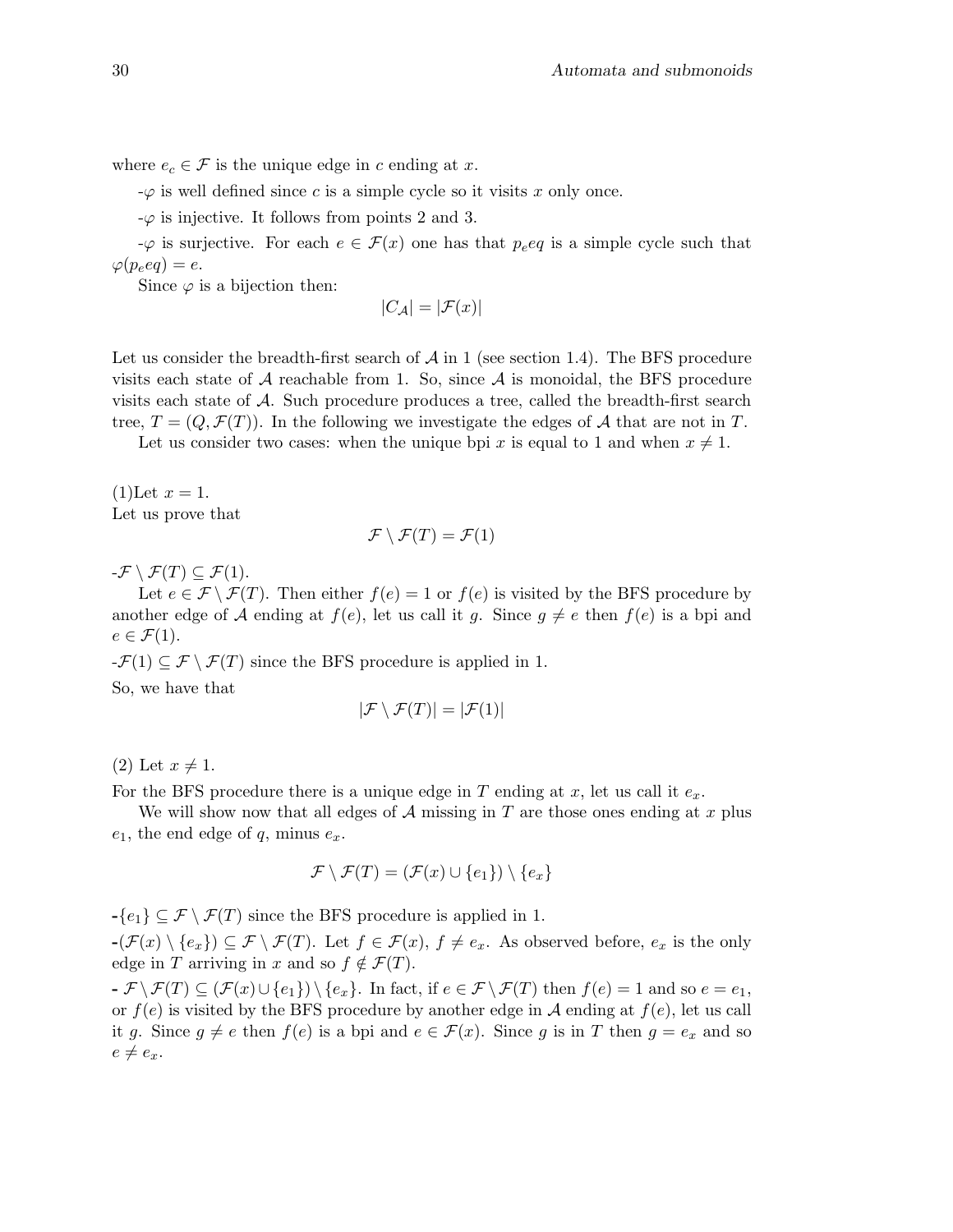So we have that

$$
|\mathcal{F} \setminus \mathcal{F}(T)| = |(\mathcal{F}(x) \cup \{e_1\}) \setminus \{e_x\}| = |\mathcal{F}(x)|
$$

So either  $x = 1$  or  $x \neq 1$  we get

$$
|\mathcal{F} \setminus \mathcal{F}(T)| = |\mathcal{F}(x)| = |C_{\mathcal{A}}| \tag{2.2.1}
$$

and by the properties of trees we have

$$
|\mathcal{F}(T)| = |Q(T)| - 1 = |Q| - 1 \tag{2.2.2}
$$

By 2.2.1 and by 2.2.2 one has

$$
|C_{\mathcal{A}}| = |\mathcal{F} \setminus \mathcal{F}(T)| = |\mathcal{F}| - |Q| + 1
$$

and so, by prop. 2.1.8,

$$
rk(L(\mathcal{A}))\leq |C_{\mathcal{A}}|=|\mathcal{F}|-|Q|+1
$$

that concludes the proof.  $\Box$ 

**Example 2.2.11** In figure 2.13 we have  $A$ , a semi-flower automaton with a unique bpi with  $BPI(\mathcal{A}) = \{3\}$  and  $L(\mathcal{A}) = \{aab, abb, bb\}^*$ . One has

$$
rk(L(\mathcal{A}))=3
$$

and

$$
|\mathcal{F}|-|Q|+1=5-3+1
$$

The edges underlined are those ones of  $T = (Q, \mathcal{F}(T))$  the BFS tree in 1.



Figure 2.13: A semi-flower automaton with a unique bpi

If an automaton  $\mathcal{A} = (Q, 1, 1, \mathcal{F})$  has more than one bpi then it is not more true that  $rk(L(\mathcal{A})) \leq |\mathcal{F}| - |Q| + 1$ . Let us see an example: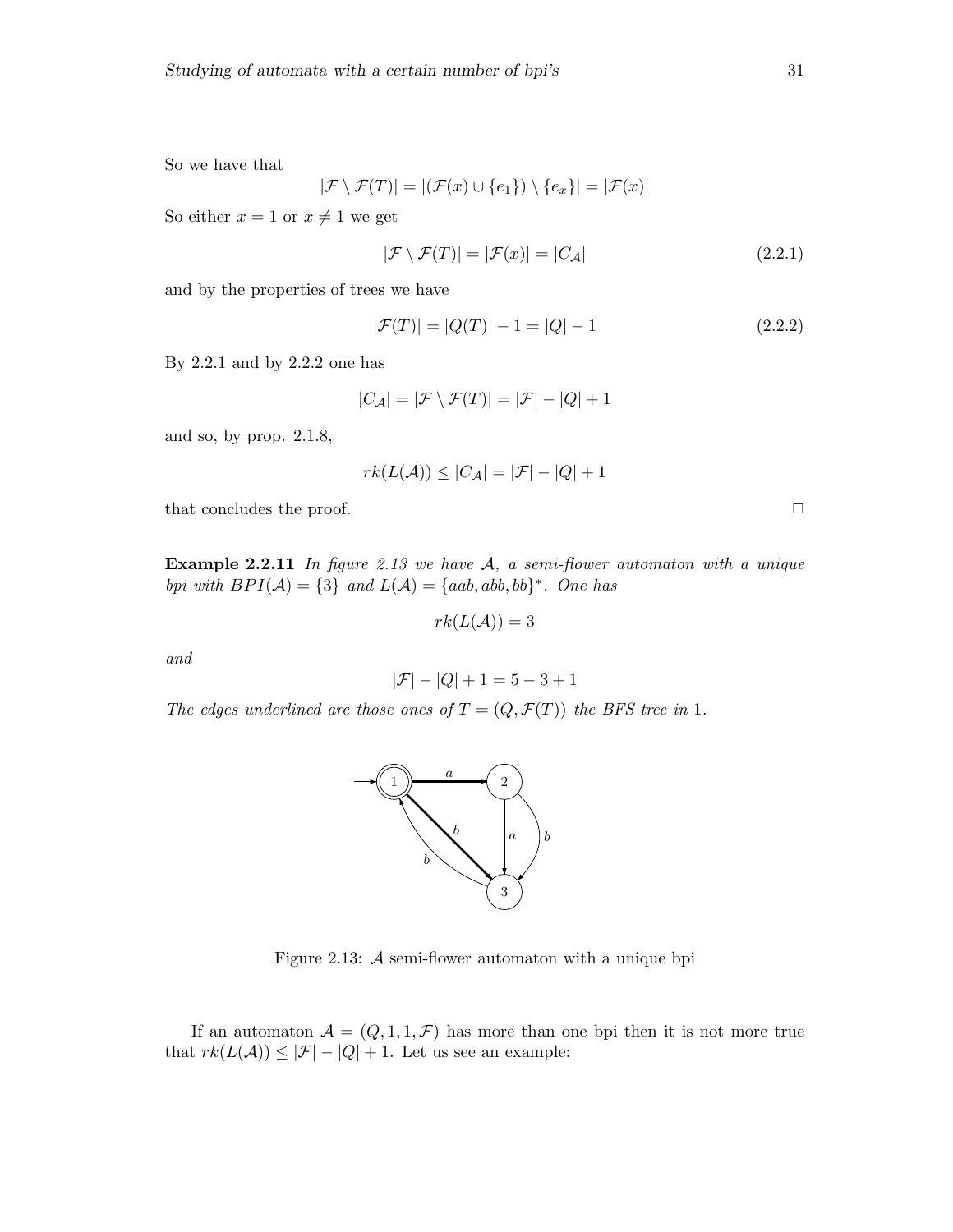**Example 2.2.12** In figure 2.14 A is a semi-flower automaton with more than one bpi,

 $BPI(\mathcal{A}) = \{1, 2, 3\}$ 

One has

$$
L(\mathcal{A}) = \{aab,aaa, bab, baa, bb, ba\}^*
$$

and

$$
rk(L(\mathcal{A})) = 6 > |\mathcal{F}| - |Q| + 1 = 4
$$

1  $\rightarrow$  2

b

a

a

The edges underlined are those ones of  $T = (Q, \mathcal{F}(T))$  a BFS tree in 1.



b b

Figure 2.14: A semi-flower automaton with more than one bpi

**Remark 2.2.13** If an automaton  $A = (Q, 1, 1, \mathcal{F})$  has a unique bpi then, taking a BFS tree  $T$  in 1, to each edge not contained in  $T$  one can associate a cycle that is simple in 1 and so a generator for  $L(\mathcal{A})$ . This is another possible proof of theorem 2.2.10.

Using the notation of the proof of theorem 2.2.10 one has that, if  $x = 1$  then  $\mathcal{F} \setminus \mathcal{F}(T) = \mathcal{F}(1)$  and if  $x \neq 1$  then  $\mathcal{F} \setminus \mathcal{F}(T) = (\mathcal{F}(x) \cup \{e_1\}) \setminus \{e_x\}$ . In particular, for each  $e \in \mathcal{F} \setminus \mathcal{F}(T)$ ,  $p_e$  is the simple path in T from 1 to i(e).

One can define the following map from the set of edges not contained in T to  $C_{\mathcal{A}}$ :

$$
\psi : (\mathcal{F}(x) \cup \{e_1\}) \setminus \{e_x\} \longrightarrow C_{\mathcal{A}}
$$

such that

$$
\psi(e_1) = p_{e_x}e_xq
$$

and for each  $e \in \mathcal{F}(x) \setminus \{e_x\}$ 

$$
\psi(e) = p_e e q
$$

Such a map is well defined and injective since every cycle in  $C_A$  visits the bpi x just once and it is trivially surjective.

In the example in figure 2.11 one has:

$$
\begin{cases} \psi(2 \xrightarrow{a} 3) = 1 \xrightarrow{a} 2 \xrightarrow{a} 3 \xrightarrow{b} 1 \\ \psi(2 \xrightarrow{b} 3) = 1 \xrightarrow{a} 2 \xrightarrow{b} 3 \xrightarrow{b} 1 \\ \psi(1 \xrightarrow{b} 3) = 1 \xrightarrow{b} 3 \xrightarrow{b} 1 \end{cases}
$$

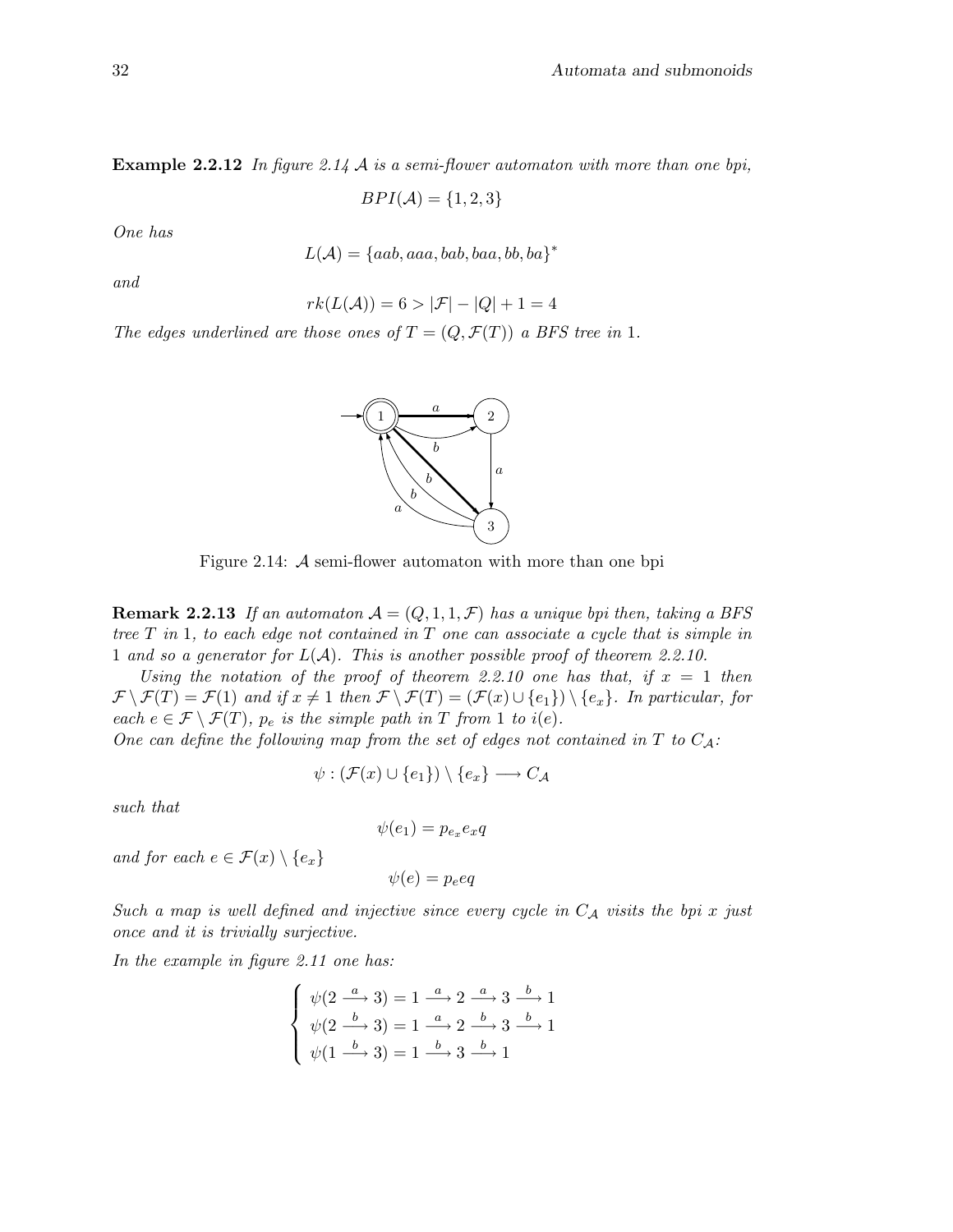Using the same arguments, if  $A$  is a semi-flower automaton with more than one bpi to each edge not contained in T one can associate more cycles since

-there can be different paths from a bpi to 1

-there can be different simple paths from 1 to an edge ending in a bpi

For example in figure 2.14 the paths  $1 \stackrel{a}{\longrightarrow} 2 \stackrel{a}{\longrightarrow} 3 \stackrel{a}{\longrightarrow} 1$  and  $1 \stackrel{a}{\longrightarrow} 2 \stackrel{a}{\longrightarrow} 3 \stackrel{b}{\longrightarrow} 1$ correspond to the edge  $2 \stackrel{a}{\longrightarrow} 3$ .

It follows from the proof of theorem 2.2.10 that in the unambiguous case the following holds:

**Proposition 2.2.14** If  $\mathcal{A} = (Q, 1, 1, \mathcal{F})$  is an unambiguous semi-flower automaton such that  $|BPI(\mathcal{A})|=1$  then  $rk(L(\mathcal{A}))=|\mathcal{F}|-|Q|+1$ .

We will see that a similar result holds for free groups.

Let us give now a theorem that links the rank of the submonoid generated by a given semi-flower automaton with a unique bpi with the cardinality of the sets of  $BPO_i$ , introduced in the subsection 2.2.1. It is a consequence of theorem 2.2.10 and of proposition 2.2.3.

**Theorem 2.2.15** Let A be an alphabet of cardinality n. Let A be a semi-flower automaton on A with a unique bpi then

$$
rk(L(\mathcal{A})) \le \sum_{i=2,\dots,m_{\mathcal{A}}} |BPO_i|(i-1) + 1
$$

Moreover, if  $A$  is unambiquous then it follows the equality and, if  $A$  is deterministic then

$$
rk(L(\mathcal{A}))=\sum_{i=2,\ldots,n}|BPO_{i}|(i-1)+1
$$

# 2.3 The intersection of two submonoids: the prefix case

The study of the intersection of two submonoids of finite rank is not trivial at all. In fact, by a result of Latteux and Leguy ([17]), every language is regular if and only if the submonoid generated by it is obtained as omomorphic image of the intersection of two finitely generated monoids:

**Theorem 2.3.1** Let A be an alphabet and R a language of  $A^*$ . Then R is a regular language if and only if there exist two finite languages  $F_1$ ,  $F_2$  and a morphism g such that  $R^* = g(F_1^* \cap F_2^*)$ .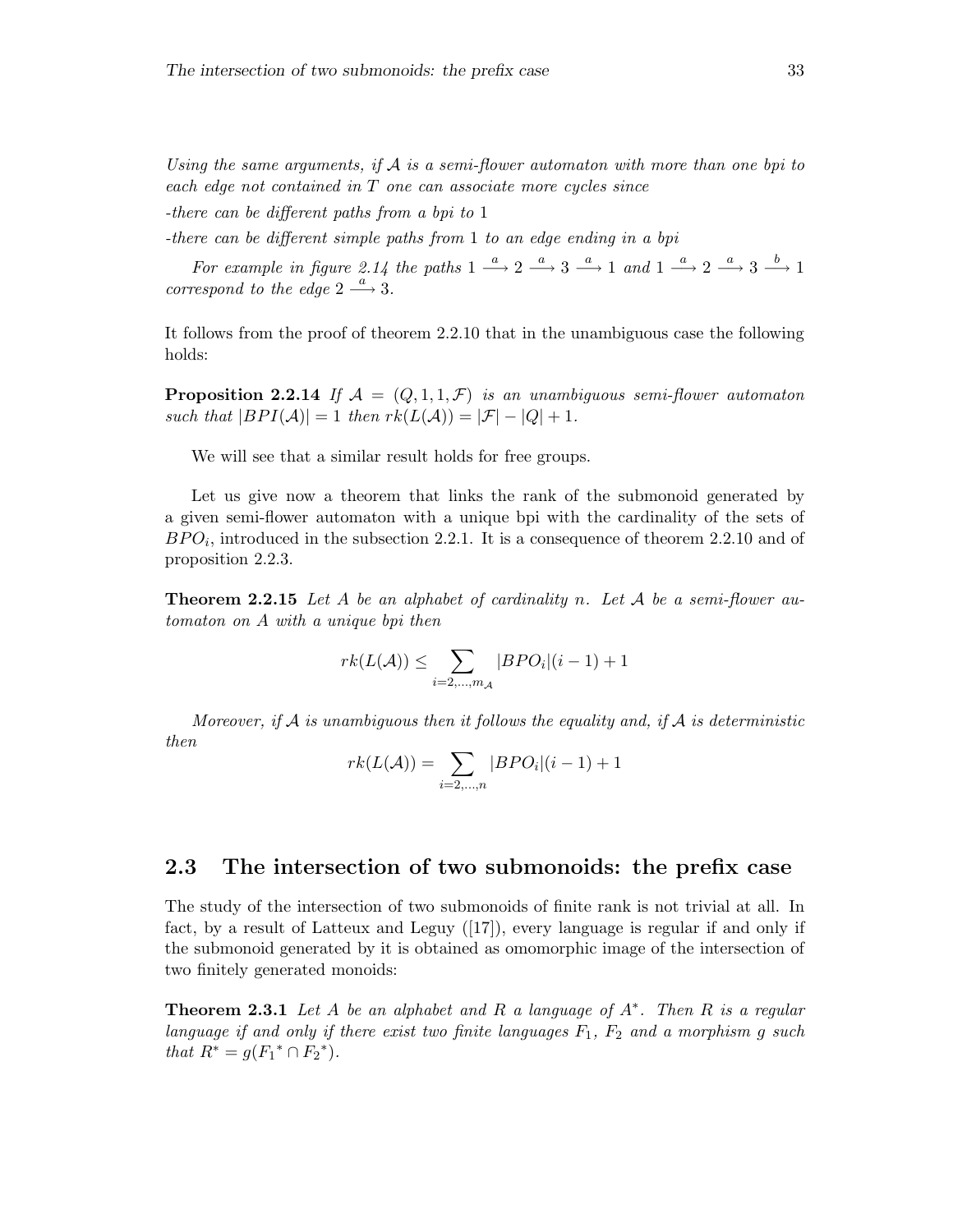In this section we investigate the intersection of two submonoids of  $A^*$  generated by finite prefix sets by studying the product of two deterministic semi-flower automata recognizing the two given submonoids.

In general, given H and K finitely generated submonoids we say that H and K satisfy the Hanna Neumann property if they satisfy the following inequality:

$$
\widetilde{rk}(H\cap K)\leq \widetilde{rk}(H)\widetilde{rk}(K)
$$

So we pose the problem of finding  $H$  and  $K$  satisfying the Hanna Neumann property. In the subsection 2.3.2 we prove that if  $H$  and  $K$  are submonoids generated by finite prefix sets such that their product automaton has at most one bpi then  $H$  and  $K$  satisfy the Hanna Neumann property. While in subsection 2.3.3 we furnish a class of examples of H and K with finite intersection's rank not satisfying this property.

# 2.3.1 Intersection of two submonoids: definitions and properties of the product automaton

In this subsection we recall the definition and some properties of the product automaton. We moreover give a proposition that links the bpo's in the product automaton of two deterministic automata with the bpo's of the starting automata. For the definitions and the properties of the product automaton we recall [12].

Let  $\mathcal{A}_1$  and  $\mathcal{A}_2$  be two automata

$$
A_1 = (Q_1, I_1, F_1, \mathcal{F}_1), \quad A_2 = (Q_2, I_2, F_2, \mathcal{F}_2)
$$

The product automaton is defined as

$$
\mathcal{A}_1 \times \mathcal{A}_2 = (Q_1 \times Q_2, I_1 \times I_2, F_1 \times F_2, \mathcal{F})
$$

with

$$
\mathcal{F} = \{((p_1, p_2), a, (q_1, q_2)), a \in A \mid (p_1, a, q_1) \in \mathcal{F}_1 \text{ and } (p_2, a, q_2) \in \mathcal{F}_2\}
$$

Let us consider in  $A_1 \times A_2$  only the accessible and coaccessible states. One has that the language recognized by  $A_1 \times A_2$  is the intersection of the languages recognized by  $\mathcal{A}_1$  and  $\mathcal{A}_2$ , that is

$$
L(\mathcal{A}_1 \times \mathcal{A}_2) = L(\mathcal{A}_1) \cap L(\mathcal{A}_2)
$$

In particular, the product of two automata recognizing submonoids recognizes the intersection of such submonoids.

Some properties of two given automata,  $A_1$  and  $A_2$ , are maintained in the product  $A_1 \times A_2$  as shown in the following proposition: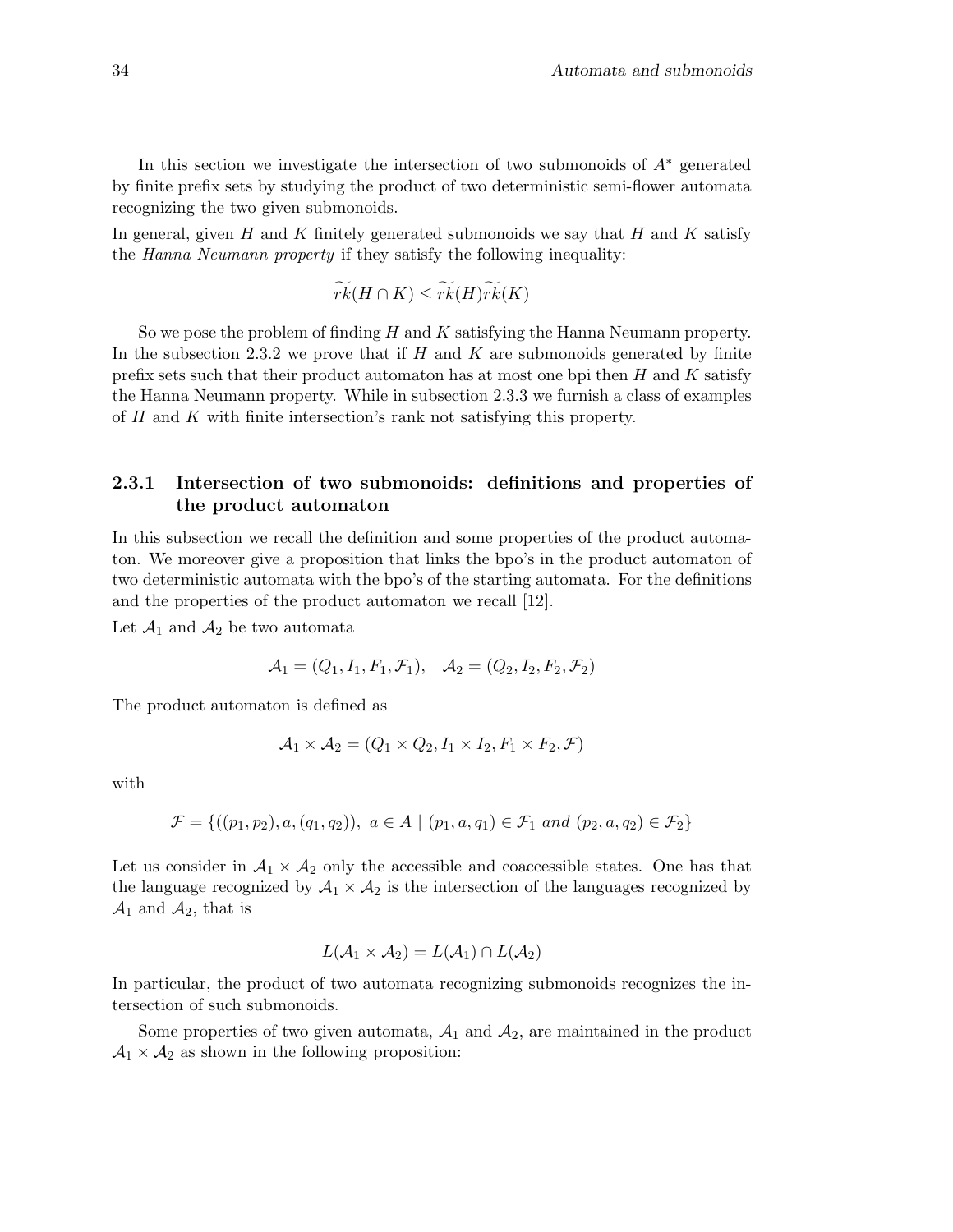**Proposition 2.3.2** Let  $\mathcal{A}_1$  and  $\mathcal{A}_2$  be two automata.

- 1. If  $A_1$  and  $A_2$  are monoidal automata then  $A_1 \times A_2$  is a monoidal automaton.
- 2. If  $A_1$  and  $A_2$  are unambiguous automata then  $A_1 \times A_2$  is an unambiguous automaton.
- 3. If  $A_1$  and  $A_2$  are deterministic automata then  $A_1 \times A_2$  is a deterministic automaton.

On the other hand the product of two semi-flower automata is not necessarily a semi-flower automaton as it is shown in the following example. This is in agreement with the fact that the intersection of two finitely generated submonoids is not necessarily finitely generated.

**Example 2.3.3** In figure 2.15 there are the literal automata associated to  $H = \{aab, aba\}^*$ and  $K = \{a, baaba\}^*$ , let us denote them by  $\mathcal{A}_H$  and  $\mathcal{A}_K$ . These are, in particular, deterministic semi-flower automata. In figure 2.16 there is their product  $A_H \times A_K$  that is not a semi-flower automaton. As we can note  $H \cap K = \{a(abaaba)^*baaba\}^*$  is not finitely generated.



Figure 2.15:  $\mathcal{A}_H$  and  $\mathcal{A}_K$  literal automata associated to  $H = \{aab, aba\}^*$  and  $K =$  ${a, baaba}$ \*.

Moreover, if the product of two semi-flower automata with a unique bpi is a semiflower automaton, then it is not necessarily a semi-flower automaton with a unique bpi (see the following example).

**Example 2.3.4** In figure 2.17 there are  $A_H$  and  $A_K$  the literal automata associated to  $H = \{b, aa, ab\}^*$  and  $K = \{a, bb, baa, bab\}^*$  and their product automaton. One has that  $\mathcal{A}_H$  and  $\mathcal{A}_K$  are deterministic semi-flower automata with a unique bpi while  $\mathcal{A}_H \times \mathcal{A}_K$ is a deterministic semi-flower automaton with more than one bpi.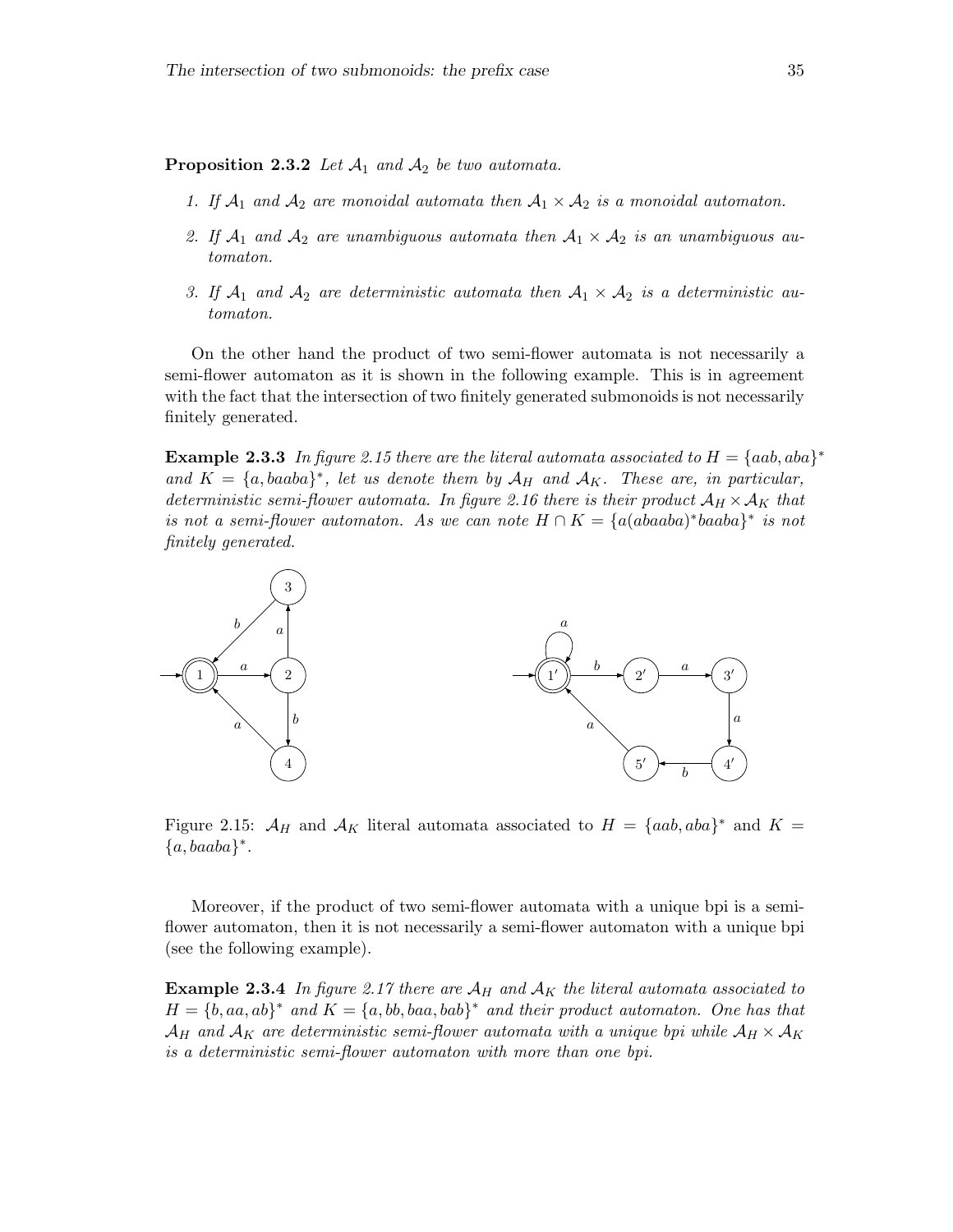

Figure 2.16:  $\mathcal{A}_H \times \mathcal{A}_K$  not semi-flower automata with  $\mathcal{A}_H$  and  $\mathcal{A}_K$  literal automata associated to  $H = \{aab, aba\}^*$  and  $K = \{a, baaba\}^*$ .



Figure 2.17:  $\mathcal{A}_H$ ,  $\mathcal{A}_K$ , literal automata associated to  $H = \{b, aa, ab\}^*$  and  $K =$  ${a, bb, baa, bab}^*$ , and  $\mathcal{A}_H \times \mathcal{A}_K$ .

Let now  $\mathcal{A}_1$  and  $\mathcal{A}_2$  be two deterministic automata on  $A$ 

$$
A_1 = (Q_1, x_1, F_1, \delta_1), A_2 = (Q_2, y_1, F_2, \delta_2)
$$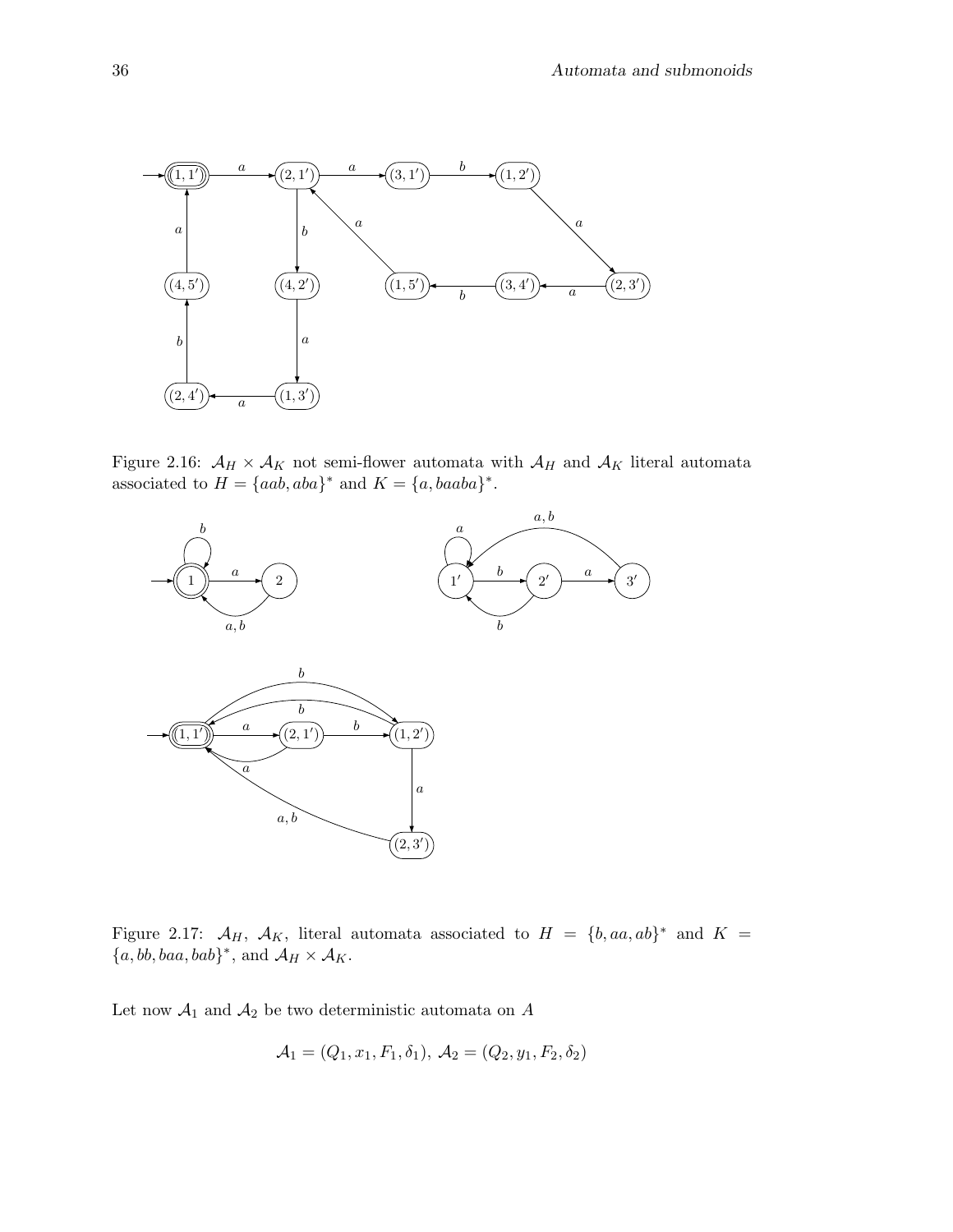The product automaton is defined as

$$
A_1 \times A_2 = (Q_1 \times Q_2, (x_1, y_1), F_1 \times F_2, \delta)
$$

where for each  $(x, y) \in Q_1 \times Q_2$ , for each  $a \in A$ 

$$
\delta((x,y),a)=(\delta_1(x,a),\delta_2(y,a))
$$

Remark 2.3.5 From now on, let us consider an alphabet A of cardinality n.

Let us give now a lemma that links the bpo's in the product of two deterministic automata on A with the bpo's of the respective automata.

**Lemma 2.3.6** Let  $A_1$  and  $A_2$  be two deterministic automata on A. One has

$$
BPO_{t}(\mathcal{A}_{1} \times \mathcal{A}_{2}) \subseteq \cup_{t \leq r,s \leq n} (BPO_{r}(\mathcal{A}_{1}) \times BPO_{s}(\mathcal{A}_{2}))
$$

*Proof.* Let  $A_1$  and  $A_2$  be two deterministic automata on  $A = \{a_1, \ldots, a_n\}$ , with  $\mathcal{A}_1 = (Q_1, x_1, F_1, \delta_1)$  and  $\mathcal{A}_2 = (Q_2, y_1, F_2, \delta_2)$ .

If  $(x,y) \in BPO<sub>t</sub>(A<sub>1</sub> \times A<sub>2</sub>)$  then there exist t different edges going out from  $(x,y)$ . So, for each  $i = 1, \ldots, t$ , there exists  $(x_i, y_i) \in Q_1 \times Q_2$ ,  $a_i \in A$  such that

$$
\delta((x,y),a_i)=(x_i,y_i)
$$

And, since  $A_1 \times A_2$  is deterministic, for  $i \neq j$   $a_i \neq a_j$ . By definition, for each  $i = 1, \ldots, t$ 

$$
\delta((x,y),a_i) = (\delta(x,a_i),\delta(y,a_i)) = (x_i,y_i)
$$

Then for each  $i = 1, \ldots, t$ ,

$$
\delta(x, a_i) = x_i, \ \ \delta(y, a_i) = y_i
$$

Since  $a_i \neq a_j$ , for each  $i, j$  with  $i \neq j$ , then there are at least t different edges going out from x and so  $x \in BPO_r(\mathcal{A}_1)$  with  $r \geq t$ . Analogously  $y \in BPO_s(\mathcal{A}_2)$  with  $s \geq t$ and so the thesis follows.

Let  $\mathcal{A}_1$  and  $\mathcal{A}_2$  be deterministic automata on A. Let  $c_i = |BPO_i(\mathcal{A}_1)|$  and  $d_i =$  $|BPO_i(\mathcal{A}_2)|$ , for each  $i = 1,\ldots,n$ . In terms of cardinality of the sets of bpo's the lemma 2.3.6 becomes:

Corollary 2.3.7  $|BPO_t(A_1 \times A_2)| \leq \sum_{t \leq r,s \leq n} c_r d_s$ .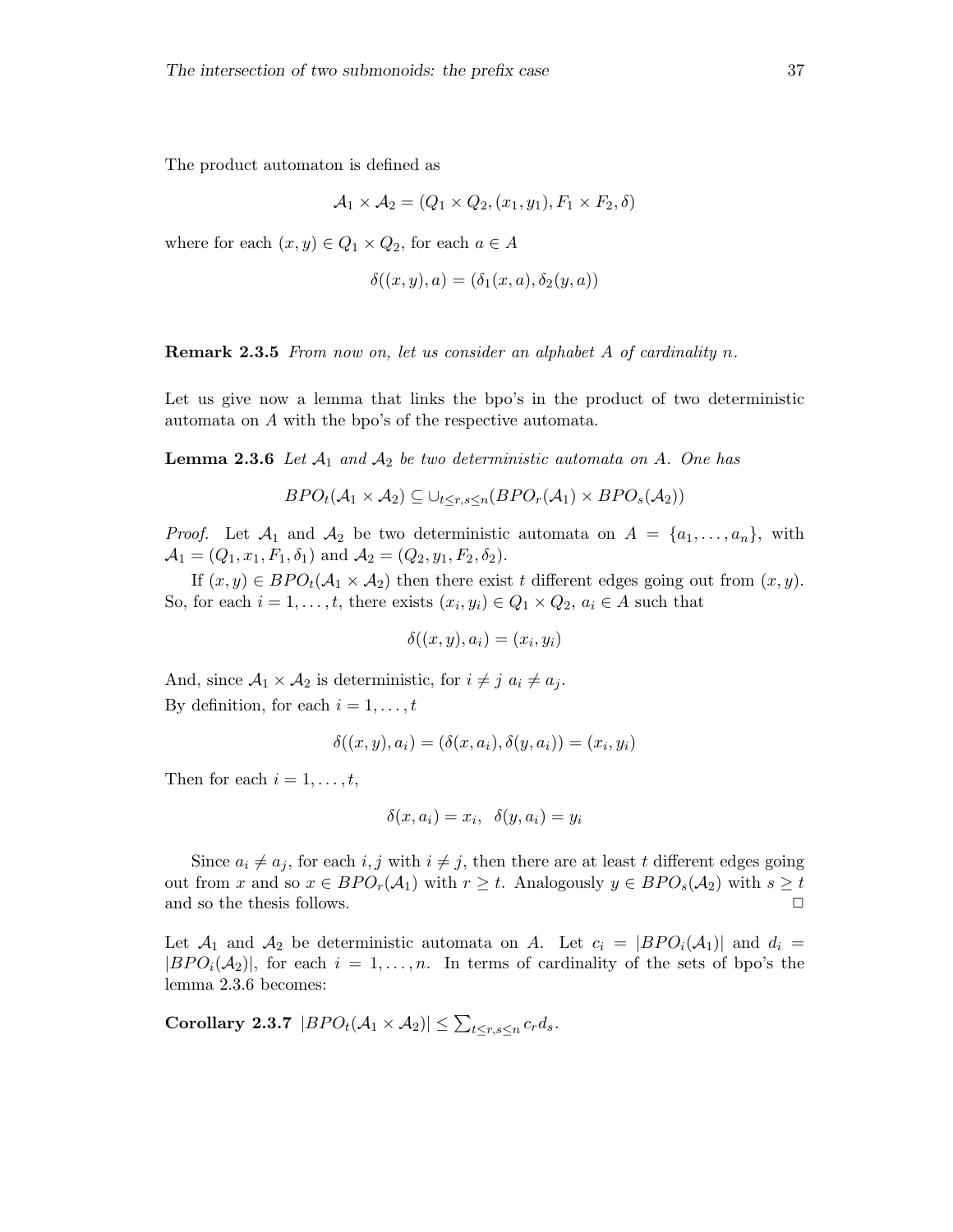Example 2.3.8 In the example in figure 2.17 one has that

$$
BPO2(A1 × A2) = \{(1, 1'), (2, 1'), (1, 2'), (2, 3')\}
$$
  

$$
BPO2(A1) = \{1, 2\}, \ BPO2(A2) = \{1', 2', 3'\}
$$

and

$$
BPO_{2}(\mathcal{A}_{1}) \times BPO_{2}(\mathcal{A}_{2}) = \{(1,1'), (1,2'), (1,3'), (2,1'), (2,2'), (2,1')\}
$$

So it results

$$
BPO_{2}(\mathcal{A}_{1} \times \mathcal{A}_{2}) \subseteq BPO_{2}(\mathcal{A}_{1}) \times BPO_{2}(\mathcal{A}_{2})
$$

and

$$
|BPO_2(\mathcal{A}_1 \times \mathcal{A}_2)| = 4 \leq |BPO_2(\mathcal{A}_1)||BPO_2(\mathcal{A}_1)| = 6
$$

Let us give now a lemma that will allow us to prove the inequality of Hanna Neumann for submonoids recognized by deterministic semi-flower automata with a unique bpi such that their product automaton has at most one bpi. Let  $C = \{c_1, \ldots, c_n\}$  and  $D = \{d_1, \ldots, d_n\}$  be two sets of natural numbers N.

Let

$$
P_{CD} = \sum_{t=2,\dots,n} (t-1) (\sum_{t \le r \le n} c_r \sum_{t \le s \le n} d_s)
$$

and

$$
Q_{CD} = \left(\sum_{i=2,\dots,n} (i-1)c_i\right)\left(\sum_{j=2,\dots,n} (j-1)d_j\right)
$$

**Lemma 2.3.9** Let  $C = \{c_1, \ldots, c_n\}$  and  $D = \{d_1, \ldots, d_n\}$  be subsets of N. One has  $P_{CD} \leq Q_{CD}$ . Moreover if there exist  $k > 2$  and  $l \geq 2$  such that either  $c_k \neq 0, d_l \neq 0$ or  $c_l \neq 0$ ,  $d_k \neq 0$  then  $P_{CD} < Q_{CD}$ .

*Proof.* Let us write  $P_{CD}$  and  $Q_{CD}$  as sum of elements  $c_k d_l$  and let  $\alpha_{kl}$  (resp.  $\beta_{kl}$ ) be the natural number correspondent to the number of times  $c_k d_l$  appears in  $P_{CD}$  (resp.  $Q_{CD}$ ). Then we have:

$$
P_{CD} = \sum_{2 \le k,l \le n} \alpha_{kl} c_k d_l
$$

and

$$
Q_{CD} = \sum_{2 \le k,l \le n} \beta_{kl} c_k d_l
$$

In the following we calculate, for each  $k, l \geq 2$ ,  $\alpha_{kl}$  and  $\beta_{kl}$  and, in particular, we prove that  $\alpha_{kl} \leq \beta_{kl}$ .

Let us write  $P_{CD} = P_2 + 2P_3 + \ldots + (n-1)P_n$  where  $P_t = P_t' P_t''$  with  $P_t' = \sum_{t \leq r \leq n} c_r$ and  $P_t'' = \sum_{t \leq s \leq n} d_s$ .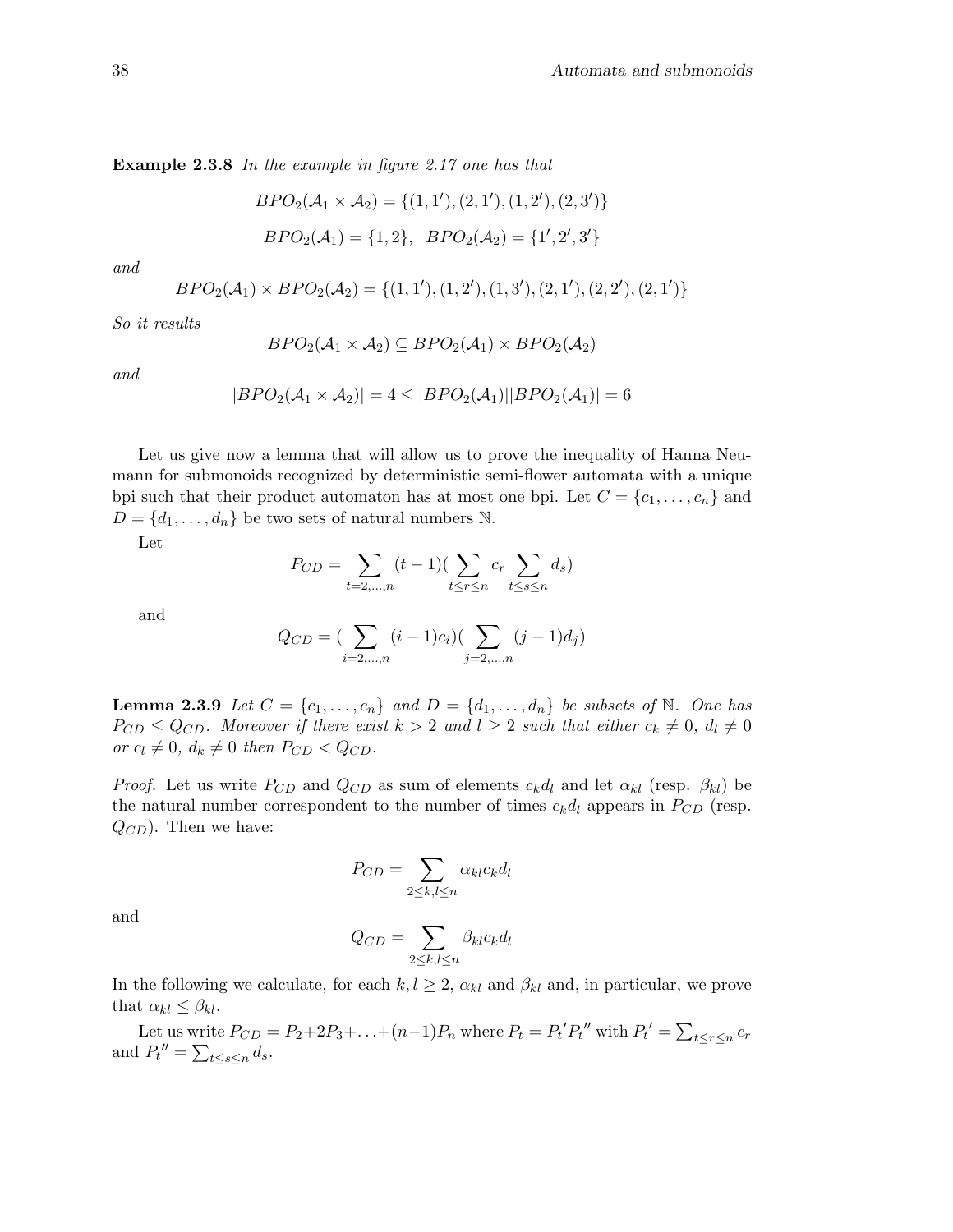Let  $k, l \in \{2, ..., n\}$ . Then  $c_k$  appears in  $P'_i$  if and only if  $i \leq k$  and  $d_l$  appears in  $P_i''$  if and only if  $i \leq l$ . Then  $c_k d_l$  appears in  $P_i' P_i''$  if and only if  $i = 1, \ldots, \overline{k}$  where  $\overline{k} = min(k, l)$ . So  $c_k d_l$  appears in  $P_{CD}$  with coefficient

$$
\alpha_{kl}=1+2+\ldots+(\overline{k}-1)
$$

Let  $Q = Q'Q''$  with  $Q' = \sum_{i=2,...,n} (i-1)c_i$  and  $Q'' = \sum_{i=2,...,n} (i-1)d_i$ . Let  $k, l \in \{2, \ldots, n\}$ . Then  $c_k$  appears in  $Q'$  with coefficient  $k-1$  and  $d_l$  appears in  $Q''$ with coefficient  $l - 1$  so

$$
\beta_{kl} = (k-1)(l-1)
$$

It is  $1+2+\ldots+(\overline{k}-1) < (\overline{k}-1)(\overline{k}-1)$  for  $\overline{k} > 2$  and  $1+2+\ldots+(\overline{k}-1) = (\overline{k}-1)(\overline{k}-1)$ for  $\overline{k} = 2$ .

So  $\alpha_{kl} \leq \beta_{kl}$ , for each  $k, l \geq 2$ . In particular  $\alpha_{kl} < \beta_{kl}$  for  $\overline{k} > 2$ . So we get that  $P_{CD} \leq Q_{CD}$ .

Let us suppose that there exist  $k > 2$  and  $l \geq 2$  such that  $c_k \neq 0$  and  $d_l \neq 0$ . If  $k = 2$  then  $\alpha_{kl} = 1 + 2 + \ldots + (k - 1) = (k - 1)(k - 1) < (k - 1)(l - 1) = \beta_{kl}$ . So  $\alpha_{kl} < \beta_{kl}$ , for  $k \geq 2$  and since  $c_k d_l \neq 0$  then  $P_{CD} < Q_{CD}$ .

It is proved analogously if there exist  $k > 2$  and  $l \geq 2$  such that  $c_l \neq 0$  and  $d_k \neq 0$ .  $\Box$ 

**Example 2.3.10** Let  $C = \{c_1, c_2, c_3, c_4\}$  and  $D = \{d_1, d_2, d_3, d_4\}$ . One has:

 $P_{CD} = (c_2 + c_3 + c_4)(d_2 + d_3 + d_4) + 2(c_3 + c_4)(d_3 + d_4) + 3c_4d_4 = c_2d_2 + c_2d_3 +$  $c_2d_4 + c_3d_2 + c_3d_3 + c_3d_4 + c_4d_2 + c_4d_3 + c_4d_4 + 2c_3d_3 + 2c_3d_4 + 2c_4d_3 + 2c_4d_4 + 3c_4d_4 =$  $c_2d_2 + c_2d_3 + c_2d_4 + c_3d_2 + 3c_3d_3 + 3c_3d_4 + c_4d_2 + 3c_4d_3 + 6c_4d_4$ 

 $Q_{CD} = (c_2 + 2c_3 + 3c_4)(d_2 + 2d_3 + 3d_4) = c_2d_2 + 2c_2d_3 + 3c_2d_4 + 2c_3d_2 + 4c_3d_3 +$  $6c_3d_4 + 3c_4d_2 + 6c_4d_3 + 9c_4d_4$ 

### 2.3.2 Intersection of two submonoids finitely generated by prefix codes: product automaton with a unique bpi

In this subsection we consider the case of the intersection of two submonoids finitely generated by prefix sets such that there exist two deterministic semi-flower automata with a unique bpi whose product has at most one bpi. In this case we prove that the Hanna Neumann property holds.

Let now H and K be submonoids of  $A^*$  finitely generated by prefix sets of cardinality at least two. Let  $\mathcal{A}_H$  and  $\mathcal{A}_K$  be the literal automata associated to H and K respectively. As we have seen such automata are deterministic semi-flower with a unique bpi.

Since  $\mathcal{A}_H$  and  $\mathcal{A}_K$  are deterministic monoidal automata then  $\mathcal{A}_H \times \mathcal{A}_K$  is still a deterministic monoidal automaton.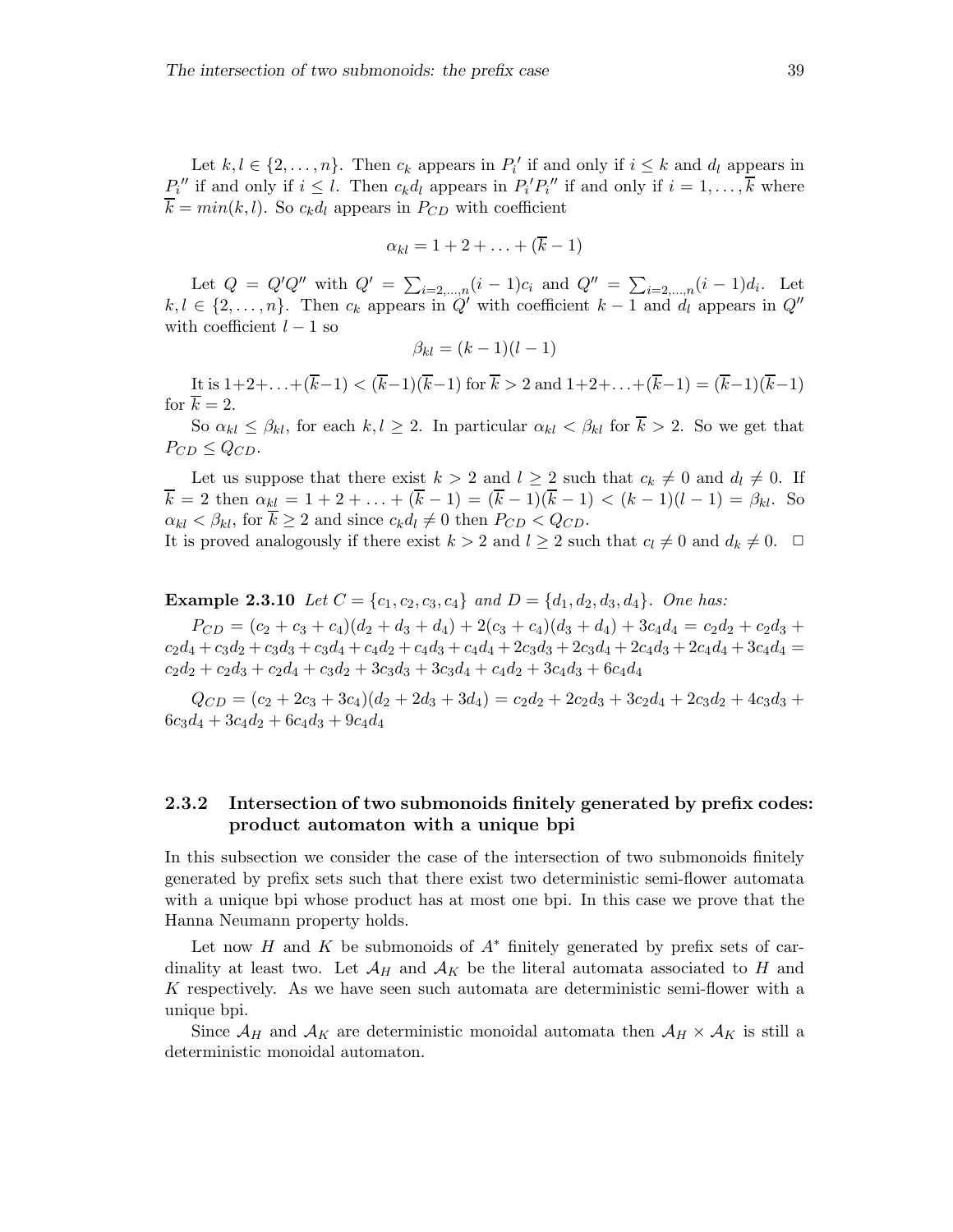**Remark 2.3.11** Let  $\mathcal{A}_H \times \mathcal{A}_K$  be a semi-flower automaton. If it has not bpi then  $rk(H \cap K) \leq rk(H)rk(K)$ . In fact, if  $H \cap K = \{\varepsilon\}$  then  $rk(H \cap K) = 0$  otherwise by prop.2.2.6,  $H \cap K$  is cyclic and so  $rk(H \cap K) = 0$ .

If  $\mathcal{A}_H \times \mathcal{A}_K$  is a semi-flower automaton with a unique bpi we get the Hanna Neumann inequality, as it is stated in the following theorem. Moreover, if there exist either bpo's with at least three edges going out from them in  $\mathcal{A}_H$  and at least one bpo in  $\mathcal{A}_K$  or bpo's with at least three edges going out from them in  $A_K$  and at least one bpo in  $A_H$ then  $rk(H \cap K) < rk(H)rk(K)$ .

**Theorem 2.3.12** Let H and K be submonoids generated by finite prefix sets. If there exist  $A_H$  and  $A_K$  deterministic semi-flower automata with a unique bpi such that  $\mathcal{A}_H \times \mathcal{A}_K$  is a semi-flower automaton with a unique bpi then

$$
\widetilde{rk}(H \cap K) \leq \widetilde{rk}(H)\widetilde{rk}(K)
$$

Moreover, letting  $c_i = |BPO_i(A_H)|$  and  $d_i = |BPO_i(A_K)|$ , for each  $i = 1, \ldots, n$ , the strict inequality holds if there exist  $i > 2$ ,  $j \geq 2$  such that either  $c_i \neq 0$ ,  $d_j \neq 0$  or  $c_i \neq 0, d_i \neq 0.$ 

*Proof.* Let H and K be submonoids generated by finite prefix sets and let  $\mathcal{A}_H$  and  $\mathcal{A}_K$  be deterministic semi-flower automata with a unique bpi such that their product  $\mathcal{A}_H \times \mathcal{A}_K$  is deterministic semi-flower automaton with a unique bpi. Applying cor.2.3.7 and theorem 2.2.15 we get:

$$
\widetilde{rk}(H\cap K) \leq \sum_{t=2...n} (t-1) \left( \sum_{t\leq r\leq n} c_r \sum_{t\leq s\leq n} d_s \right)
$$

On the other hand by theorem 2.2.15 it is

$$
\widetilde{rk}(H)\widetilde{rk}(K) = \left(\sum_{i=2,\dots n} (i-1)c_i\right)\left(\sum_{j=2,\dots n} (j-1)d_j\right)
$$

Applying lemma 2.3.9 to the sets  $C = \{c_1, \ldots, c_n\}$  and  $D = \{d_1, \ldots, d_n\}$  we get that

$$
\widetilde{rk}(H \cap K) \leq \widetilde{rk}(H)\widetilde{rk}(K)
$$

Let us suppose that there exist  $i > 2$ ,  $j \geq 2$  such that either  $c_i \neq 0$ ,  $d_j \neq 0$  or  $c_j \neq 0, d_i \neq 0$ . If  $c_i \neq 0$  and  $d_j \neq 0$  then  $BPO_i(\mathcal{A}_H) \neq \emptyset$  and  $BPO_j(\mathcal{A}_K) \neq \emptyset$ . Then, by lemma 2.3.9, we get that

$$
\widetilde{rk}(H\cap K) < \widetilde{rk}(H)\widetilde{rk}(K)
$$

It is proved analogously if there exist  $i > 2$ ,  $j \geq 2$  such that  $c_i \neq 0$ ,  $d_i \neq 0$ .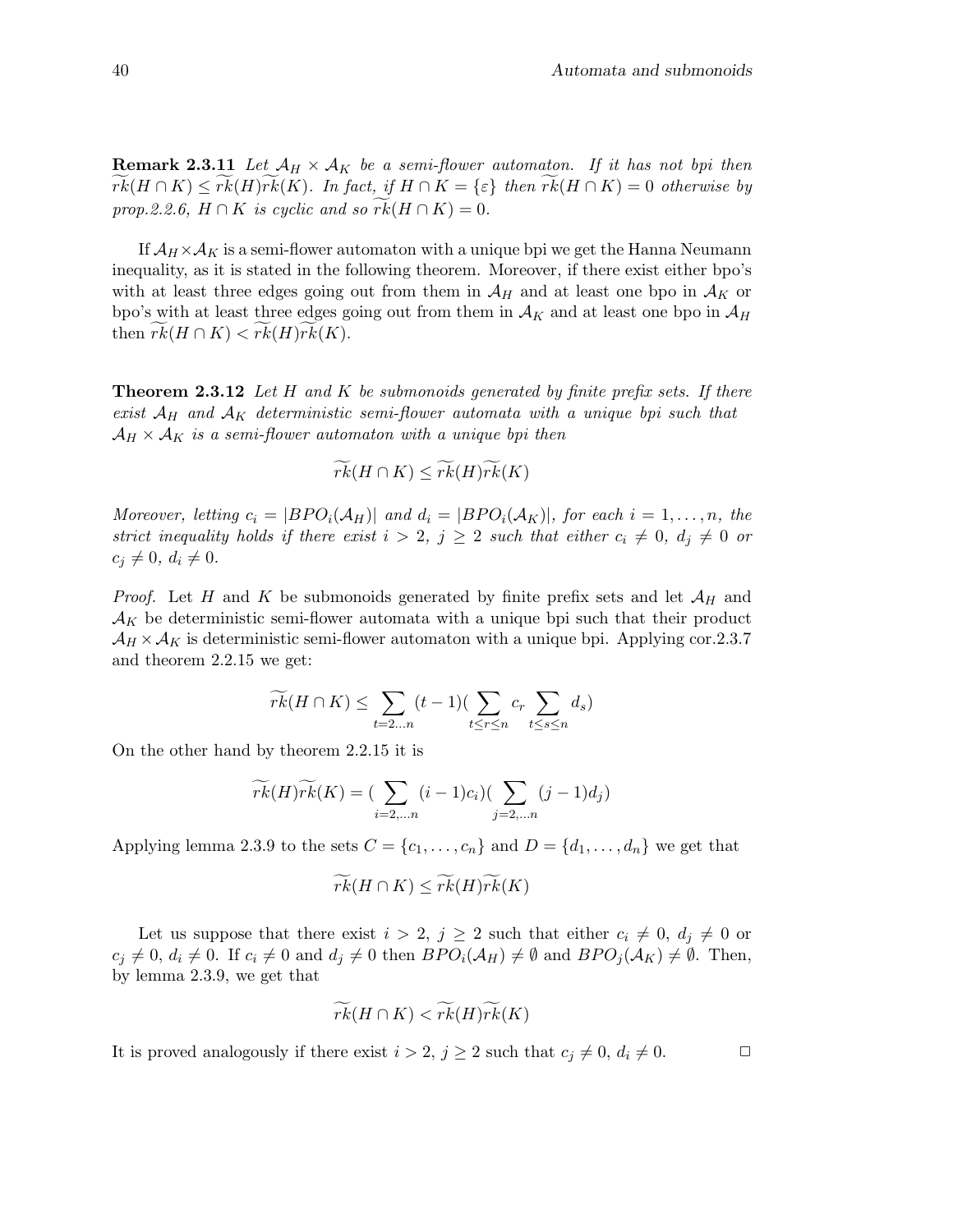**Example 2.3.13** Let  $H = \{ba, bb, aa\}^*$  and  $K = \{baa, bbb\}^*$ . The submonoids H and K are generated by prefix sets. Let  $A_H$  and  $A_K$  be the literal automata associated to them (see figure 2.18). One has that  $A_H \times A_K$  is an automaton with a unique bpi (see figure 2.19). A minimal set of generators of  $H \cap K$  is the set of labels of the cycles that are simple in (1, 1'), that is  $Y_A = \{b^6, b^4a^2\}$ . The reduced rank of  $H \cap K$  is  $rk(H \cap K) =$ 1. On the other hand  $\widetilde{rk}(H)\widetilde{rk}(K) = 2$  so it results  $\widetilde{rk}(H \cap K) < \widetilde{rk}(H)\widetilde{rk}(K)$ .



Figure 2.18:  $\mathcal{A}_H$ ,  $\mathcal{A}_K$  literal automata of  $H = \{ba, bb, aa\}^*$  and  $K = \{baa, bbb\}^*$  respectively.



Figure 2.19:  $\mathcal{A}_H \times \mathcal{A}_K$ , where  $\mathcal{A}_H$  and  $\mathcal{A}_K$  are the literal automata of  $H = \{ba, bb, aa\}^*$ and  $K = \{baa, bbb\}^*$ 

The previous example shows that there exist H and K with  $\mathcal{A}_H$ ,  $\mathcal{A}_K$  and  $\mathcal{A}_H \times \mathcal{A}_K$ semi-flower with a unique bpi not having bpo's with more than two edges going out and, such that  $rk(H \cap K) < rk(H)rk(K)$ . So the reverse of the second part of theorem 2.3.12 does not hold in general.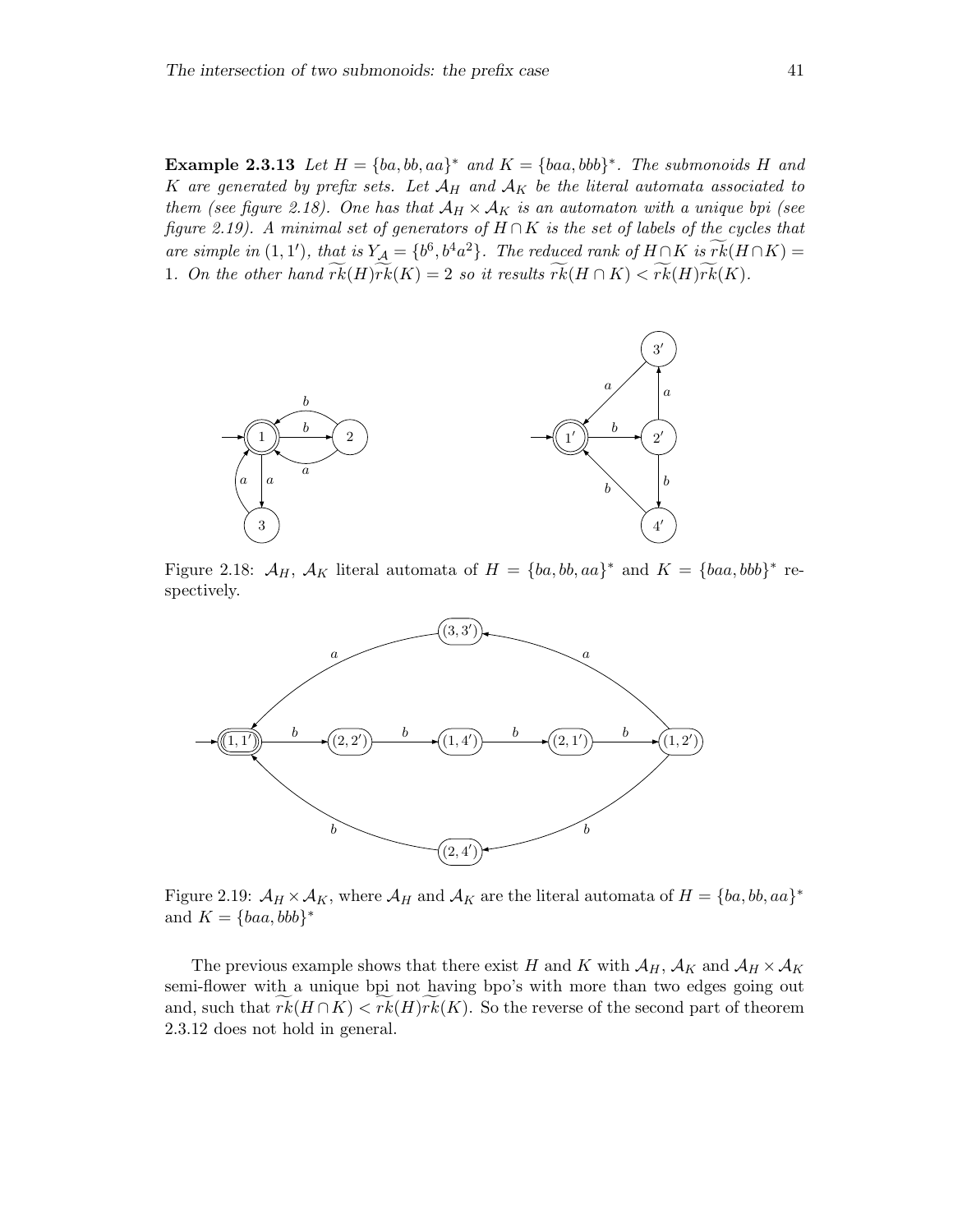# 2.3.3 Intersection of two submonoids finitely generated by prefix codes: product automaton with more than one bpi

If H and K are submonoids finitely generated by prefix sets such that  $\mathcal{A}_H \times \mathcal{A}_K$  is a deterministic semi-flower automaton with more than one bpi then it is not more true that  $rk(H \cap K) \leq rk(H)rk(K)$ .

There is a family of examples such that  $\widetilde{rk}(H \cap K) > \widetilde{rk}(H)\widetilde{rk}(K)$  and, in particular,  $rk(H \cap K) = 2^{log_2(rk(H))log_2(rk(K))}$ :

Example 2.3.14 Let p and q be two positive co-prime integers greater or equal to 2,  $p,q \geq 2$ . Let A be a binary alphabet and let  $H = \{A^p\}^*$  and  $K = \{A^q\}^*$ , the set of words of length multiple of p and q respectively.

One has  $rk(H) = 2^p$  and so  $p = log_2(rk(H))$ . It is  $H \cap K = \{A^{pq}\}^*$  and

$$
rk(H \cap K) = 2^{pq} = 2^{\log_2(rk(H))\log_2(rk(K))}
$$

In particular

$$
\widetilde{rk}(H \cap K) = 2^{pq} - 1
$$

and

$$
\widetilde{rk}(H)\widetilde{rk}(K) = (2^p - 1)(2^q - 1) = 2^{p+q} - 2^p - 2^q + 1
$$

Since  $2^{pq} - 1 > 2^{p+q} - 2^p - 2^q + 1$  we get

$$
\widetilde{rk}(H \cap K) > \widetilde{rk}(H)\widetilde{rk}(K)
$$

See examples in figures 2.20 and 2.21. In figure 2.21, for simplicity of the picture, we have written two copies of the same vertex  $(1,1')$  but it must be considered the same vertex. a, b





Figure 2.20:  $\mathcal{A}_{A^{2^*}}$ ,  $\mathcal{A}_{A^{3^*}}$ , with  $A^2$  the set of words in  $A = \{a, b\}$  of length 2 and  $A^3$  the set of words in  $A = \{a, b\}$  of length 3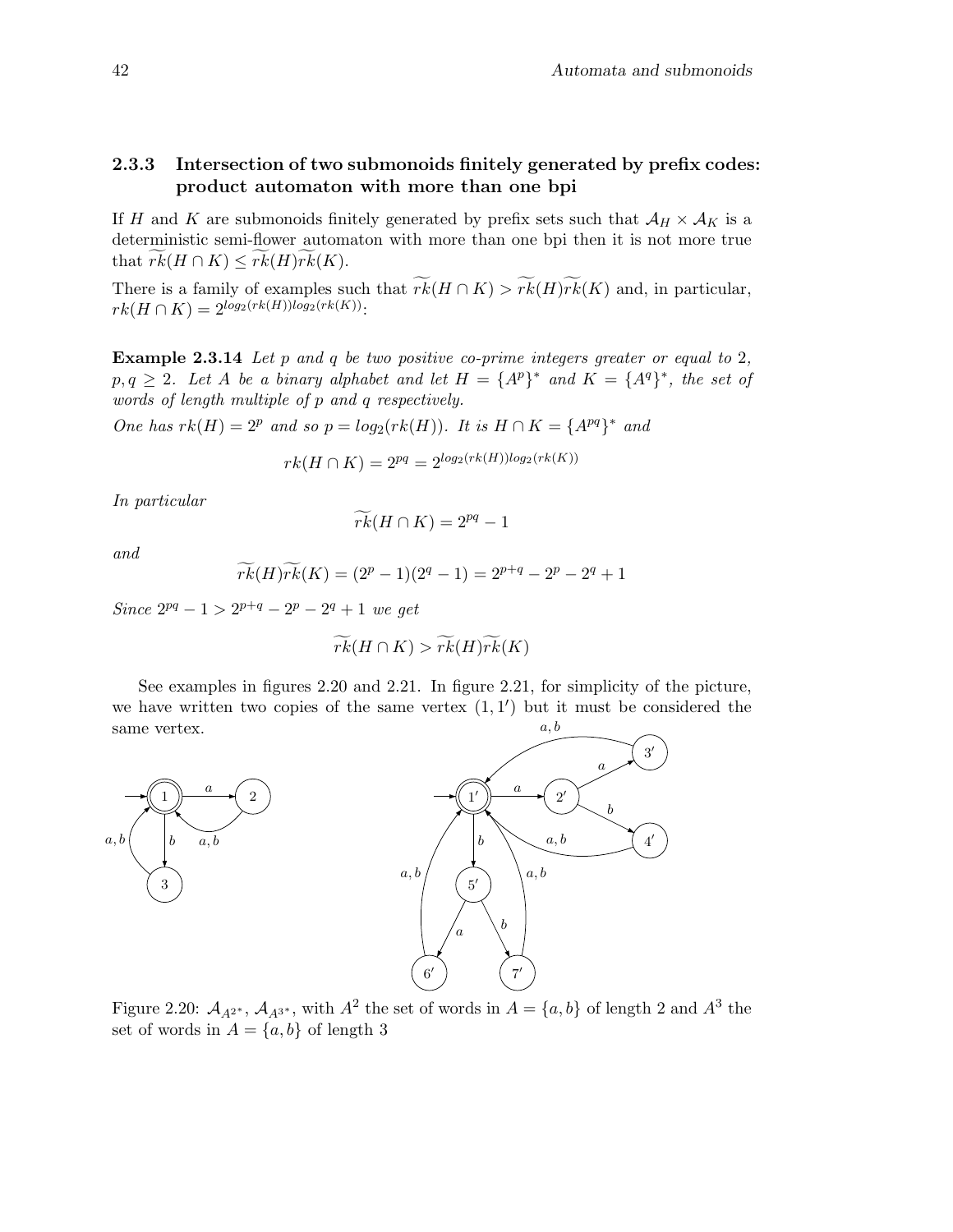

Figure 2.21:  $A_{A^2} \times A_{A^3}$ . This automaton has more than one bpi:  $|BPI| = 5$ . One has  $\widetilde{rk}(H \cap K) = (2^6 - 1) = 63 > \widetilde{rk}(H)\widetilde{rk}(K) = (2^2 - 1)(2^3 - 1) = 21$ 

However, if  $\mathcal{A}_H$  and  $\mathcal{A}_K$  are semi-flower automata with a unique bpi such that their product has more than one bpi, then it is not necessarily  $rk(H \cap K) > rk(H)\widetilde{rk}(K)$ , as stated in the following example:

**Example 2.3.15** In figure 2.22  $A_H$  and  $A_K$  are semi-flower automata with a unique bpi and  $A_H \times A_K$  is a semi-flower automaton with more than one bpi.

$$
H = \{b, aa, ab\}^*
$$

$$
K = \{a, bb, baa, bab\}^*
$$

and

$$
H \cap K = \{aa, abaa, abab, abb, bb, baa, bab\}
$$

Even if  $A_H \times A_K$  has more than one bpi, the inequality of Hanna-Neumann holds:

$$
\widetilde{rk}(H\cap K)=6=\widetilde{rk}(H)\widetilde{rk}(K)=6
$$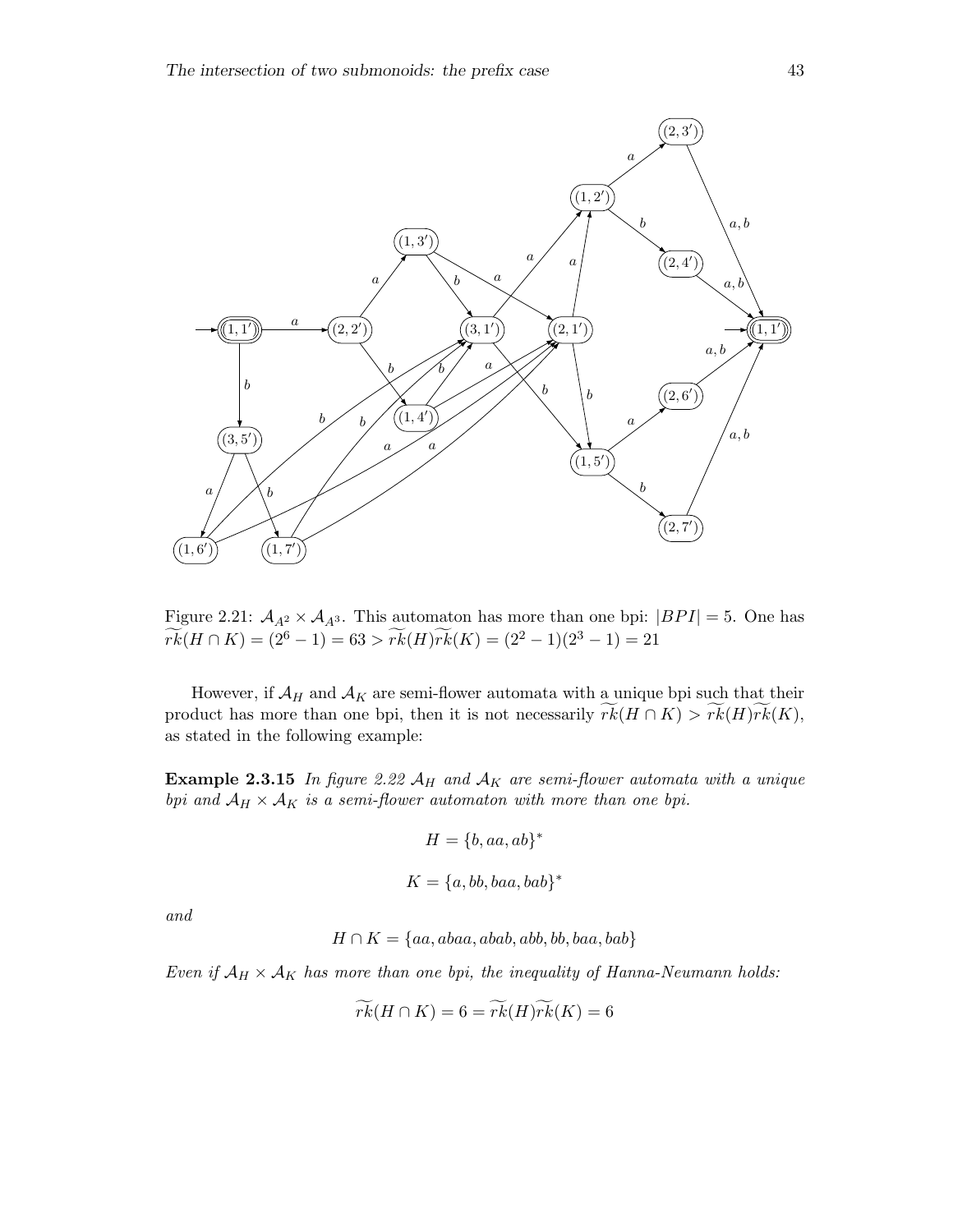

Figure 2.22:  $\mathcal{A}_H$  and  $\mathcal{A}_K$  semi-flower automata with a unique bpi and  $\mathcal{A}_H \times \mathcal{A}_K$  semiflower automata with more than one bpi.

# 2.4 The prefix case with two generators

If H and K are submonoids generated by prefix sets of two elements of  $A^*$  we get the result of Karhumäki (cf. [16]). In particular we prove that there exist two deterministic semi-flower automata recognizing  $H$  and  $K$  respectively and such that their product automaton has at most one bpi, so in the case of finite rank of the intersection we obtain that the rank of the intersection is less or equal to 2.

Let H be a submonoid of  $A^*$  generated by a finite prefix set of two elements X. Let  $\mathcal{A}_X$  be the literal automaton of  $X^*$ , let us call it  $\mathcal{A}_H$  for simplicity of notation. In the beginning we prove that  $\mathcal{A}_H$  has a unique bpo with two edges starting at it and all the other vertices have just one edge starting at them.

Let us remember that if  $\mathcal{A} = (Q, I, F, \mathcal{F})$  is an automaton over A then, for each state  $x \in Q$ , we denote by  $m_x$  be the number of edges going out from x.

Proposition 2.4.1 Let H be a submonoid generated by a prefix set of two elements. Let  $\mathcal{A}_H = (Q, 1, 1, \delta)$  be the literal automaton of H.

For each  $x \in Q$ , it is  $1 \leq m_x \leq 2$ . Moreover there is a unique vertex  $y \in Q$  such that  $m_y = 2$ .

*Proof.* Let H be a submonoid finitely generated by a prefix set of two elements  $X =$  $\{u, v\}$ . Let  $\mathcal{A}_H = (Q, 1, 1, \delta)$  be the literal automaton of H. Since  $\mathcal{A}_H$  is monoidal then  $1 \leq m_x$ . Let  $Q = X(A^+)^{-1} = \{u_1, \ldots, u_n\}.$ 

Let us observe that, for each  $u_i \in Q$ , there exists an edge starting at  $u_i$  with label a if and only if  $u_i a$  is a prefix of u or a prefix of v.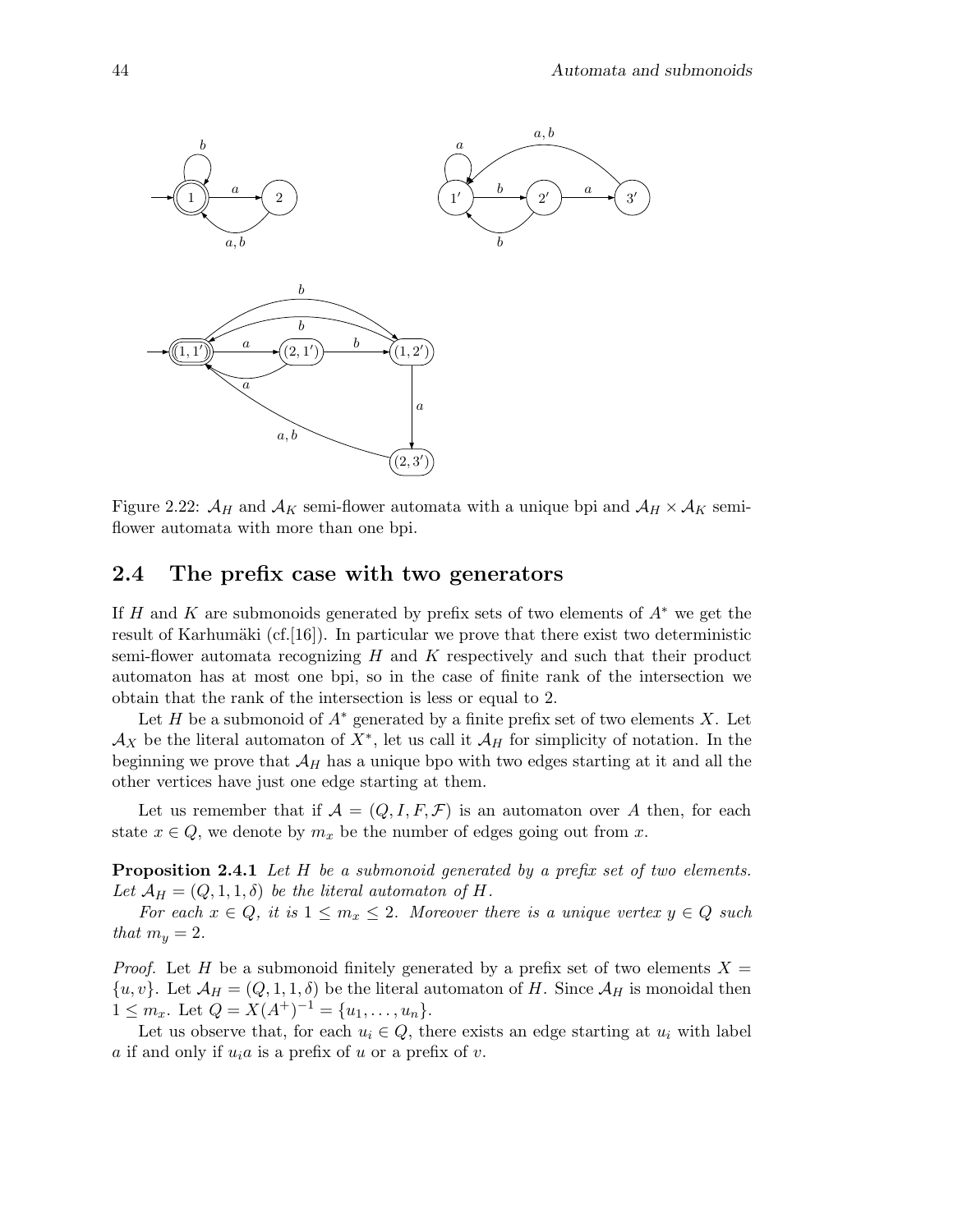Let  $\overline{u}$  be the longest prefix in common between u and v,  $u = \overline{u}u_1$  and  $v = \overline{u}v_1$  with  $u_1 \in aA^*$ ,  $v_1 \in bA^*$ ,  $a, b \in A$  and  $a \neq b$ . The vertex  $\overline{u}$  is a bpo for  $A_H$  since  $\overline{u}a$  is a prefix of u and  $\overline{u}b$  is a prefix of v and  $a \neq b$ . So  $m_{\overline{u}} = 2$ .

Let now  $w \in Q$ ,  $w \neq \overline{u}$ . If  $|w| < |\overline{u}|$  then w is a proper prefix of  $\overline{u}$  and so  $\overline{u} = w u'$ with  $u' \in cA^*$ ,  $c \in A$ . So  $e : w \stackrel{c}{\longrightarrow} wc$  (or  $e : w \stackrel{c}{\longrightarrow} 1$  if  $wc = \varepsilon$ ) is the unique edge starting from w and we get  $m_w = 1$ . If  $|w| > |\overline{u}|$  then either w is a prefix of u or a prefix of v, it cannot be a prefix of both since  $\overline{u}$  is the longest prefix in common between u and v. So there is a unique edge starting from w and  $m_w = 1$ .

For the product automaton of two literal automata, associated to submonoids generated by prefix sets of two elements, it holds the following:

**Lemma 2.4.2** Let H and K be submonoids generated by prefix sets of two elements such that  $H \cap K \neq \{\varepsilon\}$ . Let  $\mathcal{A}_H \times \mathcal{A}_K = (Q, 1, 1, \delta)$ .

For each  $w \in Q$ , it is  $1 \leq m_w \leq 2$ . Moreover there is at most one vertex  $z \in Q$ such that  $m_z = 2$ .

*Proof.* Since  $\mathcal{A}_H \times \mathcal{A}_K$  is monoidal and  $H \cap K \neq {\varepsilon}$  then, for each  $x \in Q$ , it is  $m_x \geq 1$ . Let  $\mathcal{A} = \mathcal{A}_H \times \mathcal{A}_K$ . Let  $c_i = |BPO_i(\mathcal{A}_H)|$  and  $d_i = |BPO_i(\mathcal{A}_K)|$  for each  $i = 1, \ldots, n$ . By cor. 2.3.7 we have that for each  $t \geq 0$ 

$$
|BPO_t(\mathcal{A})| \le \sum_{t \le r, s \le n} c_r d_s
$$

By prop. 2.4.1 we get  $c_2 = 1$ ,  $d_2 = 1$  and for each  $s > 2$   $c_s = 0$  and  $d_s = 0$ .

For each  $t > 2$  we obtain  $|BPO_t(\mathcal{A})| \leq 0$  and so, for each  $x \in Q$ ,  $m_x \leq 2$ . For  $t = 2$ we get  $|BPO_2(\mathcal{A})| \leq c_2d_2 = 1$  and so there is at most one  $x \in Q$  such that  $m_x = 2$ .

We can now prove the result of Karhumäki  $(cf.[16])$ :

**Theorem 2.4.3** Let H and K be submonoids generated by prefix sets of two elements.

- 1. If  $H \cap K$  is finitely generated then  $rk(H \cap K)$  is at most two.
- 2. If  $H \cap K$  is not finitely generated then there exist  $u, v, w \in A^*$  such that  $H \cap K = (u(v)^*w)^*.$

*Proof.* Let H and K be submonoids generated by prefix sets of two elements and  $\mathcal{A}_H$ ,  $\mathcal{A}_K$  be the literal automata associated to H and K respectively. We denote  $\mathcal{A} = \mathcal{A}_H \times \mathcal{A}_K.$ 

 $(1)$ Let  $rk(H \cap K) < \infty$ 

Since A is a deterministic monoidal automaton recognizing  $H \cap K$ , that is finitely generated, then, by prop. 2.1.9,  $A$  is a semi-flower automaton.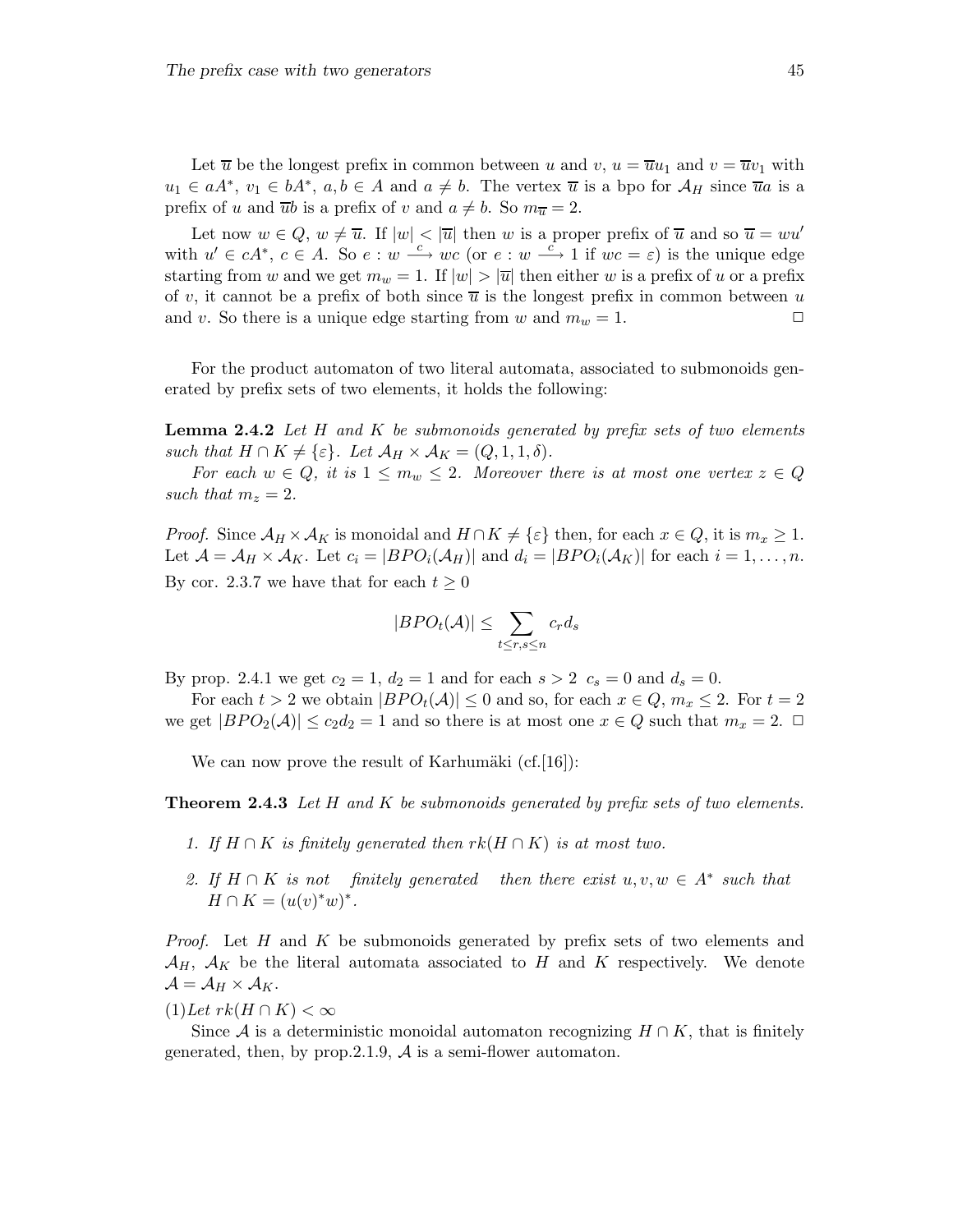Let us prove that  $A$  has at most one bpi. If  $A$  has exactly one bpi then, by theorem 2.3.12, it will follow  $rk(H \cap K) \leq rk(H)rk(K)$ .

-If there are no bpi's then either  $H \cap K = \{\varepsilon\}$  or, by theorem 2.2.6,  $H \cap K$  is a cyclic submonoid. So  $rk(H \cap K)$  is at most two.

- Let us suppose now that there is at least one bpi, we will prove that it is the only one.

By contradiction, let x and x' be two different bpi's of A. Let  $e_1$  and  $e_2$  be the edges ending at x. Let us consider the simple paths p and q from 1 to  $i(e_1)$  and from 1 to  $i(e_2)$ , respectively. Let r be the simple path from x to 1. The paths  $pe_1r$  and  $qe_2r$ are cycles simple in 1 so, in particular, they are simple cycles.

Let  $p_1$  be the longest prefix path in common between  $pe_1r$  and  $qe_2r$ ,  $pe_1r = p_1p_2$ and  $q e_2 r = p_1 q_2$ . One has that  $p_2$  and  $q_2$  are not null paths since  $p e_1 r$  and  $q e_2 r$  are cycles that are simple in 1. So  $f(p_1)$  is a bpo. Let us call  $\alpha = pe_1r$ ,  $\beta = qe_2r$  and  $e_{\alpha}$ (resp.  $e_{\beta}$ ) the first edge of  $p_2$  (resp.  $q_2$ ).

Let us consider now the bpi  $x'$ . Let  $e_3$  and  $e_4$  be the edges ending at  $x'$ . Analogously as before let  $p'e_{3}r'$  and  $q'e_{4}r'$  be two cycles that are simple in 1. Let us call  $\gamma = p'e_{3}r'$ .

Let  $\tilde{\gamma}$  be the longest between the longest prefixes in common between  $\alpha$ ,  $\gamma$  and  $\beta$ , γ. Since  $\alpha$ ,  $\beta$  and  $\gamma$  are cycles that are simple in 1 then such prefixes are proper. Let us suppose that  $\alpha = \tilde{\gamma}\alpha'$  and  $\gamma = \tilde{\gamma}\gamma'$ . In particular  $f(\tilde{\gamma})$  is a bpo. Since, by prop. 2.4.2 the product automaton A has at most one bpo, then  $f(\tilde{\gamma}) = f(p_1)$ . Since  $\alpha$  and  $\gamma$  are simple cycles then  $\tilde{\gamma} = p_1$ .

Since, by lemma 2.4.2, every vertex has at most two edges going out from it then there are only  $e_{\alpha}$  and  $e_{\beta}$  going out from  $f(p_1) = f(\tilde{\gamma})$ . It follows that either  $\gamma = \tilde{\gamma}e_{\alpha}\gamma''$ or  $\gamma = \tilde{\gamma} e_{\beta} \gamma''$ . In the first case  $\gamma$  and  $\alpha$  have a prefix in common longer than  $\tilde{\gamma}$ contradiction! In the second case  $\gamma$  and  $\beta$  have a prefix in common longer than that one between  $\gamma$  and  $\alpha$  contradiction! It is proved analogously if  $\tilde{\gamma}$  is the prefix path in common between  $\beta$  and  $\gamma$ .

So x is the unique bpi in A and applying theorem 2.3.12, it follows that

$$
\widetilde{rk}(H \cap K) \leq \widetilde{rk}(H)\widetilde{rk}(K)
$$

 $(2)$ Let  $rk(H\cap K)=\infty$ 

By prop. 2.1.8,  $\mathcal A$  is not a semi-flower automaton and so there is a cycle c not visiting 1. Let c be a cycle in x. We may assume that c is simple otherwise we take as c the first simple cycle in which c is decomposed. We denote by v the label of c.

Let p be a simple path from 1 to x, u its label. Let q be a simple path from x to 1, w its label. So the cycle

$$
pcq: 1 \xrightarrow{u} x \xrightarrow{v} x \xrightarrow{w} 1
$$

is simple in 1. Moreover, for each  $n > 0$ , the cycle  $pc<sup>n</sup>q$  is simple in 1.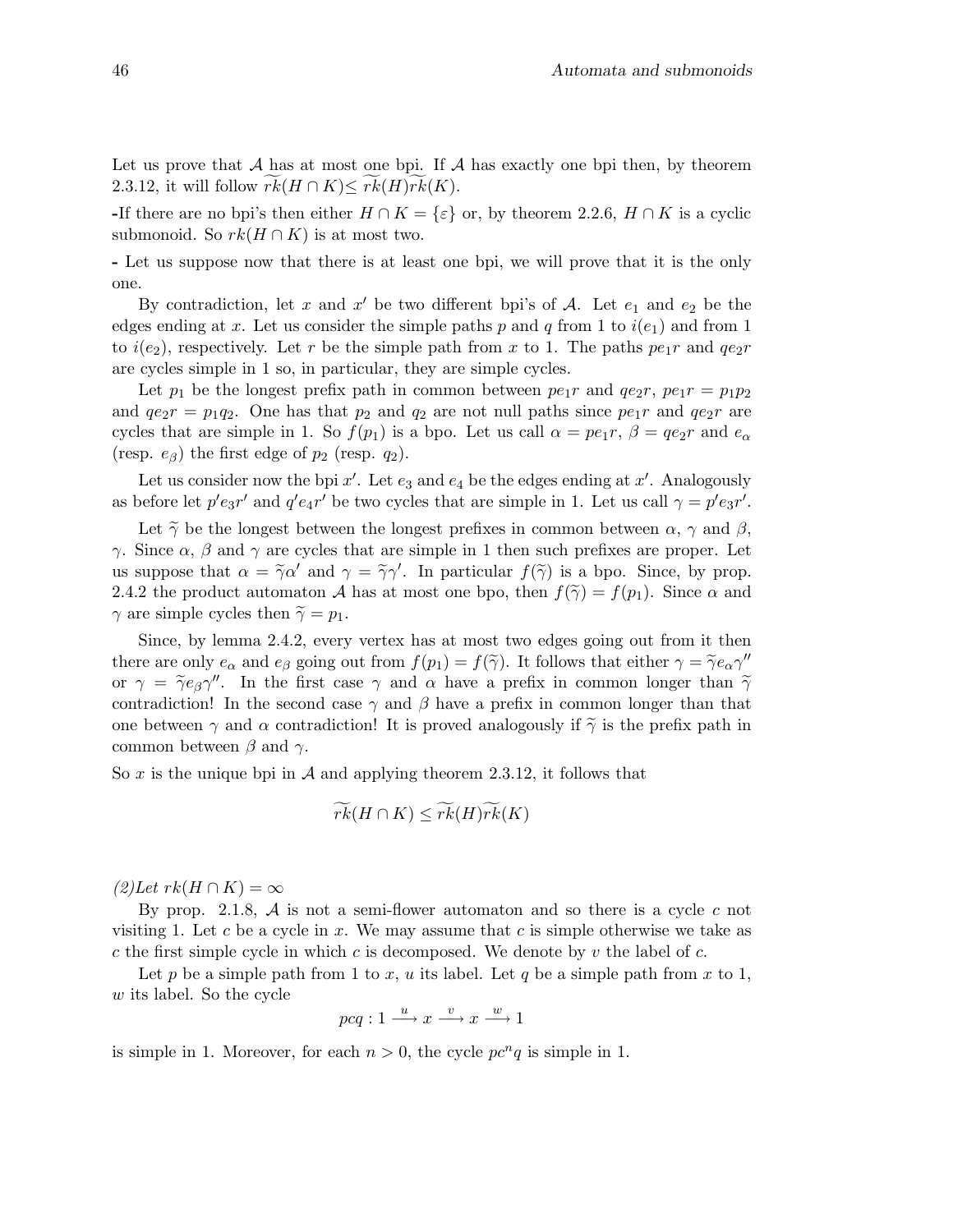Let  $p_1$  be the longest prefix path in common between c and  $q$ ,  $c = p_1c_1$  and  $q = p_1q_1$ . The paths  $c_1$  and  $q_1$  are not null paths so  $i(c_1) = i(q_1) = x_1$  is a bpo. Let  $v_1$  be the label of  $p_1, v_2$  the label of  $c_1$  and  $w_1$  the label of  $q_1$ .

We get

$$
pp_1: 1 \xrightarrow{uv_1} x_1, \quad c_1p_1: x_1 \xrightarrow{v_2v_1} x_1, \quad q_1: x_1 \xrightarrow{w_1} 1
$$

with  $x_1$  bpo.

Let  $\alpha = pp_1$ ,  $\beta = c_1p_1$  and  $\gamma = q_1$ . If  $\alpha$  (resp  $\gamma$ ) is not a simple path then let us take as  $\alpha$  (resp.  $\gamma$ ) the simple path from 1 to  $f(\alpha)$  (resp. from 1 to  $f(\gamma)$ ). If  $\beta$  is not a simple cycle then we will take as  $\beta$  the simple cycle from  $i(\beta)$  to  $f(\beta)$ . So we have that

$$
\alpha \beta \gamma : 1 \xrightarrow{uv_1} x_1 \xrightarrow{v_2u_1} x_1 \xrightarrow{w_1} 1
$$

We have found that  $C_{\mathcal{A}}' = {\alpha(\beta)^n \gamma \mid n \geq 0} \subseteq C_{\mathcal{A}}$  the set of cycles that are simple in 1.

We will prove now that these are the only cycles in  $A$  that are simple in 1. If there exists a cycle d that is simple in 1 and such that  $d \notin C_{\mathcal{A}}'$ , then, for each  $c_i = \alpha(\beta)^i \gamma \in$  $C_A'$ , let  $p_i$  be the longest prefix path in common between d and  $c_i$ . Let  $P = \{p_i \mid i \geq 0\}$ . Since  $|p_i| < |d|$ , for each i, we may consider  $p_j \in P$  such that  $|p_j| = max_{i \geq 0} \{|p_i|\}$ . Then  $d = p_j d'$  and  $c_j = p_j c'$  and  $f(p_j)$ , the end vertex of  $p_j$ , is a bpo.

Since, by lemma 2.4.2, in A there is at most one bpi then  $f(p_i) = f(\alpha)$ .

Since  $p_i$  is a prefix of  $c_i$  and  $\alpha, \beta$  and  $\gamma$  are simple then there exists  $k \geq 0$  such that  $p_j = \alpha \beta^k$ . Let  $e_\gamma$  be the initial edge of  $\gamma$  and  $e_\beta$  be the initial edge of  $\beta$ . Since, by lemma 2.4.2, every vertex has at most two edges going out from it then there are only  $e_\gamma$  and  $e_\beta$  going out from  $f(p_j)$ . It follows that  $d = \alpha \beta^k e_\gamma d'$  and  $c_j = \alpha \beta^k e_\beta c'$  or  $d = \alpha \beta^k e_\beta d'$  and  $c_j = \alpha \beta^k e_\gamma c'$  for some  $d', c' \in A^*$ . In the first case  $c_k$  and d have a prefix in common longer than  $p_j$  contradiction! In the second case  $c_{k+1}$  and d have a prefix in common longer than  $p_i$  contradiction!

So  $C_A = {\alpha(\beta)^n \gamma \mid n \ge 0}$  and, if u (resp. v and w) is the label of  $\alpha$  (resp. of  $\beta$  and of  $\gamma$ ), we get that

$$
H\cap K=Y_{\mathcal{A}}{}^*=(u(v)^*w)^*
$$

 $\Box$ 

It follows trivially the same result for  $H$  and  $K$  submonoids finitely generated by suffix sets of two elements.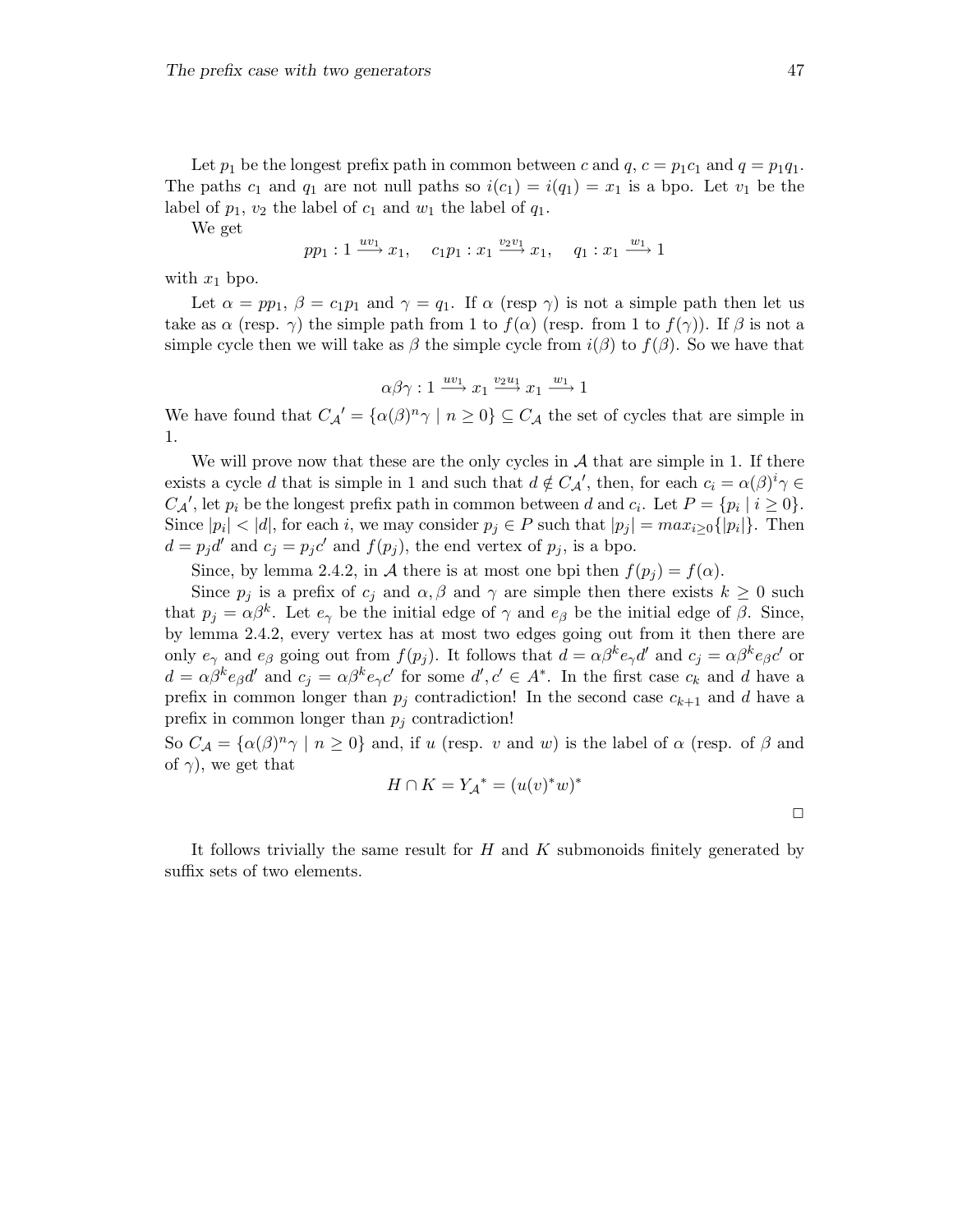# 2.5 The intersection of two submonoids: the non-prefix case

In the non-prefix case the techniques applied in the prefix case cannot be used anymore. This depends on the fact that, given a submonoid  $H$  generated by a non-prefix set, it does not exist a deterministic monoidal automaton recognizing  $H$ . Let us recall the following proposition of section 2.1.2:

**Proposition 2.5.1** Let  $\mathcal{A} = (Q, 1, 1, \mathcal{F})$  be a deterministic monoidal automaton. A recognizes a free submonoid generated by a prefix set.

However, given a submonoid  $H$  generated by a finite non prefix set, one could consider  $\mathcal{A}_H{}^D$ , the deterministic automaton obtained from the flower automaton  $\mathcal{A}_H$  of H applying the subset construction. This automaton has a number of final states greater than one and so it is not monoidal. We see an example in figure 2.23.



Figure 2.23:  $\mathcal{A}_H$  flower automaton of  $H = \{a, aab\}$  and  $\mathcal{A}_H^D$  the automaton obtained from  $\mathcal{A}_H$  by applying the subset construction.

If we consider  $H$  and  $K$  submonoids generated by finite non-prefix sets, then it is not useful to study the product automaton of  $A_H^D \times A_K^D$ . For instance neither one can easily understand if such automaton recognizes a finitely generated submonoid nor one can recognize the generators of the intersection's submonoid recognized to it.

Another possible approach to the study of the intersection of  $H$  and  $K$ , submonoids generated by finite non-prefix sets, is to consider the non deterministic product of the flower automata associated to H and K,  $\mathcal{A}_H$  and  $\mathcal{A}_K$ . In this case it is not true the lemma 2.3.6 that links the sets of BPO in the product automaton with the sets of BPO of the starting automata.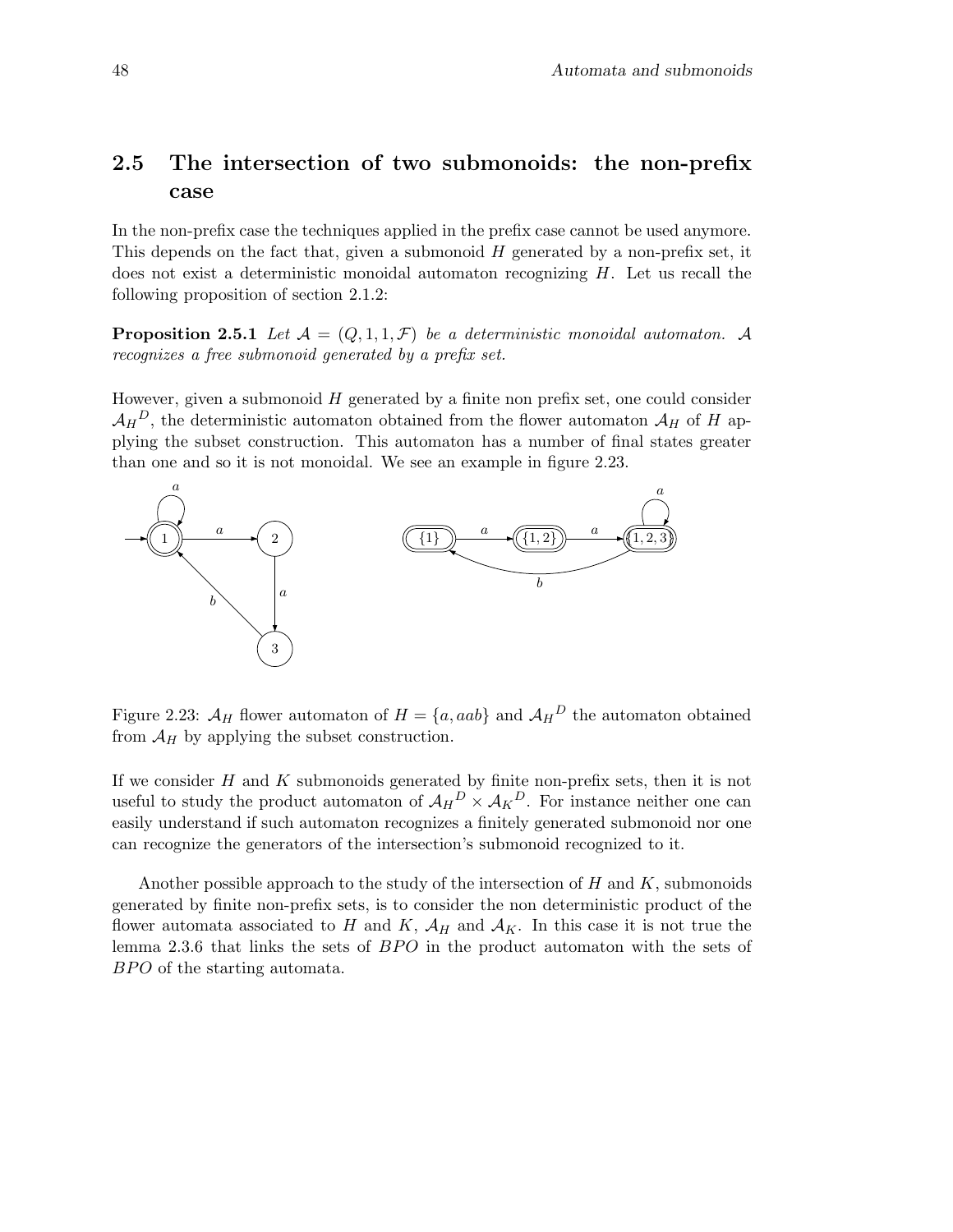# Chapter 3

# Automata and subgroups

The submonoids-monoidal automata correspondence we have talked about in chapter 2, takes inspiration from the well-known correspondence between finitely generated subgroups of a free group  $F(A)$  and inverse automata on A. In this chapter we recall such correspondence and we underline some basic differences with the correspondence in the monoid's case.

To every inverse automaton A on A it is associated a graph  $\Gamma_{\mathcal{A}}$ , called *positive* state graph of A. The main difference with the monoid's case is that, given an inverse automaton  $A$ , there exists a formula linking the rank of the subgroup associated to it with the characteristics of the positive state graph of such automaton. In particular, if  $\Gamma_{\mathcal{A}} = (Q, \mathcal{F})$  and H is the subgroup associated to A then

$$
rk(H) = |\mathcal{F}| - |Q|
$$

Such formula is essential for the proof of the Hanna Neumann conjecture true for positively generated subgroups. We present some examples pointing out the different behaviour between the case of free monoids and free groups.

Given an inverse automaton, to every spanning tree of its positive state graph it is associated a basis for the subgroup associated to it. It is well-known that such a basis is a Nielsen reduced basis. But it is not necessarily a strongly Nielsen basis. We propose two algorithms for finding a spanning tree of the positive state graph of an inverse automaton whose corresponding basis is a strongly Nielsen basis. An application of the second algorithm is an algorithm for the strongly Nielsen reduction.

In section 3.1 we recall the definition of the correspondence between inverse automata on A and subgroups of  $F(A)$ . A special kind of monoidal automata, that are the 'injective monoidal automata', can be considered as positive state graphs of inverse automata. So, in section 3.1.3, we discuss the differences between the ranks of submonoids and subgroups associated to such automata.

In section 3.2 we recall the arguments that lead to the Hanna Neumann inequality. We underline the difference with the free monoid's case presenting several examples.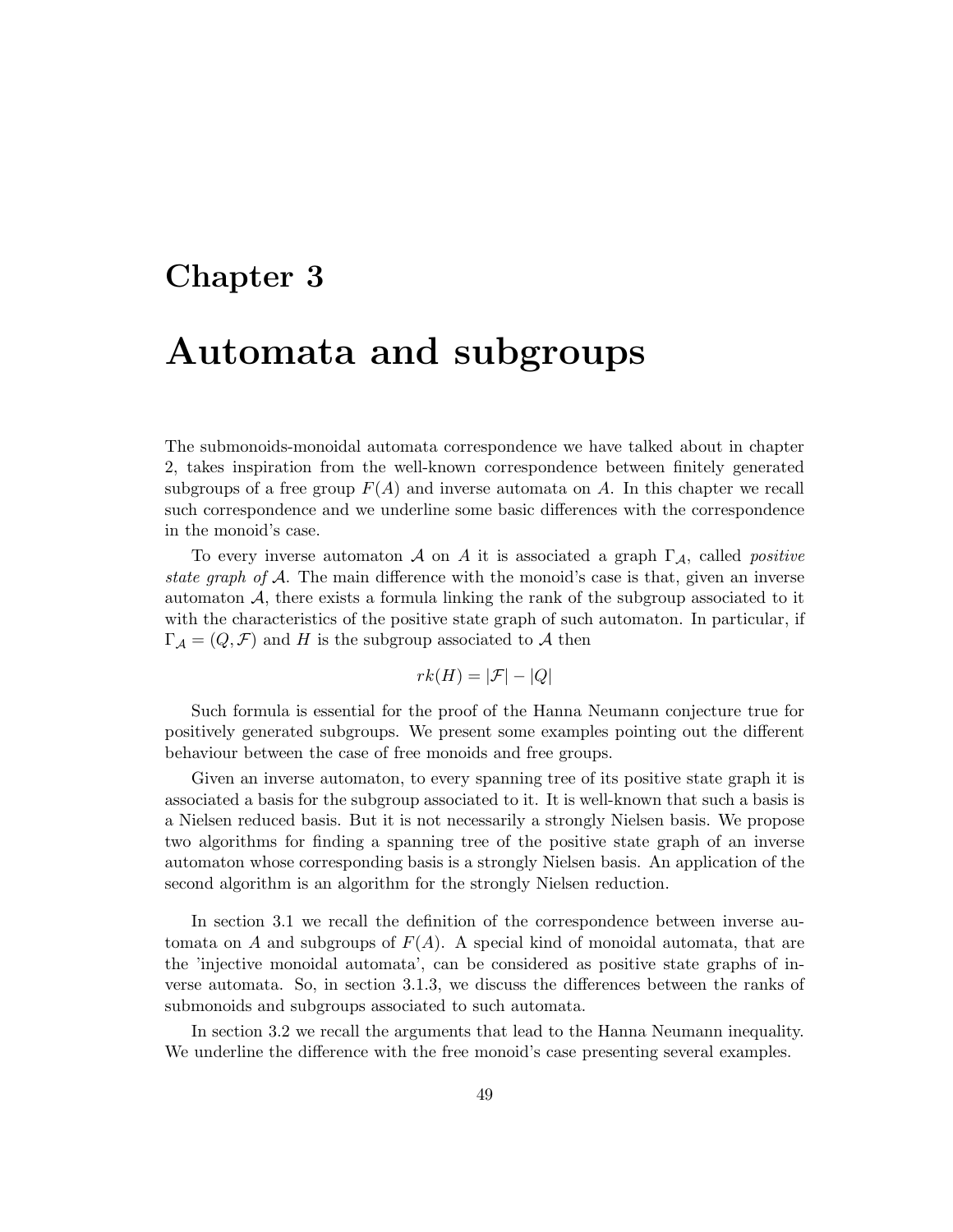In section 3.3 we recall definitions and properties of Nielsen bases and strongly Nielsen bases. In section 3.4.1 we give a first algorithm that constructs, starting from a spanning tree of the positive state graph of an inverse automaton, a spanning tree whose associated basis is a strongly Nielsen reduced basis.

In section 3.4.2 we prove that the breadth-first tree of the positive state graph of an inverse automaton is a spanning tree whose associated basis is a strongly Nielsen reduced basis. As an application of this result, in section 3.4.3, we give an algorithm for the strongly Nielsen reduction and we discuss the complexity of it.

# 3.1 The subgroups-automata correspondence

In this section we define the well-known correspondence between finitely generated subgroups of a free group on an alphabet A and 'inverse automata'. For the basic definitions and results we refer to [4] and [31].

This correspondence comes in a wider correspondence between subgroups of free groups and  $A$ -labelled graphs (cf. [32], [22]). We will mention it in section 3.2, where we discuss an approach to the Hanna Neumann conjecture on the intersection of two subgroups.

### 3.1.1 Automata recognizing subgroups

Let  $\mathcal{A} = (Q, i, T, \delta)$  be a deterministic finite state automaton on A, with Q the set of states, i the initial state, T the set of final states and  $\delta: Q \times A \longrightarrow Q$  the transition function.

If each  $a \in A$  induces an injective function on Q and if  $|T| = 1$  then A is an *injective* automaton. We will denote by  $t$  such unique final state. So,  $A$  is an injective automaton if, for each  $a \in A$ , for each  $x \in Q$ , there exists at most one edge ending at x with label a. Moreover, this is equivalent to the condition that the reverse of A (the automaton obtained by reversing all the arrows of  $\mathcal{A}$ ) is deterministic. A trivial consequence of this fact is the following proposition:

**Proposition 3.1.1** Let  $A = (Q, i, t, \delta)$  be an injective automaton and let  $x \in Q$ . 1)For each  $w \in A^*$  there exists at most one path with label w ending at x. 2)For each  $w \in A^*$  there exists at most one path with label w starting at x.

Proof. Let us prove the first statement. Let us suppose, by contradiction, that there exist  $w \in A^*$  and two different paths p, q ending at x with label w. The paths p and q are not proper suffixes paths each other since  $w$  is not a proper suffix of itself. So, if  $r$ is the greatest suffix path in common between  $p$  and  $q$  then there are two edges with the same label ending at  $i(r)$ , the initial state of r, that is a contradiction since A is injective.

The second statement follows from the determinism of  $A$ .  $\Box$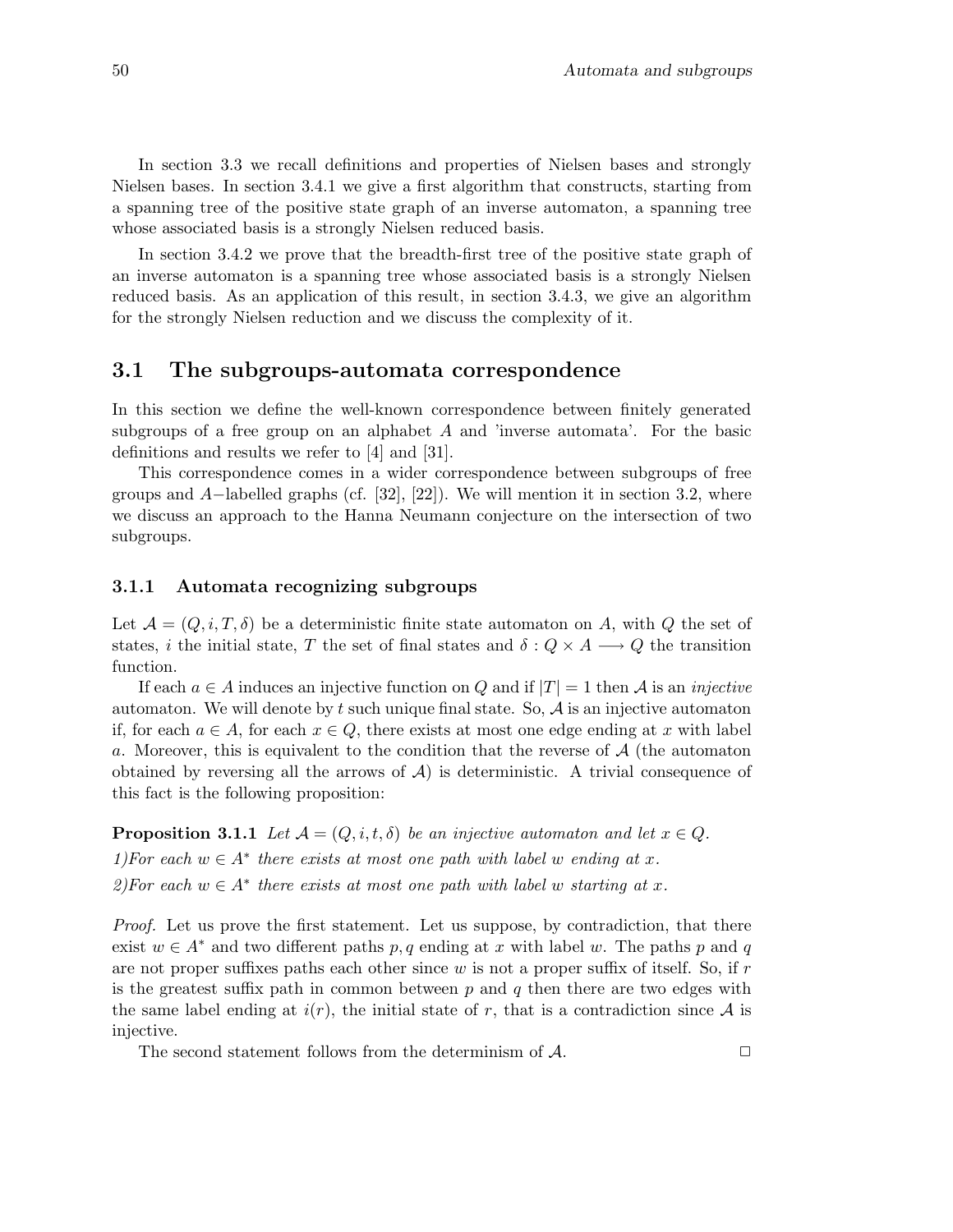

Figure 3.1:  $\mathcal A$  injective automaton on  $\mathcal A$ 

In the example in figure 3.1 it is shown an injective automaton on A.

Let  $A^{-1}$  be a disjoint copy of A, together with a bijection  $a \longrightarrow a^{-1}$  from A to  $A^{-1}$ . This bijection is extended to  $(A \cup A^{-1})^*$  by letting  $\varepsilon^{-1} = \varepsilon$ , for each  $a \in A$ ,  $(a^{-1})^{-1} = a$ and, for each  $n \ge 2$ ,  $a_i \in A \cup A^{-1}$ ,  $(a_1 \dots a_n)^{-1} = a_n^{-1} \dots a_1^{-1}$ .

**Definition 3.1.2** An injective trim automaton  $A = (Q, i, t, \delta)$  on  $A \cup A^{-1}$  is an inverse automaton if, for each  $x, y \in Q$ , for each  $a \in A \cup A^{-1}$ , one has

$$
\delta(x, a) = y \quad \text{if and only if} \quad \delta(y, a^{-1}) = x
$$

As seen in section 1.4, given  $\mathcal{A} = (Q, i, i, \delta)$  inverse automaton, we can consider  $\mathcal F$  the set of edges of A given by  $\mathcal{F} = \{(x, a, y) | y = \delta(x, a)\}\.$  We have denoted the edge  $(x, a, y) \in \mathcal{F}$  by  $x \stackrel{a}{\longrightarrow} y \in \mathcal{F}$ . We will use indifferently either the notation  $\delta$  or the notation  $\mathcal{F}.$ 

So, in an inverse automaton

$$
x \xrightarrow{a} y \quad \text{if and only if} \quad y \xrightarrow{a^{-1}} x
$$

From now on, we will consider inverse automata  $\mathcal{A} = (Q, i, t, \mathcal{F})$  whose final state is equal to the initial one,  $t = i$  and with  $\mathcal{F} \neq \emptyset$ .

Given an inverse automaton  $A = (Q, i, i, \mathcal{F})$  and an edge  $e : x \stackrel{a}{\longrightarrow} y$ , with  $x, y \in Q$ ,  $a \in A \cup A^{-1}$ , we denote by  $e^{-1}$ :  $y \stackrel{a^{-1}}{\longrightarrow} x$  the reverse edge of e. Given a path  $p = e_1 \dots e_n$  in A. We denote by  $p^{-1}$  the reverse path of  $p, p^{-1} = e_n^{-1} \dots e_1^{-1}$ . Given  $P = \{p_1, \ldots, p_n\}$  a finite set of paths in A, we denote by  $P^{-1}$  the following set  $P^{-1} = \{p_1^{-1}, \ldots, p_n^{-1}\}$  and by  $P^{\pm} = P \cup P^{-1}$ .

Let us, moreover, denote by  $\ell(p)$  the label of the path p and, given a finite set of paths P, by  $\ell(P)$  the set of labels of the paths in P.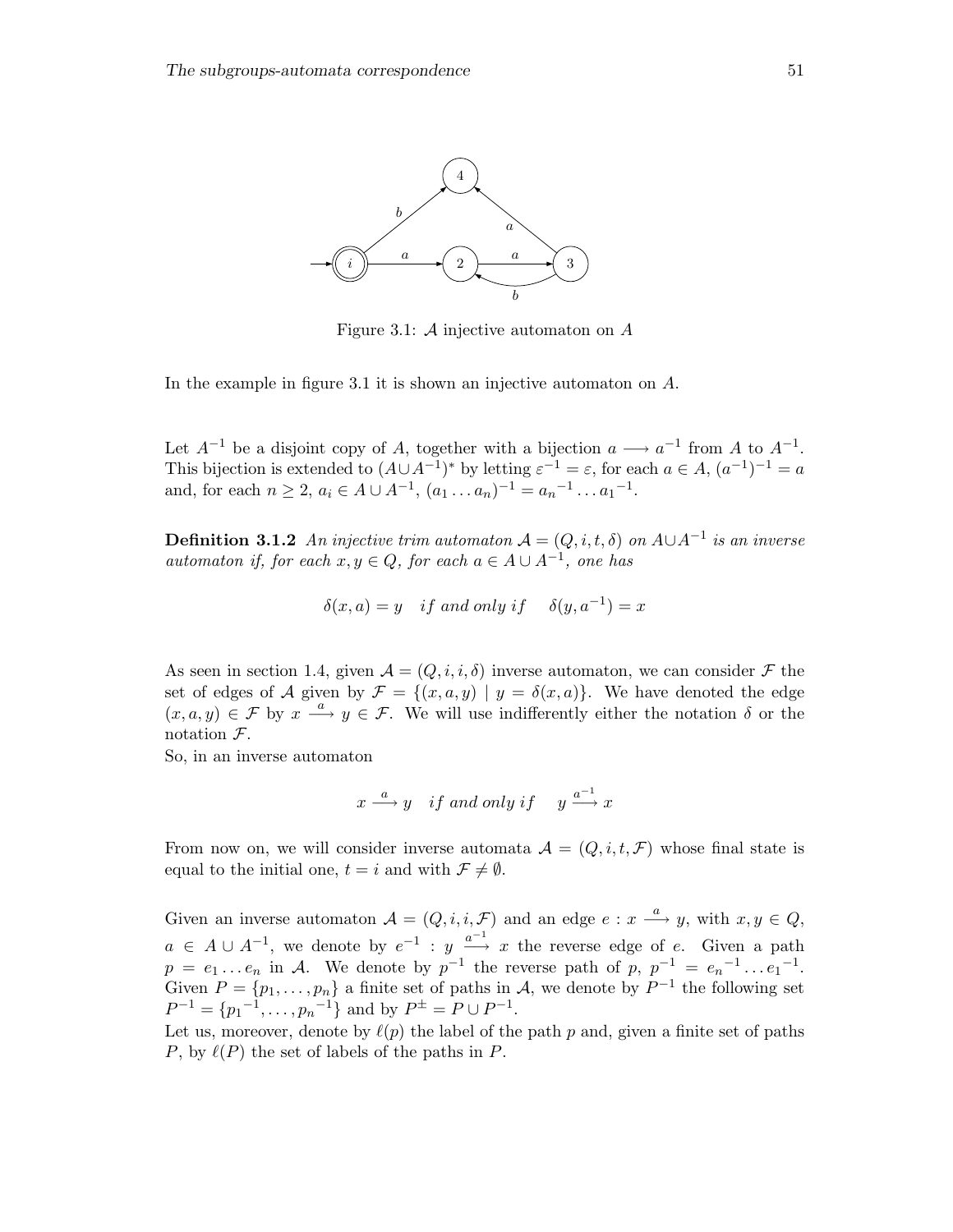When representing an inverse automaton  $A$  on  $A \cup A^{-1}$ , it is convenient to represent the A–labelled edges, since the  $A^{-1}$ –labelled can be deduced immediately from them. This representation is called the *positive state graph* of A. We denote it by  $\Gamma_A$ .

In general, if  $\mathcal F$  is the set of edges of  $\mathcal A$ , let us denote by  $\mathcal E$  the set of edges of  $\mathcal F$ with positive labels, that is  $\mathcal{E} = \{e \in \mathcal{F} \mid \ell(e) \in A^*\}$ . One has that  $\mathcal{F} = \mathcal{E} \cup \mathcal{E}^{-1}$  and, in particular,  $\Gamma_{\mathcal{A}} = (Q, i, i, \mathcal{E}).$ 

**Remark 3.1.3** Let us note that  $\Gamma_A$  is not necessarily a trim automaton as it is shown in the following example.

**Example 3.1.4** In the example in figure 3.2 we see an inverse automaton A and its positive state graph  $\Gamma_A$ . Let us note that  $\Gamma_A$  is not a trim automaton.



Figure 3.2: A inverse automaton and its positive state graph  $\Gamma_A$ 

There is a canonical way to *inversify* an injective automaton on A,  $\mathcal{A} = (Q, i, t, \delta)$ such that  $t = i$ . Indeed, there is a unique way to extend  $\delta$  to  $Q \times (A \cup A^{-1})$  to make an inverse automaton on  $A \cup A^{-1}$ , by letting, for each  $x, y \in Q$  and each  $a \in A$ ,  $\delta(y, a^{-1}) = x$  if and only if  $\delta(x, a) = y$ . Such an inverse automaton is denoted by  $A^{inv}$ . Let us note that  $A^{inv}$  has as positive state graph the automaton  $A$ .

**Example 3.1.5** In the example in figure 3.3 we see an automaton A on A and  $A^{inv}$ the automaton obtained inversifing A

Let us note that, if  $\mathcal{A} = (Q, i, i, \mathcal{F})$  is an injective automaton then the positive state graph of  $\mathcal{A}^{inv}$  is  $\mathcal{A}$ .

We say that an inverse automaton is a *reduced inverse automaton* if every state  $x \neq i$  is visited along a path from i to i labelled by a reduced word. This is equivalent to the condition that the graph representing the automaton does not have vertices of degree 1 (i.e. with an unique incident edge), except eventually the initial-final vertex.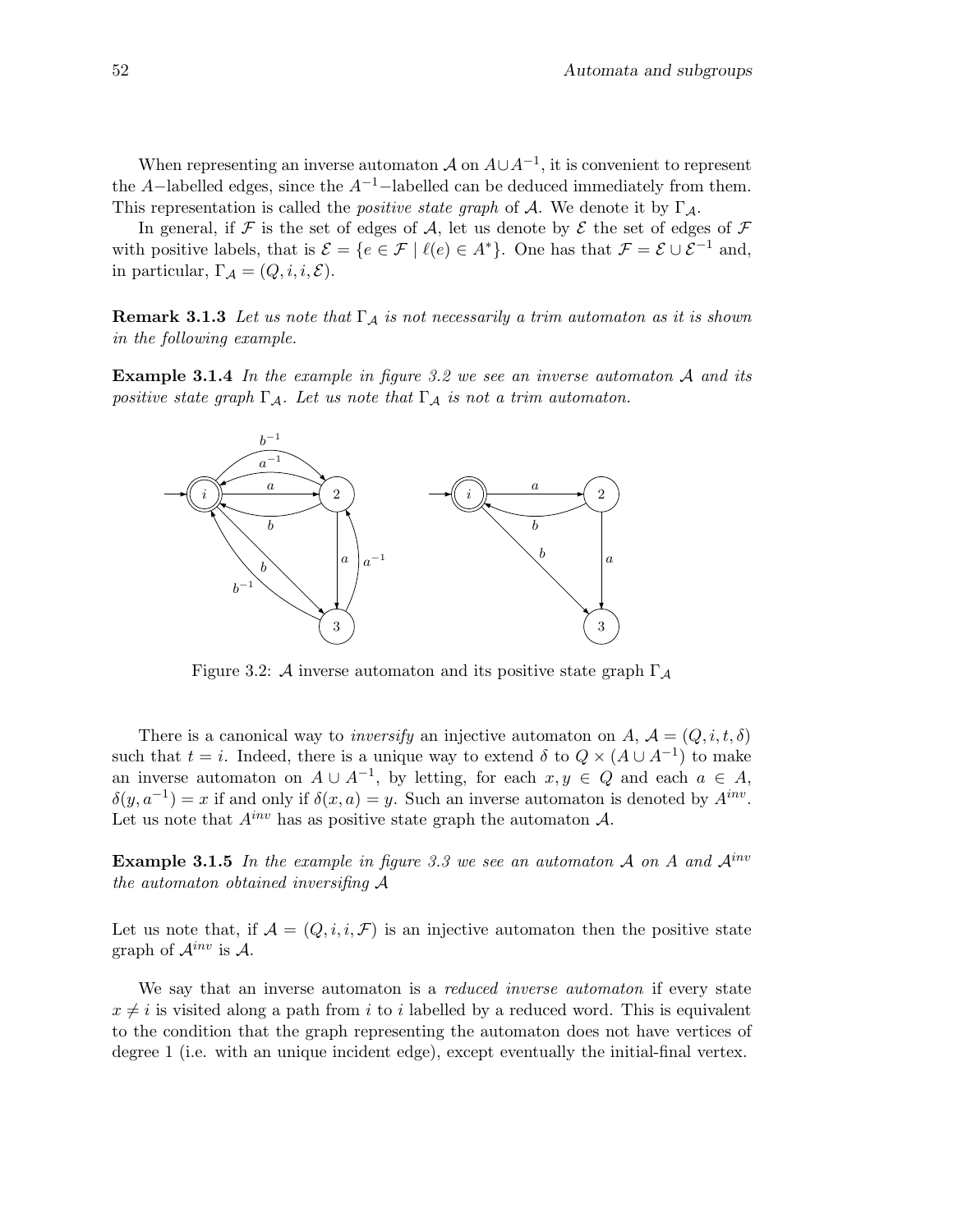

Figure 3.3:  $\mathcal{A}$  injective automaton and  $\mathcal{A}^{inv}$ 

An inverse automaton recognizes a language whose reduced words constitute a subgroup of  $F(A)$  (cf. [31]). Given a word w in  $(A \cup A^{-1})^*$  we indicate by  $red(w)$ the reduced word associated to w.

**Proposition 3.1.6** Let  $\mathcal{A} = (Q, i, i, \delta)$  be an inverse automaton. The language recognized by A,  $L(A)$ , is a submonoid of  $(A \cup A^{-1})^*$ . The set  $red(L(A))$  is a subgroup of  $F(A).$ 

We say that  $red(L(\mathcal{A}))$  is the subgroup associated to A. In the next subsection we will show that such subgroup is finitely generated and we will give an algorithm for finding a basis of it.

**Example 3.1.7** The example in figure 3.2 is a reduced inverse automaton  $A$  whose associated subgroup is  $red(L(A)) = < aab^{-1}, ab >$ . In figure 3.3 we have  $A^{inv}$  reduced inverse automaton whose associated subgroup is  $red(L(A)) = < aaab^{-1}$ ,  $aaba^{-1} >$ .

Given a subgroup  $H$ , there is at most a unique inverse reduced automaton whose associated subgroup is  $H$ , as it is shown in the next proposition and we denote it by  $\mathcal{A}_H$  (cf. [31]). We moreover say that  $\mathcal{A}_H$  represents H.

**Proposition 3.1.8** If A and B are reduced inverse automata such that  $red(L(A))$  =  $red(L(\mathcal{B}))$ , then A and B are isomorphic (as graphs).

In the next subsection we construct  $\mathcal{A}_H$  when H is finitely generated.

Let now  $\mathcal A$  be an inverse automaton. We say that a path in  $\mathcal A$  is a reduced path if it does not contain as subpaths  $ee^{-1}$  and  $e^{-1}e$ , for each e edge of A. For each p path in  $A$ , we define the *reduced path associated to p* as the path obtained from *p* by removing iteratively, if there are, the subpaths  $ee^{-1}$  and  $e^{-1}e$ , with e edge. It is denoted by red(p). Let us indicate by |p| the length (i.e. the number of edges) of red(p). If p is a path in a graph (or in a multi-graph) we denote by  $(p)$  its length. Let us remember that, for each  $u \in (A \cup A^{-1})^*$  we indicate by |u| the length of  $red(u)$ , the reduced word associated to  $u$  and by  $(u)$  the length of the word  $u$ .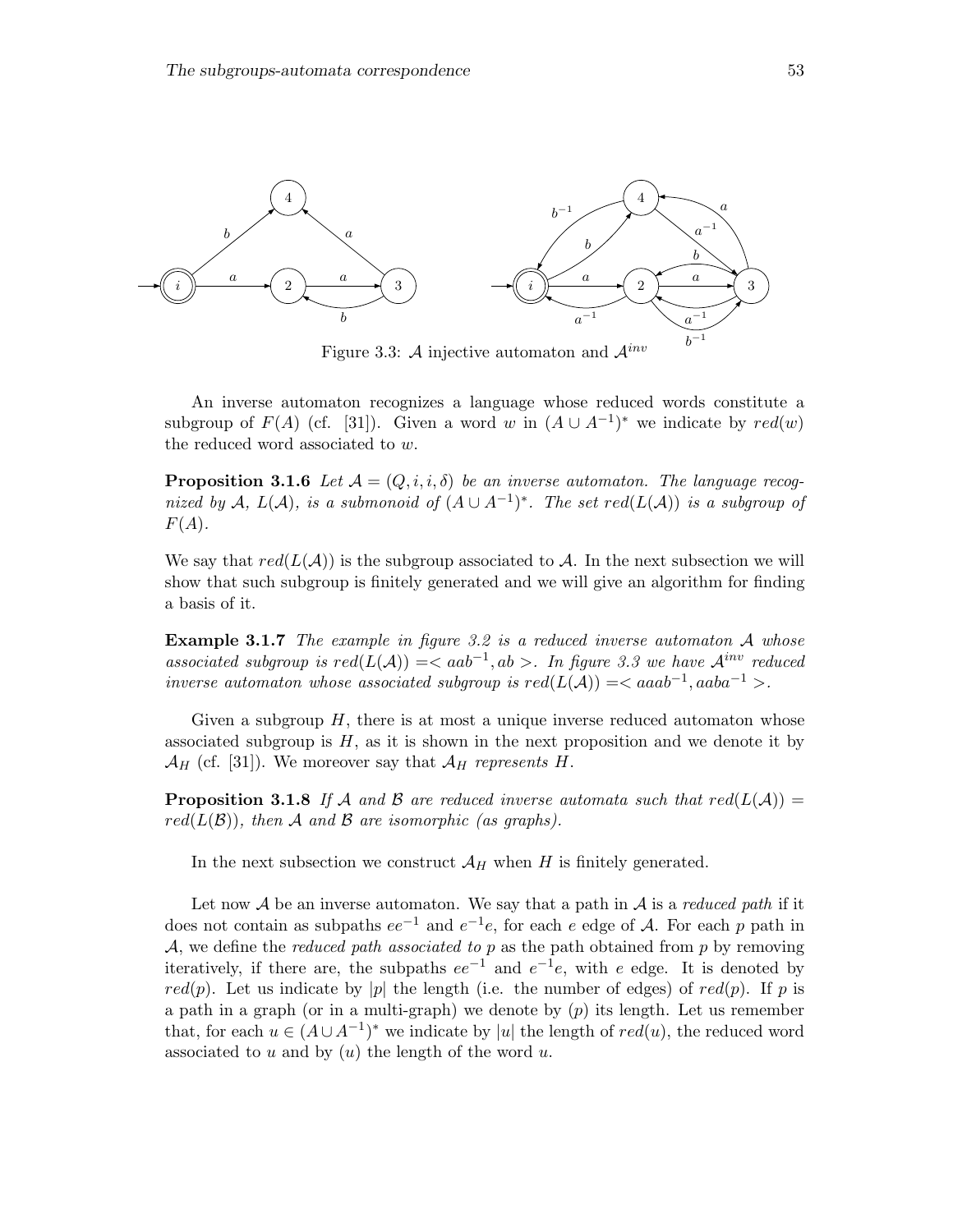We have the following proposition that links the length of the reduced word associated to a path with the length of the correspondent reduced path.

**Proposition 3.1.9** Let  $\mathcal{A} = (Q, i, i, \mathcal{F})$  be an inverse automaton. If p is a path in  $\mathcal{A}$ with label u then  $|p| = |u|$ .

*Proof.* Let p be a path in A with label u,  $p = e_1 \dots e_n$  with  $e_i \in \mathcal{F}$ , for each i, and  $u = a_1 \dots a_n$  with  $a_i \in A \cup A^{-1}$  such that  $\ell(e_i) = a_i$ . Let us prove that, for each  $i = 1, \ldots, n$ ,  $e_i e_i^{-1}$  (resp.  $e_i^{-1} e_i$ ) is in p if and only if  $a_i a_i^{-1}$  (resp.  $a_i^{-1} a_i$ ) is in u.

If there exists i such that  $e_{i+1} = e_i^{-1}$  then  $a_{i+1} = a_i^{-1}$ . Conversely if there exists i such that  $a_{i+1} = a_i^{-1}$  then  $\ell(e_i) = a_i$  and  $\ell(e_{i+1}) = a_i^{-1}$  and since, by the injectivity of A, the unique edge starting at  $f(e_i)$  with label  $a_i^{-1}$  is  $e_i^{-1}$  then  $e_{i+1} = e_i^{-1}$  $\Box$ 

Let  $\mathcal{A} = (Q, i, i, \mathcal{E} \cup \mathcal{E}^{-1})$  be an inverse automaton and  $\Gamma_{\mathcal{A}}$  its positive state graph. Let  $\Gamma'_{\mathcal{A}}$  be the undirected multigraph associated to  $\Gamma_{\mathcal{A}}$ . It is defined as  $\Gamma'_{\mathcal{A}} = (Q, \overline{\mathcal{E}}, f)$ where  $\mathcal{E} = \{ \overline{e} \mid e \in \mathcal{E} \}$  is a set in bijection with  $\mathcal E$  and

$$
f: \overline{\mathcal{E}} \longrightarrow \{\{x, a, y\} \mid x, y \in Q, a \in A\}
$$

is such that  $f(\overline{e}) = \{i(e), \ell(e), f(e)\}.$ 

Let  $T = (Q, \mathcal{F}(T))$  be a spanning tree of  $\Gamma_{\mathcal{A}}$ . In particular, it is a subgraph of  $\Gamma_{\mathcal{A}}'$ and  $\mathcal{F}(T) \subset \overline{\mathcal{E}}$ .

Let  $\widetilde{T}$  be the directed graph associated to T, that is  $\widetilde{T} = (Q, \mathcal{F}(\widetilde{T}))$  with

$$
\mathcal{F}(T) = \{ e \in \mathcal{E} \mid \overline{e} \in \mathcal{F}(T) \}
$$

Let us denote by  $\widetilde{T}^{inv}$  the inverse automaton obtained inversifing the directed subgraph  $T$ .

Let us consider now such inverse automaton  $\widetilde{T}^{inv}$ . Its positive state graph  $\widetilde{T}$  is in particular a graph and  $T$  is the undirected graph associated to  $T$ . Since  $T$  is a labelled undirected graph then we can consider

$$
\mathcal{F}(T) = \{ \{x, a, y\} \mid x, y \in Q, \ a \in A \}
$$

And we have that if  $\{x,a,y\} \in \mathcal{F}(T)$  then either  $(x,a,y) \in \mathcal{F}(\widetilde{T})$  or  $(y,a,x) \in \mathcal{F}(\widetilde{T})$ .

In the following, starting from a path p in T we construct a path  $\tilde{p}$  in  $\tilde{T}^{inv}$  and, conversely, starting from a path p in  $\widetilde{T}^{inv}$  we construct a path  $\overline{p}$  in T. We will prove, in prop. 3.1.12, that such functions are invertible, that is, for each p path in  $T$ ,  $\overline{\widetilde{p}}$  and for each q path in  $\widetilde{T}^{inv}, \widetilde{\overline{q}}$ .

In particular if p is a path in T then if we go along one of its edge in  $\widetilde{T}$  in arrow's direction then such edge will be the same in  $\tilde{p}$  otherwise it will be the edge reverse of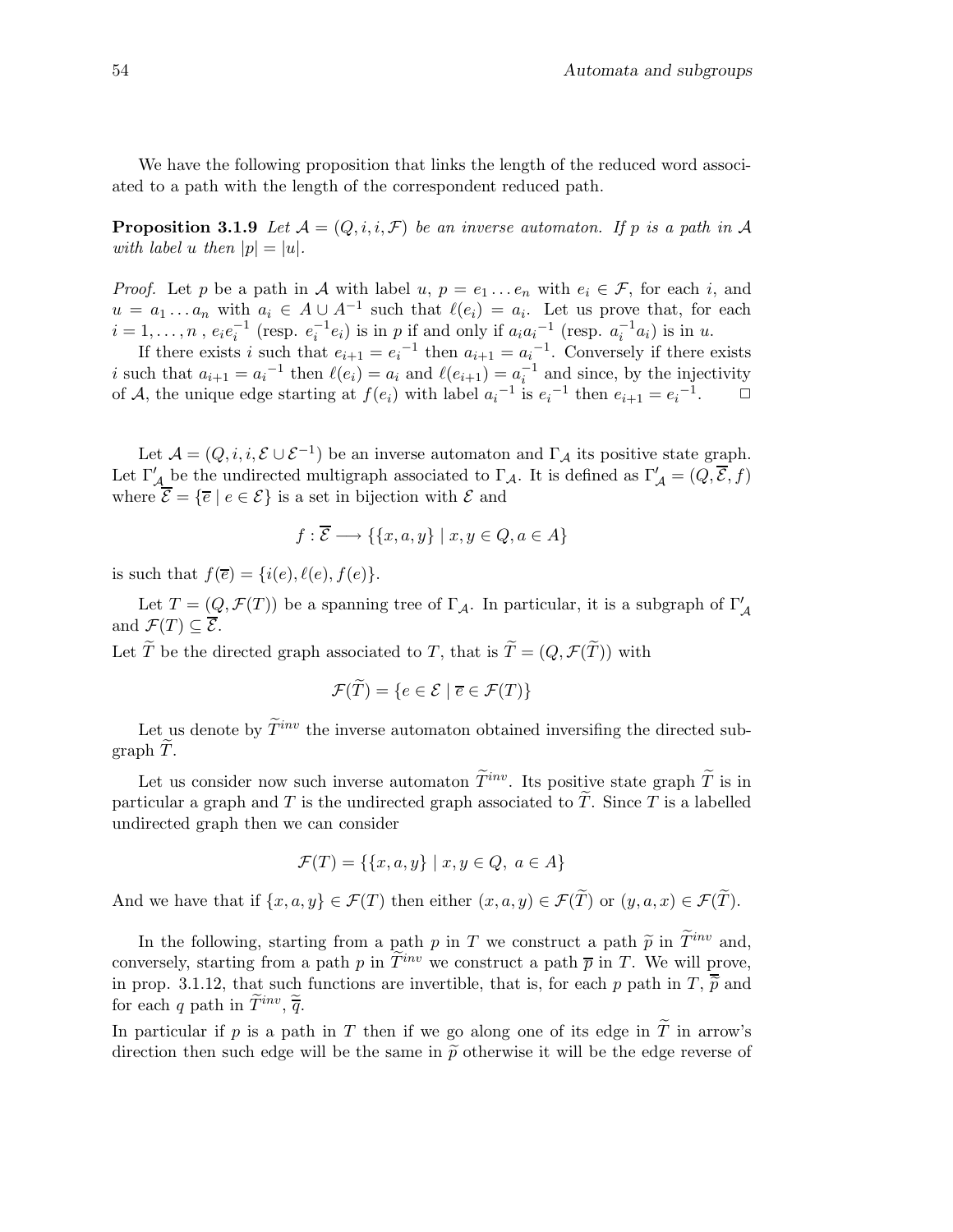it. Conversely if p is a path in  $\widetilde{T}^{inv}$  then the path  $\overline{p}$  will be the sequence of its vertices. More formally, let us define now such functions:

$$
\widetilde{\ } \colon T \longrightarrow \widetilde{T}^{inv}
$$

Let  $p = (x_1, \ldots, x_{n+1})$  be a path in T. In particular  $\{x_i, a, x_{i+1}\} \in \mathcal{F}(T)$ , for each  $i = 1, \ldots, n$ , and either  $(x_i, a, x_{i+1}) \in \mathcal{F}(T)$  or  $(x_{i+1}, a, x_i) \in \mathcal{F}(T)$ .

Then we can consider a path  $\widetilde{p} = g_1 \dots g_n$  in  $\widetilde{T}^{inv}$  such that  $g_i = (x_i, a, x_{i+1})$  if  $(x_i, a, x_{i+1}) \in \mathcal{F}(\widetilde{T})$  and  $g_i = (x_i, a^{-1}, x_{i+1})$  if  $(x_{i+1}, a, x_i) \in \mathcal{F}(\widetilde{T})$ .

$$
-:\widetilde{T}^{inv}\longrightarrow T
$$

Let  $p = g_1 \dots g_n$  be a path in  $\widetilde{T}^{inv}$ , with  $g_i = (x_i, a, x_{i+1}) \in (\mathcal{F}(\widetilde{T}) \cup \mathcal{F}(\widetilde{T})^{-1})$ . Then we can associate to it the path  $\overline{p} = (x_1, \ldots, x_{n+1})$  in T. This is a path since if  $(x_i, a, x_{i+1}) \in \mathcal{F}(T)$  then  $\{x_i, a, x_{i+1}\} \in \mathcal{F}(T)$  and if  $(x_i, a, x_{i+1}) \in \mathcal{F}(T)^{-1}$  then  $\{x_i, a^{-1}, x_{i+1}\} \in \mathcal{F}(T).$ 

**Remark 3.1.10** Let us note that if  $p = g_1 \dots g_n$ , with  $g_i = (x_i, a, x_{i+1}) \in (\mathcal{E} \cup \mathcal{E}^{-1})$ , is a path in A, then we can construct a path  $\overline{p}'$  in  $\Gamma'_{\mathcal{A}}$  given by the sequence of edges  $\overline{p}' = h_1 \dots h_n$ , where  $h_i = \overline{g_i}$ , if  $h_i \in \mathcal{E}$ , and  $h_i = \overline{g_i^{-1}}$ , if  $h_i \in \mathcal{E}^{-1}$ .

Such path has the same sequence of vertices of p. Moreover if  $p = g_1 \dots g_n$  is in  $\widetilde{T}^{inv}$  then  $\overline{p}' = \overline{p}$ .

**Example 3.1.11** In the example in figure 3.4 we see an inverse automaton A and its positive state graph  $\Gamma_A$ . The edges underlined in  $\Gamma_A$  are those ones of T spanning tree of  $\Gamma_A$ . The edges underlined in A are those ones of  $\widetilde{T}^{inv}$ . Let us consider the path  $p = (i, 2, 3)$  in T. Then  $\tilde{p} : i \stackrel{a}{\longrightarrow} 2 \stackrel{b^{-1}}{\longrightarrow} 3$ . Moreover one has that  $\overline{\tilde{p}} = (i, 2, 3) = p$ .



Figure 3.4: A inverse automaton and its positive state graph  $\Gamma_A$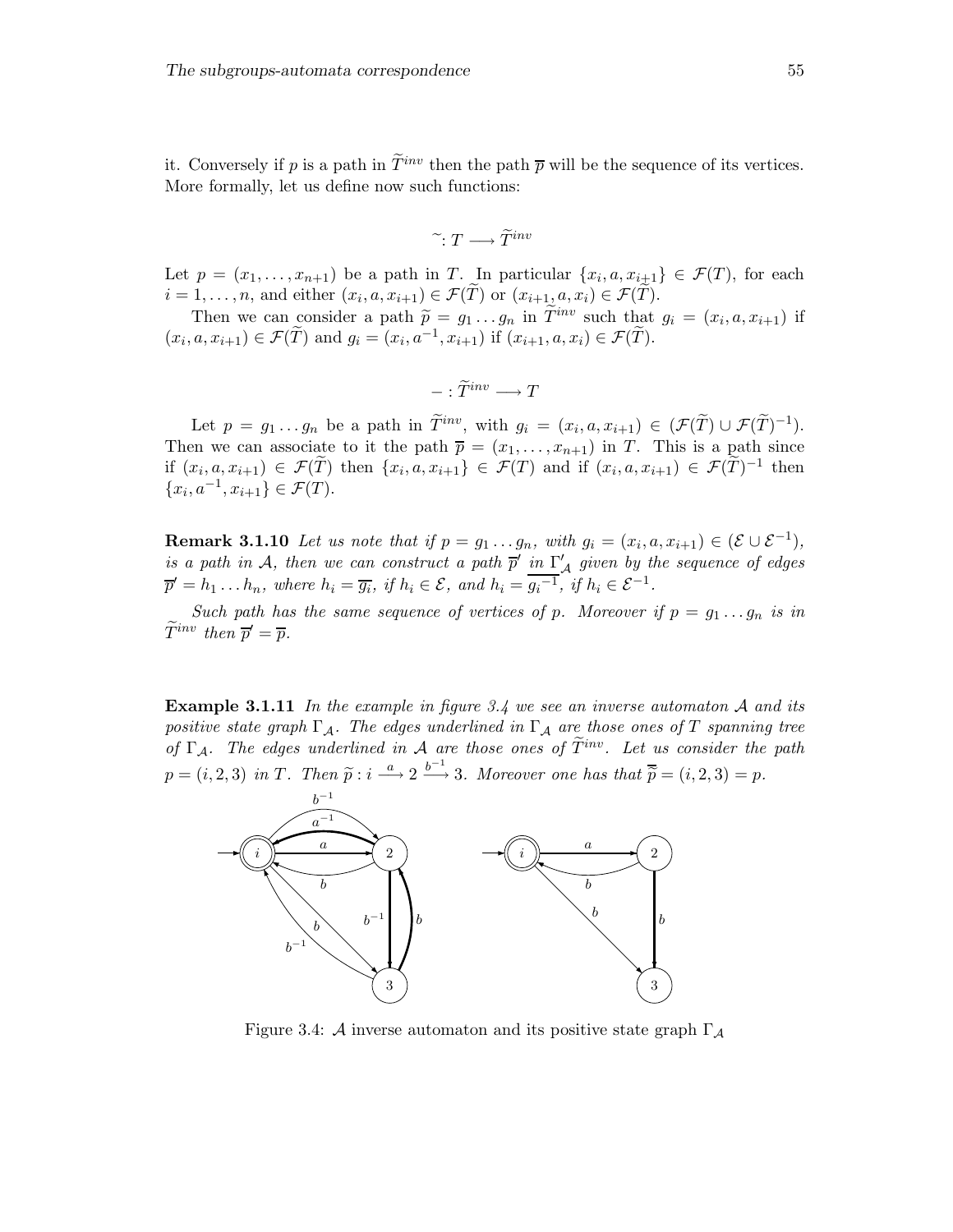Let us prove now that the functions above defined are invertible:

**Proposition 3.1.12** For each p path in  $T$ ,  $\overline{\widetilde{p}} = p$  and, for each p path in  $\widetilde{T}^{inv}$ ,  $\widetilde{\overline{p}} = p$ .

Proof.  $1\overline{\widetilde{p}} = p$ Let p be a path in T, then  $p = (x_1, \ldots, x_{n+1})$ . It follows easily that  $\overline{\tilde{p}} = p$ .  $2\overline{\widetilde{p}} = p$ Let p be a path in  $\tilde{T}^{inv}$ , then  $p = g_1 \ldots g_n$ . Let  $g_i = (x_i, a, x_{i+1})$  with  $a \in A \cup A^{-1}$ . One has that  $\overline{p} = (x_1, \ldots, x_{n+1})$  with  $\{x_i, a, x_{i+1}\} \in \mathcal{F}(T)$  if  $(x_i, a, x_{i+1}) \in \mathcal{F}(T)$  and  $\{x_i, a^{-1}, x_{i+1}\} \in \mathcal{F}(T)$  if  $(x_i, a, x_{i+1}) \in \mathcal{F}(\tilde{T})^{-1}$ . One has that  $\overline{p} = f_1 \dots f_n$  with  $f_i = (x_i, a, x_{i+1})$  if  $(x_i, a, x_{i+1}) \in \mathcal{F}(T)$  and  $f_i =$  $(x_i, a^{-1}, x_{i+1})$  if  $(x_{i+1}, a, x_i) \in \mathcal{F}(\tilde{T})$ . Let  $g_i = (x_i, a, x_{i+1})$ . If  $a \in A$  then  $(x_i, a, x_{i+1}) \in \mathcal{F}(T)$ . So  $f_i = (x_i, a, x_{i+1}) = g_i$ . If  $a \in A^{-1}$  then  $g_i = (x_i, a, x_{i+1}) \in \mathcal{F}(T)^{-1}$  and  $(x_{i+1}, a^{-1}, x_i) \in \mathcal{F}(T)$ . So  $f_i =$  $(x_i, a, x_{i+1}) = g_i$ .  $\Box$ 

Let us remember that, given T a spanning tree of  $\Gamma_A$  and p a path in  $\Gamma_A$ , we will say that p is in T if all the edges of p are edges of T. We moreover say that an edge  $e$ occurs in p if e is an edge of p.

Given T a spanning tree of  $\Gamma_A$  and p a path in A we say that p is contained in T if p is in  $\hat{T}^{inv}$ . We will say that an edge e occurs in p if either e or  $e^{-1}$  occurs in p (i.e.  $\overline{e}$  occurs in  $\overline{p}$ ).

However the different nomenclature will be understandable from the context.

### 3.1.2 The subgroups-inverse automata correspondence

Let H be a finitely generated subgroup of  $F(A)$ . Let H be generated by the finite set Y of  $F(A)$ ,  $H = \langle Y \rangle$ . We construct a positive state graph of the reduced inverse automaton representing  $H$ ,  $\mathcal{A}_H$ , in three steps.

$$
H=\longrightarrow \mathcal{A}_H
$$

1)We construct a set of  $|Y|$  cycles around a common distinguished state i, each labelled by an element of Y . Since only the A−labelled edges are indicated, an inverse letter  $a^{-1}$  in a word of Y gives rise to an a-labelled edge in the reverse direction on the corresponding cycle.

2)We iteratively identify identically-labelled pairs of edges starting or ending at the same state.

3)We iteratively remove states of degree 1 other than i.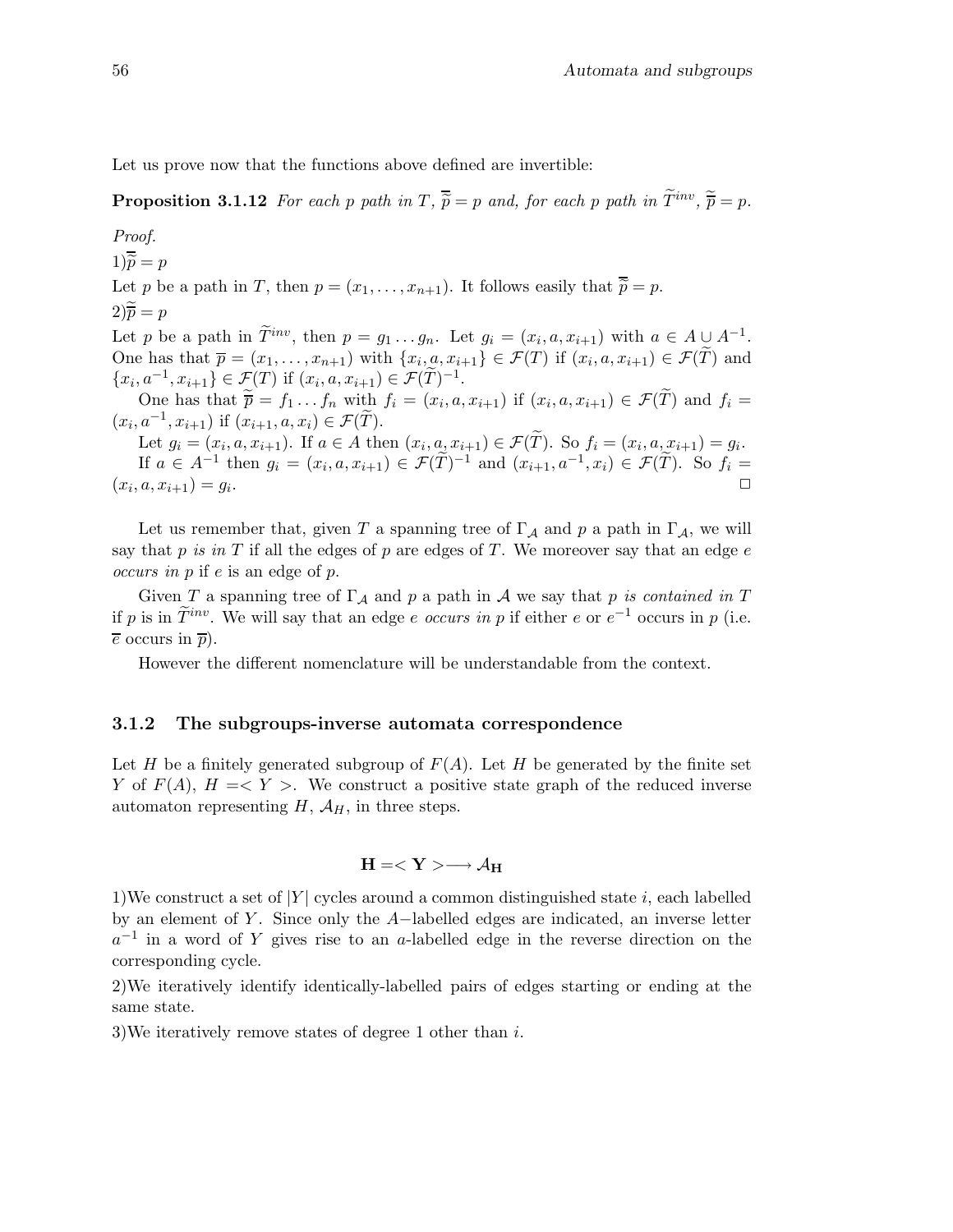Example 3.1.13 In figure 3.5 there is the construction of the positive state graph of  $\mathcal{A}_{\leq Y>}$  for  $Y = \{b^2a^{-1}b, a^3b^{-1}, b^{-2}a\}.$ 



Figure 3.5:

In the previous subsection we have seen that to a reduced inverse automaton  $A$  it is associated the subgroup  $red(L(\mathcal{A}))$ . Let  $\mathcal{A} = (Q, i, i, \mathcal{F})$  be a reduced inverse automaton. Let us see how to construct a finite set of words Y such that  $A = A_{\langle Y \rangle}$ , and Y is a basis of  $red(L(\mathcal{A}))$ .

### $\mathcal{A} \longrightarrow Y$ , with  $\langle Y \rangle = \text{red}(L(\mathcal{A}))$

Let  $T = (Q, \mathcal{F}(T))$  be a spanning tree of  $\Gamma_{\mathcal{A}}, \widetilde{T}$  be the directed graph associated to T and let us consider  $\widetilde{T}^{inv}$ , the subgraph of A consisting of all the edges of  $\widetilde{T}$  and their inverses. For each  $x \in Q$ , there exists a unique reduced path from i to x in  $\tilde{T}^{inv}$ , as it is shown in the following proposition:

**Proposition 3.1.14** Let  $\mathcal{A} = (Q, i, i, \mathcal{E} \cup \mathcal{E}^{-1})$  be an inverse automaton,  $\Gamma_{\mathcal{A}}$  its positive state graph and  $T = (Q, \mathcal{F}(T))$  a spanning tree of  $\Gamma_A$ . Then, for each  $x \in Q$ , there exists a unique reduced path from i to x contained in T.

*Proof.* Let  $\mathcal{A} = (Q, i, i, \mathcal{E} \cup \mathcal{E}^{-1})$  be an inverse automaton,  $\Gamma_{\mathcal{A}}$  its positive state graph,  $T = (Q, \mathcal{F}(T))$  a spanning tree of  $\Gamma_A$  and  $\tilde{T} = (Q, \mathcal{F}(T))$  the directed graph associated to it.

Let  $x \in Q$ . It is well known that there exists a unique simple path from i to x in T, let it be  $p = (x_1, ..., x_{n+1})$ . One has that, for each  $i = 1, ..., n$ ,  $\{x_i, a, x_{i+1}\} \in$  $\mathcal{F}(T)$ . Let us consider  $\tilde{p} = g_1 \dots g_n$  in  $\tilde{T}^{inv}$ , as defined in section 3.1.1, such that  $g_i = (x_i, a, x_{i+1})$  if  $(x_i, a, x_{i+1}) \in \mathcal{F}(\tilde{T})$  and  $g_i = (x_i, a^{-1}, x_{i+1})$  if  $(x_{i+1}, a, x_i) \in \mathcal{F}(\tilde{T})$ .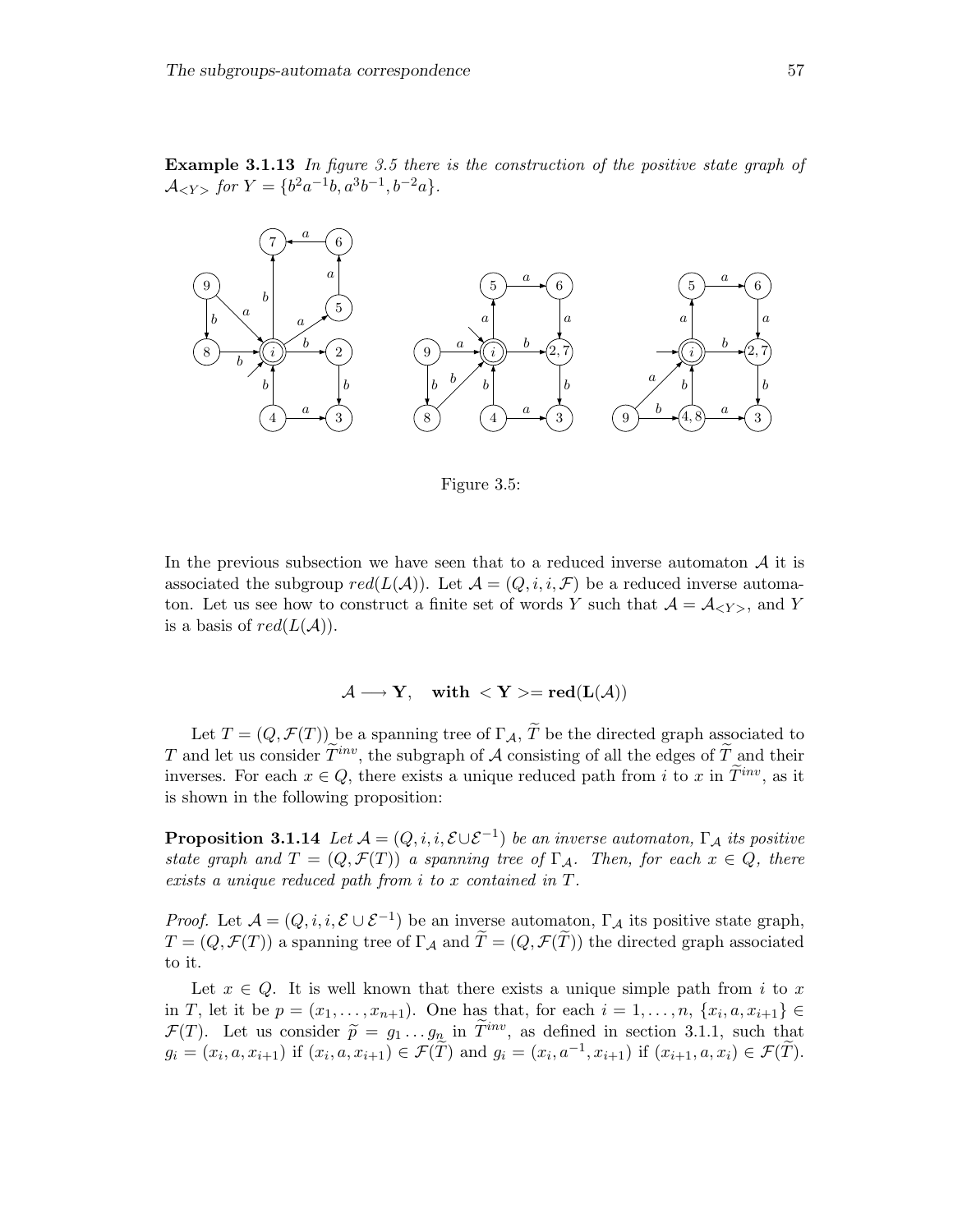Let us prove, in the following two points, that  $\tilde{p}$  is a reduced path and moreover it is the unique reduced path contained in T.

#### $-\widetilde{p}$  is a reduced path contained in T.

If  $\tilde{p}$  is not reduced, then  $\tilde{p}$  contains  $ee^{-1}$ , for some edge e. The sequence of vertices in  $\tilde{p}$  is the same as the sequence of p, so p contains twice the same vertex  $i(e)$  and this is a contradiction since  $p$  is a simple path.

### $-\widetilde{p}$  is the unique reduced path contained in T.

We will now prove that if there exists another reduced path  $q = g_1 \dots g_n$  from i to x contained in T,  $q \neq \tilde{p}$ , then  $\overline{q}$  is a simple path in T. To prove this fact we will show that  $\overline{q}$  does not contain any edge twice consecutively. Let  $\overline{q} = (x_1, \ldots, x_{n+1})$  with, for each  $i = 1, \ldots, n, \{x_i, a, x_{i+1}\} \in \mathcal{F}(T)$ . If, by contradiction, there exists  $i \in \{1, \ldots, n\}$  such that  $\{x_i, a, x_{i+1}\} = \{x_{i+1}, a, x_{i+2}\}$  then  $x_i = x_{i+2}$ . Since T is a tree then  $x_i \neq x_{i+1}$ .

Since T is the undirected subgraph associated to T then either  $(x_i, a, x_{i+1}) \in \mathcal{F}(T)$ or  $(x_{i+1}, a, x_i) \in \mathcal{F}(T)$ . Let us suppose that  $(x_i, a, x_{i+1}) \in \mathcal{F}(T)$  and  $g_i = (x_i, a, x_{i+1})$ .

So  $(x_i, a, x_{i+1}) = (x_{i+2}, a, x_{i+1}) \in \mathcal{F}(\tilde{T})$  and one has that  $g_{i+1} = (x_{i+1}, a^{-1}, x_i) =$  $g_i^{-1}$ . So  $g_i g_i^{-1}$  is contained in  $\tilde{\overline{q}} = q$  by prop. 3.1.12, that is a contradiction since q is reduced. If  $(x_i, a, x_{i+1}) \in \mathcal{F}(\tilde{T})^{-1}$  and  $g_i = (x_i, a, x_{i+1})$  then, as before,  $g_{i+1} = g_i^{-1} =$  $(x_{i+1}, a^{-1}, x_i) \in \mathcal{F}(\tilde{T})$  that is a contradiction.

By prop. 1.4.6  $\bar{q}$  is a simple path which is a contradiction, since there exists a unique simple path from i to x in T and  $p \neq \overline{q}$ .

Let us so denote by  $p_x$  the unique reduced path from i to x in  $\widetilde{T}^{inv}$ . The following proposition (cf. [4]) associates to T a finite basis for  $red(L(\mathcal{A}))$ :

**Proposition 3.1.15** Let  $\mathcal{A} = (Q, i, i, \mathcal{E} \cup \mathcal{E}^{-1})$  be a reduced inverse automaton and  $\Gamma_{\mathcal{A}}$ its positive state graph. Let T be a spanning tree of  $\Gamma_A$  and  $T=(Q,\mathcal{F}(T))$  the directed graph associated to it. Let, for each  $e \in \mathcal{E} \setminus \mathcal{F}(\widetilde{T})$ ,

$$
b_e = p_{i(e)} ep_{f(e)}^{-1}
$$

and

$$
B_T = \{b_e, \ \forall e \in \mathcal{E} \setminus \mathcal{F}(T)\}\
$$

Then  $Y = \ell(B_T)$  is a basis for  $red(L(\mathcal{A}))$ .

The cardinality of such basis is linked with the number of vertices and of edges of  $\Gamma_{\mathcal{A}}$ , as it is stated in the following proposition (cf. [4]):

**Proposition 3.1.16** Let A be a reduced inverse automaton,  $\Gamma_A = (Q, \mathcal{F})$  its positive state graph and  $T = (Q, \mathcal{F}(T))$  a spanning tree of  $\Gamma_{\mathcal{A}}$ . Then

$$
|\ell(B_T)| = |\mathcal{F}| - |Q| + 1
$$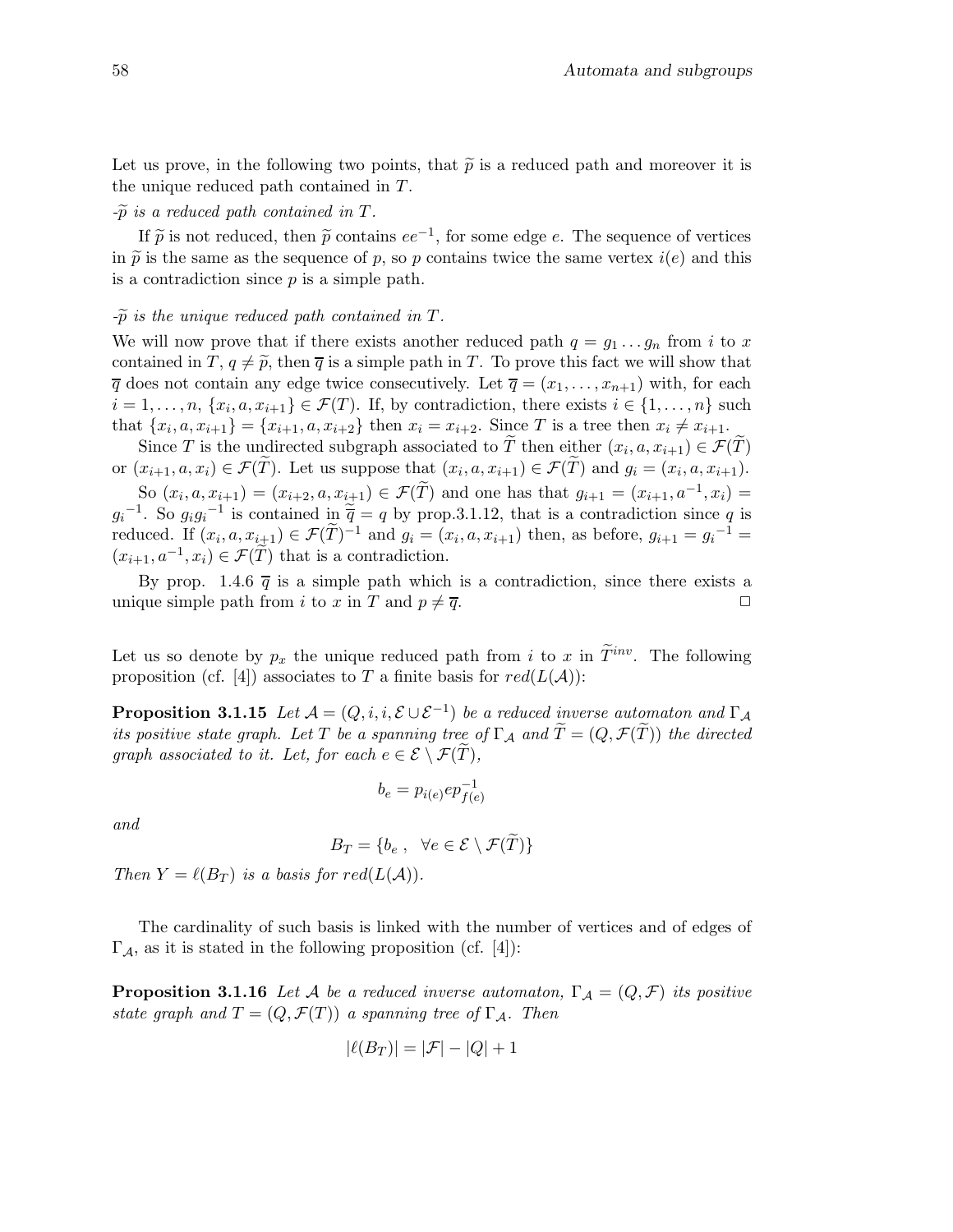*Proof.* Since  $|\ell(B_T)| = |\mathcal{F}| - |\mathcal{F}(T)|$  and since  $|\mathcal{F}(T)| = |Q| - 1$ , being T a spanning tree of  $\Gamma_{\mathcal{A}}$ , one has that  $rk(\text{red}(L(\mathcal{A}))) = |\ell(B_T)| = |\mathcal{F}| - |Q| + 1$ .

**Example 3.1.17** In figure 3.6 we see the positive state graph of an inverse automaton A. The edges underlined are those ones of T spanning tree in i. One has  $\ell(B_T) =$  ${[aba^{-1}a^{-1},aaab^{-1},ba,bb]}$ . To A it is associated the subgroup  $red(L(\mathcal{A}))=<\ell(B_T)>$ .



Figure 3.6:  $\Gamma_A$  positive state graph of an inverse automaton.

A useful property of paths contained in  $T$  is stated in the following proposition:

**Proposition 3.1.18** Let A be a reduced inverse automaton and T a spanning tree of  $\Gamma_A$ . Let p be a reduced path contained in T. Then every edge in p occurs just once.

*Proof.* Since p is a reduced path contained in T then  $\bar{p}$  is in T. By the proof of proposition 3.1.14,  $\bar{p}$  is a simple path so, by remark 1.4.8, every edge in  $\bar{p}$  occurs just once.  $\Box$ 

Let us make now two considerations on the paths  $b_e$  considered in A

**Proposition 3.1.19** For each e not occurring in  $T$ ,  $b_e$  is a reduced path.

*Proof.* One has that  $b_e = p_{i(e)} ep_{f(e)}^{-1}$ . The paths  $p_{i(e)}$  and  $p_{f(e)}^{-1}$  $f(e)$  are reduced, by definition. Since e is the unique edge in  $b_e$  not contained in  $T$ , the thesis follows.

Let A be a reduced inverse automaton. For each  $T = (Q, \mathcal{F}(T))$  spanning tree of  $\Gamma_{\mathcal{A}} = (Q, \mathcal{F})$ , we have seen that  $\ell(B_T)$  is a basis for the subgroup associated to A and

$$
|\ell(B_T)| = |\mathcal{F}| - |Q| + 1
$$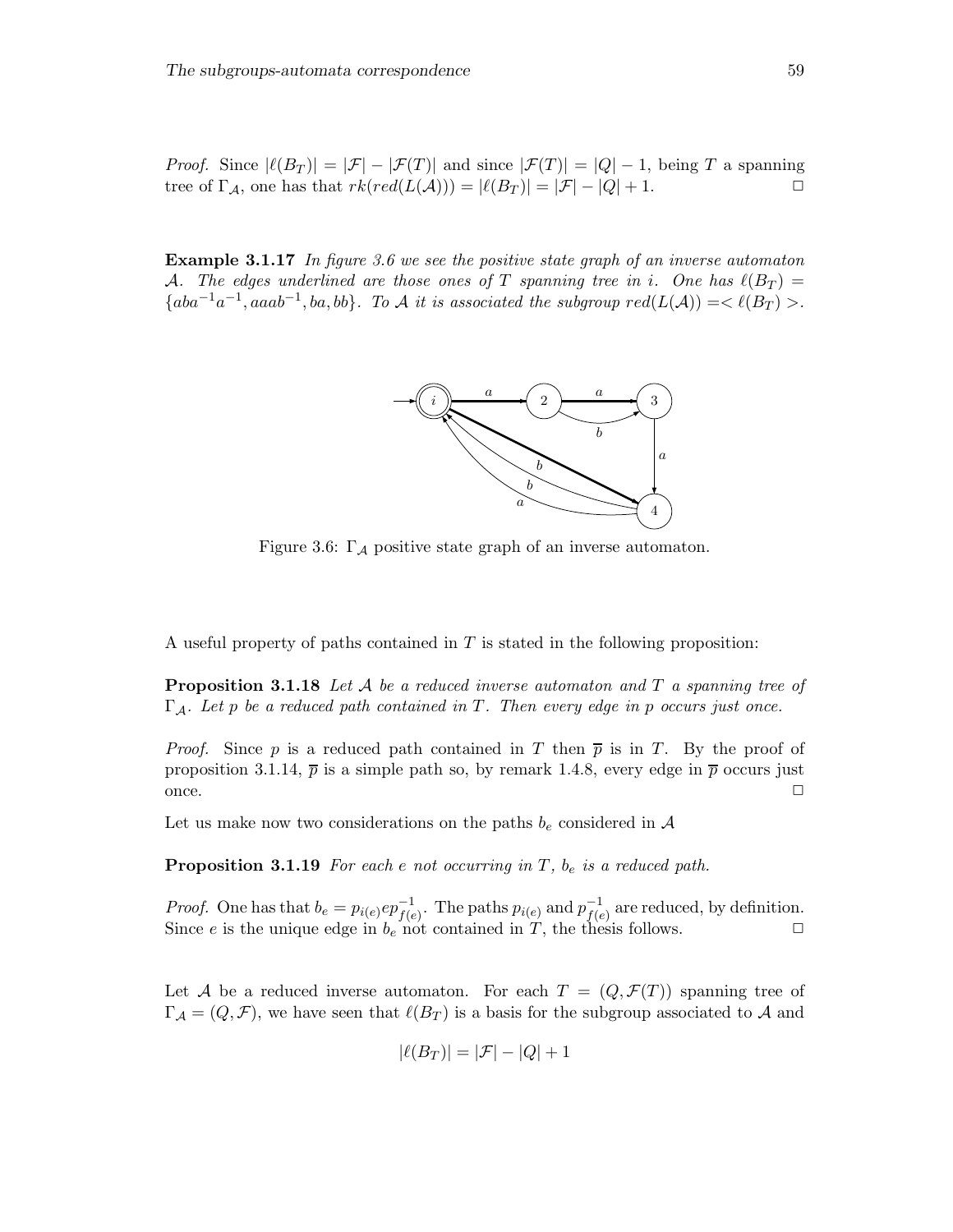In the class of monoidal automata we have seen (see theorem 2.2.10) that the same link holds when  $\mathcal{A} = (Q, 1, 1, \mathcal{F})$  is a semi-flower unambiguous automaton with a unique bpi, that is  $rk(L(\mathcal{A})) = |\mathcal{F}| - |Q| + 1$ .

In particular, taking  $T$  the BFS tree of  $A$  in 1, one can associate to every edge not in T a generator for  $L(A)$  (see remark 2.2.13).

But if  $\mathcal{A} = (Q, 1, 1, \mathcal{F})$  is a semi-flower automaton with more than one bpi then this formula does not hold in general, as it is shown in the following example.

Example 3.1.20 In figure 3.7 it is represented a semi-flower automaton with more than one bpi,  $A = (Q, 1, 1, \mathcal{F})$ . Moreover, it is the positive state graph of the inverse automaton  $\mathcal{A}^{inv}$ . The edges underlined are those ones of T spanning tree in 1. The automaton A recognizes the submonoid generated by

$$
Y_{\mathcal{A}} = \{aaab, aaaa, abab, abaa, bb, ba\}
$$

One has

$$
rk(L(\mathcal{A})) = 6 > |\mathcal{F}| - |Q| + 1 = 4
$$

To the automaton  $\mathcal{A}^{inv}$  it is associated the subgroup generated by

$$
\ell(B_T) = \{aba^{-1}a^{-1}, aaab^{-1}, ba, bb\}
$$

One has

$$
rk(\text{red}(L(\mathcal{A}^{inv}))) = 4 = |\mathcal{F}| - |Q| + 1
$$



Figure 3.7: A semi-flower automaton with more than one bpi and positive state graph of the inverse automaton  $\mathcal{A}^{inv}$ .

Moreover, let us note that, for reduced inverse automata, to every spanning tree of the positive state graph it is associated a basis for the subgroup associated to it, while in case of semi-flower automata with a unique bpi just to a BFS tree it is associated a basis for the submonoid generated by it. This depends on the fact that the edges in the positive state graph of an inverse automaton can be read also in the opposite direction with inverse label.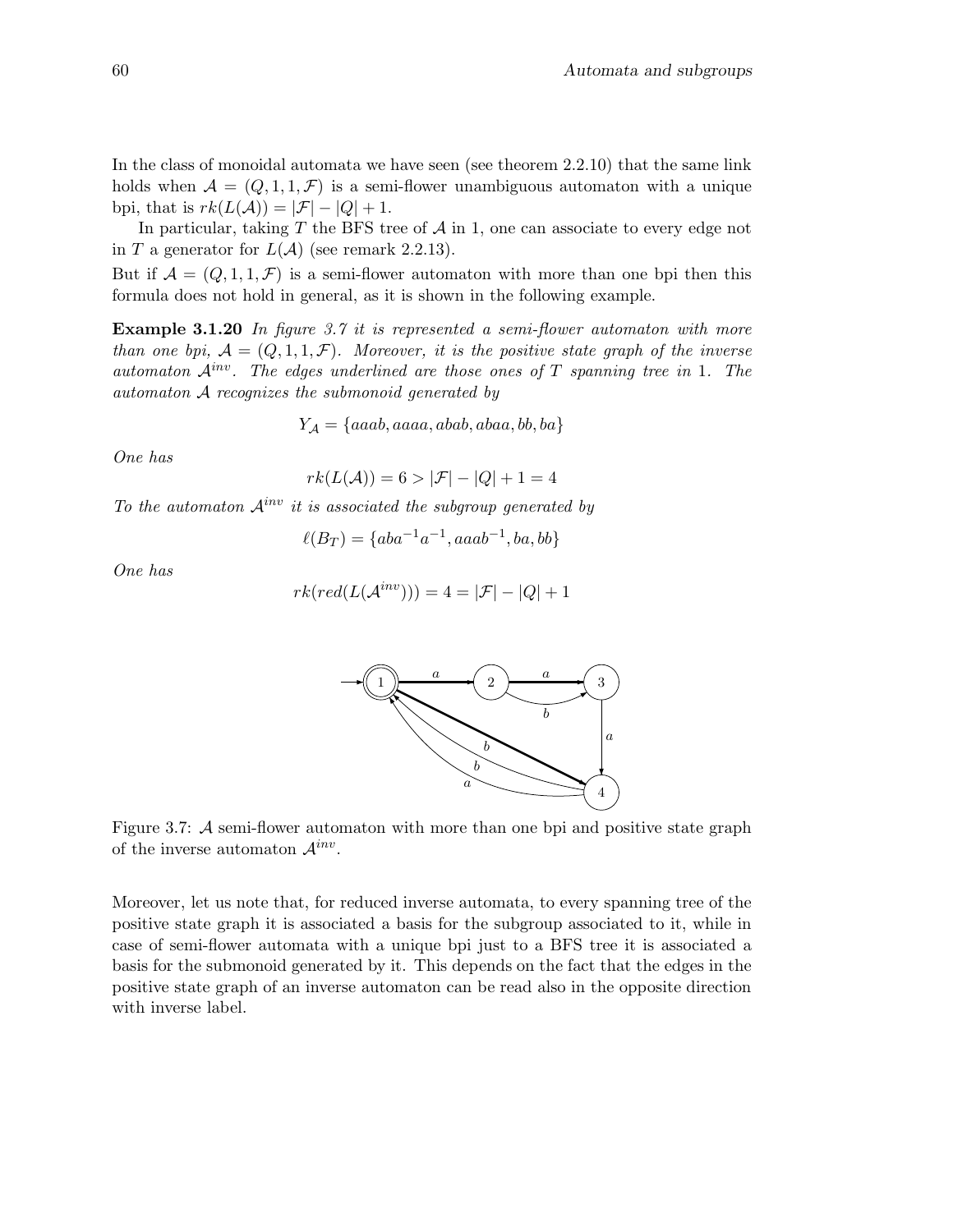#### 3.1.3 Automata associated to subgroups and to submonoids: bases

Every injective monoidal automaton can be viewed as the positive state graph of an inverse automaton. In particular, if  $A$  is a injective monoidal automaton we have seen that we can inversify A and obtain the inverse automaton  $\mathcal{A}^{inv}$  whose positive state graph is A.

If A is a monoidal injective automaton, let us denote by  $H = L(\mathcal{A})$  the submonoid recognized by A and by  $\overline{H} = red(L(A^{inv}))$  the subgroup associated to  $A^{inv}$ .

In particular, while  $Y_{\mathcal{A}}$  is the minimal set of generators of the submonoid  $L(\mathcal{A})$ , one has that to  $\mathcal{A}^{inv}$  it is associated a subgroup whose bases can be determined by choosing spanning trees of A.

As we have seen in the example in figure 3.7, in general such bases for the submonoid and for the subgroup associated, are different and moreover  $L(\mathcal{A})$  and  $red(L(\mathcal{A}^{inv}))$ have different rank.

Just in the case that  $A$  is an injective semi-flower automaton with a unique bpi we have that  $rk(H) = rk(\overline{H})$ . The following examples come in such case.

**Example 3.1.21** In figure 3.8 we have  $A$ , semi-flower automaton with a unique bpi and the positive state graph of an inverse automaton  $\mathcal{A}^{inv}$ . The subgraph of A with edges underlined is the BFS tree T of  $\mathcal A$  in 1. The automaton  $\mathcal A$  recognizes the submonoid generated by

$$
Y_{\mathcal{A}} = \{aab, ab\}
$$

To the automaton  $\mathcal{A}^{inv}$  it is associated the subgroup generated by

$$
\ell(B_T) = \{aab, ab\}
$$

One has that

$$
Y_{\mathcal{A}} = \ell(B_T)
$$



Figure 3.8: A semi-flower automaton with a unique bpi and the positive state graph of an inverse automaton  $\mathcal{A}^{inv}$ .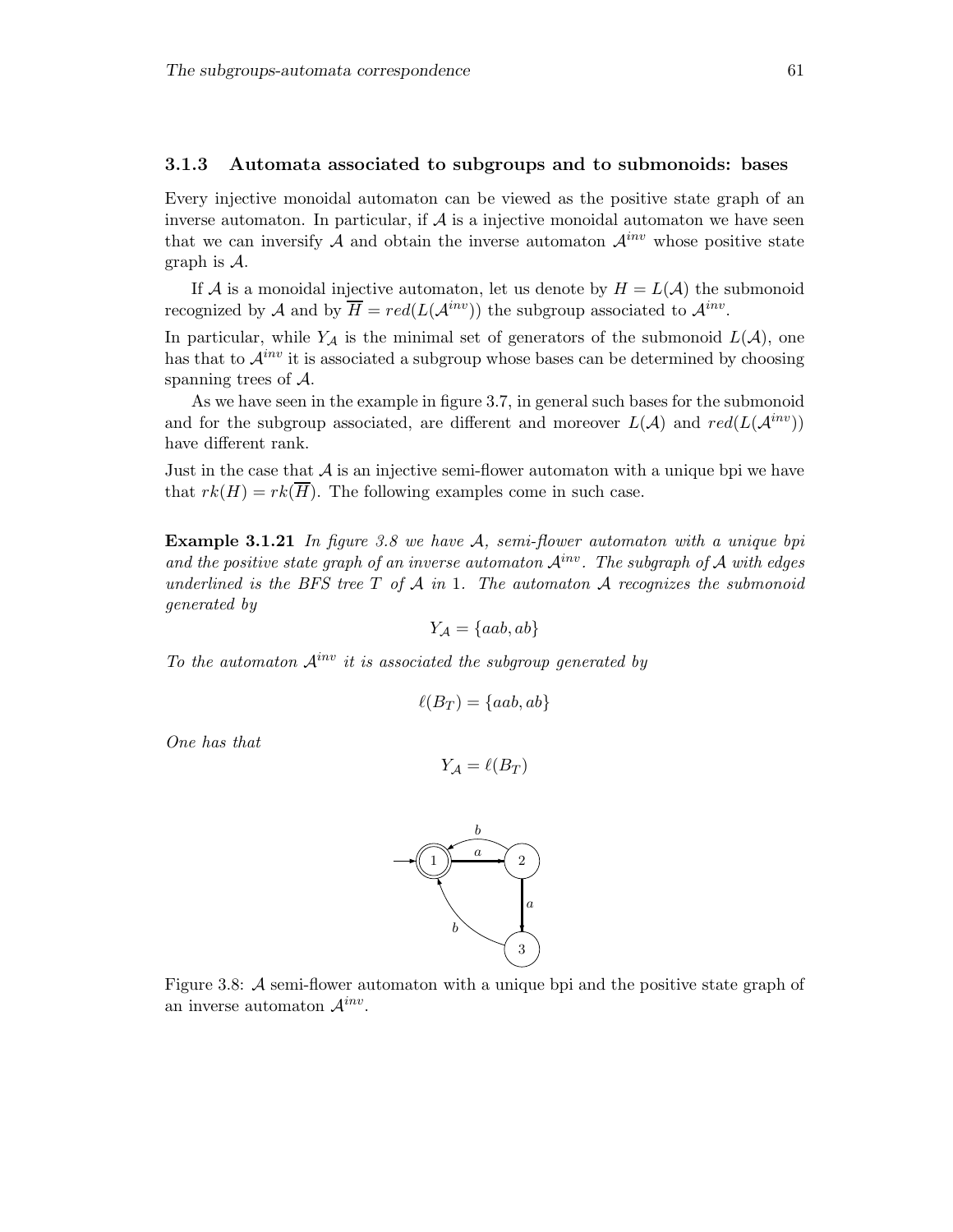**Example 3.1.22** In figure 3.9 there is  $A$ , semi-flower automaton with a unique bpi and the positive state graph of an inverse automaton  $\mathcal{A}^{inv}$ . The subgraph of A with edges underlined is the BFS tree  $T$  of  $A$  in 1. The automaton  $A$  recognizes the submonoid  $H$ generated by

$$
Y_{\mathcal{A}} = \{aab, bb\}
$$

To the automaton  $\mathcal{A}^{inv}$  it is associated the subgroup  $\overline{H}$  generated by

$$
\ell(B_T) = \{aab^{-1}, bb\}
$$

One has that

and

$$
rk(H) = rk(\overline{H})
$$

$$
Y_{\mathcal{A}} \neq \ell(B_T)
$$



In general this does not happen: if  $A$  is an injective semi-flower automaton with more than one bpi then it is not more true that  $rk(H) = rk(\overline{H})$  (see example in figure 3.7). Moreover if A is an injective monoidal not semi-flower automaton then  $rk(H)$ can be infinite and  $rk(\overline{H})$  finite (see the following example).

Example 3.1.23 In figure 3.10 there is  $A$ , monoidal automaton and the positive state graph of an inverse automaton  $A^{inv}$ . The subgraph of A with edges underlined is the spanning tree  $T$  of  $A$ . The automaton  $A$  recognizes the submonoid generated by

$$
Y_{\mathcal{A}} = \{ab^*ab\}
$$

and to  $\mathcal{A}^{inv}$  it is associated the subgroup generated by

$$
\ell(B_T) = \{aba^{-1}, aab\}
$$

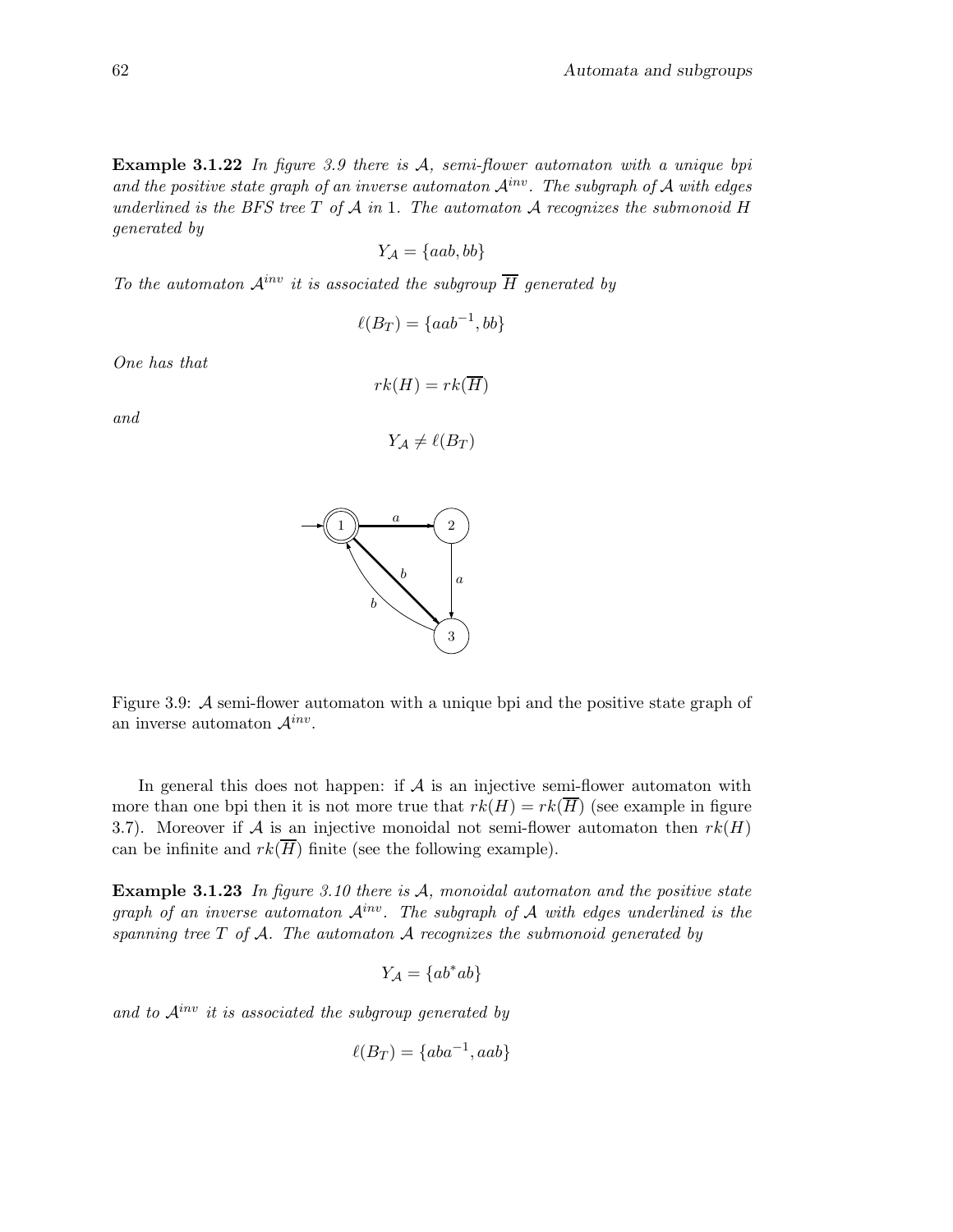

 $rk(H) = \infty$ 

 $rk(\overline{H})=2$ 

One has that

and

Remark 3.1.24 The problem of searching the basis of the subgroup generated by a submonoid is related to the research, given a submonoid  $H$ , of the basis of the smallest submonoid biunitary containing  $H$ , where a submonoid  $H$  is biunitary if

$$
HH^{-1} = H^{-1}H = H
$$

where

$$
H^{-1}H = \{ u \in A^* \mid vu \in H, \text{ for some } v \in H \}
$$

and

$$
HH^{-1} = \{ u \in A^* \mid uv \in H, \text{ for some } v \in H \}
$$

In general, given a submonoid H the basis of the smallest biunitary containing H is different from the basis of the subgroup generated by H. For example, if

$$
X = \{ab, aaa, aaba, aabb, baa, bba, bbb\}
$$

then the submonoid  $X^*$  is biunitary while the subgroup generated by  $X^*$  is

$$
\langle X \rangle = \{a, b\}
$$

Resuming, given an injective monoidal automaton  $A$ , it recognizes a submonoid that has as unique minimal set of generators  $Y_{\mathcal{A}}$ , the set of labels of the cycles that are simple in 1. On the contrary to  $\mathcal{A}^{inv}$  it is associated a subgroup that can have more bases, associated to spanning trees, and in general  $Y_{\mathcal{A}}$  is not a basis for such subgroup and the cardinality of  $Y_{\mathcal{A}}$  is different from the rank of the subgroup associated to  $\mathcal{A}^{inv}$ .

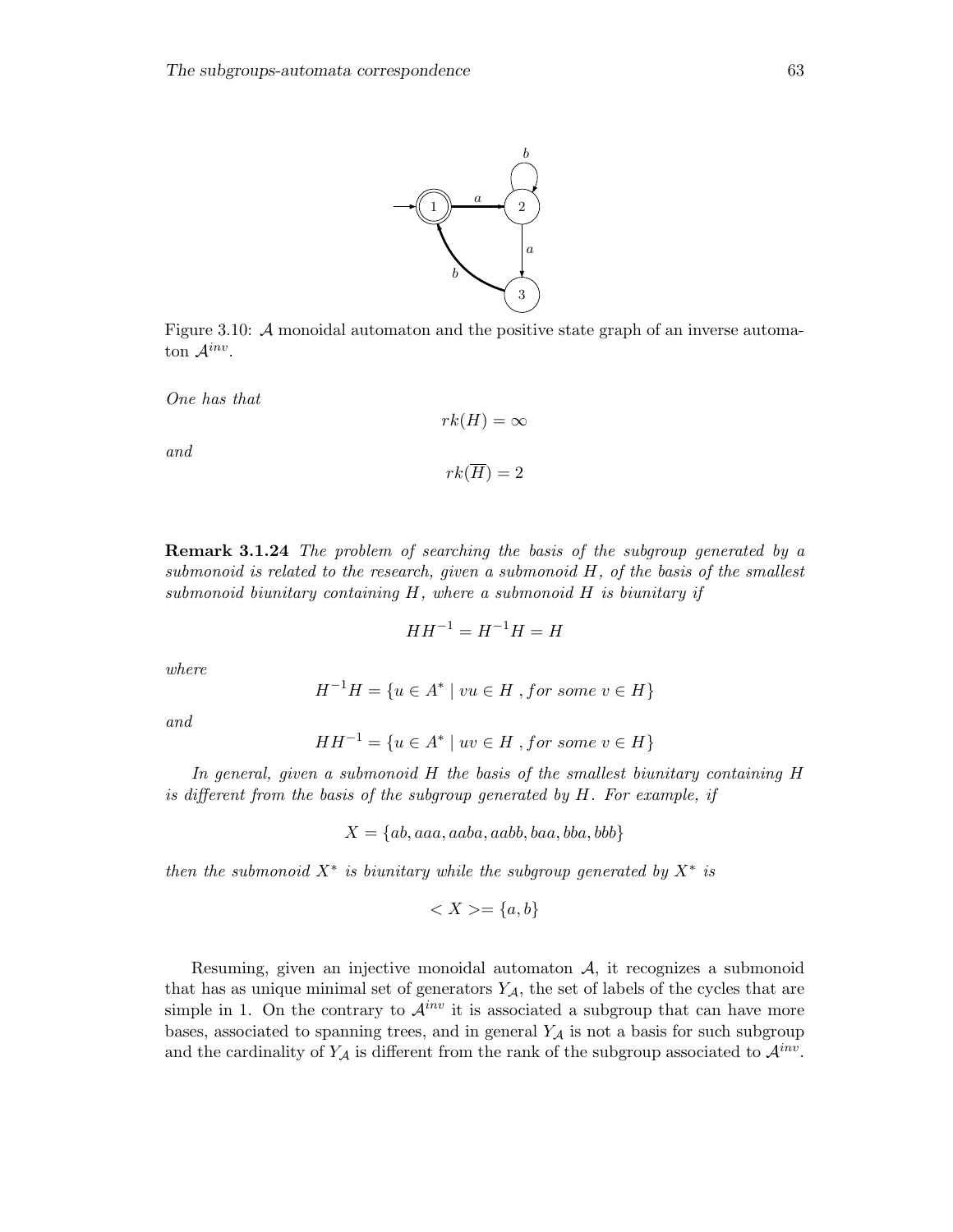In general, given an inverse automaton, since to every spanning tree of its positive state graph it corresponds a basis of the subgroup associated to it, one can pose the problem of choosing the spanning tree whose associated basis is a 'best possible'. In particular the bases where the cancellation of the elements in the product is reduced to the minimum: such bases are called 'strongly Nielsen reduced bases '. We will discuss these bases in section 3.3 and, in section 3.4, we will give two algorithms to choose the spanning tree for the positive state graph of an inverse automaton whose associated bases are such bases.

# 3.2 About the intersection of two subgroups: the Hanna Neumann conjecture

In this section we recall some properties of the intersection of two finitely generated subgroups of a free group. In particular, we are interested in an upper bound for the rank of the intersection of two finitely generated subgroups of a free group, and we describe the results so far obtained. Then we present some examples pointing out the different behaviour between the case of free monoids and free groups.

Let A be an alphabet and  $F(A)$  the free group on A. Unlike the case of monoids, by the theorem of Nielsen-Schreier any subgroup of a free group is free.

We have already observed, in section 1.3, that a free group can have many bases and that all of them have the same cardinality. Hence the rank of a free group  $F$  is defined as the cardinality of a basis of  $F$  and the *reduced rank* of a free group  $F$  is defined as  $rk(F) = max(rk(F) - 1, 0)$ .

It is known since Howson's 1954 paper ([13]) that the intersection of two finitely generated subgroups of a free group is finitely generated. In particular, Howson gave an upper bound for the rank of the intersection  $H \cap K$  in terms of H and K.

In 1956 Hanna Neumann  $([23])$  improved Howson's bound by showing that if H and K are two subgroups of finite rank of a free group then  $rk(H \cap K) \leq 2rk(H)rk(K)$ . Then she made the following conjecture, known nowadays as the

#### Hanna Neumann conjecture

$$
\widetilde{rk}(H\cap K)\leq \widetilde{rk}(H)\widetilde{rk}(K)
$$

In 1991 Walter Neumann ([24]) formulated a stronger conjecture known as 'Strengthened Hanna Neumann conjecture' (in short SHN).

Let H and K be finitely generated subgroups of a a free group  $F(A)$  and let  $H\backslash F(A)/K = \{HuK \mid u \in F(A)\}\$ be the set of double  $H$ -cosets. If  $u \in F(A)$ ,  $H^u$  denotes the conjugate  $H^u = u^{-1}Hu$ . Let us note that if  $H uK = HvK$ , then  $rk(H^u \cap K) = rk(H^v \cap K).$ 

#### Strengthened Hanna Neumann conjecture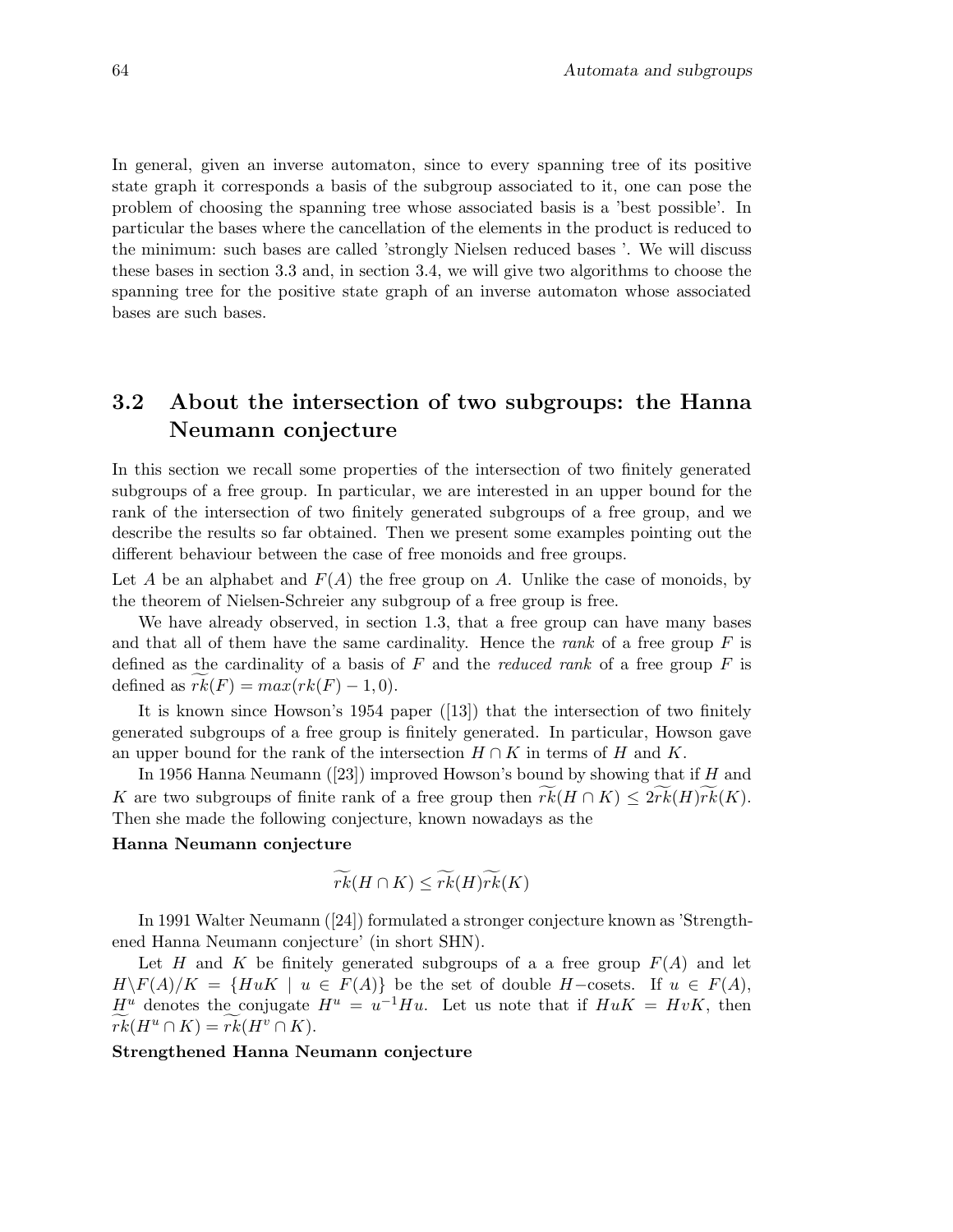$$
\sum_{HgK\in H\backslash/K} \widetilde{rk}(H^g\cap K) \leq \widetilde{rk}(H)\widetilde{rk}(K) \tag{3.2.1}
$$

If H is a finitely generated subgroup of a free group  $F(A)$ , we say that *SHN holds* for H if the inequality 3.2.1 holds for every finitely generated subgroup K of  $F(A)$ .

Walter Neumann ([24]) extended Burns' bound to the strengthened version of the conjecture and Tardos ([33]) proved that SHN holds for all subgroups of rank 2. Moreover, Dicks and Formanek in [8] proved in particular that SHN holds for subgroups of rank 3.

Finally, in 2002 Meakin and Weil ([22]) proved that SHN holds for the class of positively generated subgroups of the free group  $F(A)$  on a finite alphabet A, that are generated by words on  $A^*$ . This last result suggested us to propose the problem of Hanna Neumann for finitely generated submonoids of a free monoid, in the case that their intersection is finitely generated.

Some of the basic tools in dealing with the Hanna Neumann conjecture for free groups make use of the representation of subgroups of the free group by graphs (or inverse automata).

In particular, in the paper of Meakin and Weil (cf. [22]) each subgroup of the free group  $F(A)$  is represented by a *directed A-labeled graph* (that is, a directed graph whose edges are labeled by elements of A).

Let us give now some definitions in order to better understand the idea of the proof of Meakin and Weil.

In A-labeled directed graphs we consider paths which may traverse edges in either direction. The convention is that traversing an a−labeled edge in the backward direction carries the label  $a^{-1}$ . We say that such a graph is *admissible* if it is connected and, for each  $a \in A$  and each vertex v, there is at most one a-labeled edge starting at v and at most one a−labeled edge ending at v.

Let us define  $\Gamma(H)$ . First, let  $\Gamma_0(H)$  be the multigraph whose vertex set is the set of the right H-cosets,  $V = \{Hx \mid x \in F(A)\}$ , whose edge set is  $E = \{Hx \mid x \in F(A)\}$  $F(A)$  × A and whose functions  $i, f : E \longrightarrow V$  are such that, for each  $(Hx, a) \in E$ ,  $i(Hx,a) = Hx$  and  $f(Hx,a) = Hxa$  (that is, the edge  $(Hx,a)$  starts at Hx and ends at Hxa). Then  $\Gamma(H)$  is the H-core of  $\Gamma_0(H)$ , that is, the least subgraph of  $\Gamma_0(H)$ containing all the reduced cycles in the vertex H. We denote by  $V(H)$  (resp.  $E(H)$ ) the vertex set (resp. the edge set) of  $\Gamma(H)$ .

By construction,  $\Gamma(H)$  is admissible. Moreover, it is well known (cf. [32]) that  $\Gamma(H)$  is finite if and only if H is finitely generated,  $rk(H) = |E(H)| - |V(H)|$  and  $\Gamma(H)$ uniquely characterizes the subgroup  $H$ .

If H is finitely generated, then  $\Gamma(H)$  is the positive state graph of the inverse automaton defined in section 3.1 with initial-final state  $H$  (cf. [20], [22]).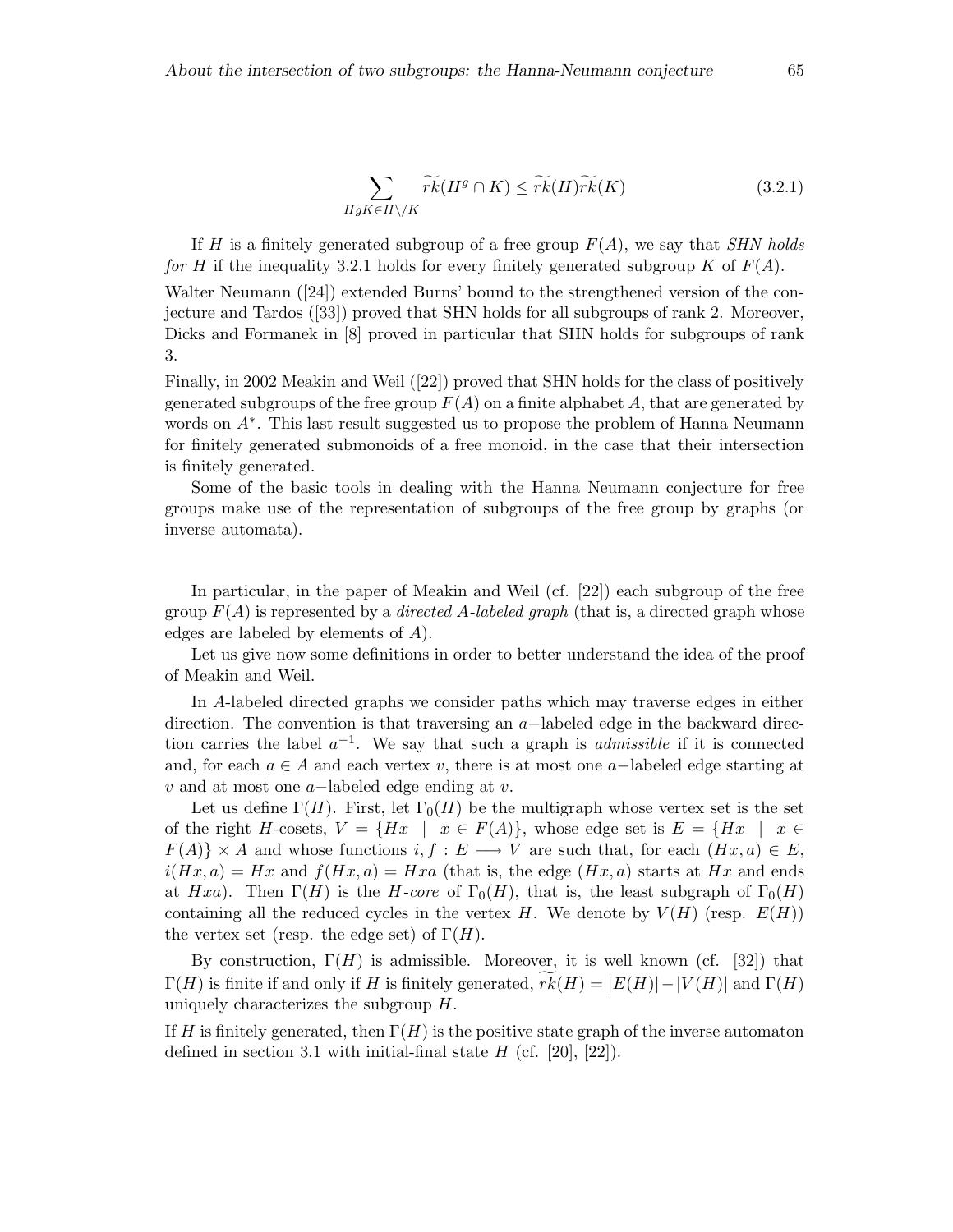If Γ is an admissible graph then we denote by  $c\Gamma$  the core of Γ. If  $c\Gamma$  is empty,  $Γ$  is said to be *contractible*, equivalently Γ is a tree. In their paper Meakin an Weil represent the intersection of subgroups of  $F(A)$  in terms of pull-backs in the category of A–labeled graphs (cf. [32]). More precisely, if H and K are finitely generated subgroups they consider the graph  $\Delta(H, K)$  given by the set of vertices  $V(H) \times V(K)$ and, whose a-labeled edges are of the form  $((Hx, Ky), a) = ((Hx, a), (Ky, a))$ . As it is easy to see, the pull back  $\Delta(H, K)$  is the product of the monoidal automata associated to the graphs  $\Gamma(H)$  and  $\Gamma(K)$  with initial-final state H and K, respectively. We denote by  $V$  and  $E$  the set of vertices of such graph.

It was observed in (cf. [24], [33]) that

$$
\sum_{HgK\in H\setminus/K}\widetilde{rk}(H^g\cap K)=\sum(|E|-|V|)
$$

It follows that proving the SHN is equivalent to proving that

$$
\sum (|E| - |V|) \leq \widetilde{rk}(H)\widetilde{rk}(K)
$$

The main part of the proof of Meakin and Weil is made under the hypothesis of a binary alphabet,  $A = \{a, b\}$ . Then the result is shown to be true also for a general alphabet. In the case of an admissible graph on a binary alphabet every vertex has at most two edges going out from it. So one can distinguish the vertices of such graph in positive if there are two edges going out from them, negative if there is only one edge going out from them and zero if there is no edge going out from them.

Denoting by P and N the sets of positive and negative vertices of  $A$ , we have that

$$
|E| - |V| = \sum_{x \in Q} n_x = |P| - |N|
$$

where, for each  $x \in Q$ ,  $n_x$  is the number of edges going out from x.

Then they consider two finitely generated subgroups H and K, their graphs  $\Gamma(H)$ and  $\Gamma(K)$  and the union of the non-contractible connected components of  $\Delta(H,K)$ . Making some consideration on the number of positive and negative vertices in the pull-back of  $\Gamma(H)$  and  $\Gamma(K)$  with respect to such numbers in  $\Gamma(H)$  and  $\Gamma(K)$  they obtain:

**Theorem 3.2.1** Let H and K be finitely generated subgroups of  $F(A)$  and let n denote the number of negative vertices in  $\Gamma_H$ . Then

$$
\sum_{HgK\in H\setminus/K}\widetilde{rk}(H^g\cap K)\leq (\widetilde{rk}(H)+n)\widetilde{rk}(K)
$$

If H is positively generated then  $\Gamma_H$  has no negative vertices so SHN holds.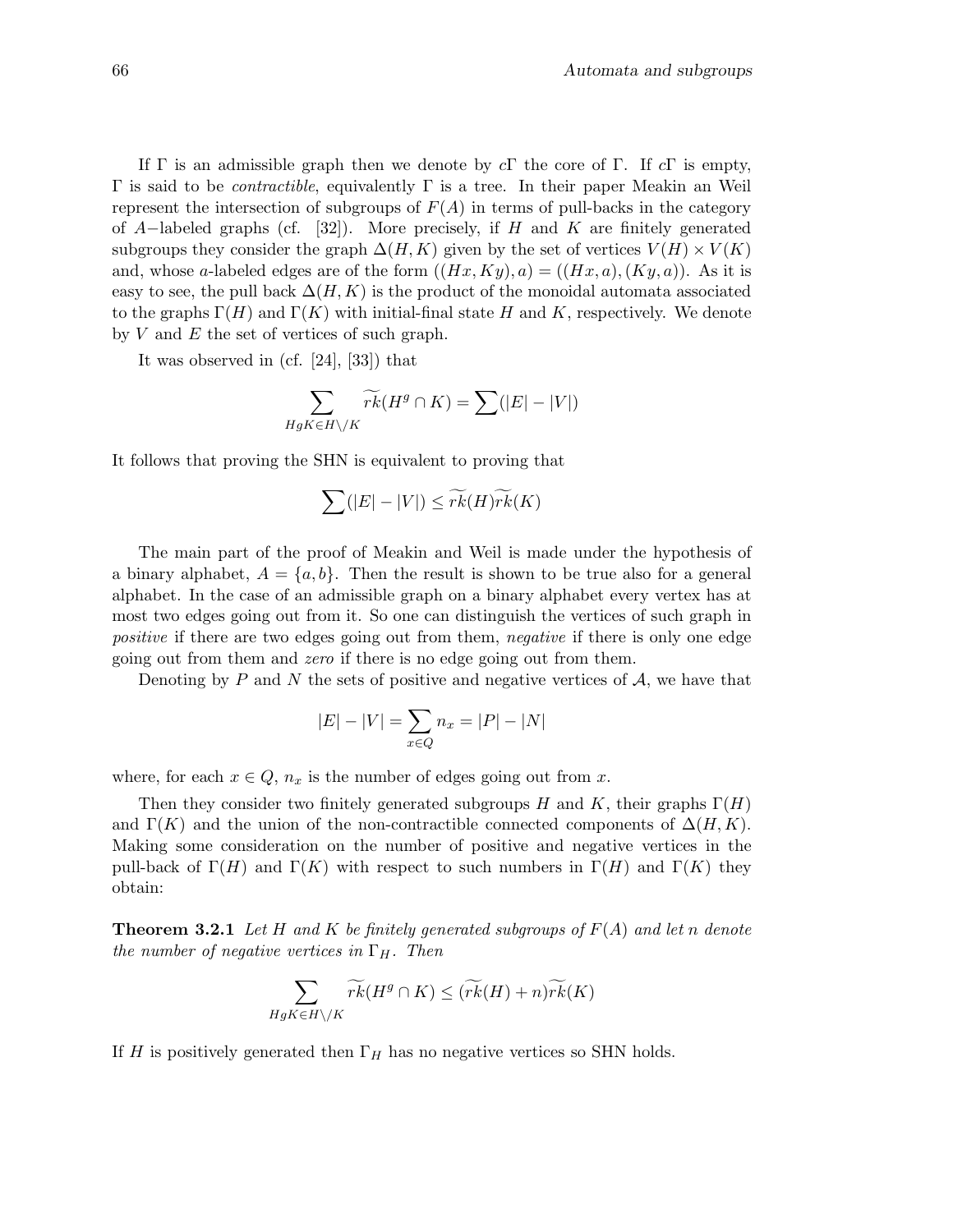As we have noted  $\Gamma(H)$  is the positive state graph of an inverse automaton on the symmetrized alphabet  $(A \cup A^{-1})$  associated to H, seen in section 3.1, and it is, moreover, a monoidal automaton. The pull back  $\Delta(H,K)$  is the product of such monoidal automata  $\Gamma(H)$  and  $\Gamma(K)$ . The connected component of such a product in  $(H,K)$  is, in particular, the positive state graph of an inverse automaton whom the subgroup  $H \cap K$  is associated to (cf. [32], [37]).

Given  $X \subseteq A^*$  a finite prefix set, we can consider the automaton obtained by applying the subset construction to the flower automaton of  $X$  (cf. [2]) and the inverse automaton associated to  $\langle X \rangle$ .

Let us denote by  $A_{X^*}$  the automaton obtained applying the subset construction to the flower automaton of X and by  $A_{\langle X \rangle}$  the positive state graph of the inverse automaton associated to  $\langle X \rangle$ . They are both automata in A.

Given X,  $A_{< X>}$  is obtained from  $A_{X^*}$  by identifying the end vertices of two edges with the same label and the starting vertices of two edges with the same label and then deleting all the vertices of degree one.

In general  $\mathcal{A}_{\langle X \rangle}$  is different from  $\mathcal{A}_{X^*}$  so the technique used in proving the result of Hanna Neumann for positively generated subgroups cannot be used for submonoids. Moreover, if  $A_{< X>}$  is equal to  $A_{X^*}$  then, as seen in example 3.7, it can happen that  $rk(*X*>) \neq rk(*X*<sup>*</sup>).$ 

The figures relative to the following two examples can be found in section 3.5.

**Example 3.2.2** In figure 3.19 there are  $A_{X^*}$  and  $A_{Y^*}$ , with

 $X = \{aab, aba\}$  and  $Y = \{a, baaba\}$ 

and, in figure 3.20, there is their product automaton. One has that

$$
X^* \cap Y^* = \{a(abaaba)^*baaba\}^*
$$

In figure 3.21 there are the positive state graph of the inverse automata relative to  $\langle X \rangle$  and  $\langle Y \rangle$  and, in figure 3.22, their product automaton. One has that

 $\langle X \rangle \cap \langle Y \rangle = \langle aabaab, abaaba \rangle$ 

In this case  $\mathcal{A}_{Y^*}$  is different from  $\mathcal{A}_{\langle Y \rangle}$ . Moreover  $X^* \cap Y^*$  is infinitely generated while  $\langle X \rangle \cap \langle Y \rangle$  is finitely generated.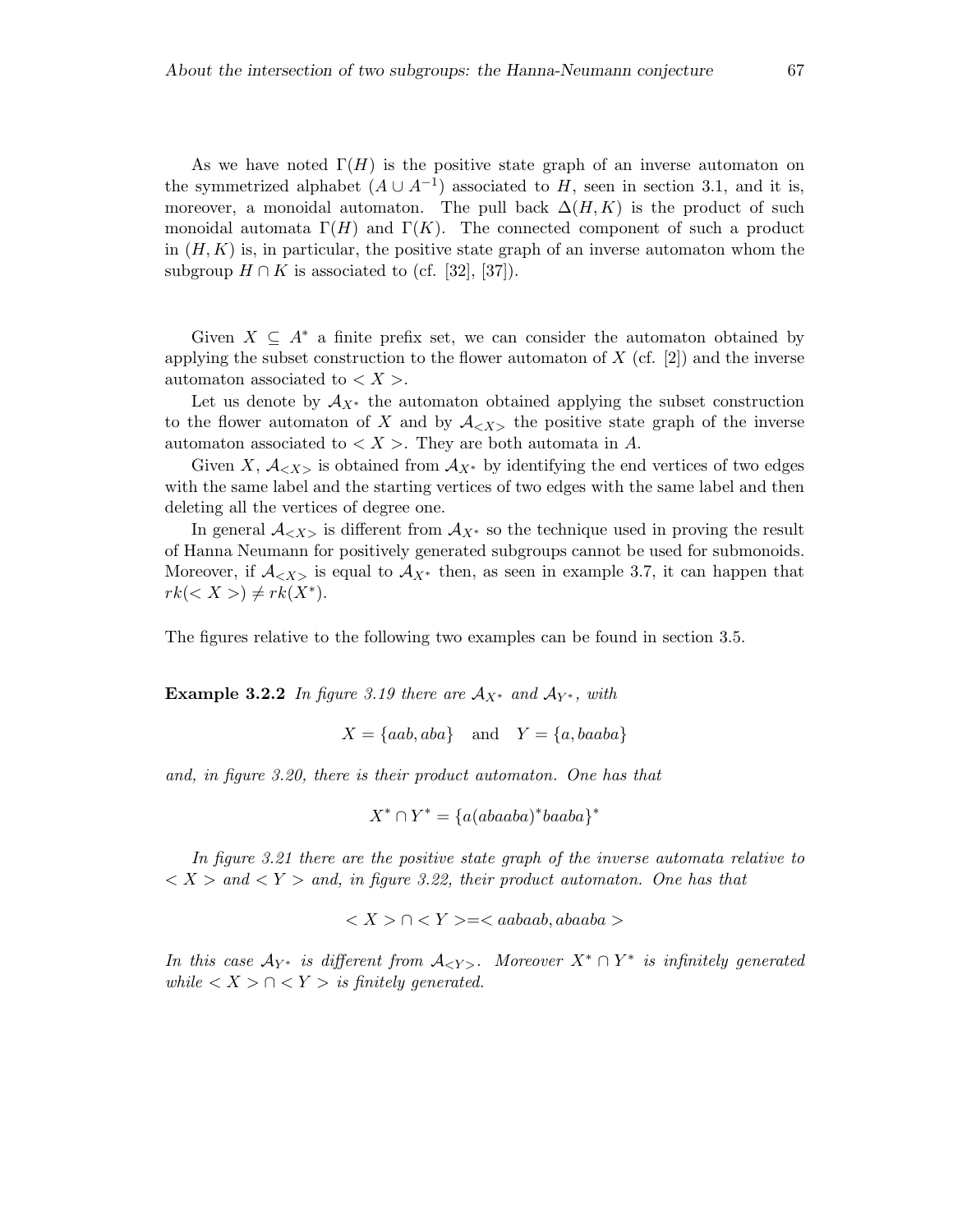Example 3.2.3 In figure 3.23 there are  $A_{X^*}$  and  $A_{Y^*}$ , with

$$
X = A^2 \quad \text{and} \quad Y = A^3
$$

and, in figure 3.24 there is their product automaton. One has that

$$
X^* \cap Y^* = A^{6^*}
$$

Moreover

$$
\widetilde{rk}(X^* \cap Y^*) = 2^6 - 1 = 63 > \widetilde{rk}(X^*)\widetilde{rk}(Y^*) = (2^2 - 1)(2^3 - 1) = 21
$$

In figure 3.25 there are the positive state graph of the inverse automata relative to  $\langle X \rangle$  and  $\langle Y \rangle$  and, in figure 3.26 there is their product automaton. One has that

$$
\langle X \rangle = \langle aa, ba^{-1}, bb \rangle \quad \text{and} \quad \langle Y \rangle = \langle a^3, a^2b, ab^{-1}, aba^{-2} \rangle
$$

and

$$
\cap \langle Y \rangle = \langle ab^{-1}, aba^{-2}, a^2ba^3, aaaba^{-4}, a^4ba^{-5}, a^5b, a^6 \rangle
$$

In this case  $A_{Y^*}$  is different from  $A_{\langle Y \rangle}$ , and

$$
\widetilde{rk}(\cap)=6=\widetilde{rk}()\widetilde{rk}()
$$

# 3.3 Nielsen bases and strongly Nielsen bases: characterization and properties

In this section we recall definitions and properties of the Nielsen reduced bases and the strongly Nielsen reduced bases of a subgroup of a free group. These are bases in which the cancellation in the product of elements is reduced.

Let A be an alphabet and let  $F(A)$  be the free group on A. In section 1.4 we have defined the Nielsen reduced sets and the strongly Nielsen reduced sets. We recall here the definitions:

**Definition 3.3.1**  $U \subseteq F(A)$  is a Nielsen reduced set if:

1) for each  $u \in U$ ,  $u^{-1} \notin U$ 2) for each  $u, v, w \in U^{\pm}$ ,  $uv \neq 1$  and  $vw \neq 1$ , it is  $|uvw| > |u| - |v| + |w|$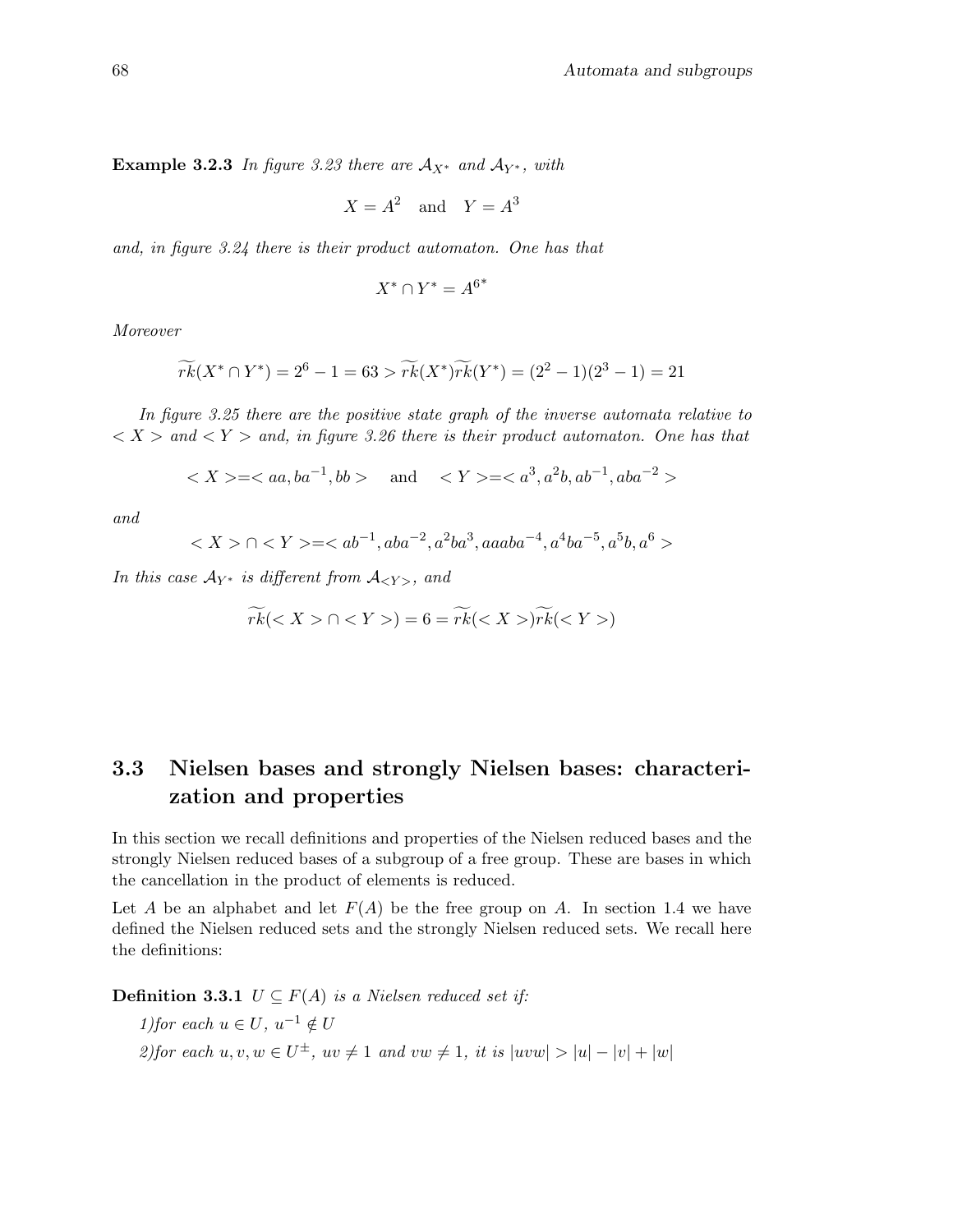A Nielsen reduced set is a set such that in every product uvw not all of v is cancelled. This concept will be exploited in the following theorem that characterizes Nielsen reduced sets (cf. [14]). Before, let us define the imt-factorization of a set of  $F(A)$ .

Let U be a finite set of  $F(A)$ . We say that the elements of  $U^{\pm}$  have imt-factorization if, each  $u \in U^{\pm}$ , seen as a reduced word in  $(A \cup A^{-1})^*$ , can be written as a product  $u =$  $i(u)m(u)t(u)$  where each  $m(u)$  is non-empty and  $i(u^{-1}) = t(u)^{-1}$ ,  $m(u^{-1}) = m(u)^{-1}$ and  $t(u^{-1}) = i(u)^{-1}$ . Now we can give the characterization of the Nielsen reduced sets  $(cf. [14])$ :

**Theorem 3.3.2** Let  $U \subseteq F(A)$  such that, for each  $u \in U$ ,  $u^{-1} \notin U$ . The following are equivalent:

1) U is Nielsen reduced

2) The elements of  $U^{\pm}$  have imt-factorizations and for each  $u_1, u_2 \in U^{\pm}$  such that  $u_1 \neq u_2^{-1}$  reducing the product  $u_1u_2 = i(u_1)m(u_1)t(u_1)i(u_2)m(u_2)t(u_2)$  consists only in reducing the factors  $t(u_1)i(u_2)$ .

3) The elements of  $U^{\pm}$  have imt-factorizations and for each  $u_1, \ldots, u_n \in U^{\pm}$  such that, for each j,  $u_j \neq u_{j+1}^{-1}$  we have

$$
|u_1 \cdots u_n| = |i(u_1)m(u_1)| + |t(u_1)i(u_2)| + |m(u_2)| + \ldots + |t(u_{n-1})i(u_n)| + |m(u_n)t(u_n)|
$$

4) The elements of  $U^{\pm}$  have imt-factorizations and for each  $u_1, \ldots, u_n \in U^{\pm}$  such that, for each j,  $u_j \neq u_{j+1}^{-1}$  we have

$$
|u_1 \cdots u_n| = |u_1 \cdots u_{j-1} i(u_j)| + |m(u_j)| + |t(u_j) u_{j+1} \cdots u_n|
$$

The previous characterization asserts that  $U$  is a Nielsen reduced set if, and only if, every element u of  $U^{\pm}$ , seen as reduced word, can be written as the product of three factors in such a way that the middle factor is never completely cancelled in a product with elements of  $U^{\pm}$ .

**Example 3.3.3** The set  $U = \{aaab, aaaa, aaba^{-1}\}\$ is Nielsen reduced. In fact, the elements of  $U^{\pm}$  have the following imt-factorization:

$$
i(aaaa) = aaa, \ m(aaaa) = a \ t(aaaa) = 1
$$

$$
i(aaab) = aaa, \ m(aaab) = b \ t(aaab) = 1
$$

$$
i(aaba^{-1}) = aab, \ m(aaba^{-1}) = a^{-1} \ t(aaba^{-1}) = 1
$$

$$
i(a^{-4}) = 1, \quad m(a^{-4}) = a^{-1} \quad t(a^{-4}) = a^{-3}
$$

$$
i(b^{-1}a^{-3}) = 1, \quad m(b^{-1}a^{-3}) = b^{-1} \quad t(b^{-1}a^{-3}) = a^{-3}
$$

$$
i(ab^{-1}a^{-2}) = 1, \quad m(ab^{-1}a^{-2}) = a \quad t(ab^{-1}a^{-1}a^{-1}) = b^{-1}a^{-2}
$$

This imt-factorization verifies property 2) of theorem 3.3.2.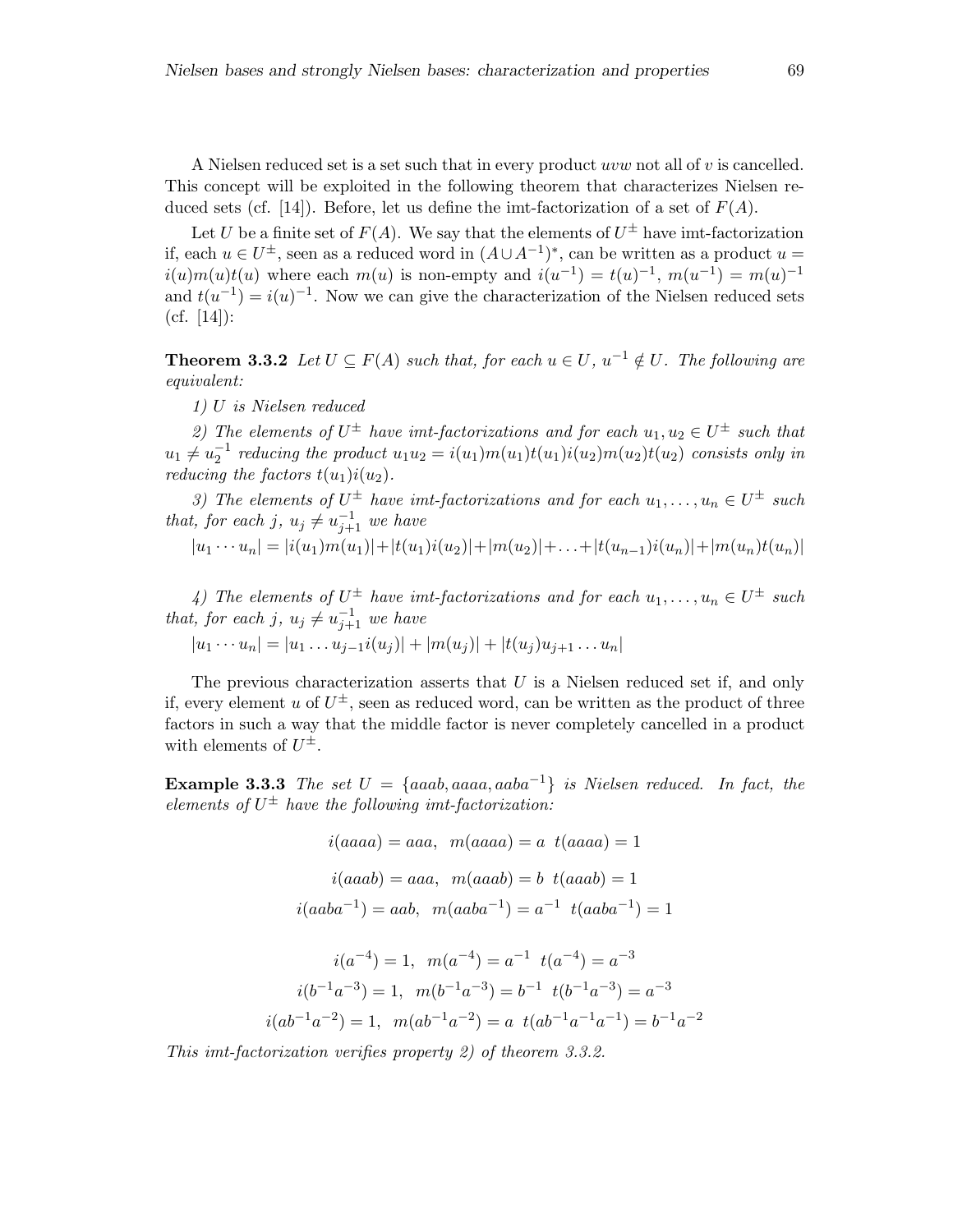Let us define now the strongly Nielsen reduced sets. These are, in particular, Nielsen reduced sets with a condition on the cancellation in the product of two elements of  $F(A)$ .

**Definition 3.3.4**  $U \subseteq F(A)$  is a strongly Nielsen reduced set if:

1) for each  $u \in U$ ,  $u^{-1} \notin U$ 2) for each  $u, v, w \in U^{\pm}$ ,  $uv \neq 1$  and  $vw \neq 1$ , it is  $|uvw| > |u| - |v| + |w|$ 3)for each  $u, v \in U^{\pm}$ ,  $uv \neq 1$ , it is  $|uv| \geq max(|u|, |v|)$ 

For simplicity of notation, we will often call a strongly Nielsen reduced set (resp. Nielsen reduced set) simply a strongly Nielsen set (resp. Nielsen set). Let us recall a proposition, already seen in section 1.3, concerning cancellations in a product of two elements in  $F(A)$ :

**Proposition 3.3.5** Let  $u, v \in F(A)$ . There exist unique  $u_1, v_1, u_2 \in F(A)$  such that  $u = u_1 u_2$ ,  $v = u_2^{-1} v_1$  and the word  $uv = u_1 v_1$  is reduced.

A strongly Nielsen reduced set has the property that, in every product of two elements u, v in  $F(A)$ , uv, it is not canceled more than the half of v and than the half of u. This is equivalent to the fact that, given  $u_1, v_1, u_2$  as in prop. 3.3.5,  $|u_2| \le |v_2|$  or  $|u_2| \leq |u_1|$ , as it is verified in the following corollary:

**Corollary 3.3.6** Let  $U \subseteq F(A)$  ( $1 \notin U$ ). Let  $u, v \in U^{\pm}$  and  $u_1, v_1, u_2 \in F(A)$  such that  $u = u_1 u_2$ ,  $v = u_2^{-1} v_1$  and the word  $uv = u_1 v_1$  is reduced. Then  $1|uv| \geq |u| \Longleftrightarrow |u_2| \leq |v_1|$  $|2||uv| \geq |v| \Longleftrightarrow |u_2| \leq |u_1|$ .

*Proof.* Let  $u, v \in U^{\pm}$  and  $u_1, v_1, u_2 \in F(A)$  such that  $u = u_1 u_2, v = u_2^{-1} v_1$  and the word  $uv = u_1v_1$  is reduced. let us prove the statement 1).

 $\Rightarrow$  Let us suppose  $|uv| \ge |u|$ . We have that  $|uv| = |u_1| + |v_1| \ge |u| = |u_1| + |u_2|$ then  $|u_2| \le |v_1|$ .

 $\Leftarrow$  Let us suppose that  $|u_2| \le |v_1|$ . We have that  $|uv| = |u_1| + |v_1| \ge |u| = |u_1| + |u_2|$ then  $|uv| \geq |u|$ .

The statement 2) is proved analogously.  $\square$ 

Example 3.3.7  $U = \{aaab, aaaa, aaba^{-1}\}\$ is a Nielsen reduced set but it is not a strongly Nielsen reduced set since  $|b^{-1}a^{-1}a^{-1}a^{-1}aaa| = 2 < |aaaa|$ .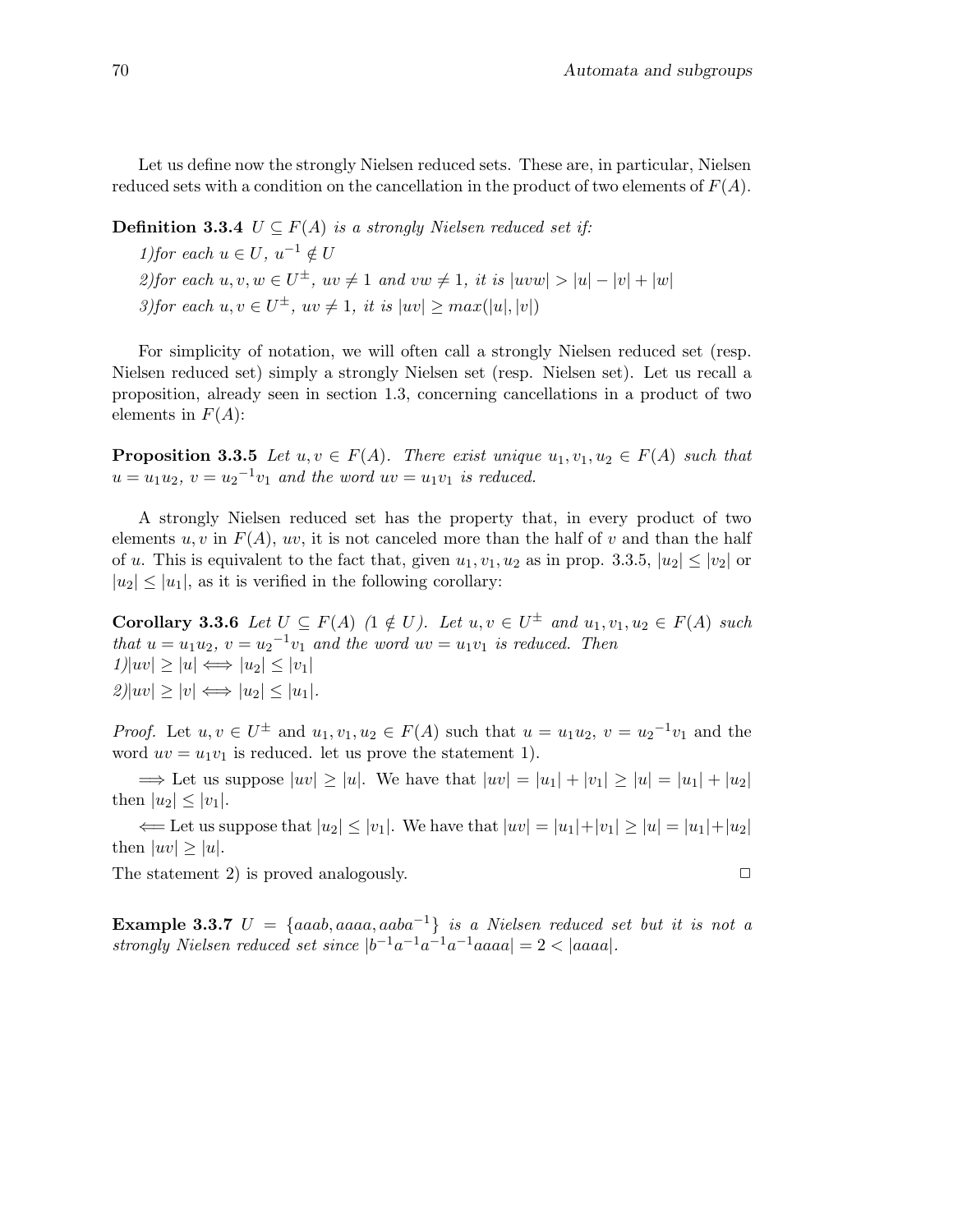# 3.4 Algorithms for finding strongly Nielsen bases using automata

Given an inverse automaton  $A$ , to every spanning tree of its positive state graph it corresponds a basis of the subgroup associated to  $A$ . It is known that such bases are Nielsen reduced bases (cf. [14]) and we prove this fact in section 3.4.1. But not all of them are strongly Nielsen bases. So, given an inverse automaton  $A$  and its positive state graph  $\Gamma_A$ , the following questions arise:

1)Does exist a spanning tree of  $\Gamma_{\mathcal{A}}$  whose associated basis is a strongly Nielsen basis?

2)Given a spanning tree of  $\Gamma_A$ , how can we construct starting from it another tree whose associated basis is a strongly Nielsen basis?

We answer these questions in the following subsection 3.4.1. Instead, in subsection 3.4.2, we prove that the breadth-first tree (see section 1.4.2) is a tree whose basis is strongly Nielsen. As an application of such result, in subsection 3.4.3, we construct an algorithm which, given a finite set of elements in  $F(A)$ , allows us to construct an equivalent set that is strongly Nielsen. The complexity of such algorithm turns out to be of interest.

#### 3.4.1 A first algorithm for the construction of a strongly Nielsen basis

In this subsection we start by proving the result  $(cf. \t[14])$  stating that, given an inverse automaton, to every spanning tree of its positive state graph it is associated a Nielsen reduced basis.

Such a basis is not necessarily a strongly Nielsen basis, so in the second part of the section, starting from a spanning tree we construct another spanning tree whose associated basis is a strongly Nielsen reduced basis.

Let  $\mathcal{A} = (Q, i, i, \mathcal{E} \cup \mathcal{E}^{-1})$  be an inverse automaton on  $A \cup A^{-1}$ ,  $\Gamma_{\mathcal{A}} = (Q, \mathcal{E})$  its positive state graph and  $H = red(L(A))$  the subgroup associated to A.

We have seen, in section 3.1, that for each spanning tree of  $\Gamma_{\mathcal{A}}, T = (Q, \mathcal{F}(T))$ , we get a basis of  $red(L(\mathcal{A}))$ , that is  $\ell(B_T)$  the set of labels of the set

$$
B_T = \{b_e, \ \forall e \in \mathcal{E} \setminus \mathcal{F}(\widetilde{T})\}
$$

where  $b_e = p_{i(e)} ep^{-1}_{f(e)}$  and  $\widetilde{T} = (Q, \mathcal{F}(\widetilde{T}))$  is the directed graph associated to T.

We have seen, in section 3.1.2, that such a path is reduced and so, by prop. 3.1.9,  $\ell(b_e)$ is a reduced word.

**Remark 3.4.1** Let us note that  $\ell(B_T)^{\pm} = \ell(B_T^{\pm})$ . For each  $b_e \in B_T$ , one has that  $b_e$ is a path in A from i to i with label  $\ell(b_e)$ . Since A is inverse  $b_e^{-1}$  is a path in A with label  $\ell(b_e)^{-1}$  so  $\ell(b_e^{-1}) = \ell(b_e)^{-1}$ .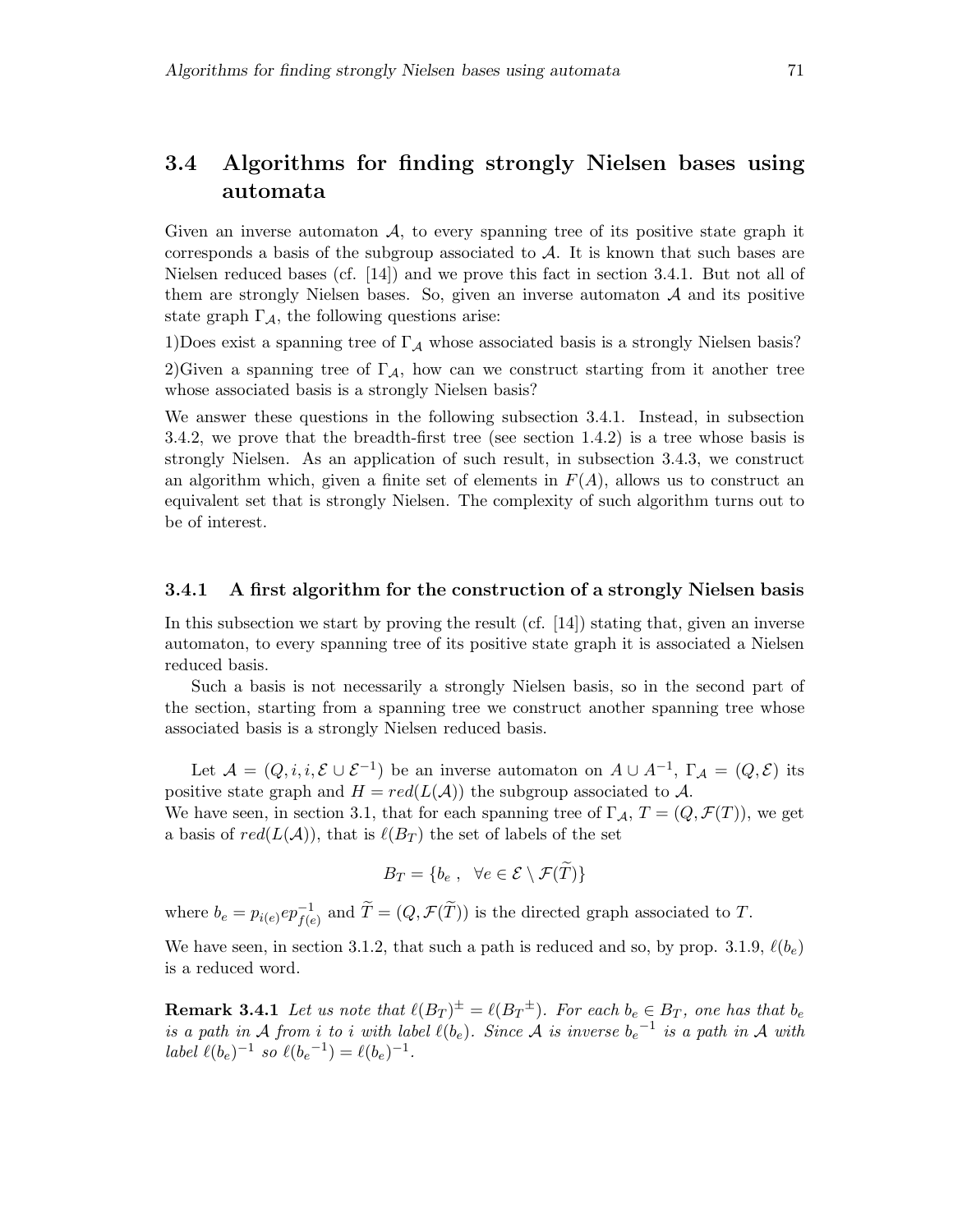Let us define now two functions characterizing each element in  $B_T^{\pm}$ : Let

$$
\psi: B_T^{\pm} \longrightarrow \mathcal{E} \setminus \mathcal{F}(\widetilde{T})
$$

such that, for each  $b_l \in B_T$ ,  $\psi(b_l) = l$  and, for each  $b_l^{-1} \in B_T^{-1}$ ,  $\psi(b_l^{-1})$  $\binom{-1}{l} = l.$ Let

$$
\iota: B_T^{\pm} \longrightarrow \{1, -1\}
$$

such that, for each  $b_l \in B_T$ ,  $\iota(b_l) = 1$  and, for each  $b_l^{-1} \in B_T^{-1}$ ,  $\iota(b_l^{-1})$  $\binom{-1}{l} = -1.$ 

It is well known that  $\ell(B_T)$  is a Nielsen reduced basis. We present here a proof of this result. In particular, in the next proposition we prove that the elements of  $\ell(B_T)^{\pm}$  have an imt-factorization satisfying property 2) of theorem 3.3.2.

**Proposition 3.4.2** Let A be an inverse automaton,  $\Gamma_A$  its positive state graph, and T a spanning tree of  $\Gamma_A$ . Then  $\ell(B_T)$  is a Nielsen reduced set.

*Proof.* Let  $u, v \in \ell(B_T^{\pm})$  such that  $u \neq v^{-1}$ . Let  $c, d \in B_T^{\pm}$  such that  $u = l(c)$  and  $v = l(d)$ . Let  $\psi(c) = e$  and  $\psi(d) = g$ . Let us begin by proving the following:

-There exist p, r, q paths in  $\mathcal A$  such that  $\mathbf c = \mathbf {pr}, \, \mathbf d = \mathbf r^{-1}\mathbf q$ 

By prop. 3.3.5, there exist unique  $u_1, u_2, v_1 \in F(A)$  such that  $u = u_1 u_2, v = u_2^{-1} v_1$ and  $u_1v_1$  is reduced. Let r be the suffix path of c in A with label  $u_2$ ,

$$
r:x\overset{u_{2}}{\longrightarrow}i
$$

Since A is an inverse automaton (see prop. 3.1.1), then  $u_2^{-1}$  is the label of the path  $r^{-1}$  from i to x and so  $r^{-1}$  is the prefix path of d with label  $u_2$ <sup>-1</sup>. Let p be the path with label  $u_1$  starting at i and q the path with label  $v_2$  starting at x, then

$$
c = pr, \quad d = r^{-1}q
$$

We will prove now that the elements of  $\ell(B_T)^{\pm}$  have an imt-factorization.

-The elements of  $\ell(B_T)^\pm$  have an imt-factorization.

Let us consider the following factorization in  $\ell(B_T)^{\pm}$ : for each  $u \in \ell(B_T)^{\pm}$  =  $\ell(B_T^{\pm}),$  if  $u = \ell(b_e)$  with  $e \in \mathcal{E} \setminus \mathcal{F}(\widetilde{T})$  then

$$
i(u) = \ell(p_{i(e)}), \ \ m(u) = \ell(e), \ \ t(u) = \ell(p_{f(e)}^{-1})
$$

If  $u = \ell(b_e^{-1})$  with  $e \in \mathcal{F} \setminus \mathcal{F}(T)$  then

$$
i(u) = \ell(p_{f(e)}), \ \ m(u) = \ell(e^{-1}), \ \ t(u) = \ell(p_{i(e)}^{-1})
$$

It can be easily verified that such factorization is an imt-factorization.

One has that, for each  $u \in \ell(B_T^{\pm})$ , the paths correspondent to  $i(u)$  and  $t(u)$  are contained in T.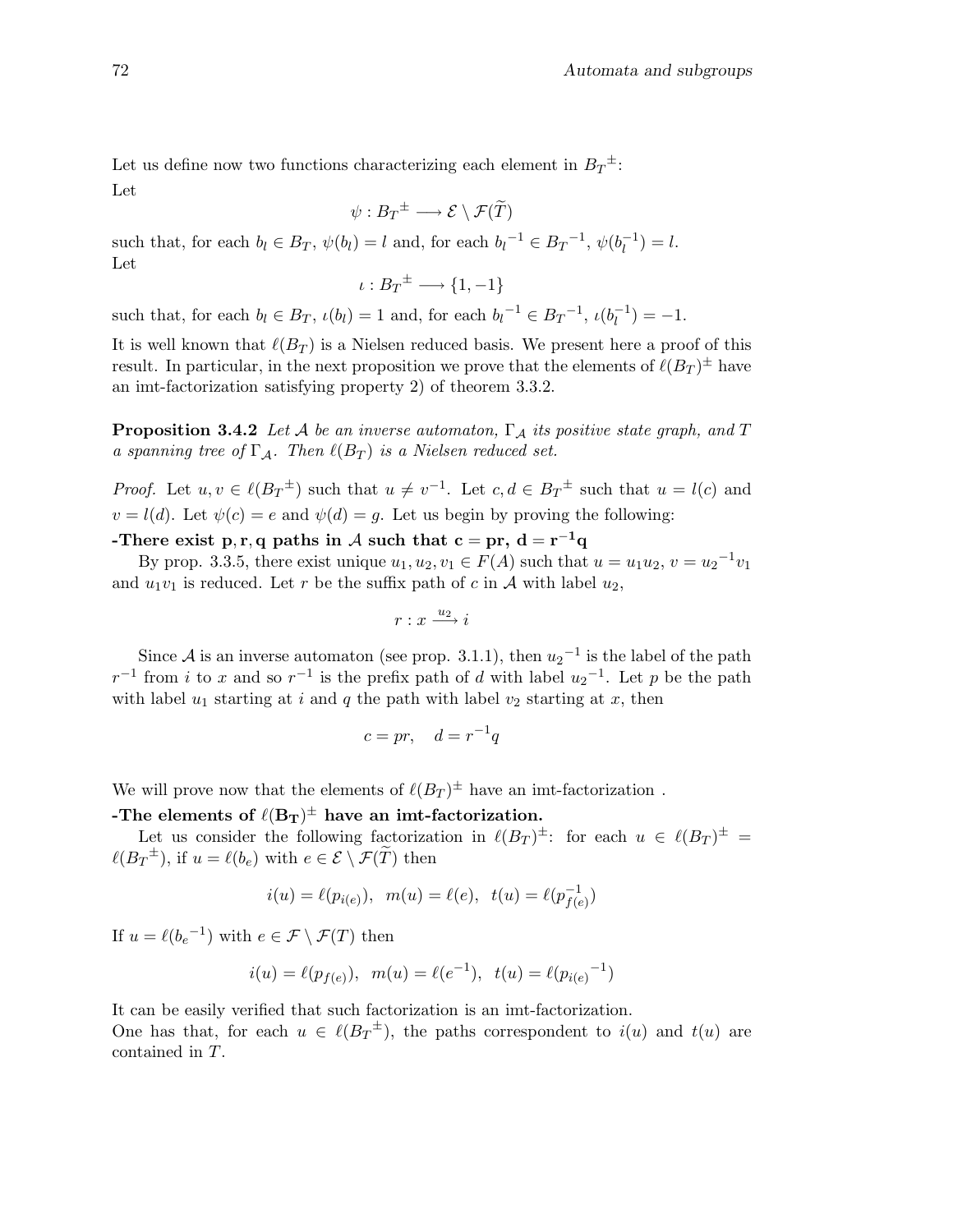Next we prove property 2) of theorem 3.3.2 that characterizes the Nielsen reduced sets.

- Reducing the product  $uv = i(u)m(u)t(u)i(v)m(v)t(v)$  consists only in reducing the factor  $t(u)i(v)$ .

In  $c = pr$  and  $d = r^{-1}q$  the unique edge not contained in T is e and g, respectively. If reducing uv does not consist only in reducing  $t(u)i(v)$  then either  $u_2 = u_3t(u)$ , with  $u_3$  not empty word, or  $u_2^{-1} = i(v)v_3$ , with  $v_3$  not empty word.

Let us suppose that  $u_2 = u_3t(u)$ , with  $u_3$  not empty word. Then the path correspondent to  $m(u)t(u)$  is a suffix of r. So we have that e occurs in r. If  $u \neq v$  then this is a contradiction since  $e \neq g$ , being  $u \neq v^{-1}$ , and the unique edge in d not contained in T is  $g$ .

We will show now that if  $u = v$  then  $c = r^{-1}p'r$ , with p' not null path. In fact  $c = pr = r^{-1}q$  and one has that r is a proper suffix of q otherwise either  $q = r$  and c is not reduced or  $r = r_1 q$ , with  $r_1$  not null. In the last case since  $pr = r^{-1} q$  one has that  $r^{-1} = r_0 r_1$  and since  $r = r_1 q$  then  $r^{-1} = r_0 r_1 = q^{-1} r_1^{-1}$  that is a contradiction since the unique path equal to its inverse is the null path and  $r_1$  is not the null path.

So  $c = r^{-1}p'r$ , with p' not null path, and c contains twice e and this is a contradiction since  $e$  is contained in  $c$  only once.

It is proved analogously if we suppose that  $u_2^{-1} = i(v)v_3$ , with  $v_3$  not empty word.  $\Box$ 

As we have seen, to every spanning tree T of  $\Gamma_A$  it corresponds a Nielsen reduced basis. This basis is not necessarily a strongly Nielsen basis as we can see in the following example:

**Example 3.4.3** In figure 3.11 we have the positive state graph of an inverse automaton A. The edges underlined are those ones of T spanning tree. One has that  $l(B_T)$  =  ${aaab, aaaa, aaba<sup>-1</sup>}$  is not a strongly Nielsen reduced basis since  $|a^{-1}a^{-1}a^{-1}a^{-1}aaab|=$  $|a^{-1}b| = 2 < |aaaa|$ .



Figure 3.11:

It is natural to ask ourself which are the trees corresponding to strongly Nielsen reduced sets and how to catch such trees. Here we present an algorithm that, given an arbitrary spanning tree of  $\Gamma_A$ , builds a spanning tree whose corresponding basis is a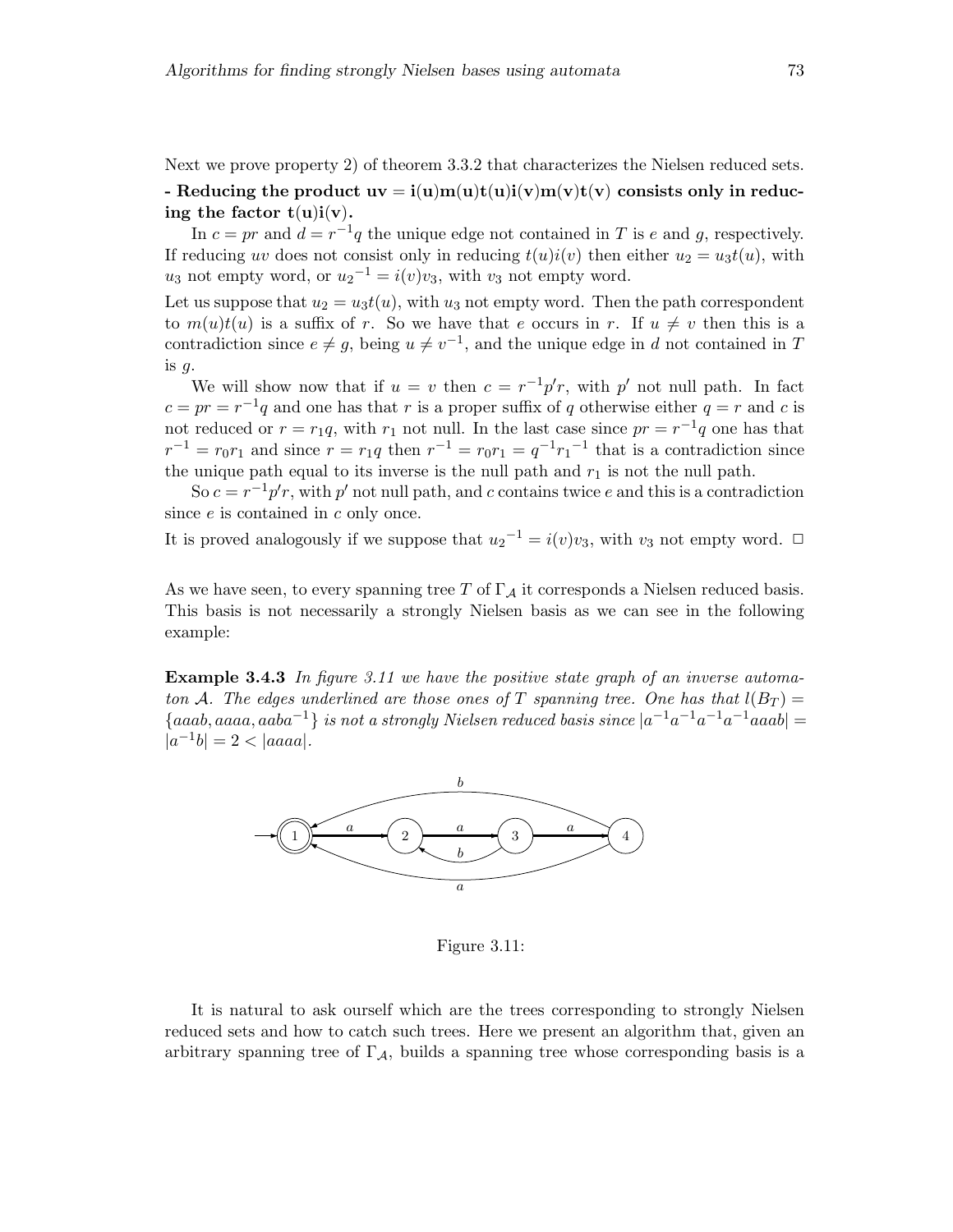strongly Nielsen basis. For this purpose, let us define the score of a spanning tree. It will give us the worst number of steps in building such a tree from a fixed one.

**Definition 3.4.4** Let  $T = (Q, \mathcal{F}(T))$  be a spanning tree of  $\Gamma_A = (Q, \mathcal{E})$  and let  $\widetilde{T} =$  $(Q, F(\tilde{T}))$  the directed graph associated to it. We define  $S(T) = \sum_{e \in \mathcal{E} \setminus \mathcal{F}(\tilde{T})} |b_e|$  as the score of T.

One has that  $|b_e| = |\ell(b_e)|$  and so  $S(T) = \sum_{e \in \mathcal{E} \setminus \mathcal{F}(\widetilde{T})} |\ell(b_e)|$  is the sum of the lengths of the elements in the basis  $\ell(B_T)$ .

**Example 3.4.5** In the example in figure 3.11,  $S(T) = |aaa b| + |aaaa + |aaba^{-1}| = 12$ .

Let now A be an inverse automaton and let  $T = (Q, \mathcal{F}(T))$  be a spanning tree of  $\Gamma_A$ such that  $\ell(B_T)$  is not a strongly Nielsen reduced basis. So there exist  $u, v \in \ell(B_T)^{\pm}$ with  $u \neq v^{-1}$  such that either  $|uv| < |u|$  or  $|uv| < |v|$ . Let us note that one has  $u \neq v$ since  $|uu| \ge |u|$ . Let us suppose that  $|uv| < |u|$ , we will see that the other case is reduced to this one.

By prop. 3.3.5 there exist unique  $u_1, u_2, v_1 \in F(A)$  such that  $u = u_1 u_2, v = (u_2)^{-1} v_1$ and  $u_1v_1$  is reduced. Moreover, by prop. 3.3.6,  $|u_2| > |v_1|$ . We find a similar factorization for the paths of  $A$  whose labels are u and v, as it is shown in the next proposition.

**Proposition 3.4.6** Let  $u, v \in \ell(B_T)^{\pm}$ ,  $u = \ell(c)$  and  $v = \ell(d)$  with  $c, d \in B_T^{\pm}$ , such that  $u \neq v^{-1}$  and  $|uv| < |u|$ . Then there exist p,q,r paths in A such that

- 1.  $c = pr$  and  $d = r^{-1}q$
- 2. r is contained in T
- 3.  $|r| > |q|$  and pq is reduced

#### Proof.

(1) There exist p, r, q paths in A such that  $c = pr$ ,  $d = r^{-1}q$ 

It follows by the proof of prop. 3.4.2.

#### (2)r is contained in T

Let  $\psi(c) = e$  and  $\psi(d) = g$ . Since  $u \neq v$  and  $u \neq v^{-1}$  then  $e \neq g$ . As already observed in the proof of prop. 3.4.2, in c and d the unique edge not contained in T is  $e$ and g, respectively. If, by contradiction, r is not contained in T then e or g is contained in r. Let us suppose e contained in r, then d contains two different edges not contained in T, contradiction! It is proved analogously if we suppose g contained in  $r$ .

#### $(3)|\mathbf{r}| > |\mathbf{q}|$  and pq is reduced.

From  $|uv| < |u|$  it follows that  $|u_2| > |v_1|$ . By prop. 3.1.9, one has that  $|r| = |u_2| >$  $|v_1| = |q|$ . The path pq has, by construction, a reduced label. So, by prop. 3.1.9 pq is reduced. □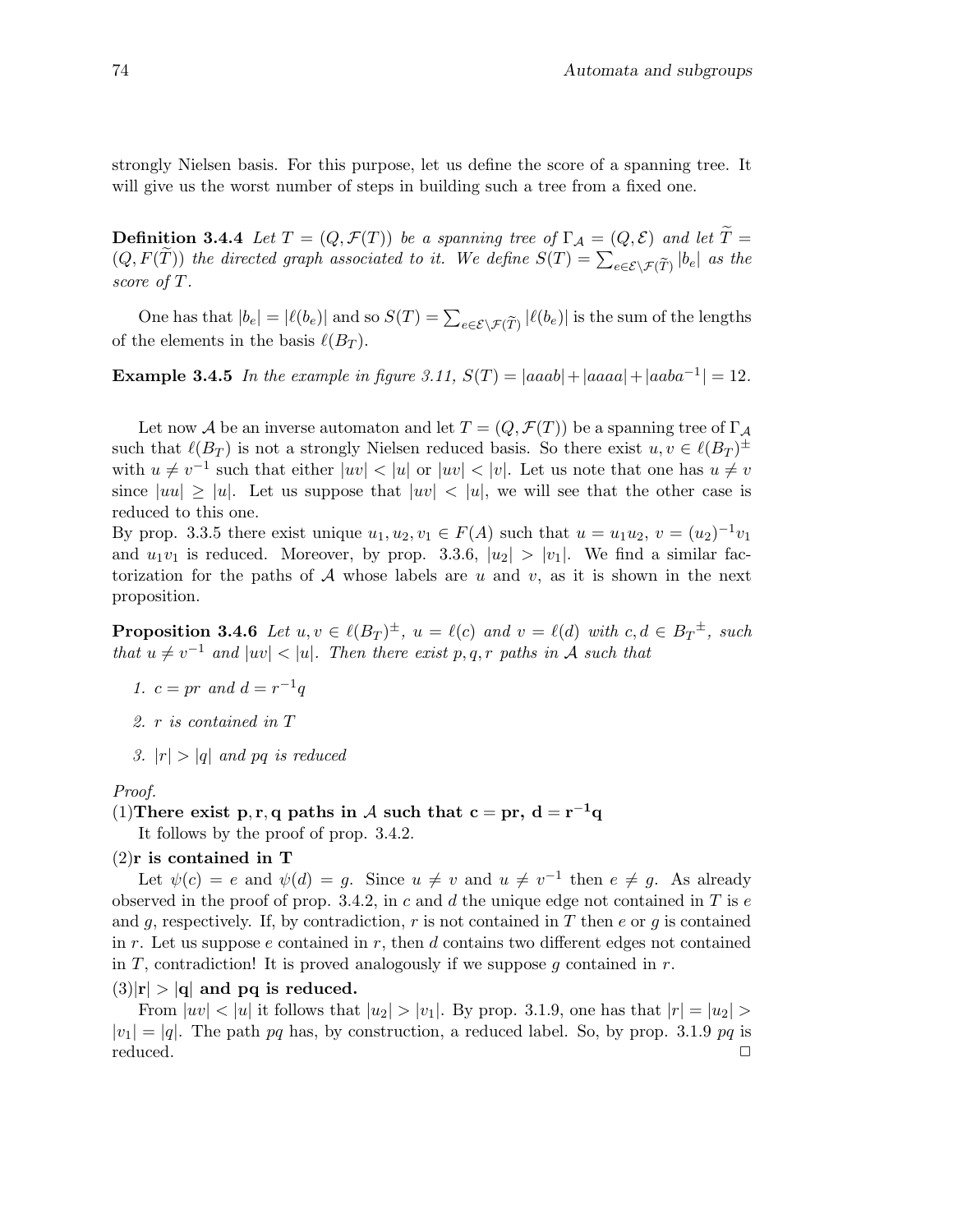**Example 3.4.7** In the example in figure 3.11, taking as  $u = a^{-1}a^{-1}a^{-1}a^{-1}$  and  $v =$ aaab one has in A  $\sim$ −1

$$
p: 1 \xrightarrow{a^{-1}} 4
$$

$$
r: 4 \xrightarrow{a^{-1}} 3 \xrightarrow{a^{-1}} 2 \xrightarrow{a^{-1}} 1
$$

$$
q: 4 \xrightarrow{b} 1
$$

From now on, unless otherwise stated, we assume to be under the following hypotheses: Let  $u, v \in \ell(B_T)^{\pm}$ ,  $u = \ell(c)$  and  $v = \ell(d)$  with  $c, d \in B_T^{\pm}$ , such that  $u \neq v^{-1}$  and  $|uv| < |u|$ . Let  $\psi(c) = e$  and  $\psi(d) = g$ . As in prop. 3.4.6, let  $p, q, r$  paths in A such that

$$
c = pr \quad d = r^{-1}q
$$

r is contained in T,  $|r| > |q|$  and pq is reduced. Let  $p_1, p_2, q_1, q_2, r$  paths in A such that

either 
$$
c = p_1 ep_2r
$$
 or  $c = p_1e^{-1}p_2r$ 

and



Figure 3.12: Structure of a subgraph of  $\Gamma_A$  correspondent to  $c = p_1 ep_2r$  and  $d =$  $r^{-1}q_1gq_2$ 

Now we want to construct, starting from  $T$ , a spanning tree  $T'$  which has a score lower than that one of T. In particular letting  $r = hr_1$ , with  $h \in \mathcal{E}$ , we will consider the graph obtained from T by cutting the edge  $\overline{h}$  and adding the edge  $\overline{g}$ , that is correspondent to v.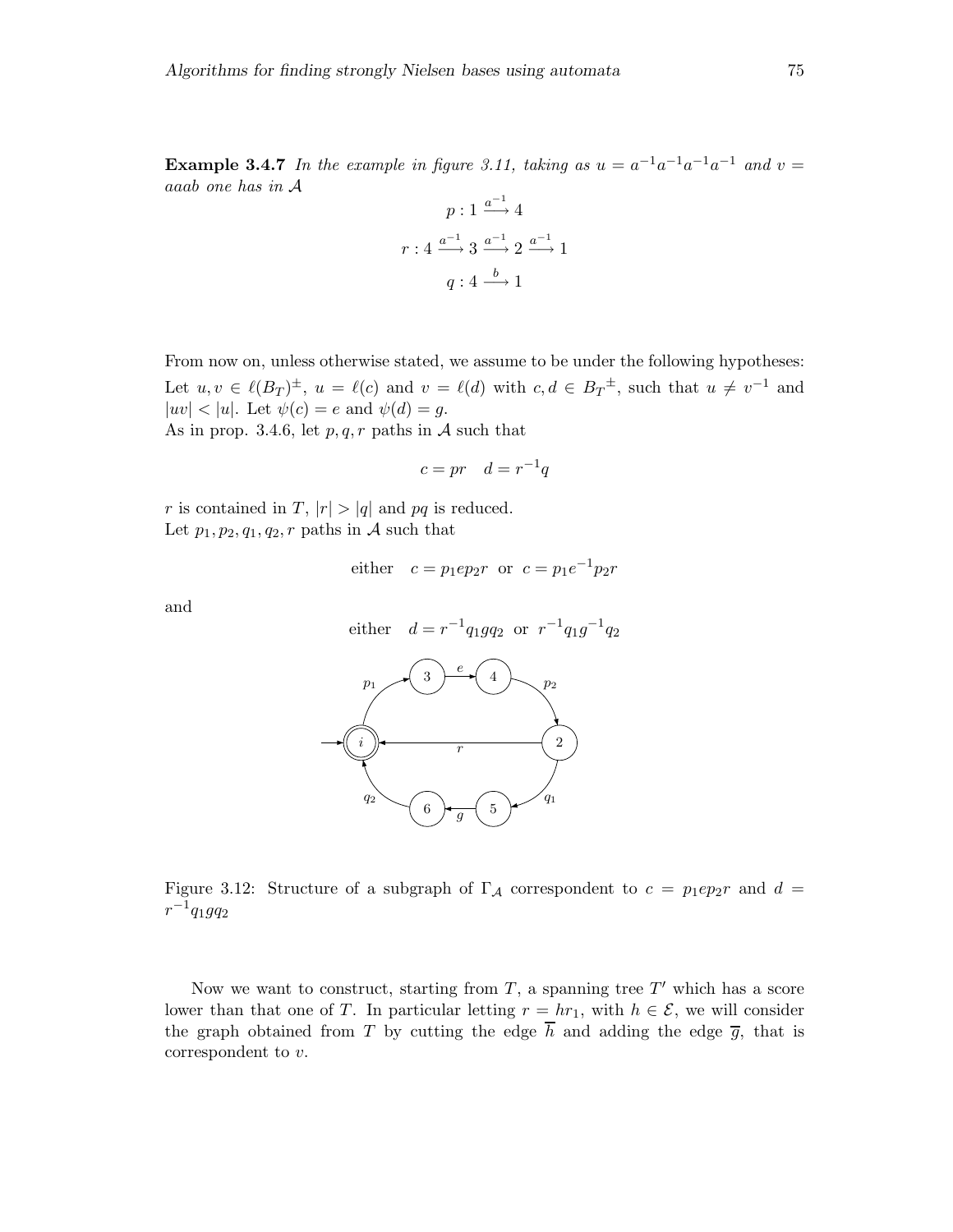For this purpose we will prove that  $A$  has a particular shape, that is  $r$  cannot be a suffix of d and h is not contained in  $q$ .

Then we will prove that such graph  $T'$  is still a spanning tree of  $\Gamma_{\mathcal{A}}$  with score lower than that one of T.

Let us observe now that r cannot be a suffix of  $d$ .

Proposition 3.4.8 r is not a suffix of d.

*Proof.* By prop. 3.4.6,  $|r| > |q|$ . So, r cannot be a suffix of d.  $\Box$ 

This means in particular that in  $\Gamma_A$  it is not possible to have the subgraph as in figure 3.13.



Figure 3.13: Structure of a subgraph of  $\Gamma_{\mathcal{A}}$  correspondent to  $c = pr$  and  $d = r^{-1}q_1gsr$ 

**Proposition 3.4.9** Every edge occurring in  $p_2r$  occurs just once. Every edge occurring in  $r^{-1}q_1$  occurs just once.

*Proof.* It follows from the fact that they are reduced paths contained in T.  $\Box$ 

Let now h be the first edge of r in A,  $r = hr_1$  with  $h \in \mathcal{E}$ . In the following proposition we prove that  $h$  does not occur in  $q$ .

Proposition 3.4.10 The edge h does not occur in q.

*Proof.* By prop. 3.4.8 r is not a suffix of d. Then r is not a suffix of q, where either  $q = q_1 q_2$  or  $q = q_1 g^{-1} q_2$ . Let us prove that h does not occur in  $q_1$  and does not occur in  $q_2$ .

-h does not occur in q<sup>1</sup>

Since  $r^{-1}q_1$  is a reduced path contained in T and since h occurs in r then, by prop. 3.4.9, h does not occur in  $q_1$ .

 $-h$  does not occur in  $q_2$ 

Let us consider the reduced path associated to  $rq_2^{-1}$  in A. Since r is not a suffix of d, and so of  $q_2$ , then  $red(rq_2^{-1})$  contains h. Since  $red(rq_2^{-1})$  is a reduced path contained in T then, by prop. 3.1.18, it contains h only once and so h does not occur in  $q_2$ .  $\Box$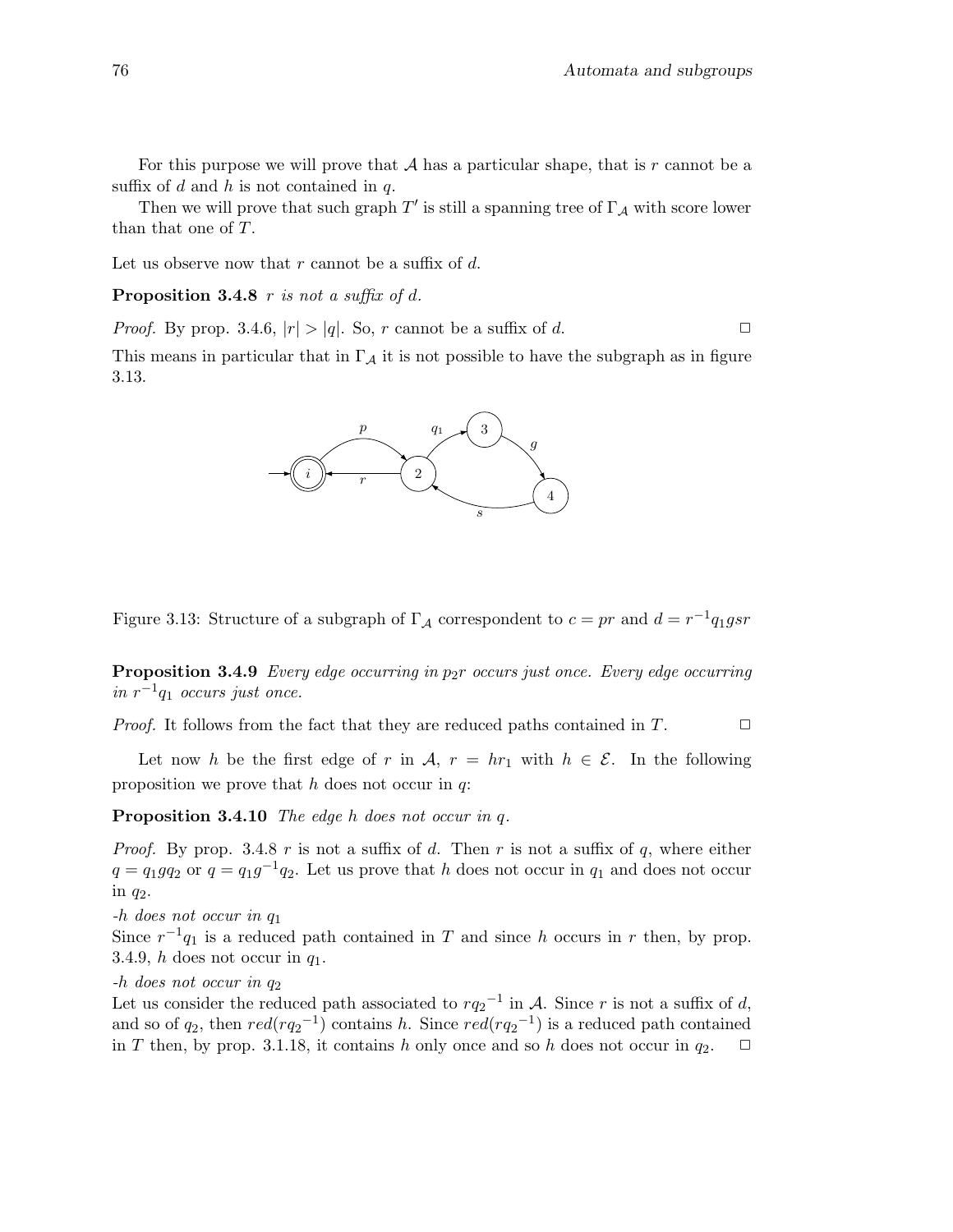**Proposition 3.4.11** If  $r^{-1}$  is not a prefix of c, then h does not occur in p.

*Proof.* The proof is analogous to that one of the prop. 3.4.10.  $\Box$ 

Let us consider  $T' = (Q(T'), \mathcal{F}(T'))$  the tree obtained from T by adding  $\overline{g}$  and cutting  $\overline{h}$  from the set of edges, that is  $\mathcal{F}(T') = (\mathcal{F}(T) \setminus {\overline{h}}) \cup {\overline{g}}$ . The set of vertices  $Q(T')$  is the set of vertices induced by the definition of  $\mathcal{F}(T')$ .

**Example 3.4.12** In the example in figure 3.14 we have  $\Gamma_A$  the positive state graph of an inverse automaton. The edges underlined are those ones of a spanning tree  $T'$ obtained from T, spanning tree in figure 3.11, by adding the edge g :  $4 \xrightarrow{b} 1$  and cutting the edge  $h: 3 \stackrel{a}{\longrightarrow} 4$ . One has that  $\ell(B_{T'}) = \{aaab, b^{-1}a, aaba^{-1}\}$  and  $S(T') = 10$  $S(T)$ .



Figure 3.14:  $\Gamma_A$  positive state graph of an inverse automaton.

**Proposition 3.4.13** Let  $T' = (Q(T'), \mathcal{F}(T'))$  be such that  $\mathcal{F}(T') = (\mathcal{F}(T) \setminus {\overline{h}}) \cup {\overline{g}}$ and  $Q(T')$  is the set of vertices induced by the definition of  $\mathcal{F}(T')$ . It follows that  $Q(T') = Q(T) = Q.$ 

*Proof.* Let us prove that  $i(h), f(h) \in Q(T')$ . So we will have that  $Q(T') \supseteq Q(T)$  and since  $Q(T) = Q$  and  $Q(T') \subseteq Q$  then  $Q(T') = Q(T) = Q$ .

So we have to prove that there exist two edges in  $\mathcal{F}(T')$  having respectively  $i(h)$ and  $f(h)$  as one of the extremal vertices. We will prove that there exist two paths in  $\widetilde{T'}^{inv}$  with this property.

The path  $q^{-1}$  starts at i and ends at i(h). It is contained in T' since  $q_1$  and  $q_2$  are contained in T, h does not occur in q and g is contained in T', by definition. Since  $q^{-1}$ is a not null path and the final state of  $q^{-1}$  is  $i(h)$ , then  $i(h) \in Q(T')$ . One has that  $r = hr_1$ . Moreover we have that  $r_1$  is not a null path otherwise  $r = h$  and, by prop. 3.4.6,  $1 = |h| > |q| \ge 1$ , that is a contradiction. So we have that  $i(r_1) = f(h)$ , with  $r_1$ path contained in  $T'$  since it is contained in  $T$  and  $h$  does not occur in  $r_1$ . Finally we get that  $Q(T') = Q(T) = Q$ .

In the next proposition we prove that  $T'$  is a spanning tree of  $\Gamma_{\mathcal{A}}$  and that the score of  $T'$  is less than the score of  $T$ .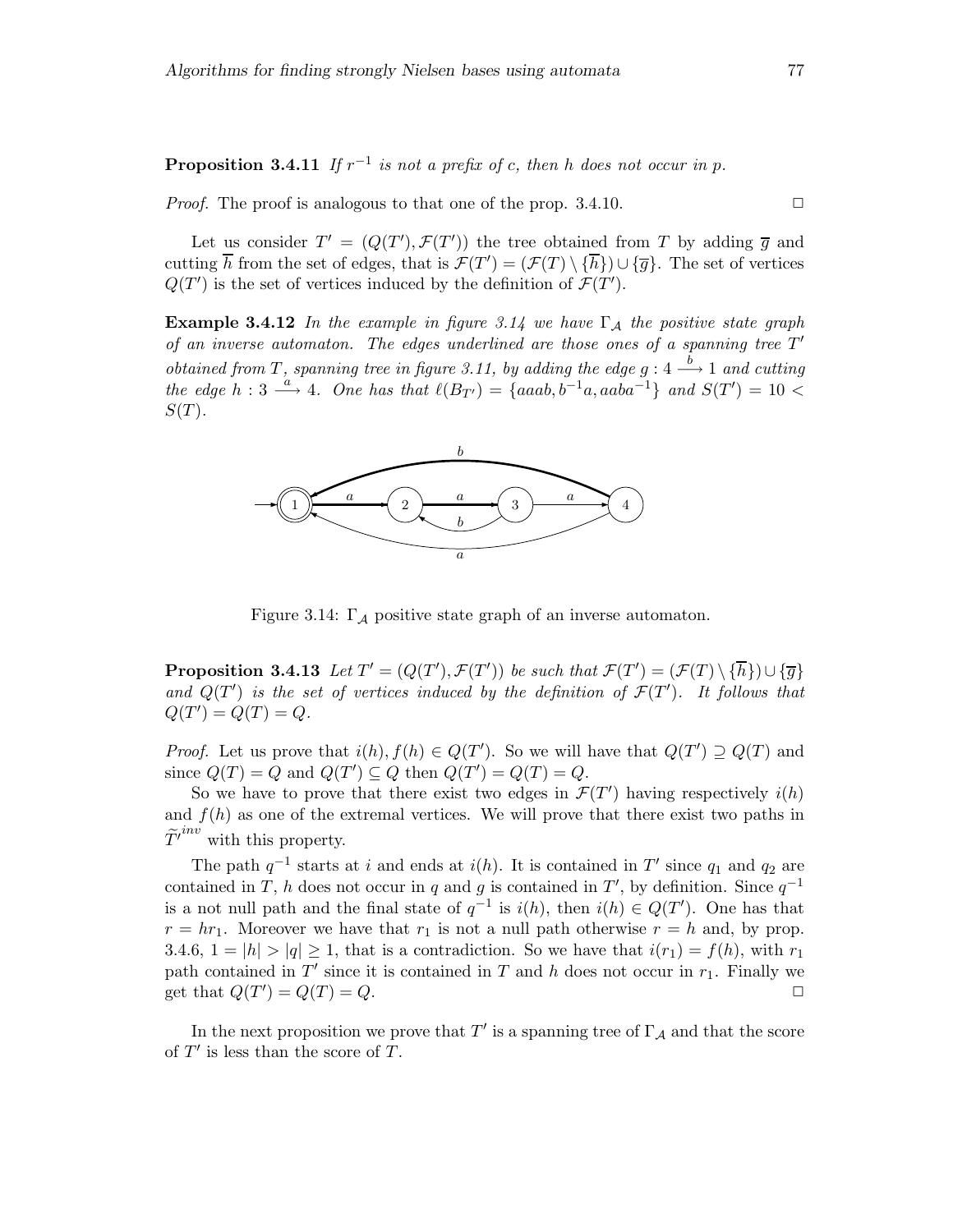**Proposition 3.4.14** Let  $T' = (Q(T'), \mathcal{F}(T'))$  be such that  $\mathcal{F}(T') = (\mathcal{F}(T) \setminus {\overline{\{h\}}}) \cup {\overline{\{g\}}}$ and  $Q(T')$  is the set of vertices induced by the definition of  $\mathcal{F}(T')$ . Then T' is a spanning tree of  $\Gamma_A$ .

Proof.

1)  $|\mathcal{F}(T')| = |\mathcal{F}(T)|$  and  $|Q(T')| = |Q(T)|$ .

The first statement is trivial. The second one follows from prop. 3.4.13.

 $2)T'$  is connected.

Let  $x, y \in Q(T')$ , we want to show that there is a path in T' from x to y. We will prove it by showing that there is a path from x to y in  $(T')^{inv}$ . Since T is connected then let s be the reduced path contained in T from x to y. If h does not occur in s then  $s$  is contained in  $T'$ .

If h occurs in s then either  $s = s_1 h s_2$  or  $s = s_1 h^{-1} s_2$  and h does not occur in  $s_1, s_2$ (see prop. 3.1.18), so  $s_1, s_2$  are contained in T'. By construction  $q{r_1}^{-1}$  is a path whose initial and final vertices are those ones of  $h$  and it is contained in  $T'$  since  $h$  does not occur in q, by prop. 3.4.8 and h does not occur in  $r_1$  since  $r = hr_1$  is a reduced path contained in T. So if  $s = s_1 h s_2$  then we can consider  $s' = s_1 q r_1^{-1} s_2$  that is a path from x to y contained in T'. If  $s = s_1 h^{-1} s_2$  then we can consider  $s' = s_1 r_1 q^{-1} s_2$  that is a path from  $x$  to  $y$  contained in  $T'$ .

 $3)T'$  is a spanning tree.

Since  $|\mathcal{F}(T')| = |Q(T')| - 1$  and, by 2), T' is connected then T' is a tree. Since  $Q(T') = Q$  then it is a spanning tree.

In the following theorem we will prove that  $S(T')$  is less than  $S(T)$ . Let us denote, for each  $e \in \mathcal{E} \setminus \mathcal{F}(\widetilde{T})$ , with  $b_e^T$  the path  $b_e \in B_T$  and for each  $e \in \mathcal{E} \setminus \mathcal{F}(\widetilde{T}')$ , by  $b_e^{T'}$  $e^T$  the path  $b_e \in B_{T'}$ .

**Theorem 3.4.15** Let  $T' = (Q(T'), \mathcal{F}(T'))$  be such that  $\mathcal{F}(T') = (\mathcal{F}(T) \setminus {\overline{h}}) \cup {\overline{g}}$ . Then  $S(T') < S(T)$ 

*Proof.* We want to prove that for each  $l \in \mathcal{E} \setminus \mathcal{F}(\widetilde{T})$ ,  $l \neq e$ , there exists an edge  $l' \in \mathcal{E} \setminus \mathcal{F}(\widetilde{T}), l' \neq e$ , such that  $|b_l^{T'}|$  $\left| \sum_{l}^{T'} \right| \leq |b_{l'}^{T'}|$  and that  $|b_e^{T'}|$  $|T'| < |b_e^T|.$ One has that

$$
\mathcal{E} \setminus \mathcal{F}(\widetilde{T'}) = \mathcal{E} \setminus ((\mathcal{F}(\widetilde{T}) \cup \{\overline{g}\}) \setminus \{\overline{h}\}) = (\mathcal{E} \setminus (\mathcal{F}(\widetilde{T}) \cup \{\overline{g}\})) \cup \{\overline{h}\}\
$$

Let us consider  $h \in \mathcal{E} \setminus \mathcal{F}(\widetilde{T}')$  $-q$  is a reduced path contained in  $T'$ 

The edge h does not occur in q. Moreover  $q_1, q_2$  are contained in T and q is contained in T', so q is a path contained in T'. The path q is reduced since it is a subpath of  $b_g^T$ that is a reduced path.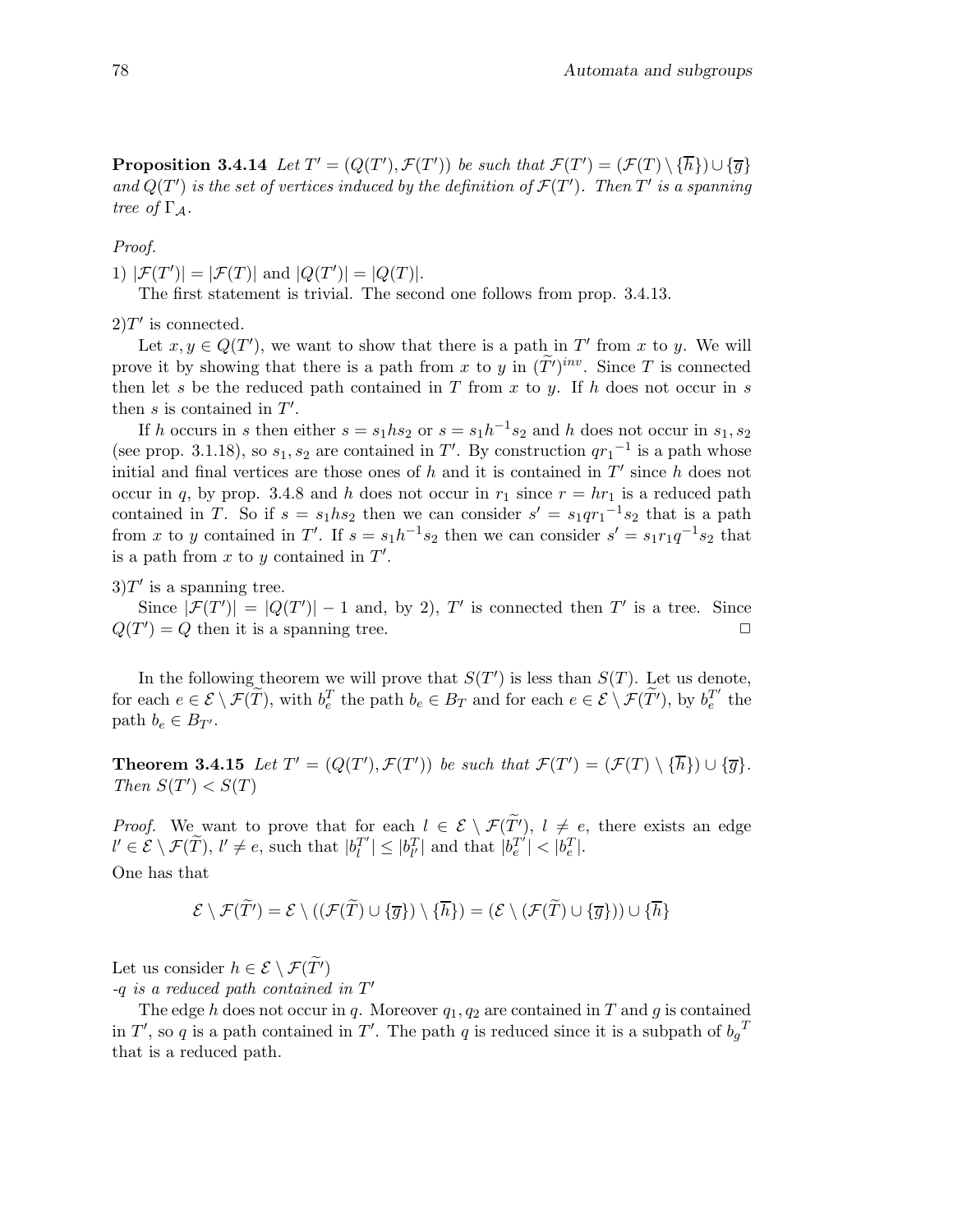$-r_1$  is a reduced path contained in  $T'$ 

Since  $r = hr_1$  and r is a reduced path contained in T it follows that h does not occur in  $r_1$  and so  $r_1$  is contained in  $T'$ . Moreover, it is a reduced path since it is a subpath of  $b_e$  reduced path.

-So we have that

$$
b_h^{T'} = q^{-1}hr_1 = q^{-1}r = b_g^T
$$

hence

$$
|b_h^{T^\prime}| = |b_g^T|
$$

Let us consider  $e \in \mathcal{F} \setminus \mathcal{F}(T')$  and two cases:

a) $r^{-1}$  is not a prefix of c

b) $r^{-1}$  is a prefix of c

a) Let us suppose that  $r^{-1}$  is not a prefix of c.

 $-p_1$  is a reduced path contained in  $T'$ 

By construction  $p_1$  is a reduced path contained in T and, by prop. 3.4.11, h does not occur in  $p_1$ . So  $p_1$  is contained in  $T'$ .

# $-p_2q$  is a reduced path contained in  $T'$

By prop. 3.4.10 and 3.4.11,  $p_2q$  is a path contained in  $T'$ , since h does not occur in  $p_2$  that is contained in T and q is contained in T', as already observed. Moreover  $p_2q$ is reduced since subpath of pq that is a reduced path, by prop. 3.4.6.

-If  $\iota(c) = 1$  we have that

$$
b_e^{T'} = p_1 ep_2 q = pq = red(cd)
$$

hence

$$
|b_e^{T'}| = |pq| = |cd| < |c| = |b_e^{T}|
$$

-If  $\iota(c) = -1$  then

$$
b_{e}^{T^{\prime }}=q^{-1}p_{2}^{-1}ep_{1}^{-1}
$$

and

$$
b_e^{T'} = (pq)^{-1} = red((cd)^{-1})
$$

hence

$$
|b_e^{T'}| = |(pq)^{-1}| = |cd| < |c| = |b_e^{T}|
$$

b) Let  $r^{-1}$  be a prefix of c.

Since  $c = r^{-1}c_1 = pr$ , either  $p = p_1ep_2$  or  $p = p_1e^{-1}p_2$  and r is contained in T then  $r^{-1}$  is a prefix of  $p_1$ .

-If  $\iota(c) = 1$  then let  $b_e^T = r^{-1}setr$ , for some  $s, t$  paths of  $A$ .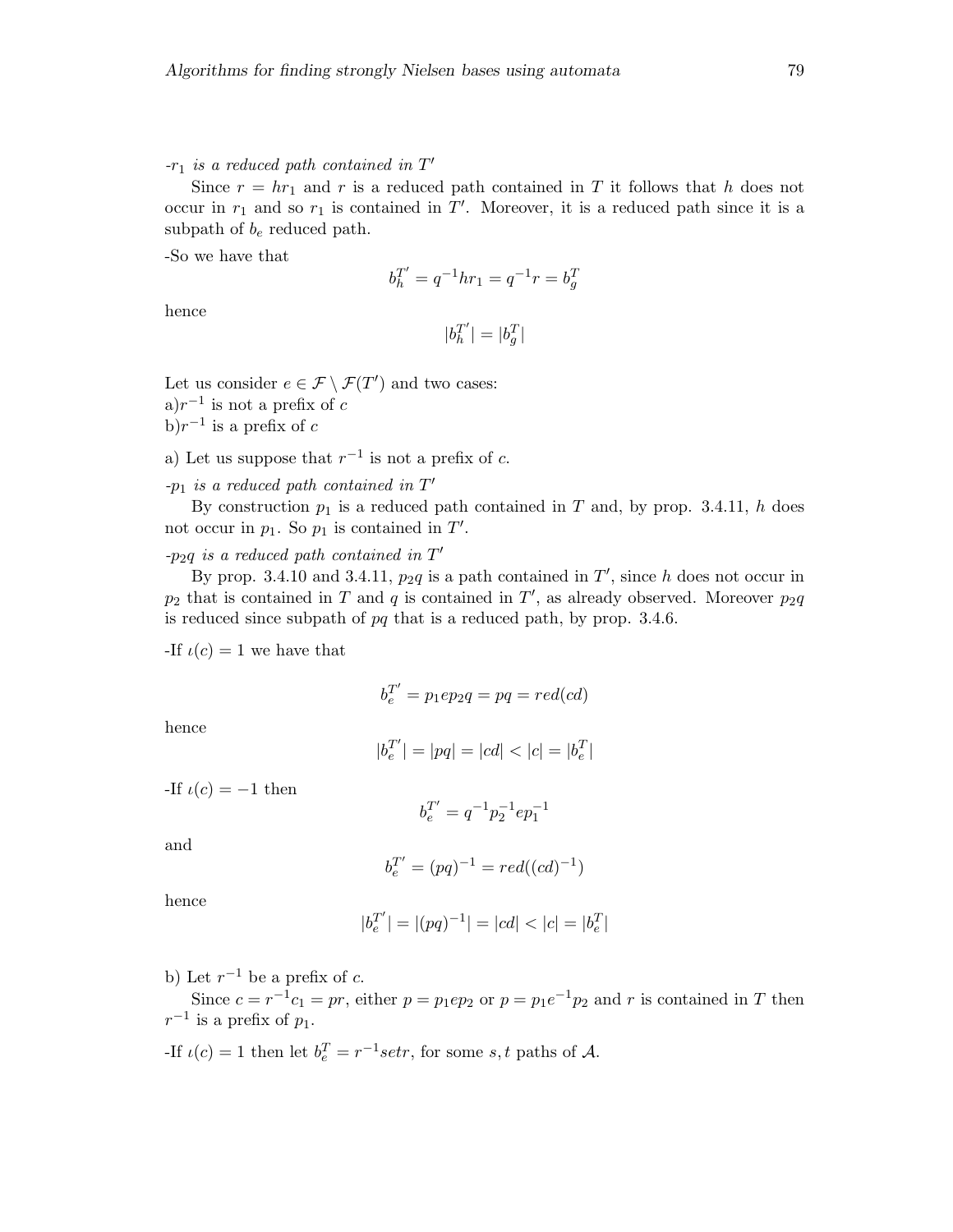

Figure 3.15: Structure of a subgraph of  $\Gamma_A$  correspondent to  $c = r^{-1}$ setr and  $d = r^{-1}q$ 

Let us consider  $red(q^{-1}s)$ , the reduced path associated to  $q^{-1}s$ . Since h occurs in  $r^{-1}$  and  $r^{-1}s$  is a reduced path then h does not occur in s. Moreover h does not occur in q so  $red(q^{-1}s)$  is contained in T'.

The path  $tq$  is reduced since it is a subpath of  $pq$  reduced path. Moreover it is contained in  $T'$  since h does not occur in q and in t. Finally we get:

$$
b_e^{T'} = red(q^{-1}s)etq
$$

and

$$
|b_e^{T'}| \le |q^{-1}s| + |et| + |q| < |r^{-1}| + |s| + |et| + |r| = |b_e^T|
$$

-If  $\iota(c) = -1$  then  $c = (b_e^T)^{-1}$ . By construction  $(b_e^T)^{-1} = r^{-1}se^{-1}tr$ . We get ′

$$
b_e^{T'} = q^{-1}t^{-1}e \ red(s^{-1}q)
$$

and we have that

$$
|b_e^{T'}| < |(b_e^T)^{-1}| = |b_e^T|
$$

Let us consider now  $l \in \mathcal{E} \setminus \mathcal{F}(\widetilde{T}'), l \neq e,h$ .

If  $b_l^T = p_{i(l)}lp_{f(l)}^{-1}$  does not contain h then  $p_{i(l)}$  and  $p_{f(l)}^{-1}$  $\overline{f(l)}^{-1}$  are contained in T' and

$$
b_l^{T^\prime} = b_l^T
$$

Let us suppose that  $b_l^T$  contains h. Let  $b_l^T = p_{i(l)}lp_{f(l)}^{-1}$ . If h is in  $p_{i(l)}$  then  $r^{-1}$  is a prefix of  $p_{i(l)}$ . If not then the path  $red(rp_{i(l)})$  in T contains twice the edge h.

If h is not contained in  $p_{f(l)}$  then  $p_{i(l)} = r^{-1} s_1$  and  $b_l^T = r^{-1} s_1 l p_{f(l)}^{-1}$ . We replace  $r^{-1}$  by  $q^{-1}$  and we obtain

$$
b_l^{T'} = red(q^{-1}s_1)lp_{f(l)}^{-1}
$$

hence

$$
\vert b_l^{T'}\vert < \vert b_l^{T}
$$

|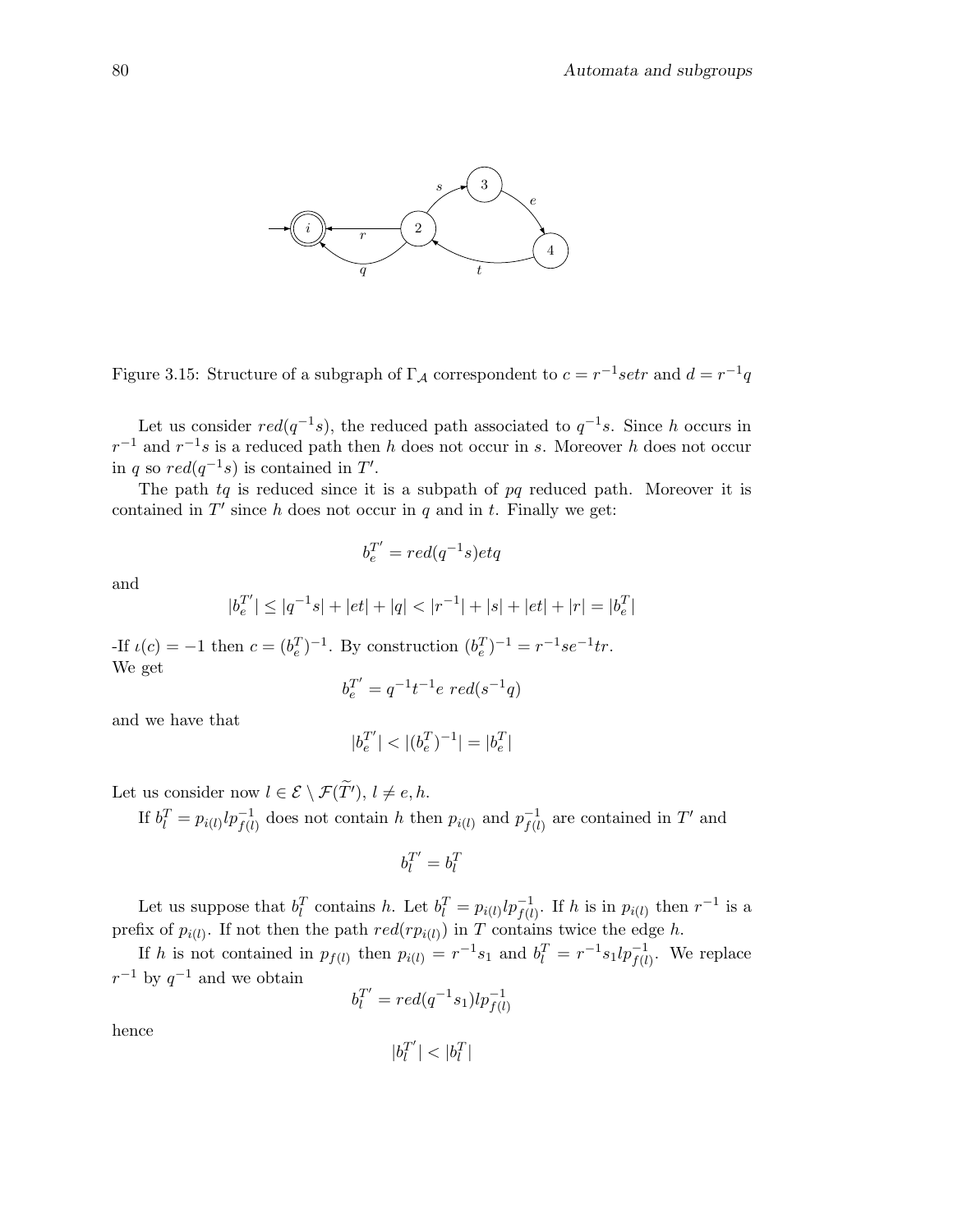If h is in  $p_{f_i}^{-1}$  $f_l^{-1}$  then, analogously as before  $p_{f(l)}^{-1} = s_2r$ . Then  $b_l^T = r^{-1}s_1ls_2r$ . We replace  $r$  by  $q$  and we obtain

$$
b_l^{T'} = red(q^{-1}s_1)l\ red(s_2q)
$$

hence

 $|b_l^{T'}|$  $\left| \begin{smallmatrix} T' \\ l \end{smallmatrix} \right| < \left| b_l^T \right|$ 

If h occurs in  $p_{f(l)}^{-1}$  $f_{(l)}^{-1}$  and does not occur in  $p_{i(l)}$  then, analogously as before, we find  $b_l^T = p_{i(l)}lsr$ . We replace r by q and we obtain

$$
b_l^{T'} = p_{i(l)} l \ red(sq)
$$

hence

 $|b_l^{T'}|$  $\left| \frac{T'}{l} \right| < \left| b_l^T \right|$ 

We have so obtained that, for each  $l \in \mathcal{E} \setminus \mathcal{F}(T')$  with  $l \neq h, e$ , it is

and

and

 $|b_e^{T'}|$  $|T'| < |b_e^T|$ 

Finally

$$
S(T') = \sum_{l \in \mathcal{E} \setminus \mathcal{F}(\widetilde{T'})} |b_l^{T'}| = |b_h^{T'}| + |b_e^{T'}| + \sum_{l \in (\mathcal{E} \setminus \mathcal{F}(\widetilde{T})) \setminus \{g, e\}} |b_l^{T'}|
$$

On the other hand

 $\overline{\phantom{a}}$ 

$$
S(T)=\sum_{l\in\mathcal{E}\backslash\mathcal{F}(\widetilde{T})}|b_l^T|=|b_g^T|+|b_e^T|+\sum_{l\in(\mathcal{E}\backslash\mathcal{F}(\widetilde{T}))\backslash\{g,e\}}|b_l^T|
$$

Since

$$
b_h^{T'}|+|b_e^{T'}|+\sum_{l\in (\mathcal{E}\backslash\mathcal{F}(\widetilde{T}))\backslash \{g,e\}}|b_l^{T'}|<|b_g^{T}|+|b_e^{T}|+\sum_{l\in (\mathcal{E}\backslash\mathcal{F}(\widetilde{T}))\backslash \{g,e\}}|b_l^{T}|
$$

it follows that

$$
S(T') < S(T)
$$

that concludes the proof.  $\Box$ 

$$
|b_h^{T^\prime}| = |b_g^T
$$

|

 $|I^{T'}|\leq |b_l^{T}|$ 

 $|b_l^{T'}|$ 

$$
\mathbb{Z}^l \qquad \mathbb{Z}
$$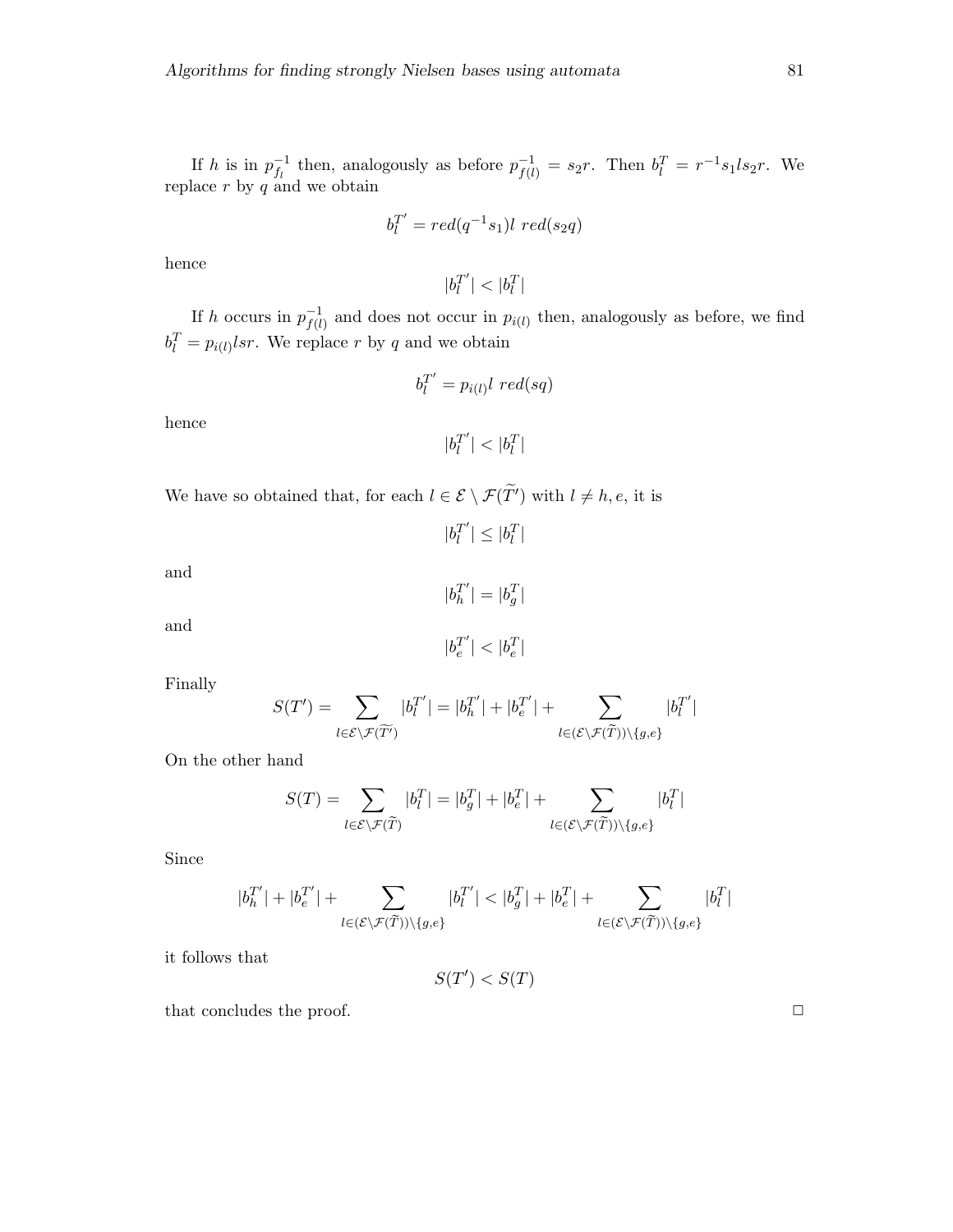**Remark 3.4.16** We realized the above construction under the hypothesis that  $|uv|$ |u|. If  $|uv| < |v|$  then we can reduce to the first case: in fact if  $|uv| < |v|$  then one has  $|v^{-1}u^{-1}| < |v^{-1}|$ , so defining  $u' := v^{-1}$  and  $v' := u^{-1}$  we have that  $|u'v'| < |u'|$ .

Example 3.4.17 In figure 3.16 there is the positive state graph of an inverse automaton A. The underlined edges are those ones of a spanning tree T. It is

$$
\ell(B_T) = \{bbab^{-1}, ba^{-1}ba^{-1}, a^3b, a^4, aba^{-3}, a^2ba^{-2}\}
$$

The basis  $\ell(B_T)$  is not a strongly Nielsen basis since  $|a^{-4}a^3b| < |a^{-4}|$ .



Figure 3.16:  $\Gamma_A$  positive state graph of an inverse automaton.

So we construct the tree T', whose underlined edges are in the graph  $\Gamma_A$  in figure 3.17, adding the edge  $4 \stackrel{b}{\longrightarrow} 1$  corresponding to the element  $a^3b$  and cutting the edge  $3 \stackrel{a}{\longrightarrow} 4$  corresponding to the last a of  $a^3$ . In figure 3.16 there is the positive state graph of  $A$  with underlined the edges of  $T'$ . The basis associated to  $T'$  becomes:

$$
\ell(B_{T'}) = \{bbab^{-1}, ba^{-1}ba^{-1}, b^{-1}a, abb, a^2ba^{-2}, a^3b\}
$$

As we can note, the generator  $a^4$  has been substituted with the generator  $b^{-1}a$  of minor length and the generator aba<sup>-3</sup> has been substituted with the generator abb. In fact we substitute all the paths in  $B_T$  having as suffix the path

$$
4\xrightarrow{a^{-1}}3\xrightarrow{a^{-1}}2\xrightarrow{a^{-1}}1
$$

with the shorter path

$$
4 \xrightarrow{b} 1
$$

In terms of score we have:

$$
S(T) = 26 > S(T') = 22
$$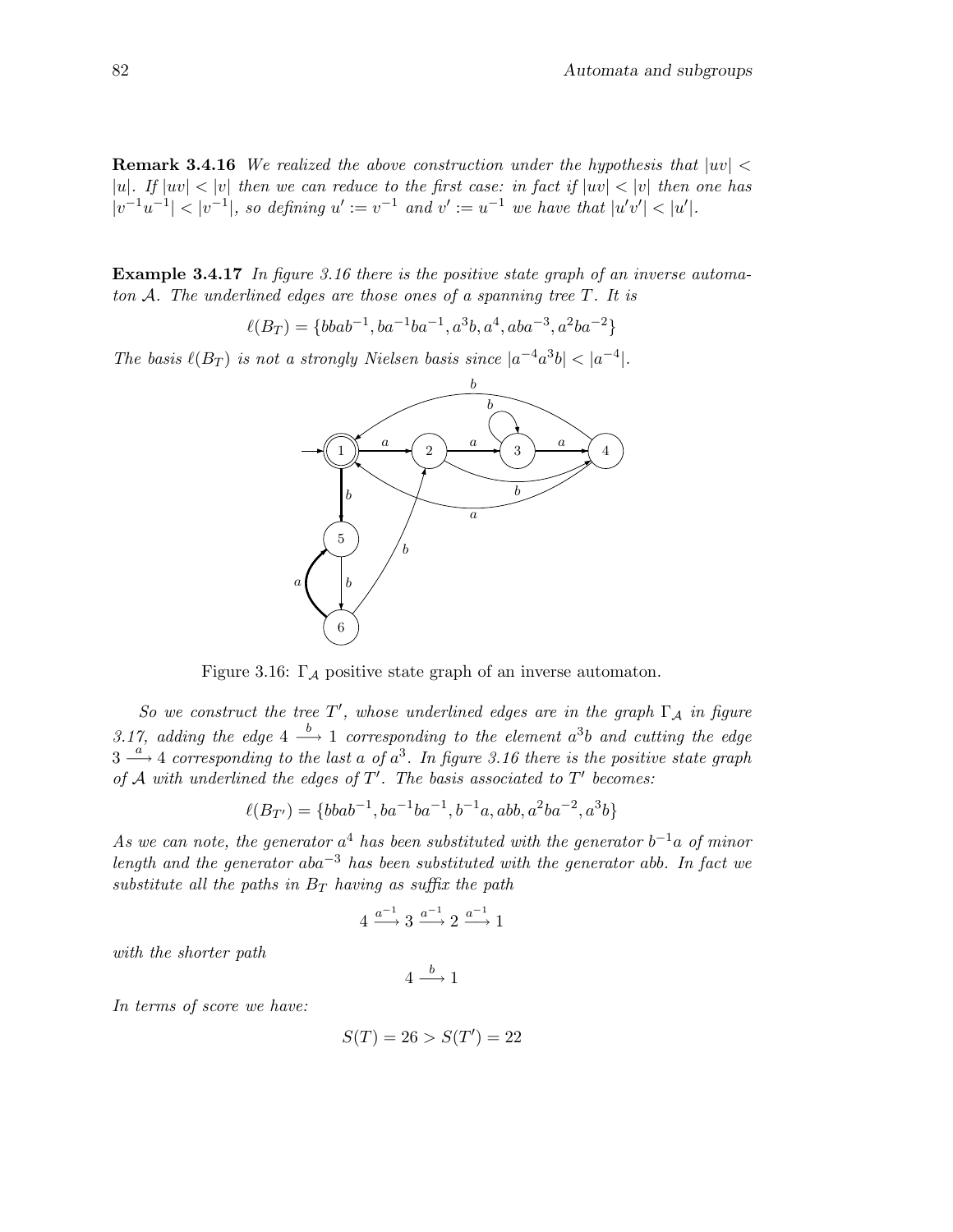

Figure 3.17:  $\Gamma_A$  positive state graph of an inverse automaton.

By these constructions we get the following theorem:

**Theorem 3.4.18** Let A be an inverse automaton,  $\Gamma_A$  be its positive state graph and T be a spanning tree of  $\Gamma_A$  If there exist  $u, v \in \ell(B_T)^{\pm}$  such that  $|uv| < max(|u|, |v|)$ , then there exists a spanning tree T' such that  $S(T') < S(T)$ 

Now we can prove the proposition:

**Theorem 3.4.19** Let A be an inverse automaton and  $\Gamma_A$  its positive state graph. Let T be a spanning tree of  $\Gamma_\mathcal{A}$  such that there exist  $u,v \in \ell(B_T)^\pm$  such that  $|uv| \leq$  $max(|u|, |v|)$ . Then we can construct in a finite number of steps a spanning tree  $\tilde{T}$ such that  $\ell(B_{\widetilde{\mathcal{T}}})$  is a strongly Nielsen basis.

*Proof.* Let A be an inverse automaton. Let T be a spanning tree of  $\Gamma_A$  such that there exist  $u, v \in \ell(B_T)^{\pm}$  such that  $|uv| < max(|u|, |v|)$ . By theorem 3.4.18, we can construct a spanning tree of  $\Gamma_A$ , T' such that  $S(T') < S(T)$ . We iterate this procedure until we get a tree T such that  $\ell(B_{\widetilde{T}})$  is a strongly Nielsen basis.

**Remark 3.4.20** As we have seen, starting from a spanning tree  $T$  of the positive state graph of an inverse automaton A we can construct, in a finite number of steps, a spanning tree  $T'$  whose associated basis is a strongly Nielsen basis. In particular this algorithm, given a spanning tree T and so an associated Nielsen basis  $\ell(B_T)$ , constructs a strongly Nielsen reduced set equivalent to  $\ell(B_T)$ , that is  $\ell(B'_T)$ .

If we consider the transformations on words for every elementary step we find that such transformations are similar to the elementary transformations of Nielsen (see section 1.2).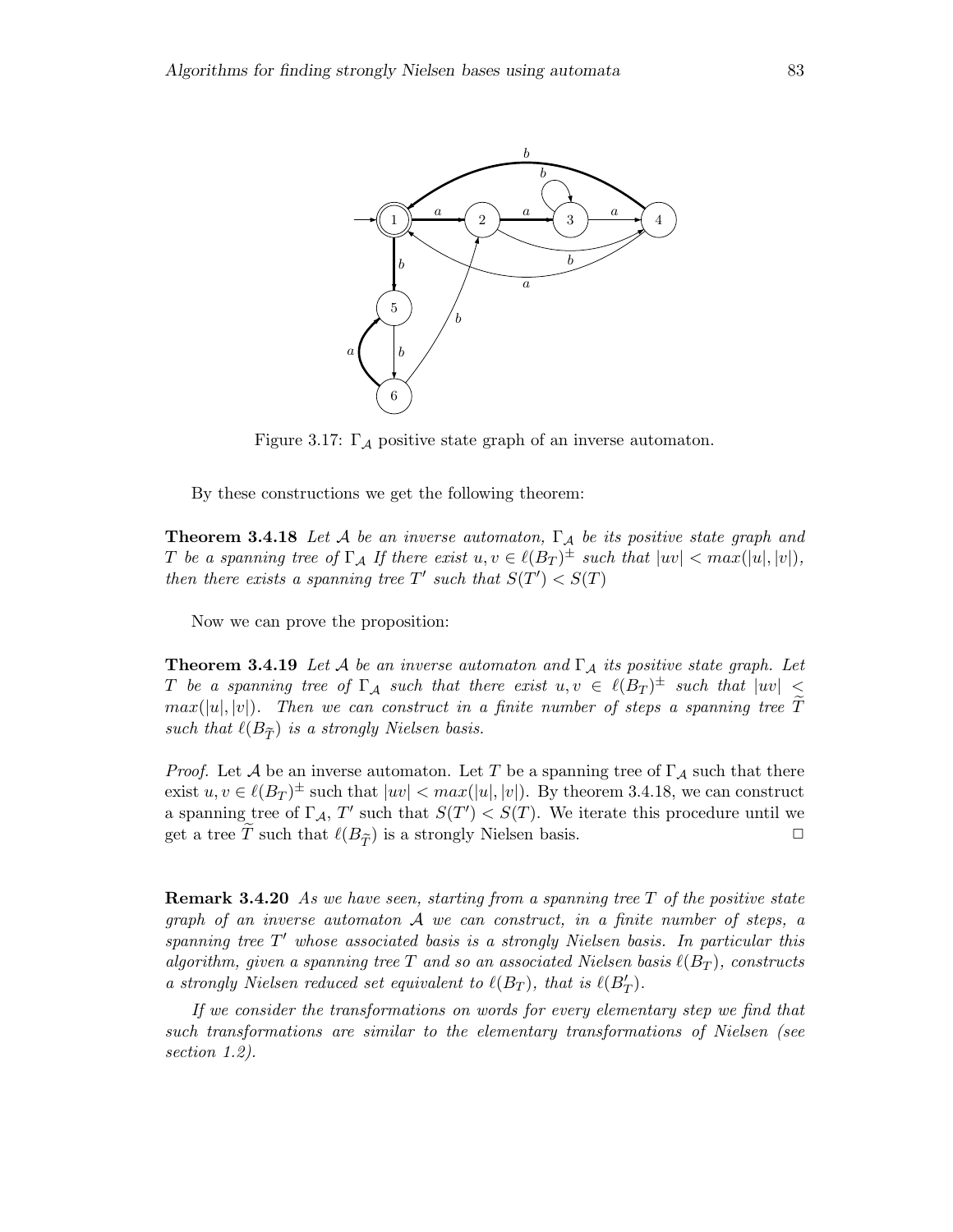In fact, let  $\mathcal{A} = (Q, i, i, \mathcal{F})$  be an inverse automaton,  $\Gamma_{\mathcal{A}}$  its positive state graph and T a spanning tree of  $\Gamma_A$  such that  $\ell(B_T)$  is not a strongly Nielsen basis. Let so  $u, v \in \ell(B_T)^{\pm}, u = \ell(c)$  and  $v = \ell(d)$  with  $c, d \in B_T^{\pm}$ , such that  $u \neq v^{-1}$  and  $|uv| < |u|$ .

Let us suppose that  $\psi(c) = e$  and  $\psi(d) = q$ . Let p, q, r paths in A, as in prop. 3.4.6, such that

$$
c = pr \quad d = r^{-1}q
$$

Let  $r = hr_1$  with  $h \in \mathcal{F}$ .

To  $T = (Q, \mathcal{F}(T))$  we associate  $T' = (Q, \mathcal{F}(T'))$ , where  $\mathcal{F}(T') = (\mathcal{F}(T) \setminus {\overline{h}}) \cup {\overline{g}}$ . Let us see now how the words associated to every edge not contained in  $T$  are transformed in words associated to every edge not contained in  $T'$ .

$$
d=b_g^T\longrightarrow b_h^{T'}=d
$$

If  $r^{-1}$  is not a prefix of c then, if  $\iota(c) = 1$ 

$$
c=b_e^T\longrightarrow b_e^{T'}=cd
$$

and if  $\iota(c) = -1$ 

$$
c=b_e^T\longrightarrow b_e^{T'}=d^{-1}c^{-1}
$$

If  $r^{-1}$  is a prefix of c then, if  $\iota(c) = 1$ 

$$
c = b_e^{T'} \longrightarrow b_e^{T'} = d^{-1}cd
$$

and if  $\iota(c) = -1$ 

$$
c=b_e^{T'}\longrightarrow b_e^{T'}=d^{-1}c^{-1}d
$$

For each l not contained in T',  $l \neq e, h$ , if  $r^{-1}$  is not a prefix of  $b_l^T$  and r is not a suffix of  $b_l^T$  then

$$
b_l^T \longrightarrow b_l^{T'}
$$

 $if r^{-1}$  is a prefix of  $b_l^T$  and r is not a suffix of  $b_l^T$  then

$$
b_l^T \longrightarrow b_l^{T'} = d^{-1} b_l^T
$$

 $if r^{-1}$  is not a prefix of  $b_l^T$  and r is a suffix of  $b_l^T$  then

$$
b_l^T \longrightarrow b_l^{T'} = b_l^T d
$$

 $if r^{-1}$  is a prefix of  $b_l^T$  and r is a suffix of  $b_l^T$  then

$$
b_l^T \longrightarrow b_l^{T'} = d^{-1} b_l^T d
$$

Such transformations, as we can see, are strictly close to the Nielsen transformations. Moreover in an elementary step one can do more than one transformation while usually the algorithms that work on words utilize in an elementary step just one elementary Nielsen transformation.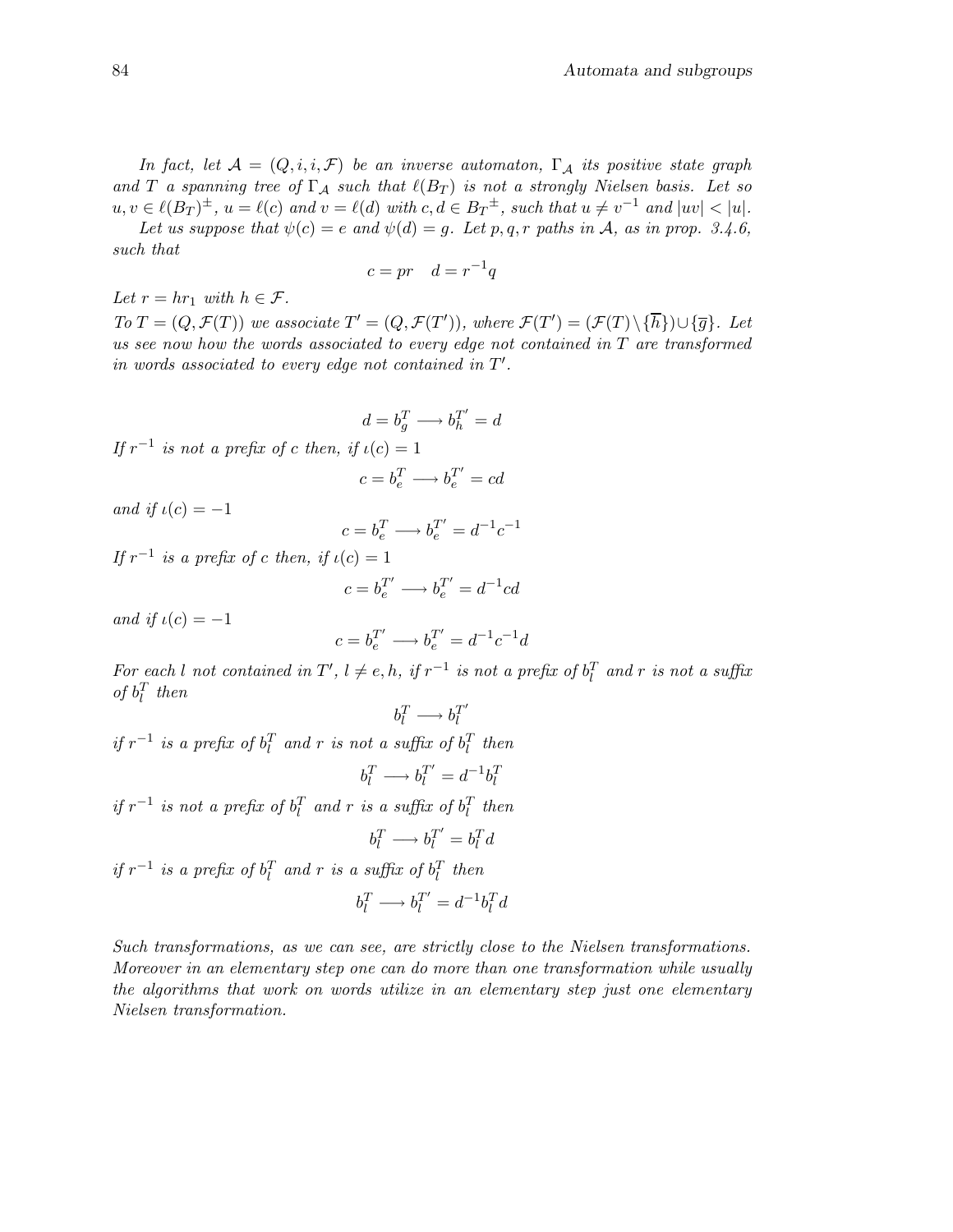### 3.4.2 A second algorithm for the construction of a strongly Nielsen basis

In the previous subsection we have seen how to construct, starting from any tree of the positive state graph of an inverse automaton, a tree whose associated basis is a strongly Nielsen basis. Here we want to show that, given the positive state graph of an inverse automaton, how one can suddenly find a tree whose basis is a strongly Nielsen basis. Such a tree is the breadth-first tree.

In particular, this tree is obtained applying the breadth-first search (BFS in short) to the positive state graph in the initial final state (see section 1.4).

Let us briefly recall the properties of such a tree:

**Proposition 3.4.21** Let  $\Gamma = (V, E)$  be an undirected multigraph. Let  $s \in V$ . The breadth-first tree  $T = (V', E')$  of  $\Gamma$  in s, obtained applying the BFS to  $\Gamma$  in s, is such that:

 $1)$  T is a tree

2) V ′ consists of all vertices reachable from s

3) For all  $v \in V'$  there is a unique simple path from s to v in T, that is also one of the shortest paths from s to v in  $\Gamma$ .

Let now A be an inverse automaton and let  $\Gamma_A = (Q, \mathcal{E})$  be its positive state graph. Let  $\Gamma'_{\mathcal{A}}$  be the undirected multigraph associated to  $\Gamma_{\mathcal{A}}$ . Let  $T_{BFS}$  be the breadth-first tree of  $\Gamma'_{\mathcal{A}}$  in i. Since  $\mathcal{A}$  is trim then  $T_{BFS}$  is a spanning tree of  $\Gamma'_{\mathcal{A}}$ . So, for all  $x \in Q$ there is a unique simple path from i to x in  $T_{BFS}$ , that is also one of the shortest paths from *i* to *x* in  $\Gamma'_\mathcal{A}$ .

Let us see prove now that the basis of  $red(L(\mathcal{A}))$  associated to  $T_{BFS}$  is a strongly Nielsen reduced basis.

**Theorem 3.4.22**  $\ell(T_{BFS})$  is a strongly Nielsen reduced basis.

*Proof.* Let us suppose, by contradiction, that  $\ell(T_{BFS})$  is not a strongly Nielsen reduced basis. Then there exist  $u, v \in \ell(T_{BFS})$  such that  $|uv| < |u|$  or  $|uv| < |v|$ .

If  $|uv| < |v|$  then, letting  $u' = u^{-1}$  and  $v' = v^{-1}$ , one has  $|v'u'| = |(uv)^{-1}| = |uv| <$  $|v| = |v'|$ . So, we can only consider the case when  $|uv| < |u|$ .

Let so  $|uv| < |u|$ . Let  $c, d \in B_T^{\pm}$  $T_{BFS}^{\pm}$  such that  $u = l(c)$  and  $v = l(d)$ . By prop. 3.4.6, there exist p,q,r paths in A such that  $c = pr$ ,  $d = r^{-1}q$ , r is contained in T and  $|r| > |q|$ . In particular  $r^{-1}$  and  $q^{-1}$  are paths starting at i and ending at the same vertex x. If we consider the paths  $\overline{r^{-1}}$  and  $\overline{q^{-1}}$  in  $\Gamma'_{\mathcal{A}}$  we have that  $(\overline{r^{-1}}) > (\overline{q^{-1}})$ : in fact  $|r| > |q|$  and r and q are reduced.

Moreover, by the proof of prop. 3.1.14,  $\overline{r^{-1}}$  is a simple path in  $T_{BFS}$  from i to x but it is not the shortest path from i to x in  $\Gamma'_\mathcal{A}$  since  $\overline{q^{-1}}$  is a path from i to x shorter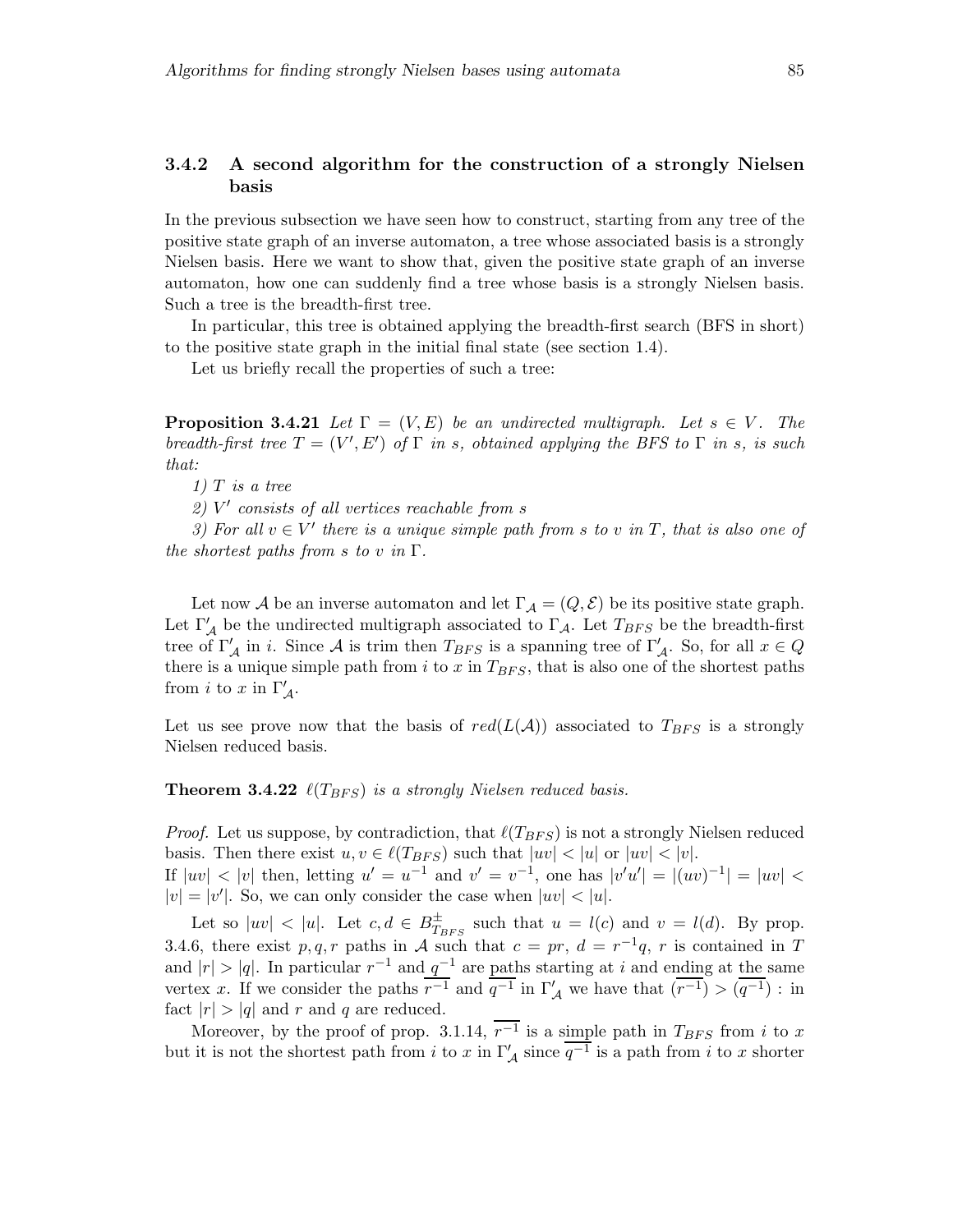than the path  $r^{-1}$ . This is a contradiction, by prop. 3.4.21. It follows that  $\ell(T_{BFS})$  is a strongly Nielsen reduced basis.  $\Box$ 

In the next section we will see an application of this result for finding, given a finite set of words in  $F(A)$ , an equivalent set (a set generating the same subgroup) that is strongly Nielsen reduced.

**Example 3.4.23** In figure 3.18 we have  $\Gamma_A$  the positive state graph of an inverse automaton. The edges underlined are those ones of  $T_{BFS}$  the tree obtained applying the BFS procedure in 1 to the undirected graph  $\Gamma'_{\mathcal{A}}$ . The basis associated to such a tree is

$$
\ell(T_{BFS}) = \{bbab^{-1}, ba^{-1}ba^{-1}, b^{-1}a, a^{3}b, abb, b^{-1}a^{-1}bab\}
$$

Such a basis is a strongly Nielsen basis of  $red(L(\mathcal{A}))$ . One has that

$$
S(T) = 21 < S(T') = 22
$$

where the edges of  $T'$  are the underlined edges in figure 3.17.



Figure 3.18:  $\Gamma_A$  positive state graph of an inverse automaton.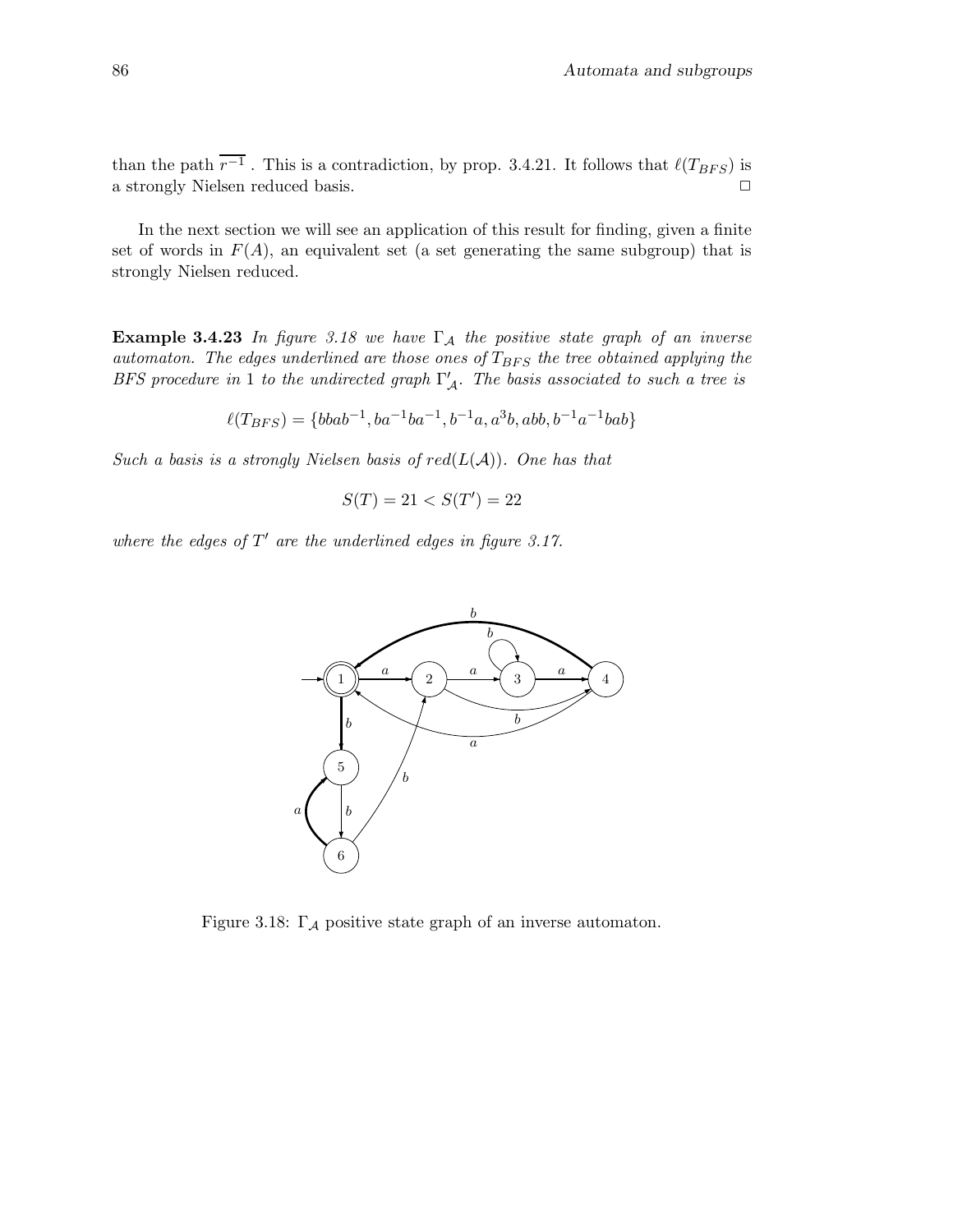#### 3.4.3 Application: an algorithm for the strongly Nielsen reduction

The Nielsen reduction (see section 1.2) consists of, given a finite set of words U in a free group, finding an equivalent set (i.e. a set generating the same subgroup as  $U$ ) that is a strongly Nielsen set. The algorithms known in literature work on words (see [14]). The algorithm with the best complexity was found by Avenhaus and Madlener in 1984 (cf. [1]). In particular, they find an algorithm that, given  $U = \{u_1, \ldots, u_m\} \subseteq F(A)$ with  $|u_i| \leq n$ , constructs an equivalent strongly Nielsen set in time  $O(m^5n^2)$ . Here we show that, using automata, given  $U$  as before, we can construct a strongly Nielsen set equivalent to  $U$  in less time than the Avenhaus and Madlener's algorithm.

Let now  $U \subseteq F(A)$  be a finite set. Our algorithm consists in constructing the inverse automaton  $A_{\langle U \rangle}$ , considering the BFS tree  $T_{BFS}$  of the undirected positive state graph in i and calculating  $\ell(B_{T_{BFS}})$ , a strongly Nielsen set equivalent to U (i.e.  $\langle \ell(B_{T_{BFS}}) \rangle = \langle U \rangle.$ 

#### ALGORITHM

Input: $U = \{u_1, \ldots, u_m\}.$ 

Output: V strongly Nielsen reduced such that  $\langle U \rangle = \langle V \rangle$ 

- 1. Construction of  $\mathcal{A}_{\langle U \rangle} = (Q, i, i, \mathcal{F})$
- 2. Construction of the BFS tree  $T_{BFS}$
- 3. Construction of the basis associated to  $T_{BFS}$

 $\sum_{i=1,m} |u_i|$ . Let us calculate the complexity of such algorithm for  $U = \{u_1, \ldots, u_m\}$  with  $k =$ 

1. Time to construct  $\mathcal{A}_{\langle U \rangle}$ :  $O(k \log^* k)$ 

We can construct  $\mathcal{A}_{\langle U \rangle} = (Q, i, i, \mathcal{F})$  in  $O(k \log^* k)$  (cf. [36]) where  $\log^* : \mathbb{N} \longrightarrow \mathbb{N}$ assigns to each natural i the least natural number j such that  $log \cdot log \cdots log(i) \leq 1$ .

 $\frac{1}{i \cdot \text{times}}$ 

The logarithm is taken in basis 2. In particular,  $log^*$  grows so slowly that can be considered a constant.

## 2. Time to construct the BFS tree  $T_{BFS}$ :  $O(k)$

We do the breadth-first search (see section 1.4) of  $\Gamma'_{\mathcal{A}_{\leq U>} }$  in i and construct the BFS tree in  $O(|Q| + |\mathcal{F}|)$  (see section 1.4). We can suppose  $|\mathcal{F}| > |Q|$  since  $\Gamma'_{\mathcal{A}_{\leq U>}$ is connected. So the BFS tree is constructed in time  $O(|\mathcal{F}|)$ . While doing the BFS procedure to every vertex x of the graph we associate  $\ell(p_x)$ , the label in  $(A \cup A^{-1})^*$  of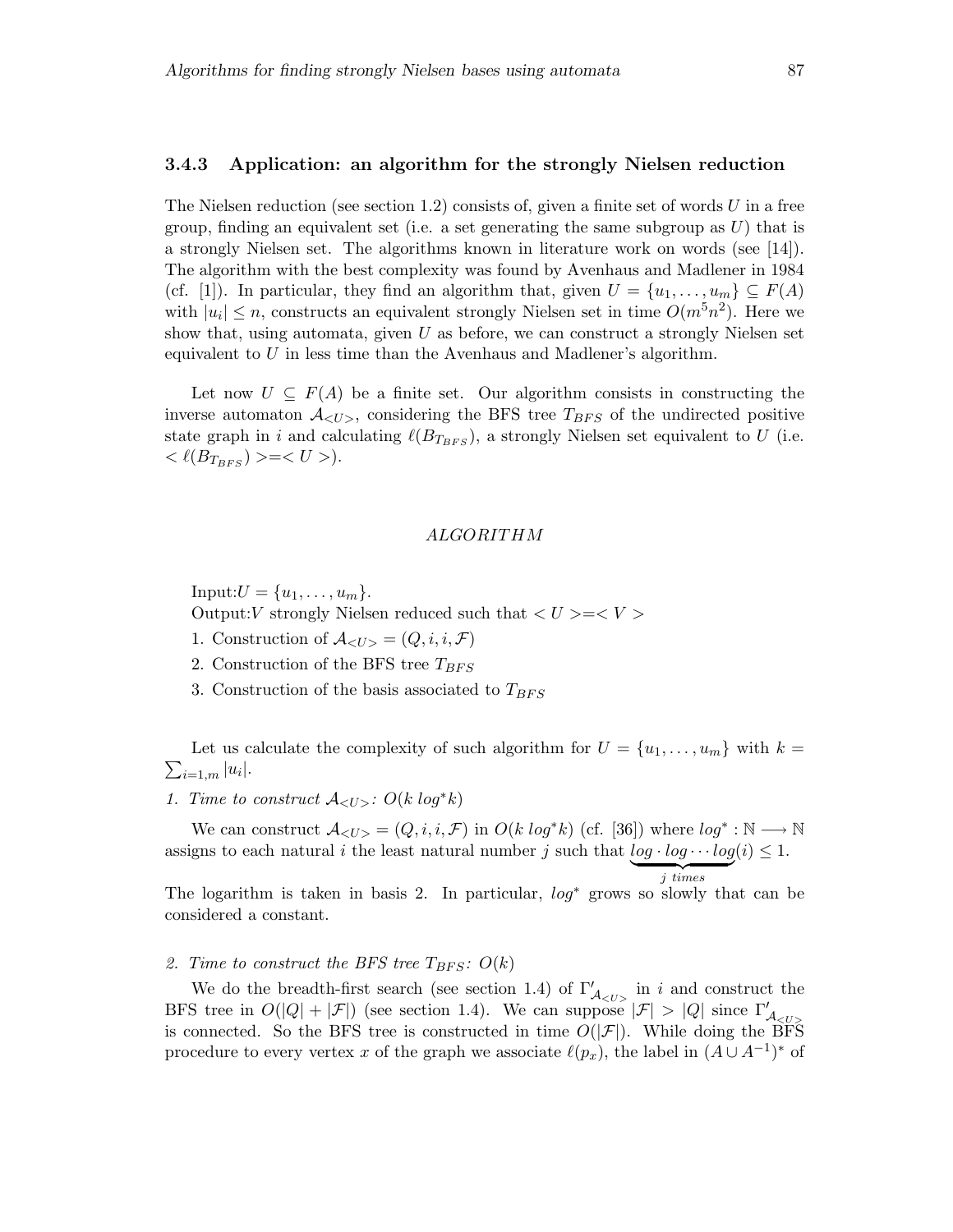the path in the BFS tree from i to x,  $L(x) := \ell(p_x)$ . By the construction of  $\mathcal{A}_{\leq U>}$  we have that  $|\mathcal{F}| \leq k$ . So the BFS tree is build in time  $O(k)$ .

# 3. Time to construct  $\ell(B_{T_{BFS}})$ :  $O(k)$

To construct the basis associated to  $T_{BFS}$  we have to do another time the BFS search. In such visit to every edge e not in  $T_{BFS}$  we associate  $L(i(e))\ell(e)L(f(e))^{-1}$  =  $\ell(p_{i(e)})\ell(e)\ell(p_{f(e)})^{-1}$ . So the basis  $\ell(B_{T_{BFS}})$  is build in time  $O(k)$ .

The total complexity is

$$
O(k \log^* k + 2k) = O(k \log^* k)
$$

**Theorem 3.4.24** The Nielsen reduction for a finite set  $U = \{u_1, \ldots, u_m\}$ , with  $k =$  $\sum_{i=1,m} |u_i|$ , can be done in time  $O(k \log^* k)$ .

**Remark 3.4.25** Let now  $U = \{u_1, \ldots, u_m\}$ ,  $k = \sum_{i=1,m} |u_i|$  and  $|u_i| \leq n$ , for each  $i = 1, ..., m$ . One has that  $O(m^5n^2) \ge O(k^2m^3) > O(k \log^* k)$ .

By the previous remark, we have that such algorithm has better complexity than that one of Avenhaus and Madlener.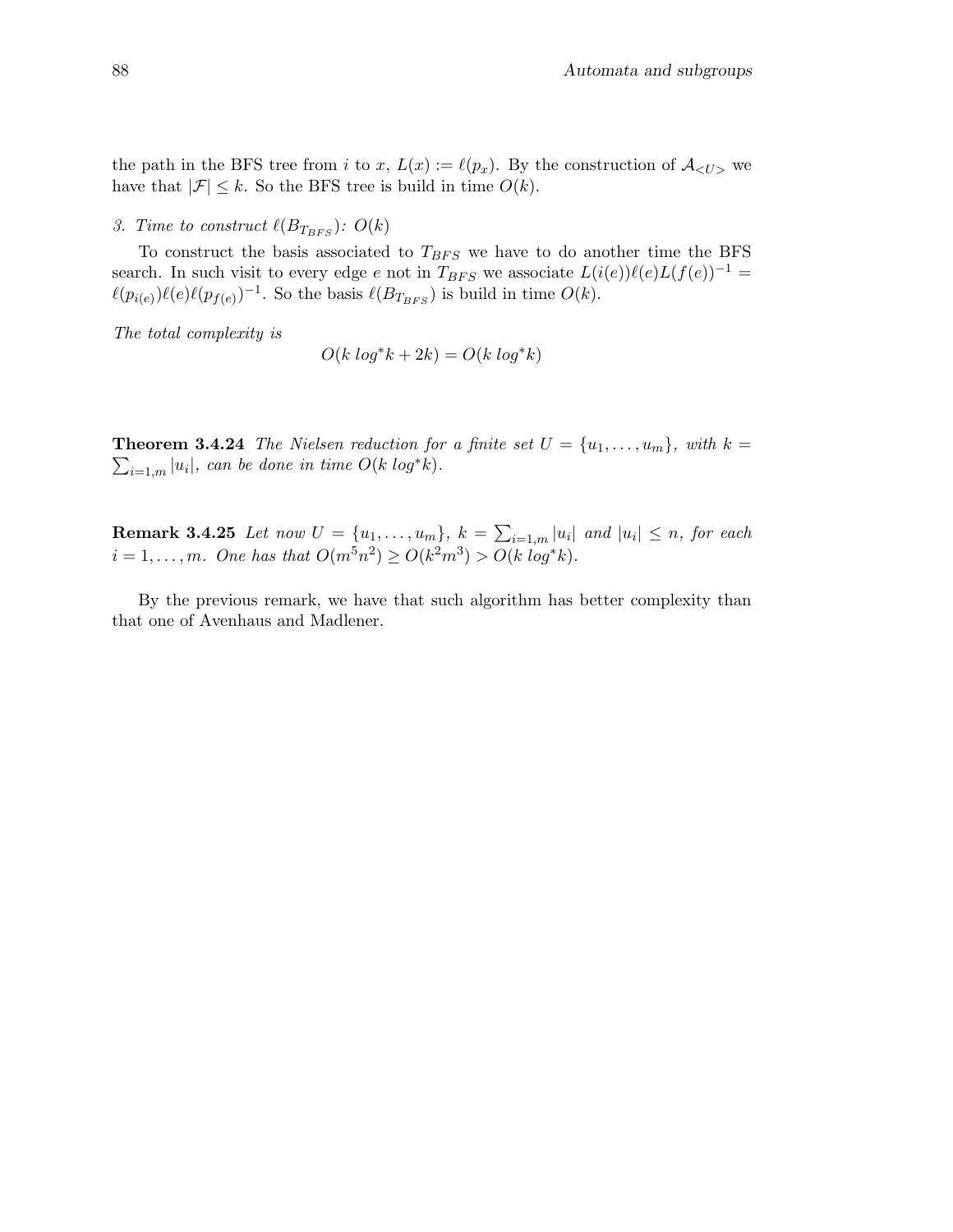# 3.5 Pictures



Figure 3.19:  $\mathcal{A}_{X^*}$  and  $\mathcal{A}_{Y^*}$ , with  $X = \{aab, aba\}$  and  $Y = \{a, baaba\}$ . are finitely generated and  $X^* \cap Y^* = \{a(abaaba)^*baaba\}^*$  is not finitely generated



Figure 3.20:  $A_{X^*} \times A_{Y^*}$  with  $X = \{aab, aba\}$  and  $Y = \{a, baaba\}$  finitely generated submonoids. One has that  $X^* \cap Y^* = \{a(abaaba)^*baaba\}^*$  is not finitely generated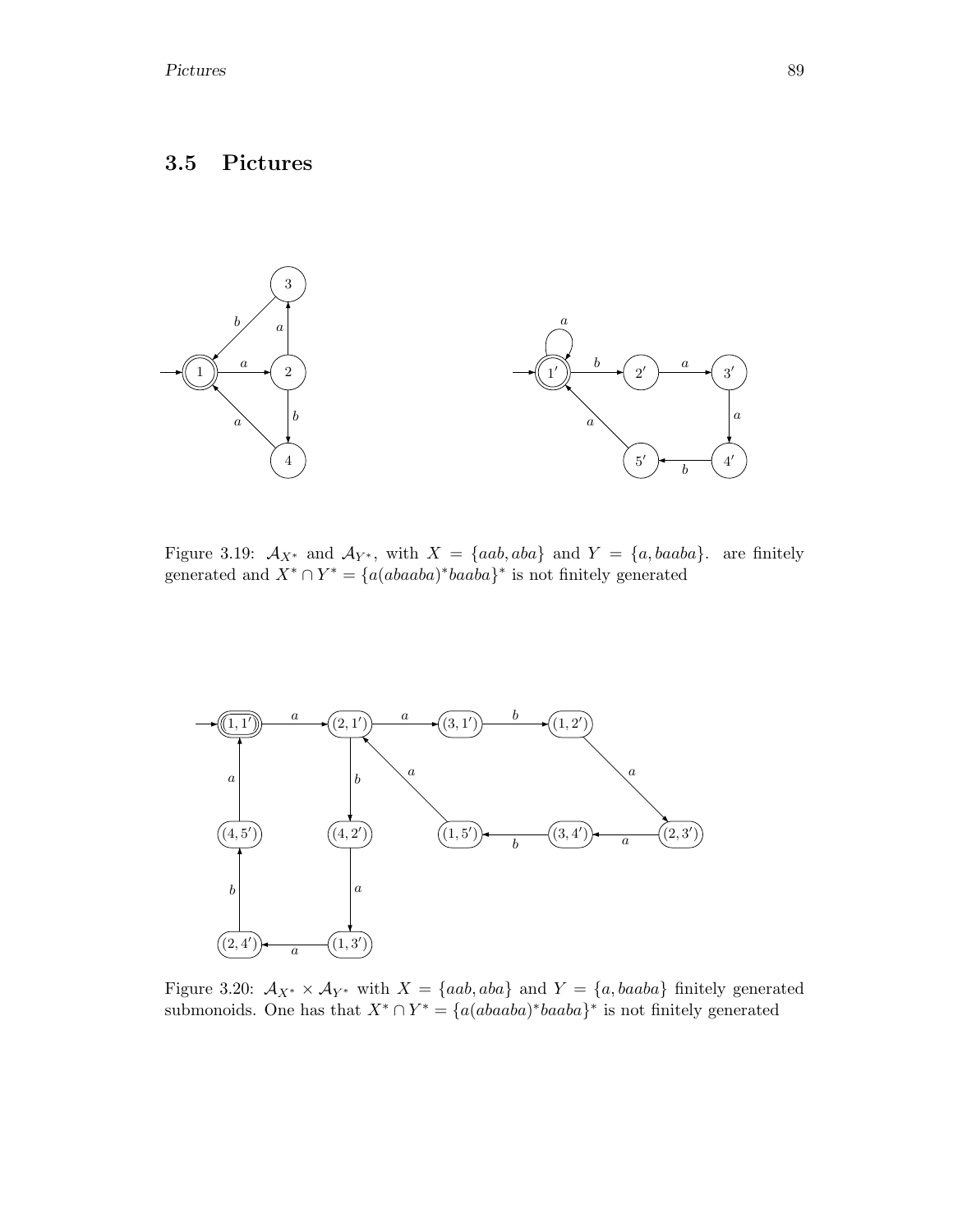

Figure 3.21:  $A_{}$ ,  $A_{}$ , with  $X = \{aab, aba\}$  and  $Y = \{a, baaba\}$ .



Figure 3.22:  $A_{\langle X \rangle} \times A_{\langle Y \rangle}$  with  $X = \{aab, aba\}$  and  $Y = \{a, baaba\}$ . One has  $\langle X \rangle \cap \langle Y \rangle = \langle aabaab, abaaba \rangle$  finitely generated.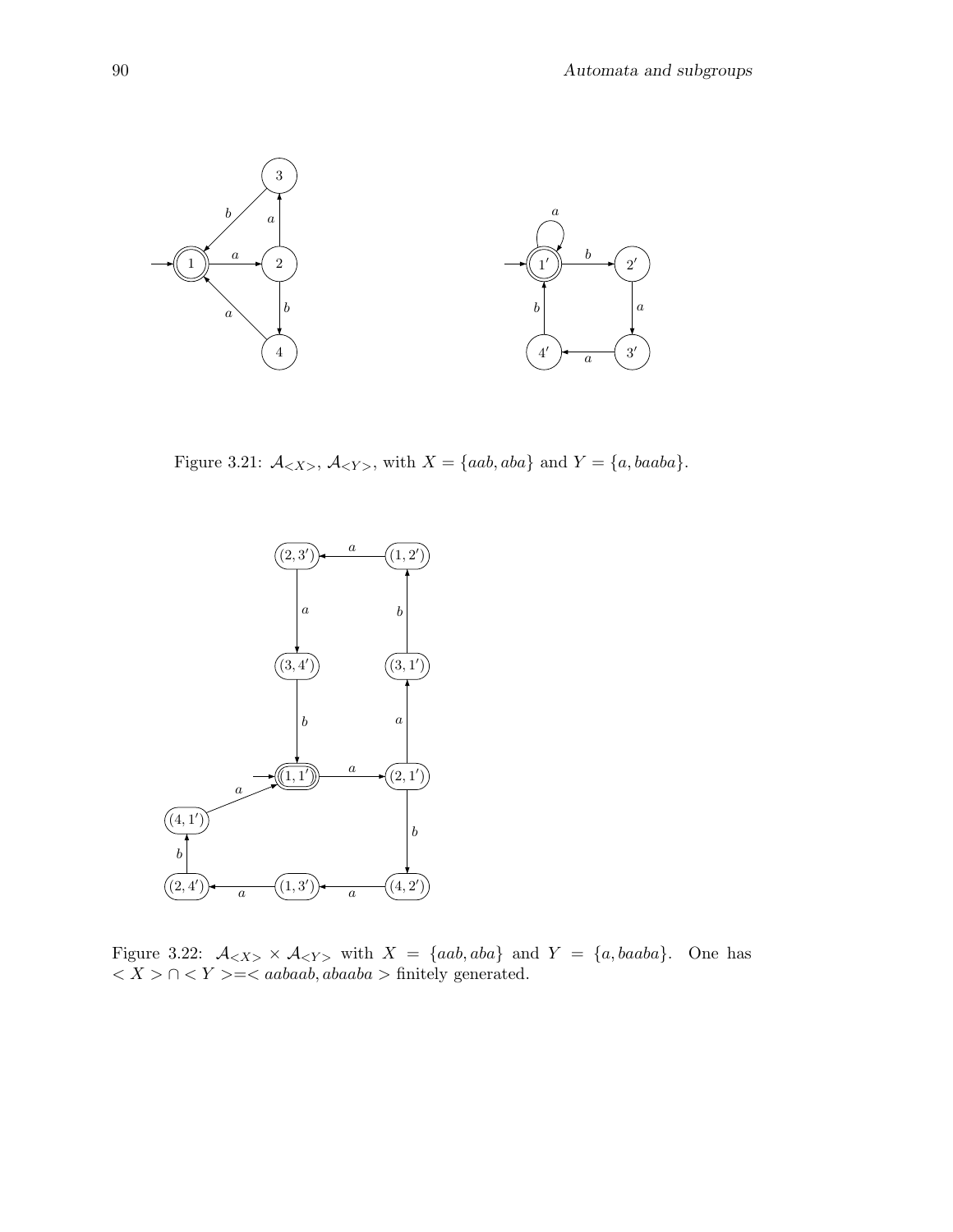

Figure 3.23:  $A_{A^{2^*}}$ ,  $A_{A^{3^*}}$  with  $A^2$  the set of words in  $A = \{a, b\}$  of length 2 and  $A^3$  the set of words in  $A = \{a, b\}$  of length 3



Figure 3.24:  $A_{A^2} \times A_{A^3}$ . This automaton has more than one bpi:  $|BPI| = \{5\}$ . One has  $\widetilde{rk}(H \cap K) = (2^6 - 1) = 64 > \widetilde{rk}(H)\widetilde{rk}(K) = (2^2 - 1)(2^3 - 1) = 21$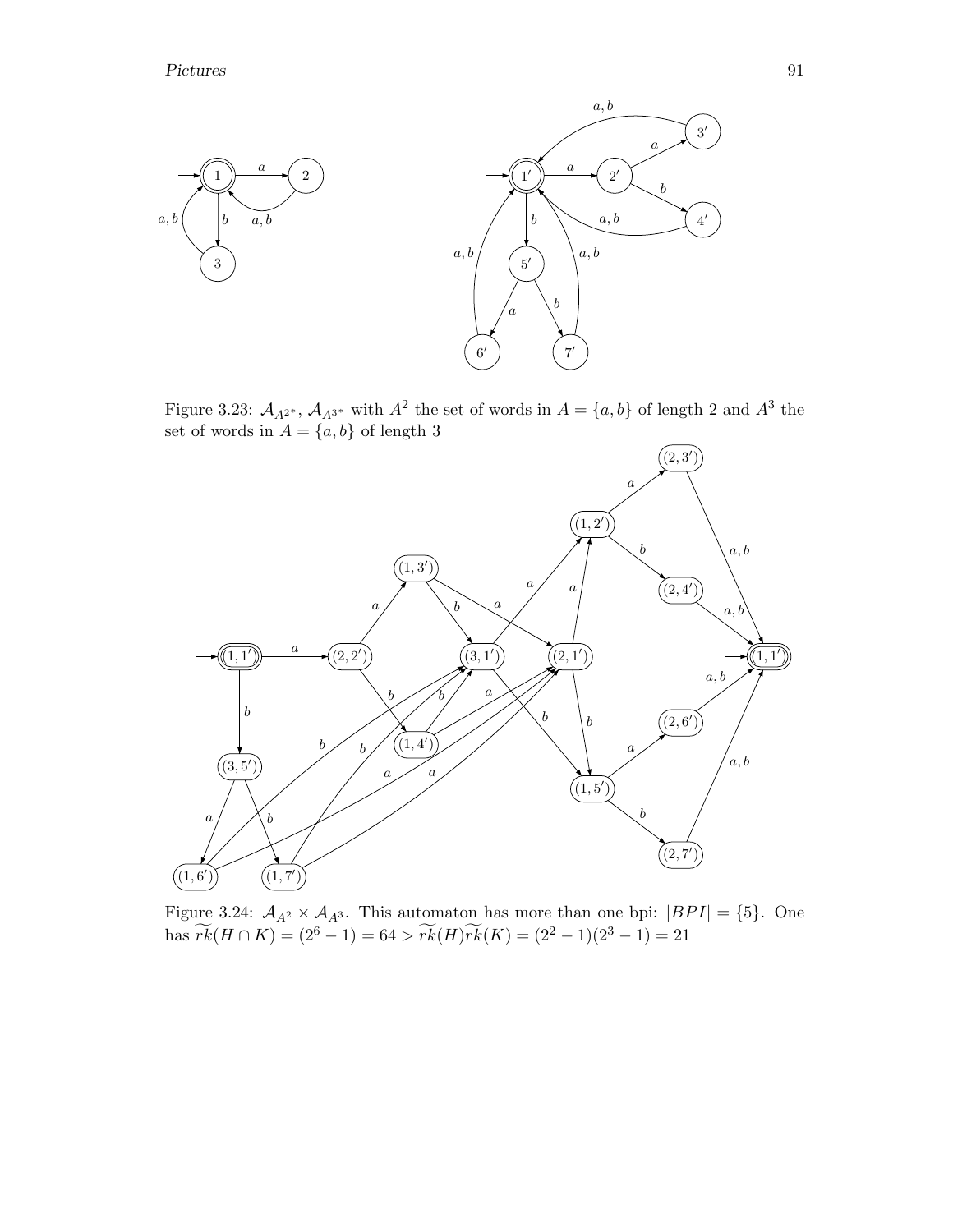

Figure 3.25:  $\mathcal{A}_{\leq A^2>}$ ,  $\mathcal{A}_{\leq A^3>}$  with  $A^2$  the set of words in  $A = \{a, b\}$  of length 2 and  $A^3$ the set of words in  $A = \{a, b\}$  of length 3



Figure 3.26:  $A_{\langle A^2 \rangle} \times A_{\langle A^3 \rangle}$  with  $A^2$  the set of words in  $A = \{a, b\}$  of length 2 and  $A^3$  the set of words in  $A = \{a, b\}$  of length 3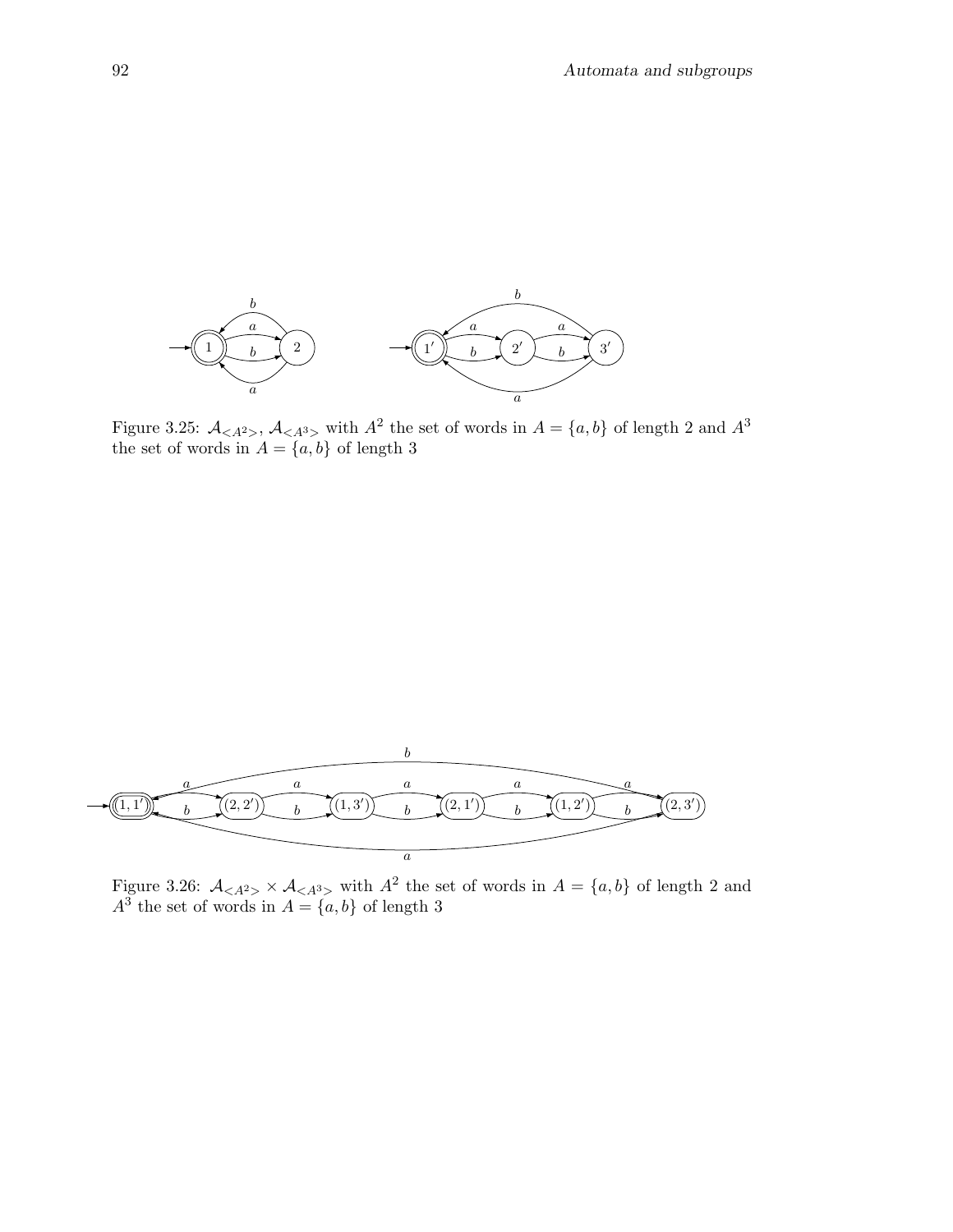# Bibliography

- [1] J. Avenhaus and K. Madlener. The Nielsen reduction and P-complete problems in free groups Theoretical Computer Science, 32:61–76, 1984.
- [2] J. Berstel and D. Perrin. Theory of Codes. Academic Press, 1985.
- [3] J. Berstel, D. Perrin, J.F. Perrot, A. Restivo. Sur le théorèm du défaut *Journal* of Algebra, 60:169–180, 1979.
- [4] J.-C. Birget, S. Margolis, J. Meakin, P.Weil. PSPACE-completeness of certain algorithmic problems on the subgroups of free groups. Theoretical Computer Science, 242:247–281, 2000.
- [5] V. Bruyére, D. Derencourt, M. Latteux. The meet operation in the lattice of codes. Theoretical Computer Science, 191:117–129, 1998.
- [6] R. G. Burns. On the intersection of finitely generated subgroups of a free group. Math. Z., 119:121–130, 1971.
- [7] J. Clement, J. Duval, G.Guaiana, D. Perrin, G. Rindone. Parsing with a finite dictionary. Theoretical Computer Science, 340:432–442, 2005.
- [8] W. Dicks and E. Formanek. The rank three case of the Hanna Neumann conjecture. J. Group Theory,4,113-151, 2001.
- [9] H.Cormen, E. Leiserson, L. Rivest. Introduction to Algorithms. The MIT press, 1990.
- [10] S. Eilenberg. Automata, Languages and Machines, Vol. A. Academic Press, 1974
- [11] L. Giambruno, A. Restivo. An automata-theoretic approach to the study of the intersection of two submonoids of a free monoid, submitted for publication, 2006.
- [12] J.E. Hopcroft, J.D.Ullman Introduction to Automata Theory, Languages and Computation. Addison-Weisley Publishing Company, 1979.
- [13] A.G. Howson. On the intersection of finitely generated free groups. J. London Math. Soc:, 29:428–434, 1954.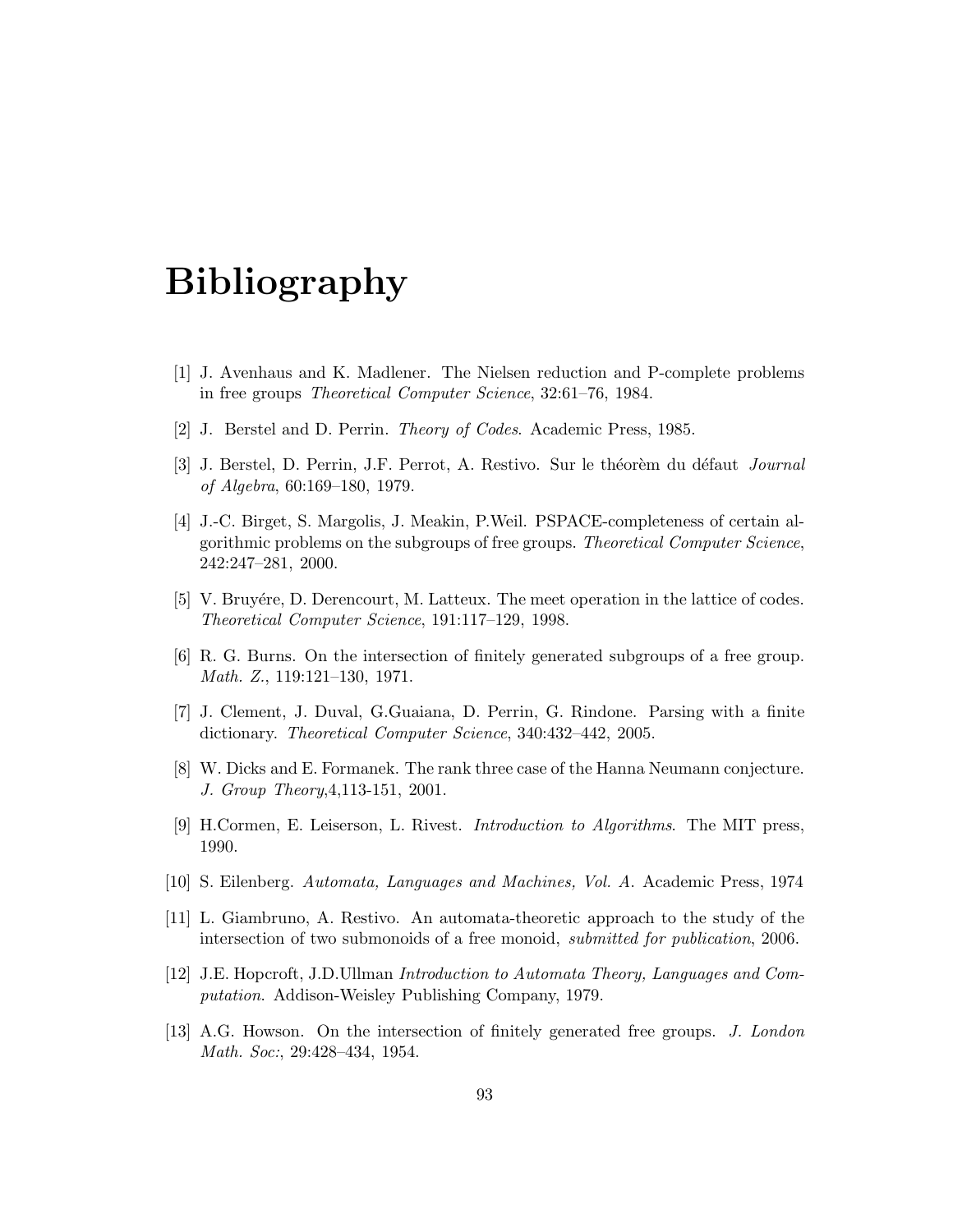- [14] R. Lyndon and P.Schupp. Combinatorial group theory. Springer, (1977, reprinted 2001).
- [15] I. Kapovich, A.G. Miasnikov. Stallings foldings and subgroups of free group. Journal of Algebra, 248:2, 608–668, 2002.
- [16] J. Karhumäki. A note on intersection of free submonoids of a free monoid. Semigroup forum, 29:183–205, 1984.
- [17] M. Latteux and J. Leguy. On the composition of morphism and inverse morphisms Lecture Notes in Computer Science, 154:420-432, 1983.
- [18] M. Lothaire. Combinatorics on words, Vol 17 of Encyclopedia of mathematics and its application. Addison-Wesley, 1983.
- [19] M. Lothaire. Algebraic combinatorics on words, Vol 90 of Encyclopedia of mathematics and its application. Cambridge University Press, 2002.
- [20] S. Margolis and J. Meakin. Free inverse monoids and graph immersion. Intern. J. of Algebra and Computation, 3:79–100, 1993.
- [21] S. Margolis, M. Sapir, P. Weil. Closed subgroups in pro-V topologies and the extension problems for inverse automata. Intern. J. of Algebra and Computation, 11:405–445, 2001.
- [22] J.Meakin and P.Weil. Subgroups of free groups: a contribution to the Hanna Neumann conjecture. Geometriae Dedicata, 94:33–43, 2002.
- [23] H. Neumann. On intersections of finitely generated subgroups of free groups. Publ. Math.Debrecen, 4:186–189, 1956.
- [24] W.D. Neumann. On intersections of finitely generated subgroups of free groups. Lect. Notes in Math., 1456:161–170, 1990.
- [25] Reidmeister. Fundamentalgruppen and Uberlagerungsräume. Nachrichten der Ges. Wiss., math. Phys. Klasse Göttingen, 69–76, 1928.
- [26] D. Perrin and G. Rindone. Syntactic groups. Bullettin o fthe Belgium Mathematical Society,10:749-759, 2003
- [27] J. Sakarovitch. Elements de theorie des automates. Vuibert Informatique, 2003.
- [28] M.P. Schützenberger. Une theorie algebrique du codage. in Seminarie Dubreil-Pisot, annèe 1955-56, Institut H. Poincaré, Exposé N.15.
- [29] M.P. Schützenberger. A property of finitely generated submonoids of free monoids. Algebraic theory of semigroups (Proc. Sixty Algebraic Conf., Szeged, 1976), 545– 576, North-Holland, Amsterdam,1979.